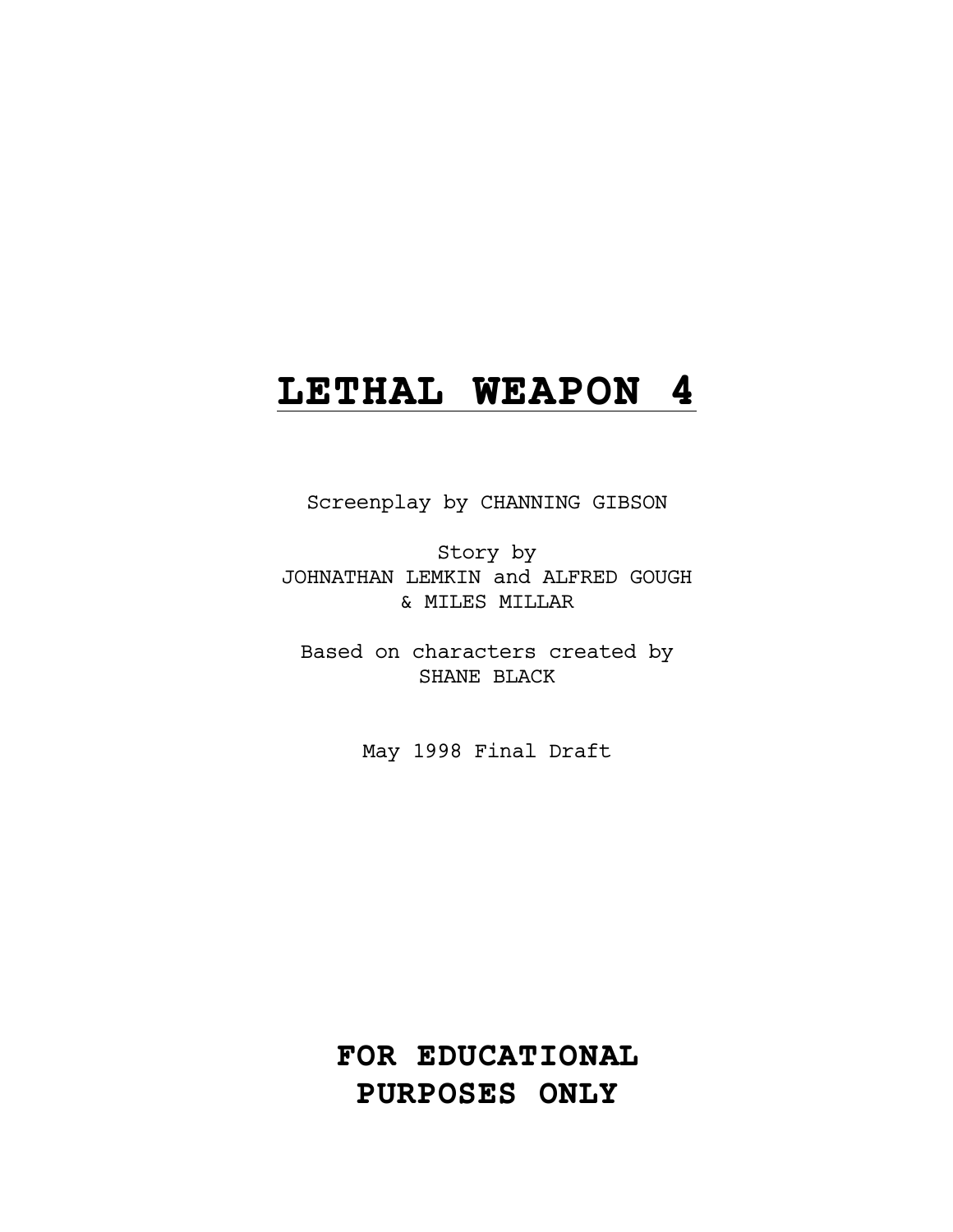FADE IN:

### 1 EXT. L.A. STREETS - NIGHT 1

An unmarked cop CAR GUNS through traffic, cherry top flashing. Slides through a turn. SCREECHES to a stop.

2 INT. CAR 2

MARTIN RIGGS driving, ROGER MURTAUGH riding shotgun. Both stunned at what they're seeing.

#### MURTAUGH

Oh, shit...

3 THEIR POV 3

Hell. A dozen different fires light the street. In the center of it all, two blocks away, walking away from them, squirting a flamethrower with one hand and FIRING an AK-47 with the other, a human tank wearing level-3, full-body armor, facemask, etc. He napalms another car.

4 ANGLE BACK 4

### MURTAUGH

What're we gonna do?

#### RIGGS

Run him over.

Riggs FLOORS it at the guy.

MURTAUGH

What if he turns and shoots us with that friggin assault rifle?

RIGGS Maybe he won't. He hasn't yet.

MURTAUGH Right. But what if he does?

RIGGS Try being positive for once, Rog. We're cops.

MURTAUGH Unlike you, my life matters to me.

RIGGS You got another way to stop him?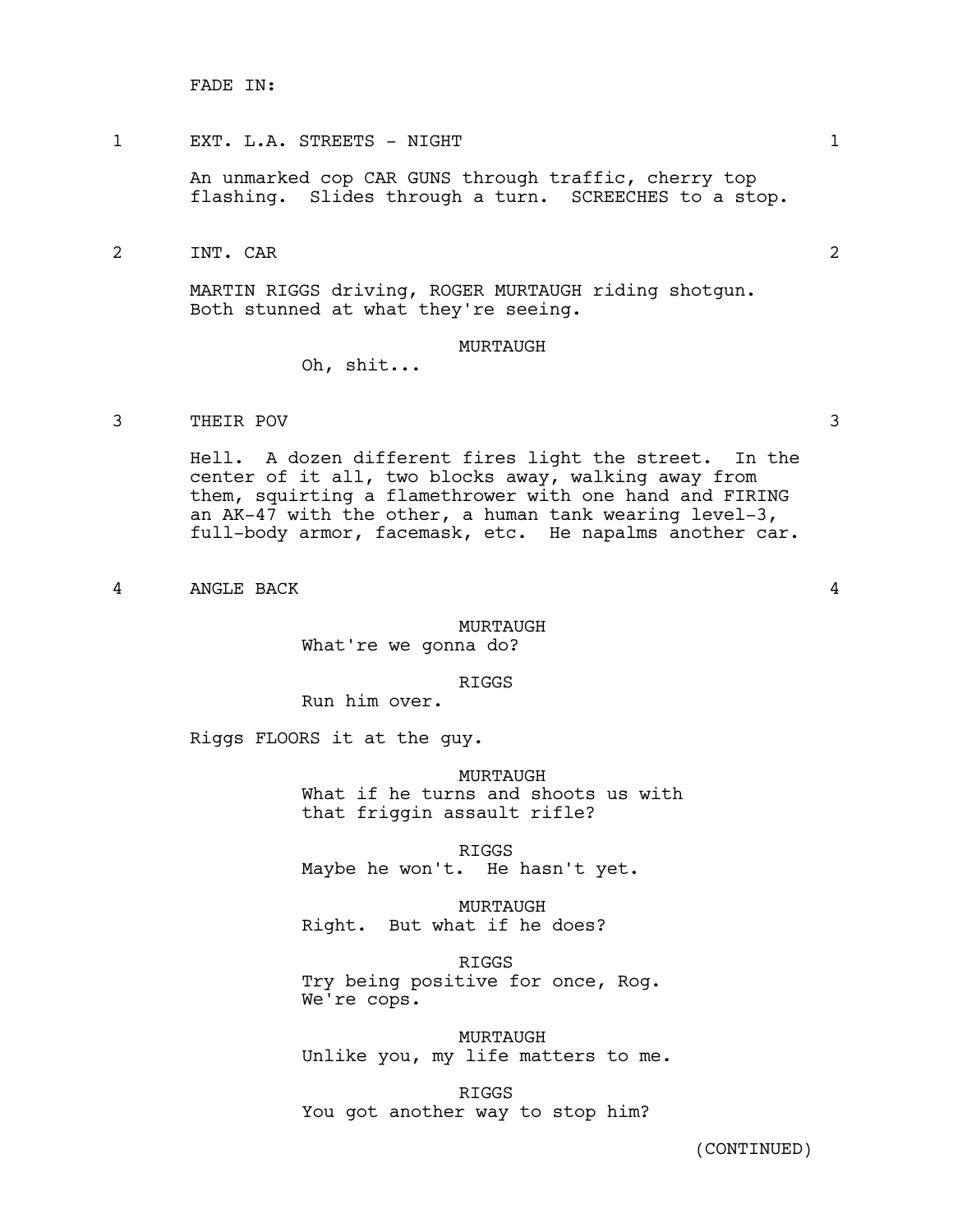#### MURTAUGH

... No. Okay, you're right, we're cops... I hope he doesn't turn.

RIGGS

Then do be a Do-bee, don't be a Don't-bee. Will him not to turn.

MURTAUGH

Will him.

RIGGS

Will him. Yeah. C'mon... (chants) ... Don't turn, don't turn... C'mon, Rog, will him with me...

MURTAUGH (beat; what the hell) Don't turn, don't turn...

TOGETHER ... Don't turn, don't turn...

RIGGS

He's turning.

MURTAUGH

Oh, shit.

5 EXT. STREET 5

The CAR SKIDS sideways as Riggs throws the wheel over. The human TANK OPENS UP on them. BULLETS SHRED the vehicle. Riggs and Murtaugh bail out and take cover behind the wheels. There's fire all around them.

> MURTAUGH Had to turn so my side faced him?

RIGGS There's no right turn here.

The shooting stops. Riggs and Murtaugh pop up FIRING. SLUGS BOUNCE off the guy's body armor. They drop back.

MURTAUGH

We're in trouble.

RIGGS

It's your fault, Rog.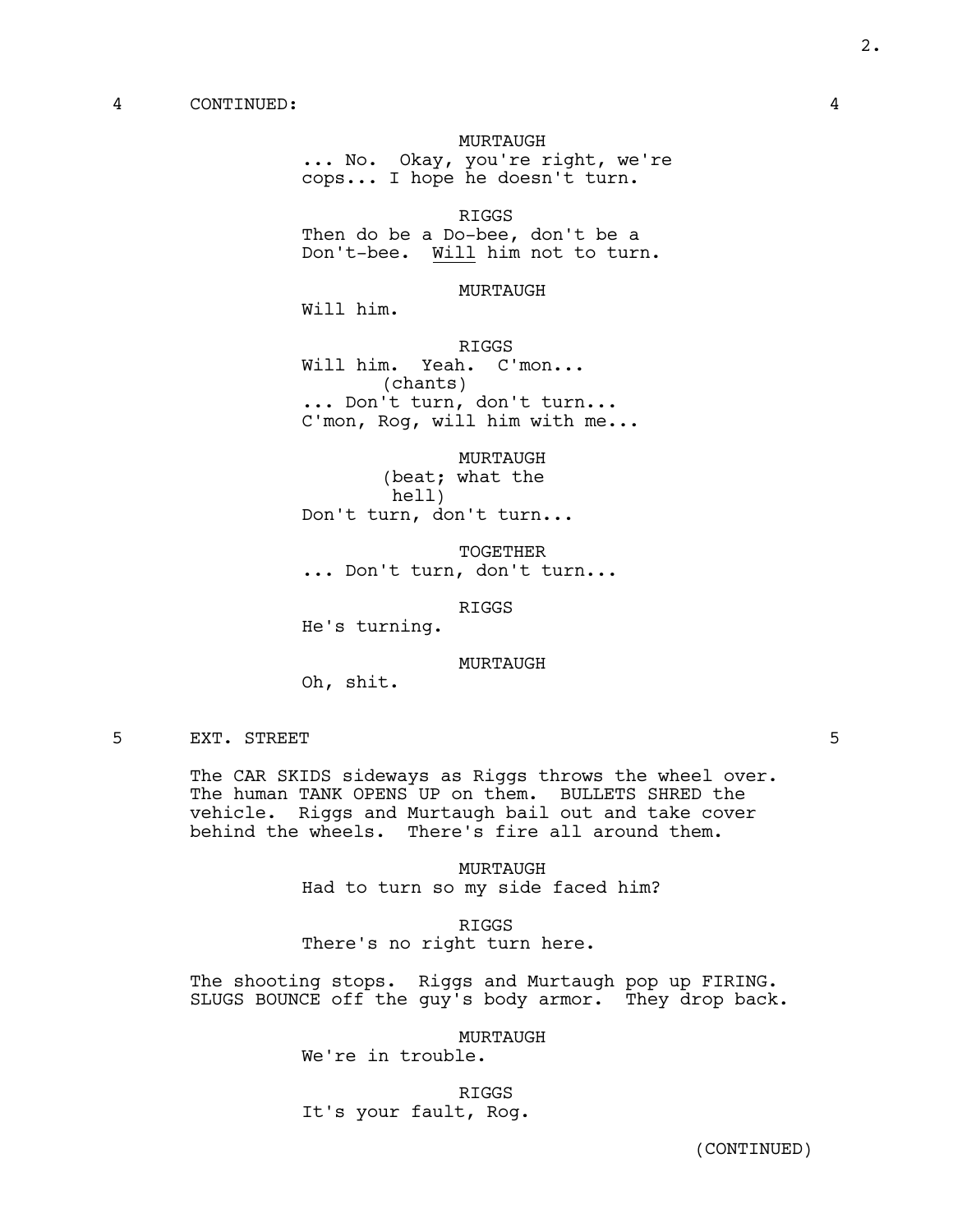MURTAUGH My fault? How's it my fault? I said the words.

RIGGS You said 'em. But I know you didn't believe 'em.

Murtaugh rolls his eyes. Peeks. The human tank's walking toward them. MORE BULLETS. He torches a kiosk.

> RIGGS Okay. I'll draw his fire. You run for cover.

MURTAUGH No, no, no. I'll draw the fire, and you run for cover.

RIGGS I got less to lose, so you do the running.

MURTAUGH You're younger, in love --

RIGGS

And you got a wife and kids. Are you nuts, Rog? I got lots less to lose. I'm going first.

MURTAUGH

Riggs...

RIGGS Get ready to run, Rog.

#### MURTAUGH

... I'm not supposed to tell you this, but... Lorna's pregnant. You're gonna be a father.

Riggs wasn't expecting that one.

MURTAUGH She's afraid to tell you. You never discussed having children.

RIGGS ... That kid with the crayon...

### MURTAUGH

What kid?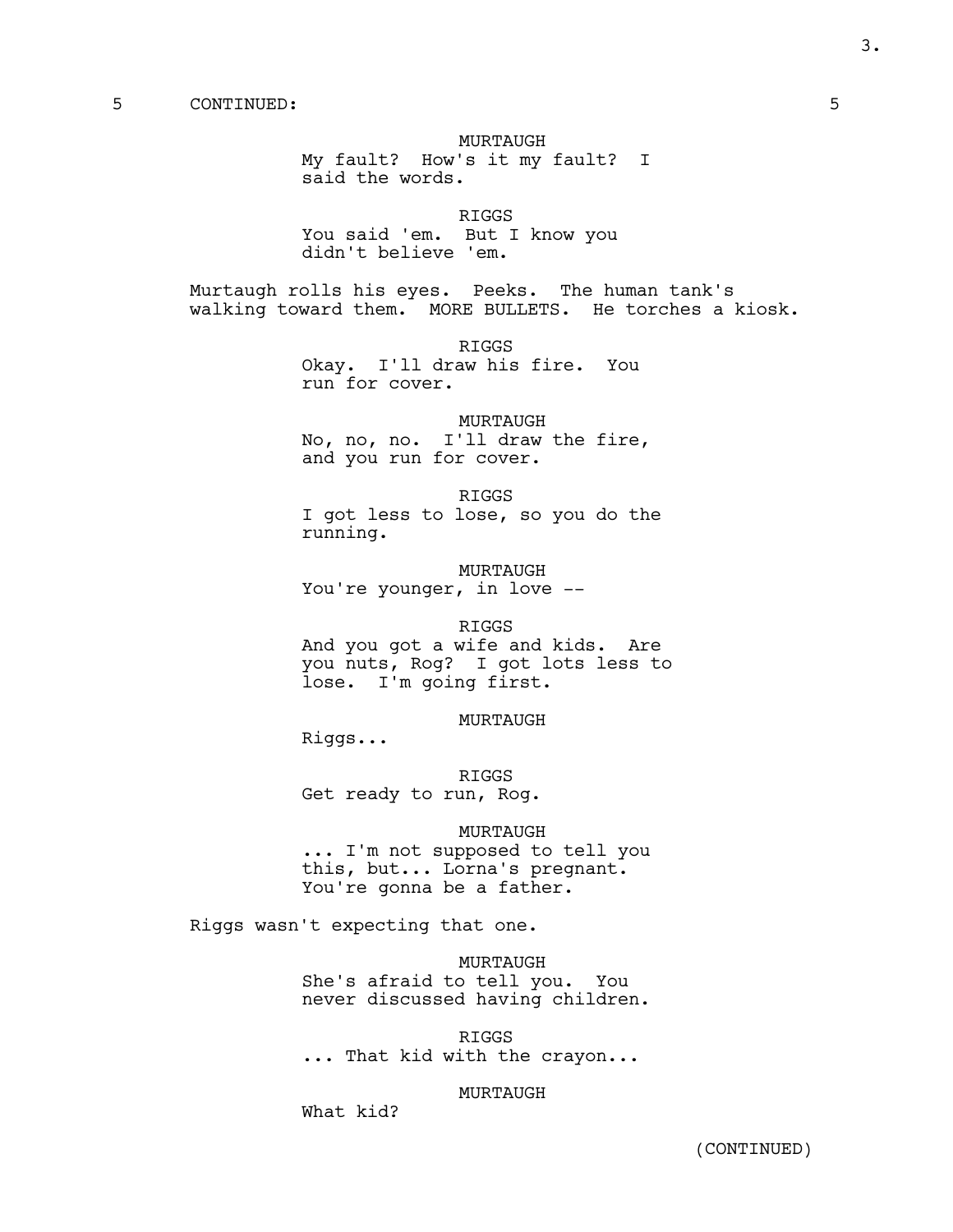He draws stuff and it comes to life... Draws the moon so he can walk in the moonlight... Purple crayon... Don't remember his name... Just popped into my head when you... A baby...

MURTAUGH

Yeah, a baby. And I'm older, and I've been a dad, so I'm going first.

### RIGGS

(then) You can't go first, Rog.

### MURTAUGH

Why not?

#### RIGGS

'Cause there's something I'm not supposed to tell you, too... Rianne's pregnant. You're gonna be a grandfather.

#### MURTAUGH

Rianne can't be pregnant. She's not married... Oh, shit...

RIGGS

It was an accident. She and the guy aren't serious... She was gonna tell you this weekend when you were nice and relaxed.

Riggs peeks at the human tank, now standing a short distance away with his gun leveled. Riggs ducks back as BULLETS RAKE the car again. Murtaugh looks sick.

#### MURTAUGH

Not sure I want to live now.

RIGGS The kid needs a grandad, Rog... Take off your clothes.

#### MURTAUGH

'Scuse me?

RIGGS Strip, Rog. Fast.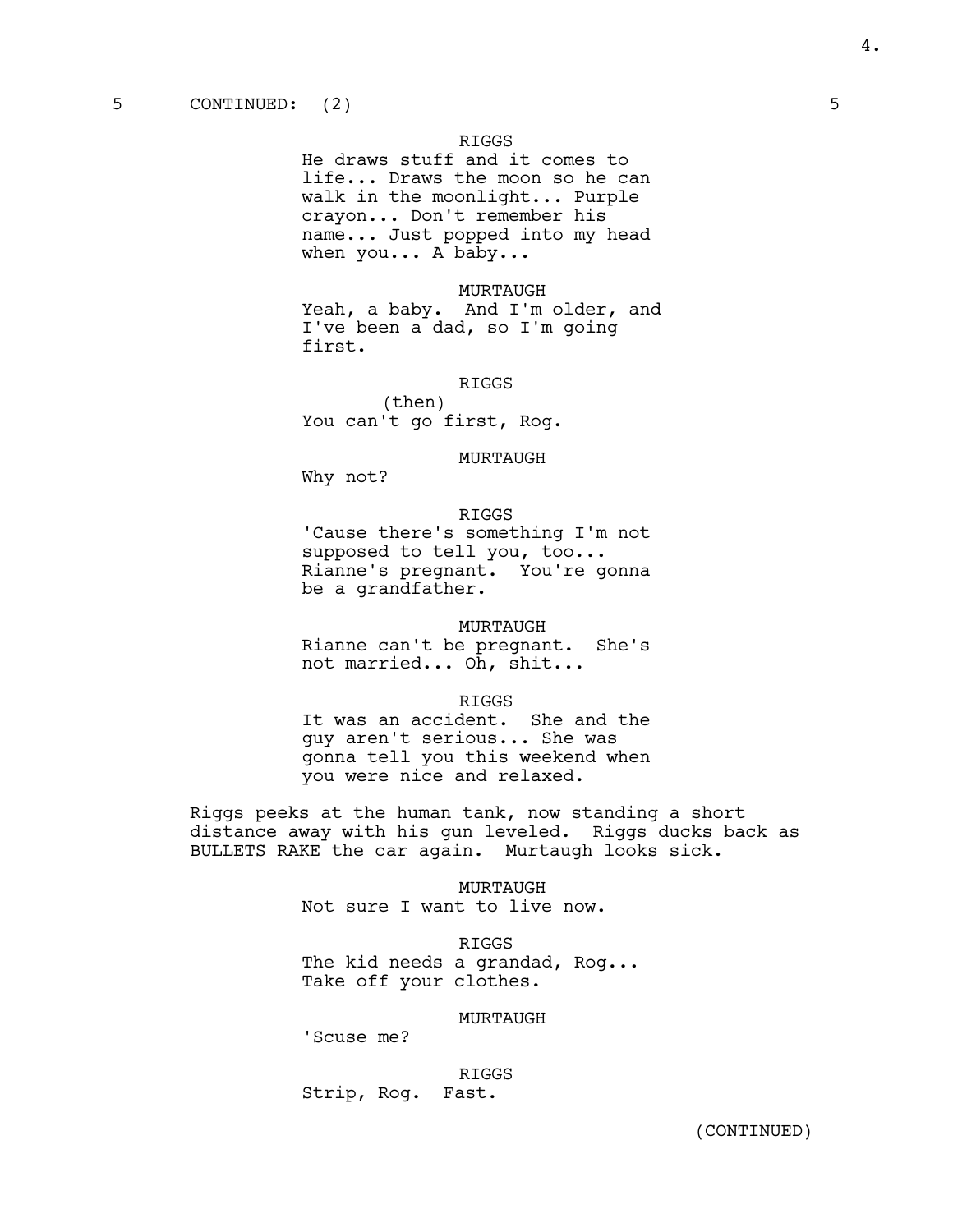MURTAUGH

What the hell for?

#### RIGGS

You run. He turns. Seeing you in your undies distracts him -- it'd distract me -- and that's when I shoot.

MURTAUGH

Shoot what?

RIGGS The one place he's vulnerable --

MURTAUGH You mean gonna shoot him in the --

RIGGS

No, not there. The valve of that napalm tank.

MURTAUGH You're gonna hit a little bitty valve before he shoots me?

RIGGS

... Trust me, Rog.

MURTAUGH

Trust you?

Beat. Murtaugh starts stripping.

MURTAUGH

I gotta be crazy.

RIGGS

A second ago, you didn't care if you lived.

MURTAUGH That was before the prospect of ending up dead in my underwear.

RIGGS Just hurry, Rog. It's getting a little warm here.

MURTAUGH ... Is he black?

RIGGS Can't tell with all that armor.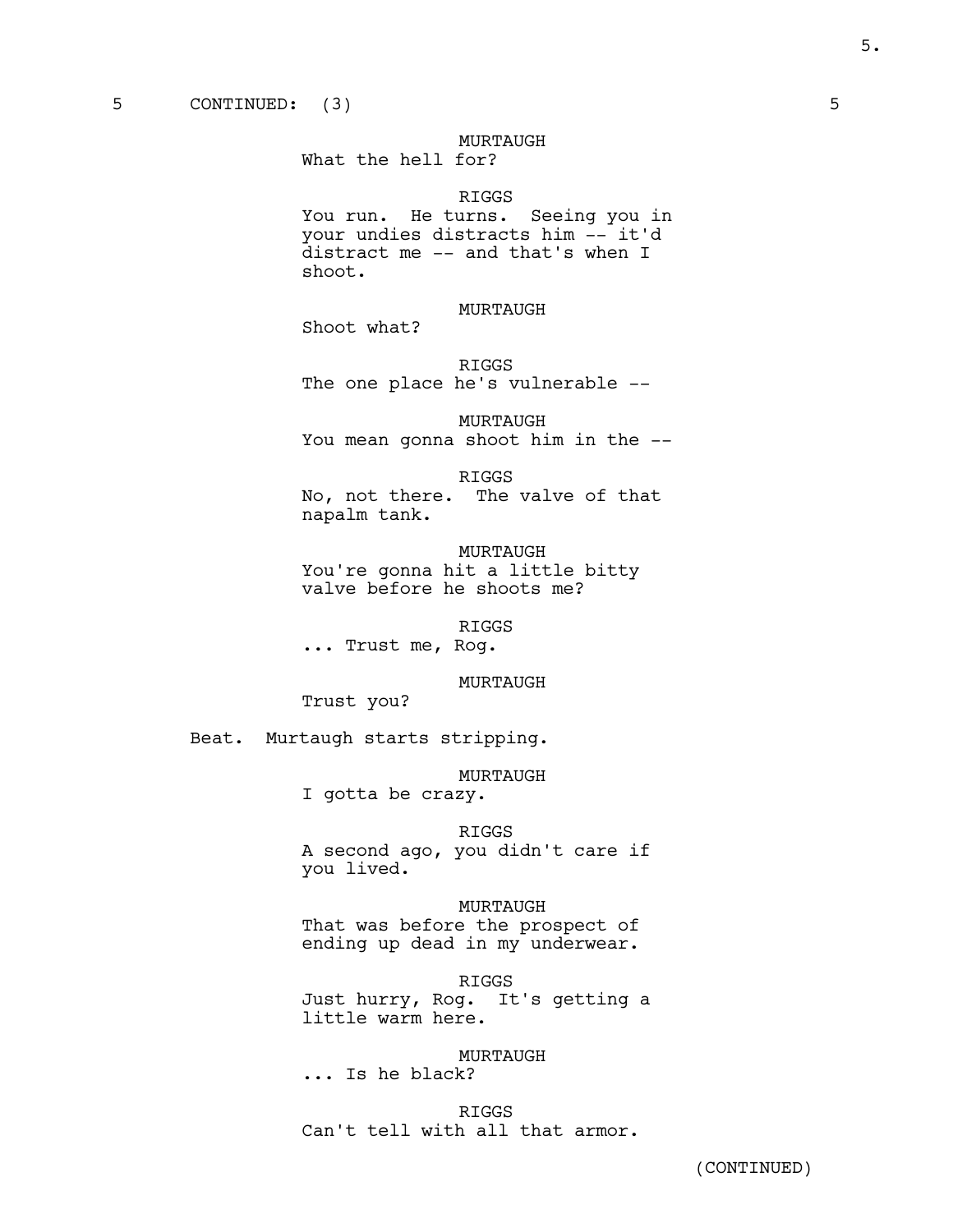MURTAUGH Not him. The father of the baby. He's black, right?

RIGGS

I don't know.

#### MURTAUGH

Please let him be black. Not the blond kid with pits in his face. ... Bad enough she did that condom commercial. She could've at least used 'em

#### RIGGS

C'mon, c'mon...

MURTAUGH (finishes undressing) I don't wanna die in my underwear.

Riggs looks. Murtaugh's wearing pink satin boxers.

RIGGS

What's --

#### MURTAUGH

Not now.

RIGGS

Are those pink --

MURTAUGH Not now. Just hit the damn tank.

Riggs drops it. They get set to move.

RIGGS

Also, flap your arms and make noises like a bird.

MURTAUGH

What for?

RIGGS It'll distract him more. I need him to turn. Ready? On two.

MURTAUGH On two? We always go on three.

RIGGS Change of pace, okay? One, two --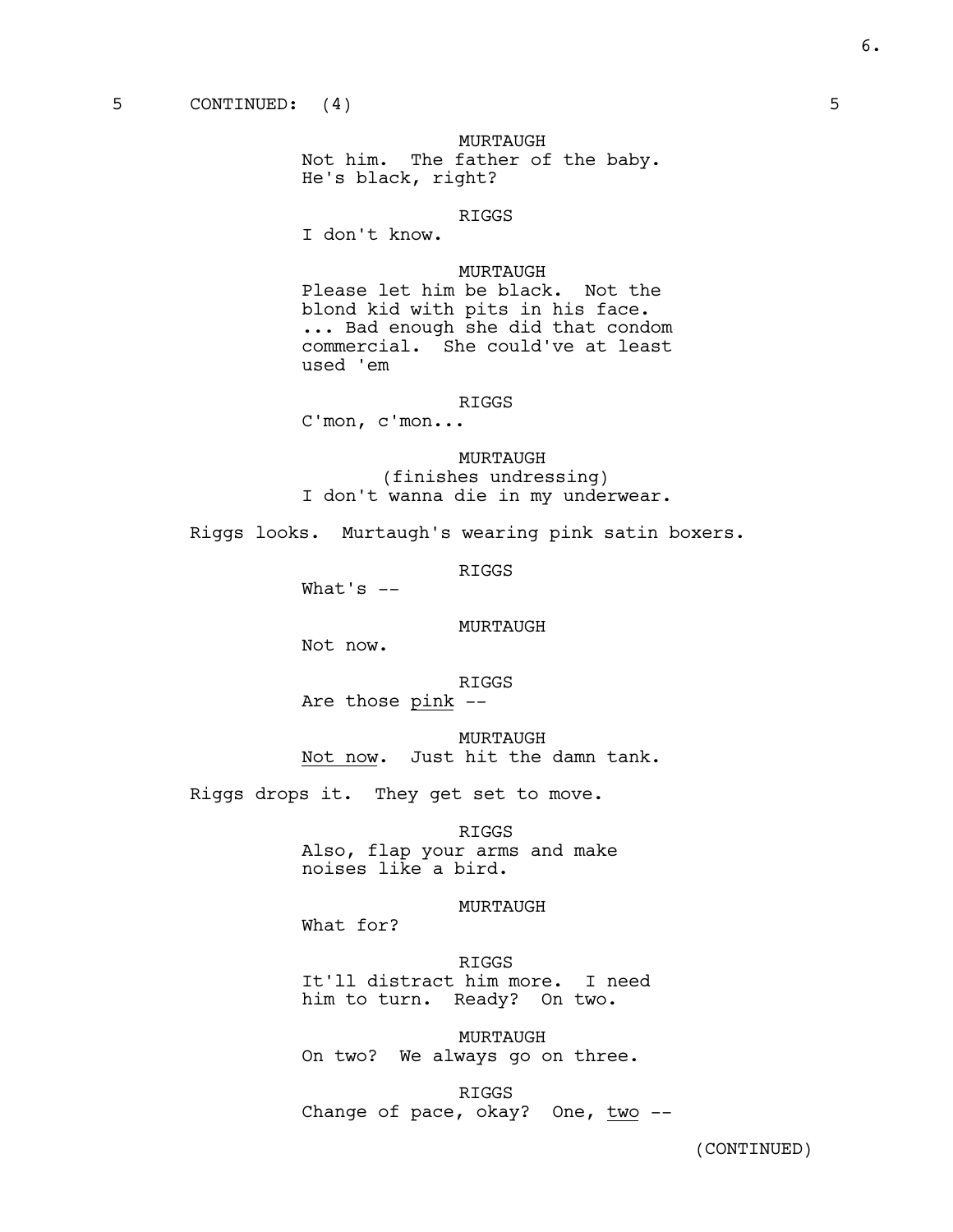5 CONTINUED: (5) 5

Murtaugh bolts from behind the car, flapping his arms and making noises like Riggs told him. The guy turns... and the sight does make him pause. Just long enough for Riggs to stand and SHOOT.

Riggs' slug tears off the stem of the flamethrower tank, releasing napalm in a high-pressure, burning jet that rockets the human tank off the ground and through the air toward a nearby gas station. He impacts a gas pump. Fuel ignites. The STATION EXPLODES. A tanker TRUCK offloading gas is BLOWN upward OUT OF FRAME.

Riggs and Murtaugh watch the inferno. Beat.

MURTAUGH I'm too young to be a grandfather.

RIGGS What about me? I'm gonna be someone's dad.

MURTAUGH

... Think that bird thing really helped?

RIGGS Nah, I just wanted to see if you'd do it.

Something catches their eye. They look up.

RIGGS/MURTAUGH

Oh, shit!

They start running. A moment later, the tanker drops from the sky behind them. A few tons of metal falling at 9.81 meters/second/second. Right onto their car... Riggs and Murtaugh get to safety. Look back. Beat.

> RIGGS Never a dull moment, huh, Rog?

MURTAUGH Not since I met you.

AD LIBS: 1) Wasn't that a gas?

2) That's oil, folks.

MAIN TITLES.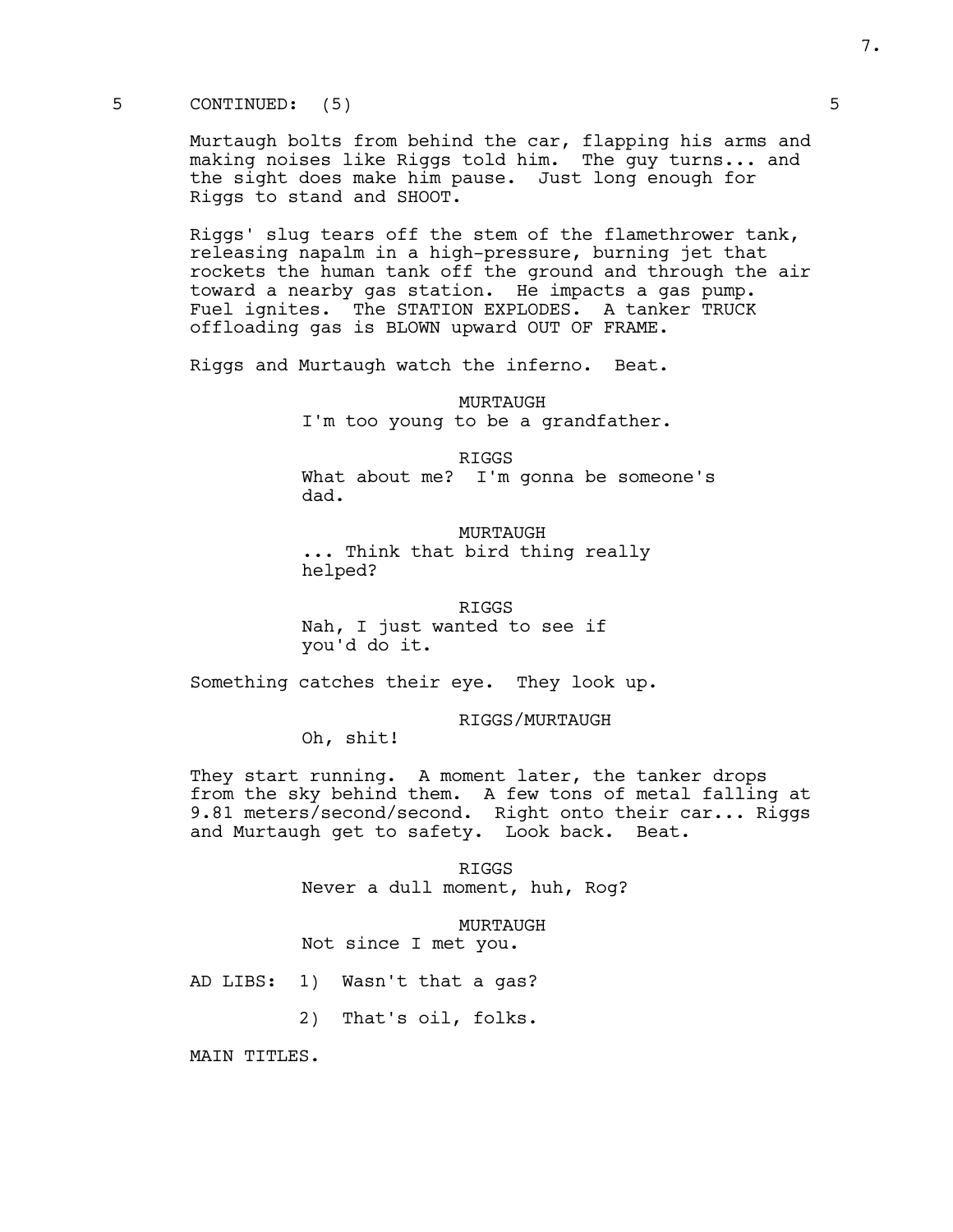### 6 EXT. PRISON (PEOPLE'S REPUBLIC OF CHINA) - NIGHT 6

A detail of Red Chinese soldiers waits outside the gates.

SUPERIMPOSE: NINE MONTHS LATER

The gates open. More PRC soldiers escort out four Chinese men wearing prisoners' shock belts. The oldest of the four is in his 70s, dignified. The youngest is 50ish and menacing, eye like a pit viper... They're led toward a vehicle in a waiting convoy. A young PRC soldier touches the older man's arm to help him in. In a flash, the pit viper strikes the soldier dead for the offense. Executes a gravity-defying flying double kick that snaps the soldier's neck. Another soldier quickly jabs a button on a remote control unit. 50,000 volts from the shock belts jolt the prisoner's bodies. Three of them drop instantly to the ground in agony... Not the pit viper... Incredibly, he stays on his feet. Teeth gritted. Muscles quivering from the punishing electric current. Staring back at his tormenter. A full ten seconds... The soldier releases the button. The flow of electricity stops... As the pit viper moves to help the old man up --

7 EXT. AIRPORT (CHINA) - NIGHT 7

The four prisoners and the PRC Army guard detail board a large, commercial-type jet. The door's shut and sealed.

8 INT. JET – COCKPIT

CLOSE ON a navigation plotter. Destination: L.A.

9 EXT. AIRPORT 9

The jet takes off into the dark sky.

10 EXT. OCEAN - NIGHT 10

Murtaugh's boat bobs on the sea.

#### 11 EXT. MURTAUGH'S BOAT 11

A 12-foot, live shark thrashes madly inside the cockpit, jaws snapping. REVEAL Riggs, Murtaugh, and LEO GETZ looking down at it from the tuna tower. Clearly, they've scrambled there to escape the furious beast.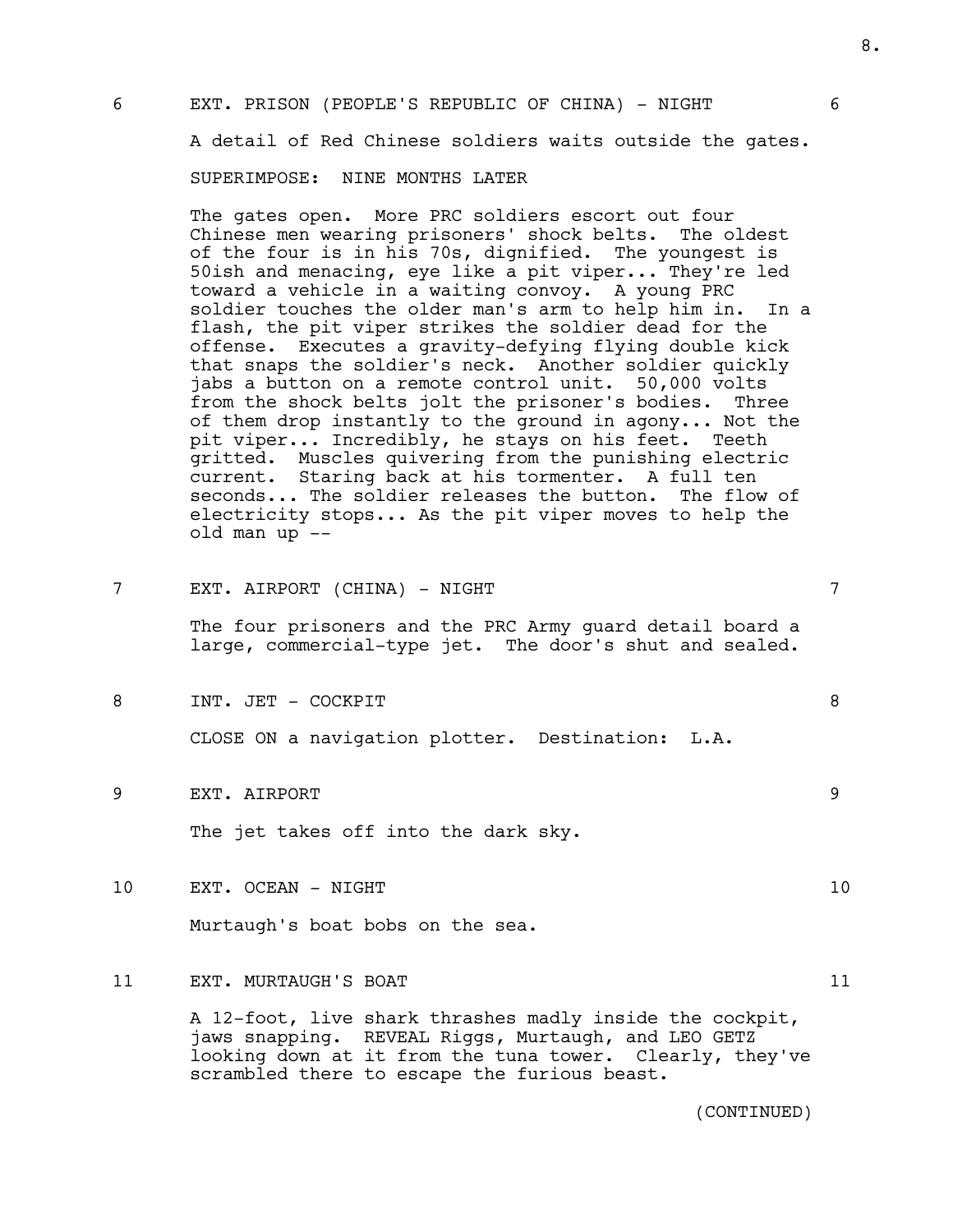### 11 CONTINUED: 11

MURTAUGH That shark damages my new boat, I'm taking it outta you, Leo.

LEO I didn't mean to catch it.

RIGGS Then why do you want to keep it?

MURTAUGH Yeah, what the hell you want a a shark for?

LEO The teeth'll look good on a wall.

RIGGS They gotta stop snapping first.

LEO ... Maybe it'll go to sleep.

RIGGS Go have a conversation with it.

MURTAUGH Doesn't look tired to me.

RIGGS Eating Leo might wear it out.

LEO

Ha-ha.

MURTAUGH It's a thought.

### LEO

Fun-ny.

RIGGS Do sharks eat their own kind?

LEO Stop, I'm in stitches.

Riggs and Murtaugh move to grab Leo. Leo moves away.

LEO Okay, okay... It's my fish, I'll take care of it.

Leo moves off, down a hatch into the cabin.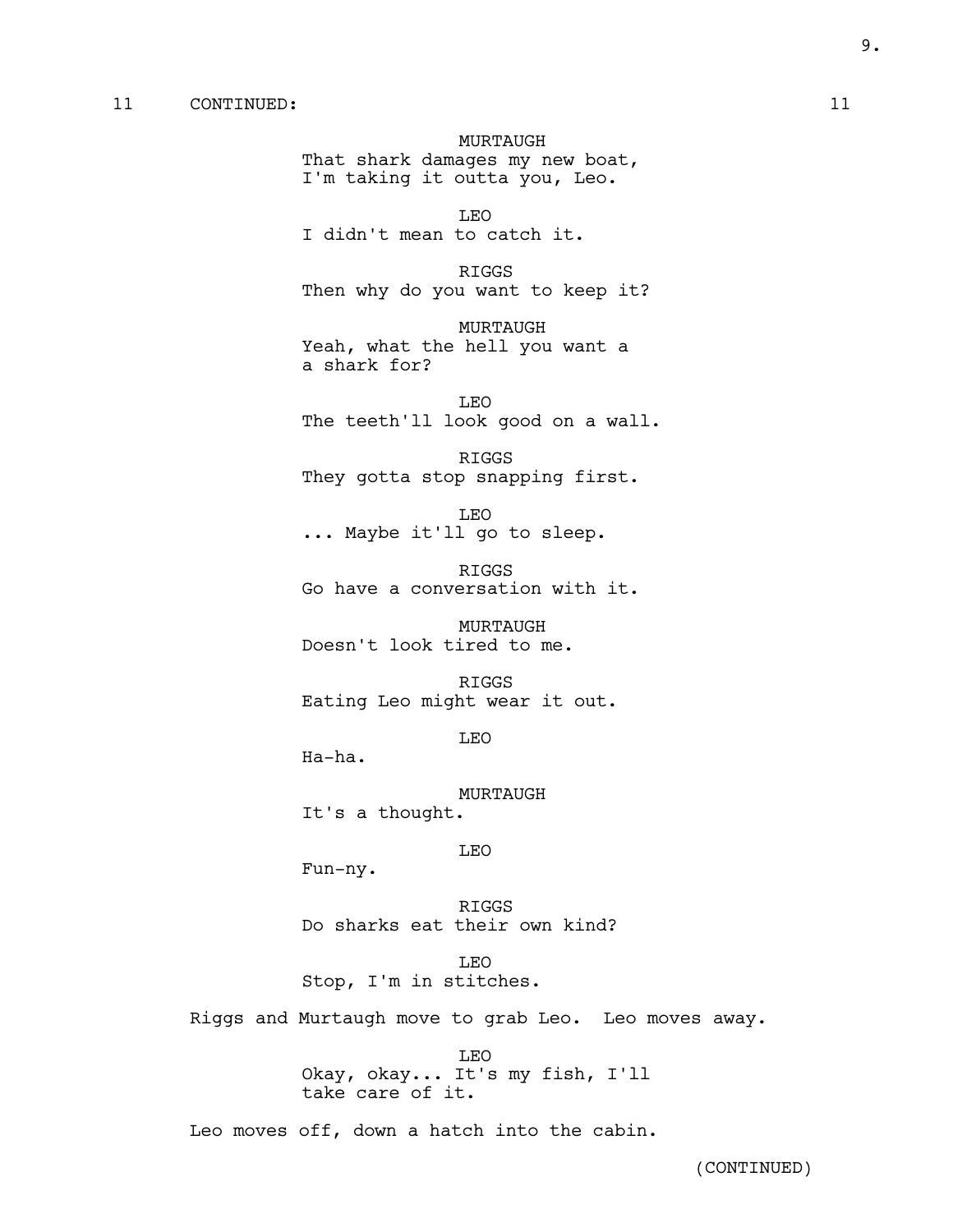RIGGS Why'd we bring Leo along, anyway?

MURTAUGH He said you invited him.

RIGGS He told me you did.

The shark thrashes some more.

RIGGS ...Last guy trip before the baby's here.... It's all about to change, Rog.

MURTAUGH Easy on the boat, shark!

Leo pops his head out of the hatch.

LEO Where's my bag?

MURTAUGH Starboard side aft.

LEO Starboard. That's left.

MURTAUGH Port's left. Starboard's right.

LEO 'Right,' yeah. Right side aft.

Leo disappears again. Beat.

MURTAUGH Riggs... I've kept my nose out of it, but you and Lorna... you're having a baby... you're living together... you're not getting married...

RIGGS That violate your family values, Rog?

MURTAUGH Just trying to understand --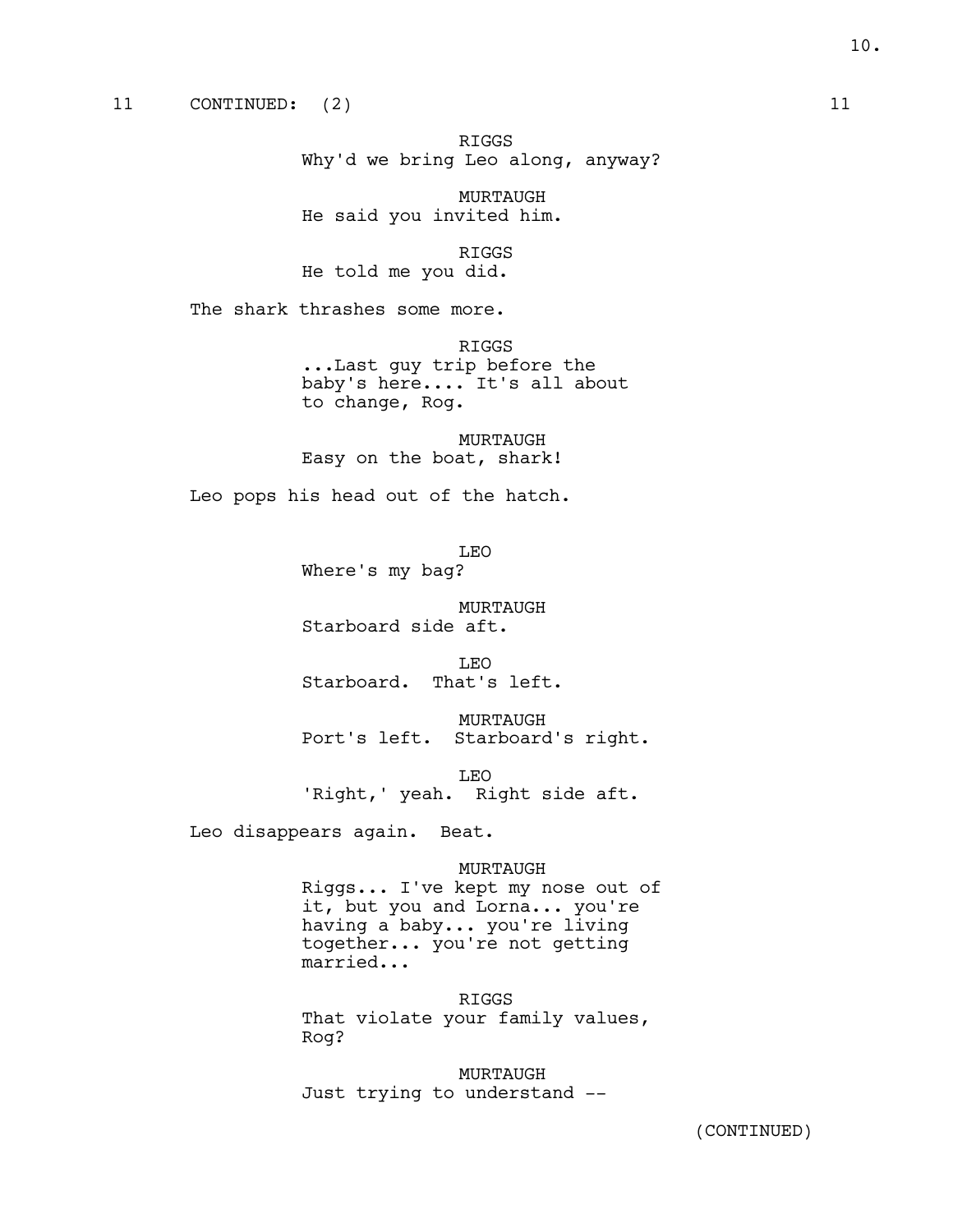I mean, Rianne's not exactly married either, is she?

MURTAUGH ... That's below the belt.

#### RIGGS

... You're right. I'm sorry... I was married once before, Rog. She's dead 'cause I'm a cop.

MURTAUGH

That was a terrible thing. But Lorna's a cop, too. I don't see the problem.

#### RIGGS

The problem... The problem is, maybe I don't wear the wedding ring anymore, Rog, but I look down, and it's still there.

The two men share a long look. Leo pops up again.

LEO

You did say aft.

MURTAUGH

A-f-t. Aft.

LEO And that's a fucking word?

MURTAUGH Back of the cabin, right side.

LEO

So why not just say that?... People get around water, they gotta talk all that nautical shit.

Leo disappears again. Murtaugh turns back to Riggs.

MURTAUGH What's Lorna say about this?

RIGGS We haven't talked about it.

MURTAUGH A few days 'til the baby's due, and you haven't talked about marriage at all?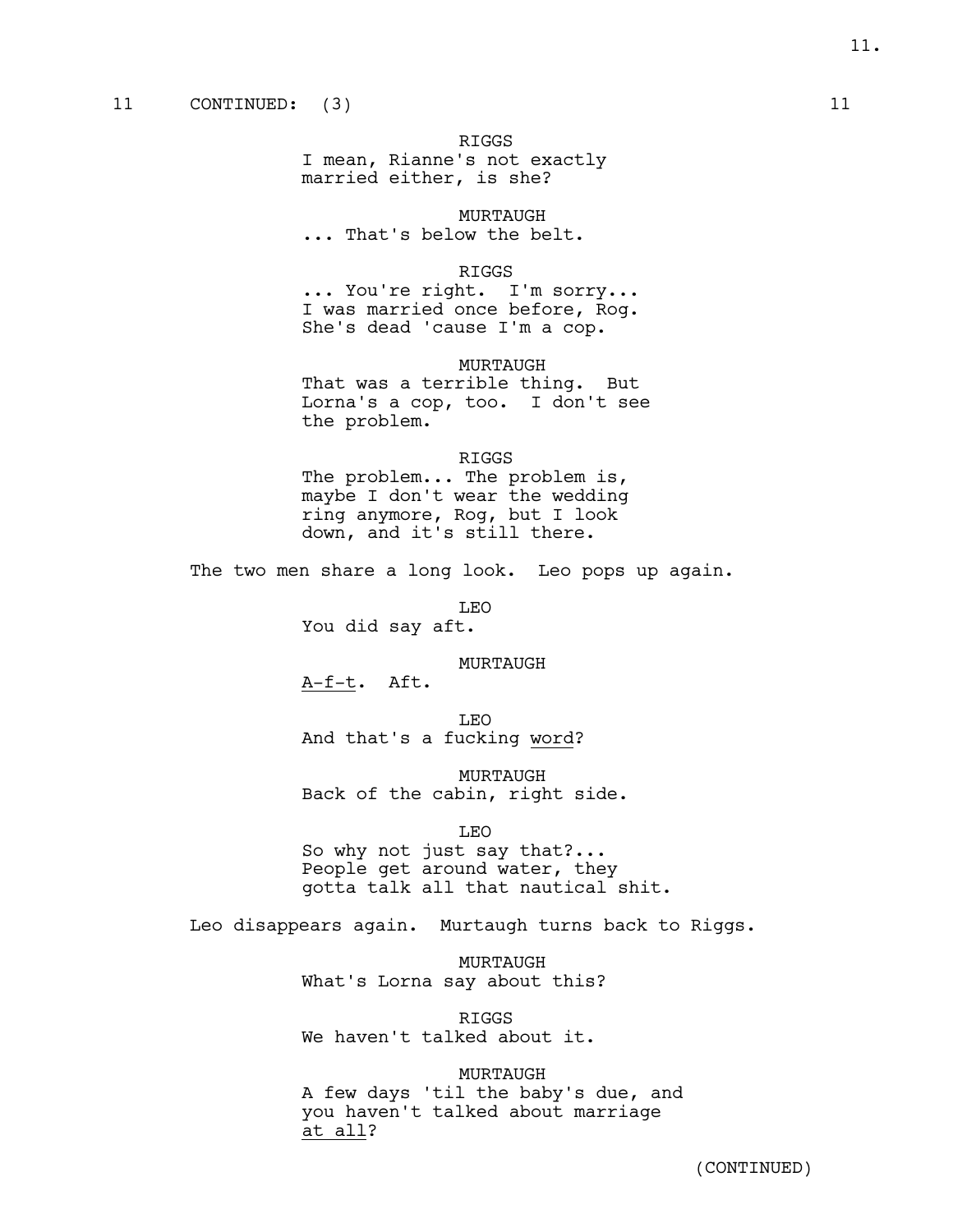RIGGS Do we want Leo to shoot the shark?

MURTAUGH Do we want Leo to shoot the shark?

REVEAL Leo's about to shoot the shark with a pistol.

### MURTAUGH

No, Leo!

Murtaugh jumps, wrests the gun from him.

LEO Jeez. What's the big deal?

MURTAUGH You're shooting a gun in my boat!

LEO I was just gonna kill Jaws there.

MURTAUGH Nobody's killing it. I'm not letting a good animal die just so you can have its teeth, Leo.

LEO You're crankier since finding out you're gonna be a grandpa.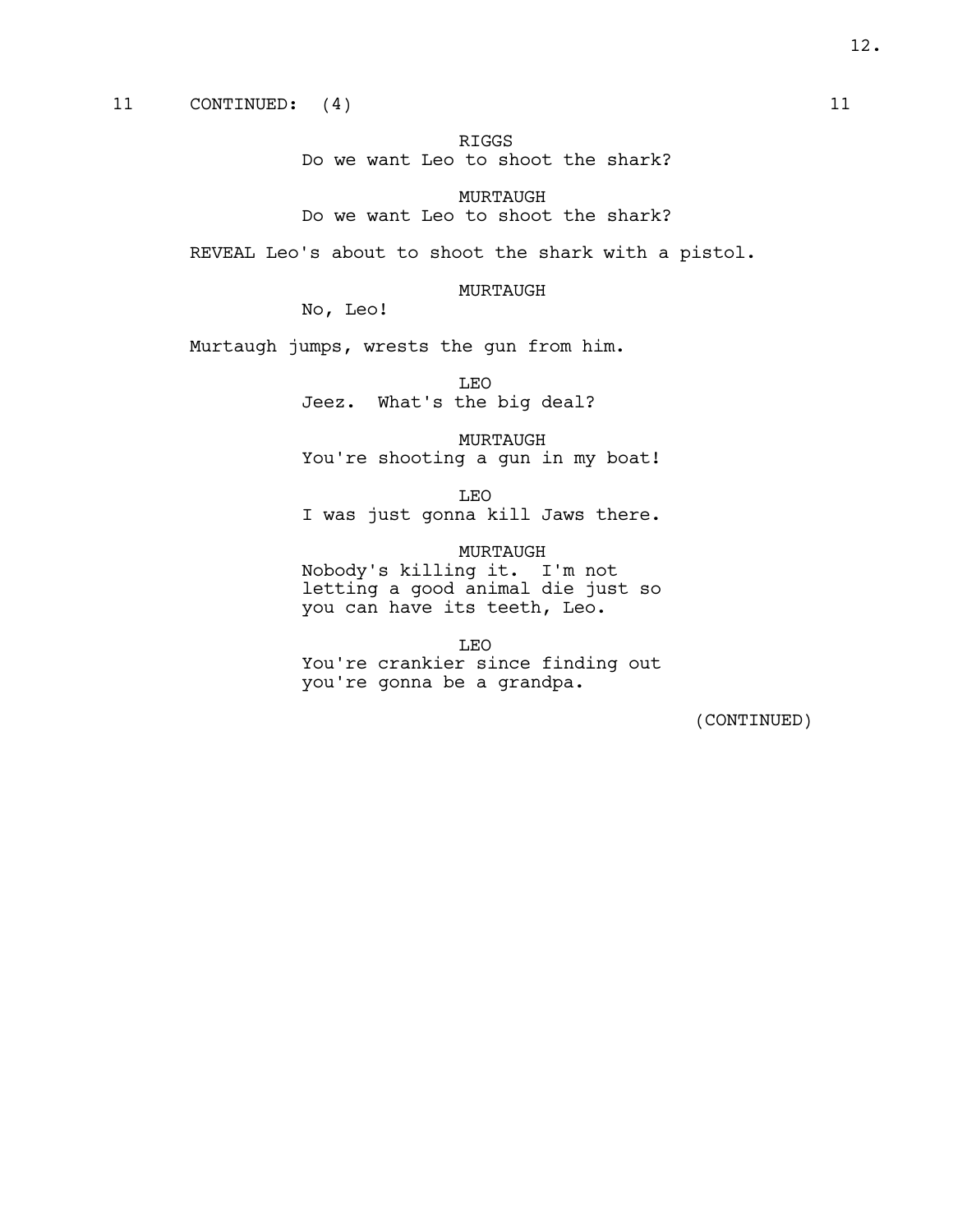(re: gun) This isn't mine or Rog's.

LEO

I got my P.I. license now, right?... A gumshoe sometimes finds himself in ugly situations.

MURTAUGH You're an ugly situation, period.

RIGGS It's illegal to carry a weapon without a permit.

Riggs tosses the gun in the sea. Blam! A GUNSHOT.

#### RIGGS

Was that Leo's gun?

BLAM! BLAM! BLAM! From the other direction. They turn... and there's the bow of a two-hundred-foot freighter about to run them down. Leo screams. Murtaugh leaps to the helm. Jams the throttle ahead full. The boat jumps forward... and the freighter rushes by, inches away, snagging fishing lines, pulling poles from sockets. And then it's gone.

#### MURTAUGH

My boat... Thank God...

RIGGS

The gunfire came from the ship. Let's go, Rog.

#### MURTAUGH

Go where?

RIGGS After it. Someone could be in trouble.

MURTAUGH ... I'll radio the Coast Guard.

RIGGS Fine. And we'll go after it.

Riggs moves to the helm, jams down the THROTTLE.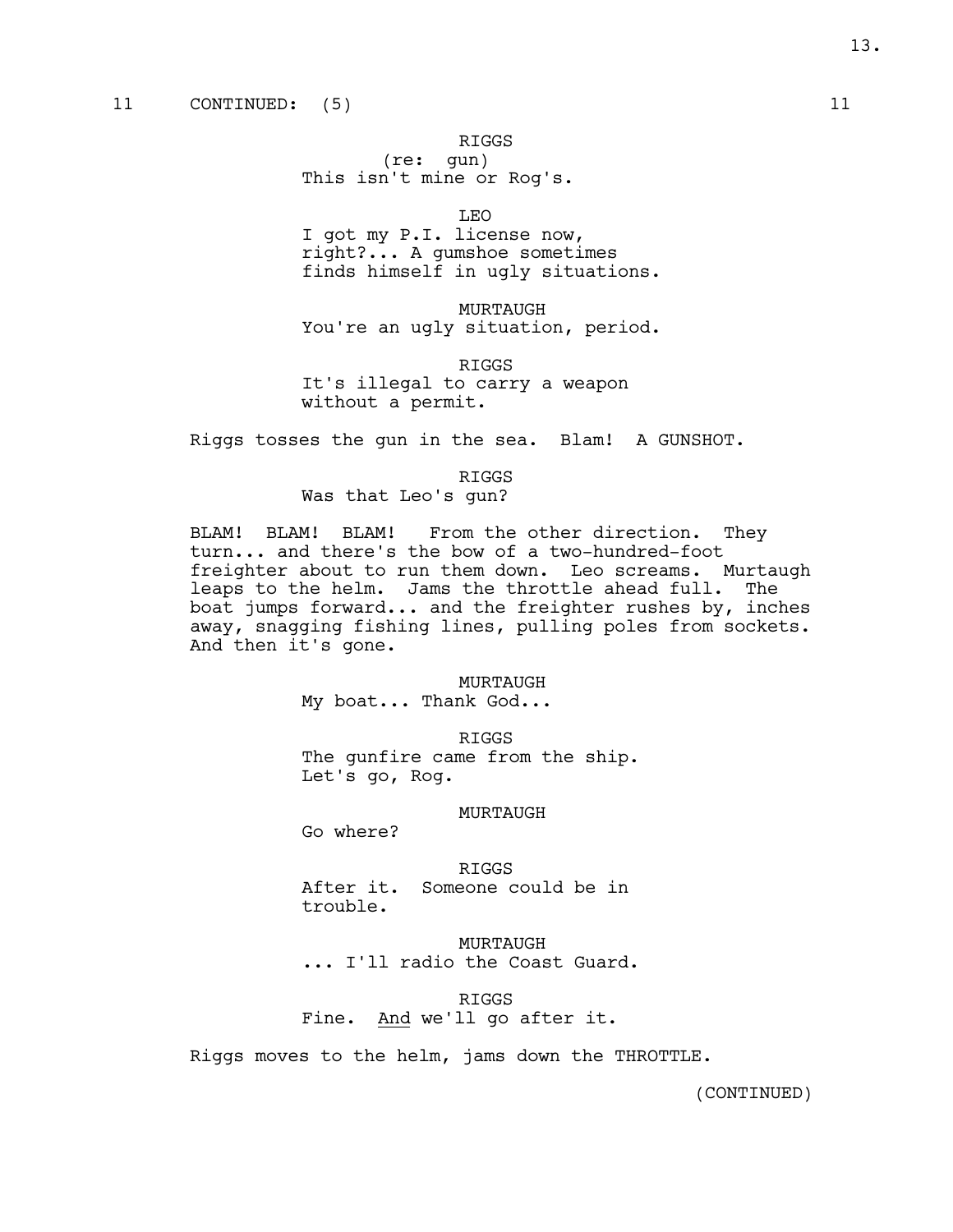MURTAUGH Hey! Careful! (takes the helm) I'll drive. You hurt things. I don't want my new boat hurt. (snags the VHS) Coast Guard, 'Code 7,' Coast Guard, 'Code 7,' over.

RIGGS Leo, get our guns and badges.

Leo goes. Over the RADIO, we hear --

COAST GUARDSMAN (V.O.) "Code 7,' this is Coast Guard Group L.A. Long Beach, go ahead.

#### MURTAUGH

Coast Guard, 'Code 7.' This is Sgt. Murtaugh, L.A.P.D. Want to report gun shots aboard a freighter headed due north approximately one mile from L.A. Harbor. Over.

COAST GUARD (V.O.) 'Code 7,' what is the name of the vessel? Over.

MURTAUGH (Name). Outta Hong Kong. Over.

COAST GUARDSMAN (V.O.) Roger, 'Code 7.' Wait one.

Leo reappears with badges and guns. Re: Riggs' pistol!--

LEO

New Beretta?

RIGGS Testing a laser sight for the department.

He aims at Leo. A red laser dot appears on Leo's nose.

RIGGS Got a mole you want removed?

LEO Hey, don't fuck with that.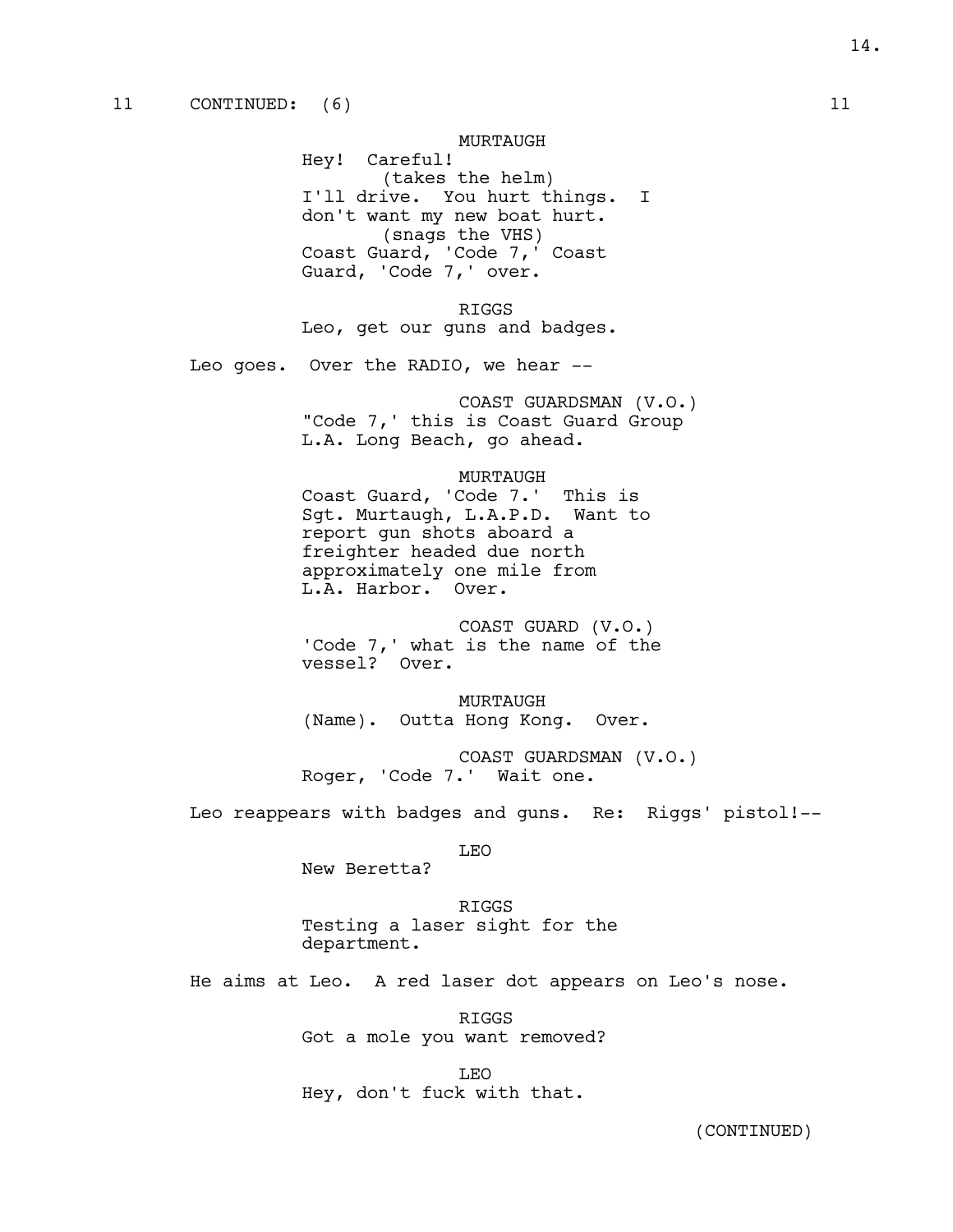### 11 CONTINUED: (6A) 11

COAST GUARDSMAN (V.O.) 'Code 7,' Coast Guard. We have a cutter en route, over.

MURTAUGH Coast Guard, 'Code 7.' Copy. 'Code 7' out.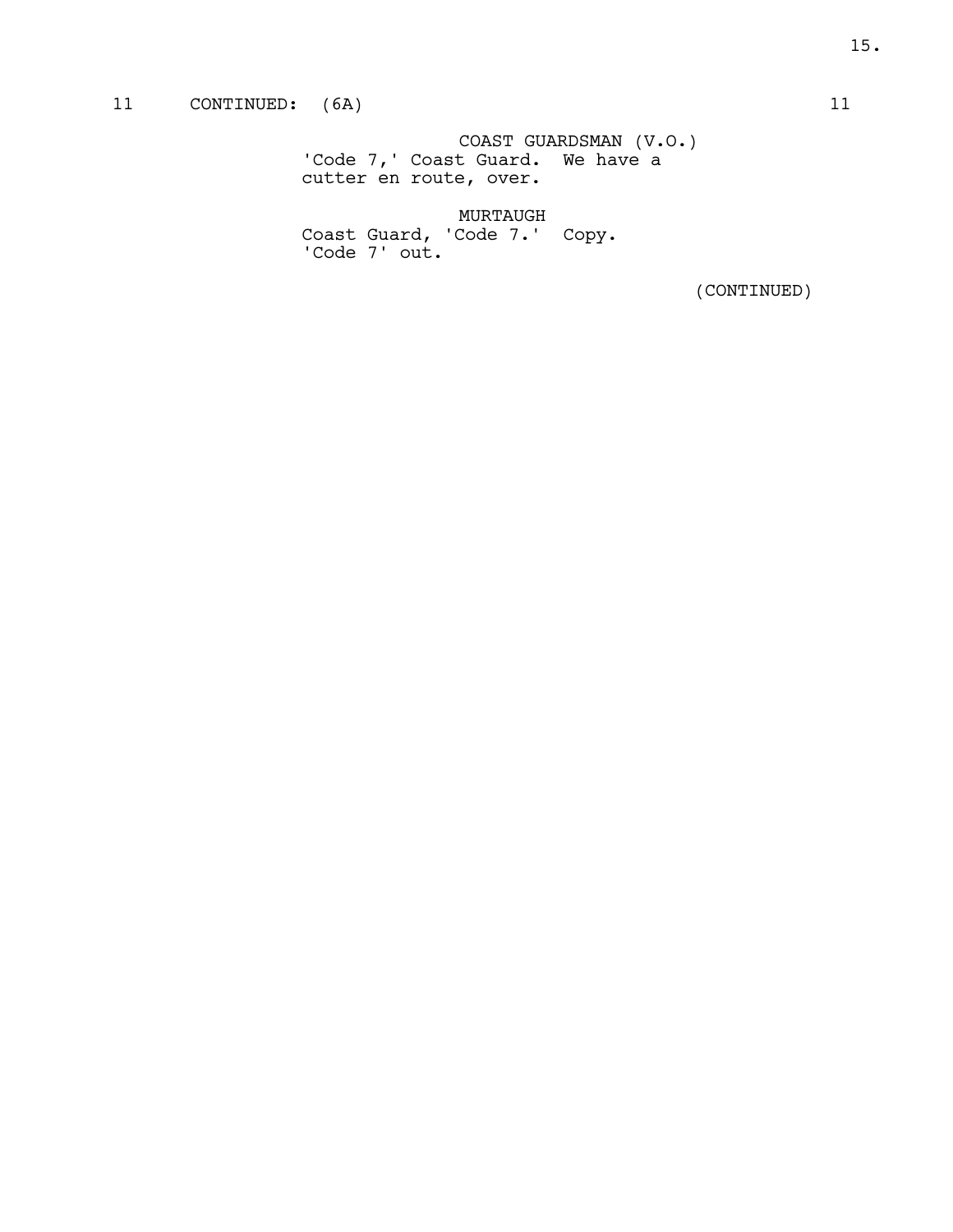### 11 CONTINUED: (7) 11

Then, to Riggs, as they pull in behind the ship --

MURTAUGH

We'll just hang here safe and outta sight 'til the Coast Guard arrives.

Whereupon a searchlight on the ship suddenly illuminates them. Beat.

#### RIGGS

What now?

#### MURTAUGH

... Show 'em our badges?

They hold up badges. Multiple WEAPONS OPEN UP on them. Murtaugh throws the helm over as Riggs FIRES BACK. Nails the searchlight. Keeps FIRING.

| 1 O<br>⊥∠ | OMTͲͲϜϺ<br>-- | $\sim$<br>∸                                        |
|-----------|---------------|----------------------------------------------------|
| α         |               | $\overline{\phantom{0}}$<br>$\scriptstyle{\alpha}$ |
| າາ<br>⊥ఎ  |               | 1. 0<br>ᅩ                                          |

#### 14 FREIGHTER 14

One of the shooters takes a bullet. Knocks over the searchlight as he goes down FIRING. SLUGS PUNCTURE a stack of kerosene drums lashed topside. Leaking fuel reaches the broken searchlight, still sparking on the deck. The FUEL IGNITES. The DRUMS EXPLODE.

15 EXT. FREIGHTER – BRIDGE 15 and 15 and 15 and 15 and 15 and 15 and 15 and 15 and 15 and 15 and 15 and 15 and 15 and 15 and 15 and 15 and 15 and 16 and 16 and 16 and 16 and 16 and 16 and 16 and 16 and 16 and 16 and 16 and

The Chinese captain looks back as another fuel DRUM EXPLODES. The stern's engulfed in flame. He yells to the crew (italics indicate Chinese) --

### CAPTAIN

*Abandon ship*!

As people leave their positions to abandon ship --

16 MURTAUGH'S BOAT 16 MURTAUGH 18 MEASURE 16 MURTAUGH 16

A short distance away. Watching the fireworks on the freighter. No one's shooting at them now. They see a lifeboat lower from the freighter.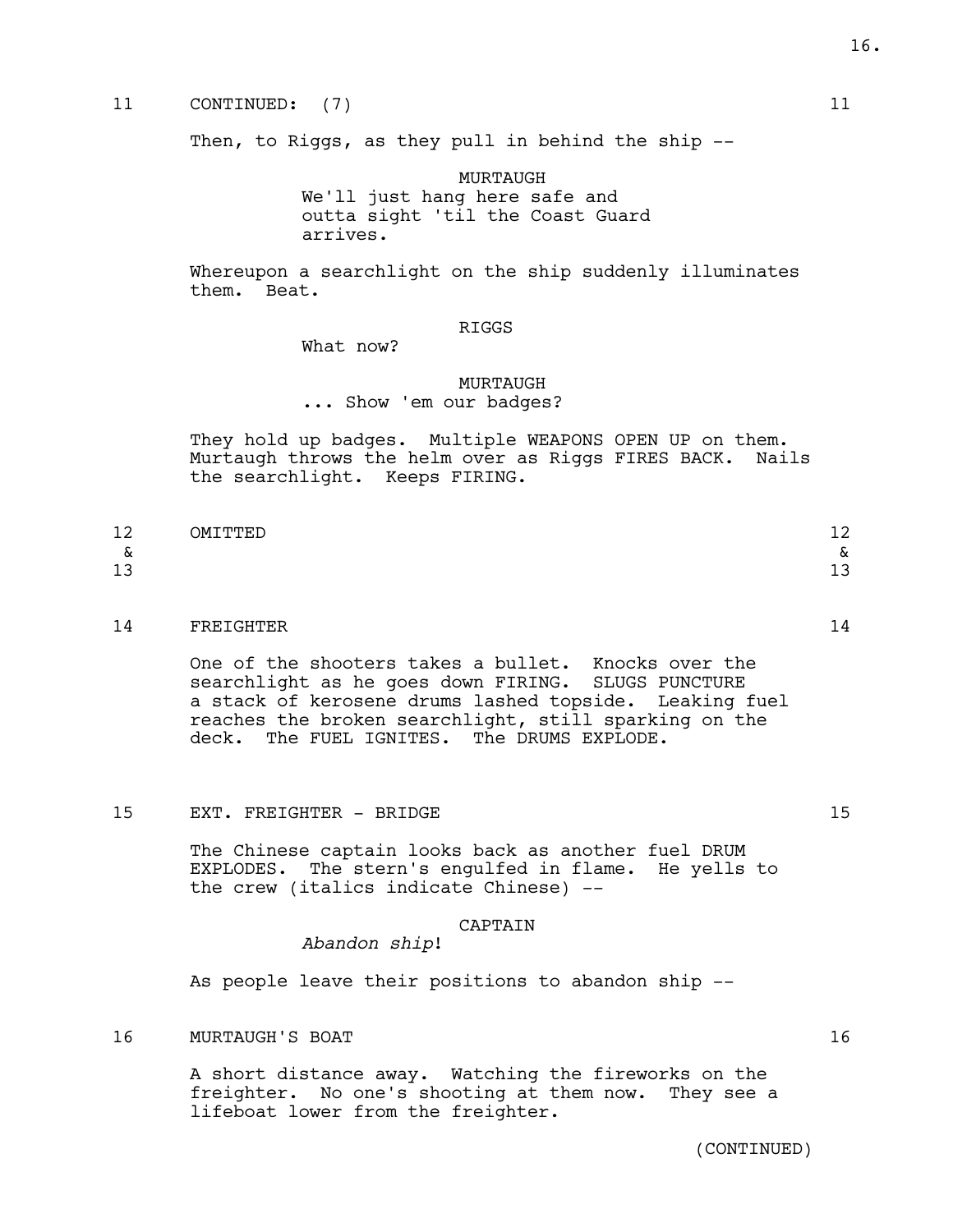They're trying to get away. Let's get over there, Rog.

MURTAUGH Coast Guard'll be here any minute.

RIGGS And those guys'll be gone.

Beat. Murtaugh relents, steers for the ship.

MURTAUGH They better not shoot up my boat.

Leo peeks out from somewhere.

LEO Helluva fucking fishing trip.

RIGGS Shut up and keep your head down.

Murtaugh pulls up alongside the lifeboat as it hits the water, still tethered to the ship. Riggs jumps aboard the bouncing craft, surprising two crewmen within.

#### RIGGS

Ahoy.

They move to shoot Riggs. Riggs NAILS both. But a bullet parts one end of the line Riggs is holding -- a line rigged up to the ship -- and suddenly, Riggs is SHOOTING up into the air. In a flash, he's hauled to the davits, drops to --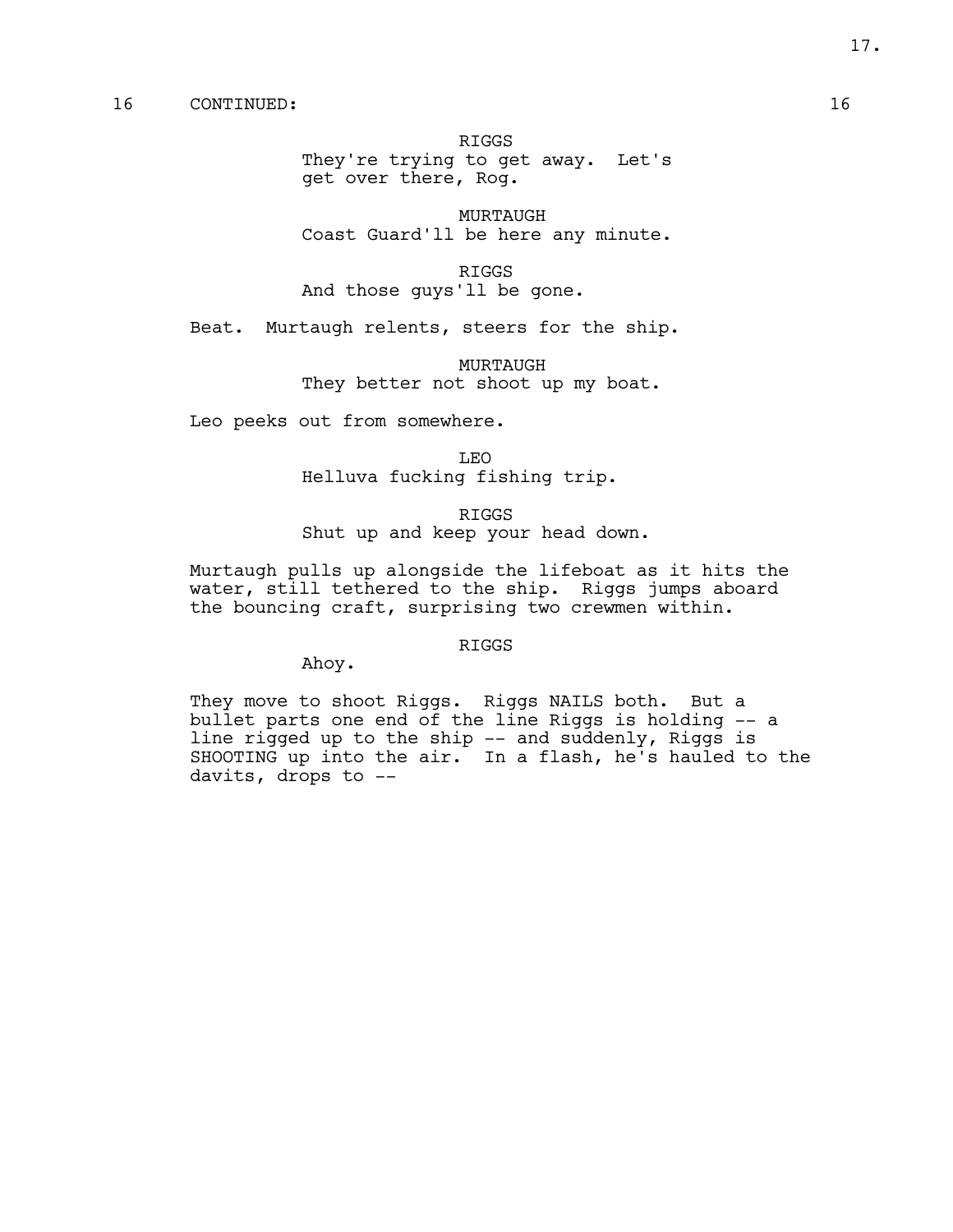#### 17 EXT. FREIGHTER – DECK 17

in the midst of other heavily-armed crewmen.

#### RIGGS You're under arrest.

Someone OPENS UP on him, and the GUNFIGHT's on.

18 INT. FREIGHTER – BRIDGE 18

The untended wheel turns slowly... pointing the ship toward the not-so-distant lights of L.A.

19 MURTAUGH'S BOAT 19

Murtaugh watches the freighter turn.

### MURTAUGH It's heading for the beach.

### 20 FREIGHTER 20

The ship approaches the shore. Riggs ends one GUNFIGHT and gets into another, finally engaging a gunman at the very tip of the ship's bow. The gunman's behind a large winch, pins Riggs down with an automatic weapon. Riggs can't hit him and can't run... when he sees the ship's metal gunwale converging behind the gunman. Quickly eyeballs the angles involved. Aims the laser down the gunwale. FIRES. Banks a slug off the steel. Takes out the gunman with a ricochet... whereupon the ship runs aground. The abrupt stop topples cranes, everything not fastened down, and tosses Riggs hard against a winch, knocking his gun away... Remaining crew throw lines over to jump ship. Riggs shakes off the blow from the winch. Catches the ship's Captain heading for the side. The Captain whips a kung fu move on him. K.O.s Riggs... The Captain moves toward a rope. Two crewmen are in line to go down. The Captain's not in a waiting mood. Pulls a GUN, SHOOTS them both off the ship. Grabs the rope and slides down.

#### 21 MURTAUGH'S BOAT 21

Murtaugh's followed the freighter in, stays just beyond the surf line near the beached ship.

> LEO Holy shit. That was great. Wasn't that great?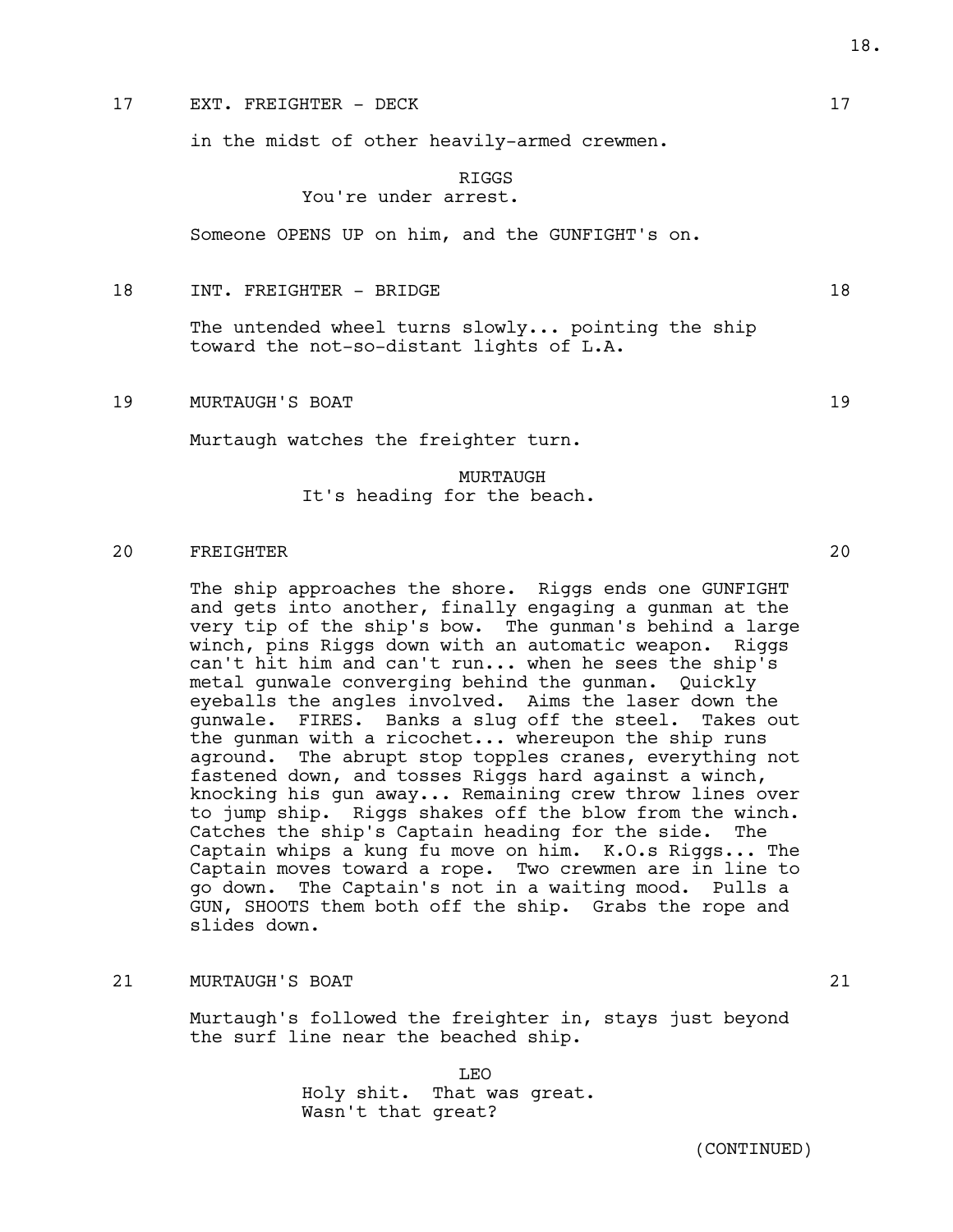## 21 CONTINUED: (A1) 21

### MURTAUGH Hope Riggs is okay.

Leo regards the shark, now motionless in the cockpit.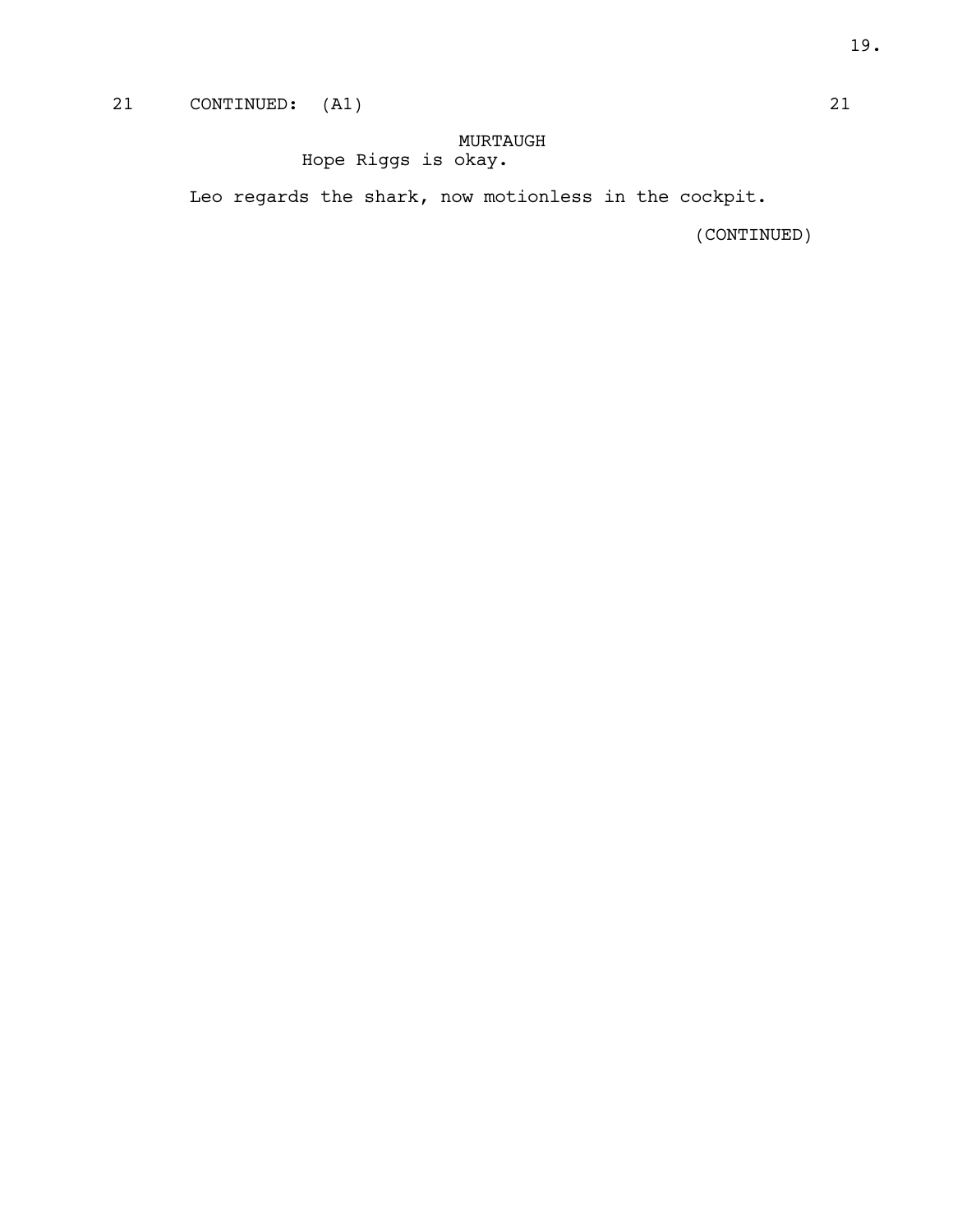I think the shark's asleep now.

BOOM! Another EXPLOSION up on the ship's deck. Murtaugh looks up to see a burning OIL DRUM blown high into the air. He follows the drum's trajectory.

#### MURTAUGH

Oh, shit... Jump, Leo.

Murtaugh shoves Leo off the boat... just as the heavy, fiery drum crushes it. The boat instantly begins sinking. Murtaugh bobs near Leo, looking on.

#### MURTAUGH

My boat...

As the boat goes down, water begins to cover the shark and... revives it.

> LEO I think the shark's awake again.

#### MURTAUGH

Oh, shit!

Murtaugh and Leo begin stroking madly as the shark swims free of the wreckage. Leo urges himself on.

LEO

Swim, swim, swim...

Murtaugh sees the lifeboat, still tied to the freighter, drifting behind it. He swims over and climbs aboard. Then calls to Leo, paddling frantically nearby --

> MURTAUGH Leo, this way! Over here!

Leo sees Murtaugh, alters course for the boat. He glances back. The shark's coming for him.

#### LEO

Agh! Swim! Swim! Swim!

The shark closes quickly on the little guy. It's about to nail him... when Murtaugh grabs Leo's shirt, hauls him into the lifeboat. They tumble onto the floorboards.

> LEO You see that? Fucking shark almost ate me.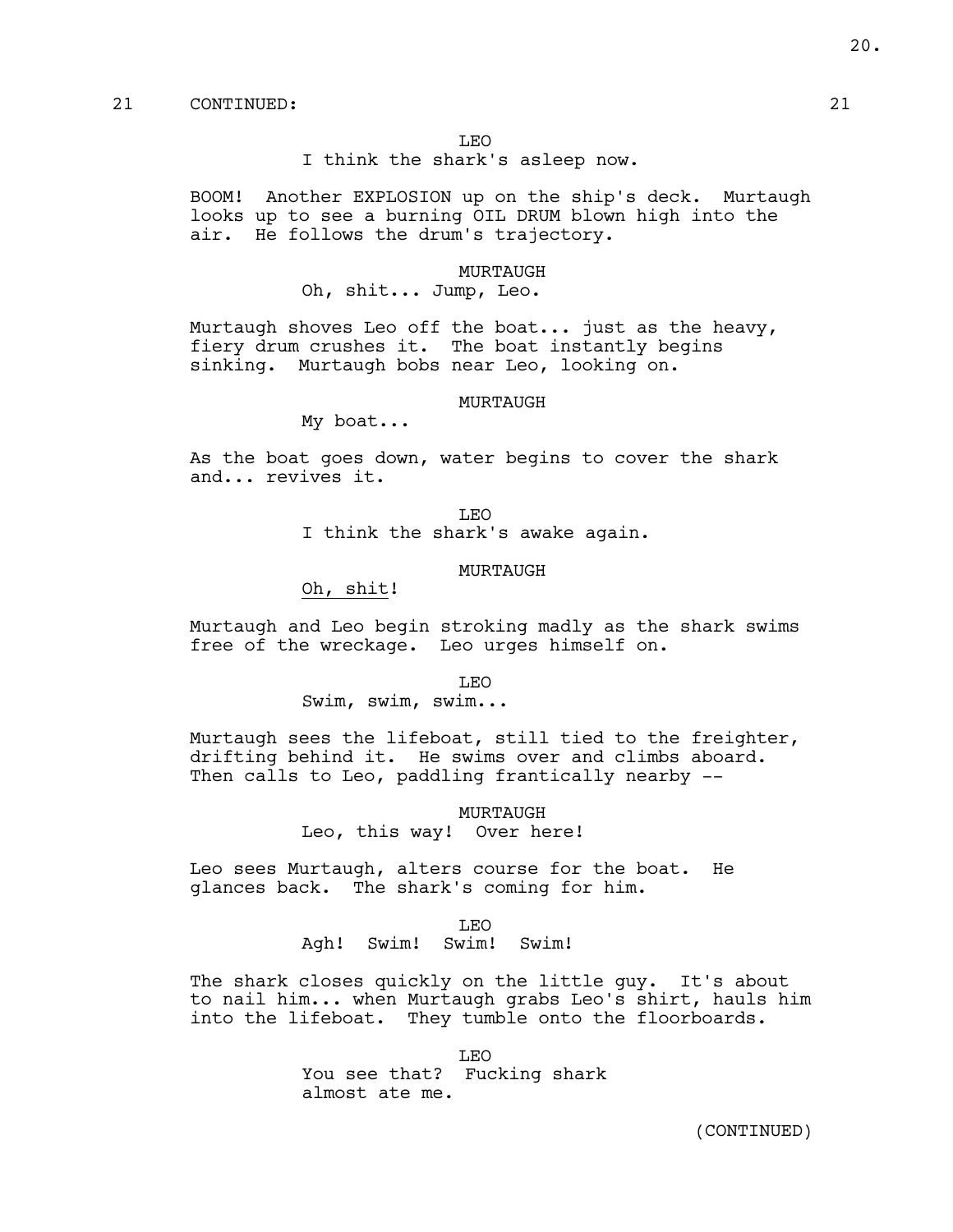MURTAUGH

What you get for trying to take his teeth.

Murtaugh stands, watches his boat sink from sight. Beat.

MURTAUGH Since meeting Riggs, I've had my house destroyed, my car wrecked, and my boat sunk... What's left?

LEO

That's pretty much it.

Murtaugh sees a "Code 7" life ring floating next to the lifeboat. He picks it up. All that's left of his boat.

22 BACK ON FREIGHTER 22

Riggs is slowly coming around from the karate chop. Finds his gun. Stands. There's a CREAK behind him. Riggs spins. A hatch is opening. Riggs aims. The laser pinpoints an old Chinese woman emerging. Behind her are more Chinese. Other hatches open. Riggs lowers his gun, watches, stunned, as seemingly endless numbers of ragged, tired, and frightened Chinese men, women, and children slowly emerge onto the deck.

23 EXT. BEACH - NEAR SHIP - LATER 23

Coast Guard, LAPD, LAFD, INS -- you name it, they're there, plus news crews and looky-loos. The Chinese have been corralled by INS near the boat.

24 EXT. FREIGHTER DECK 24

Riggs, Murtaugh and an INS AGENT look down at the Chinese herded together on the beach.

INS AGENT

Coast Guard interdicts about one of these a month.

MURTAUGH

Raggedy-looking folks.

#### INS AGENT

Six weeks locked in a hold with one toilet. Rice and a little fish to eat... Lousy deal for thirty-five grand a head.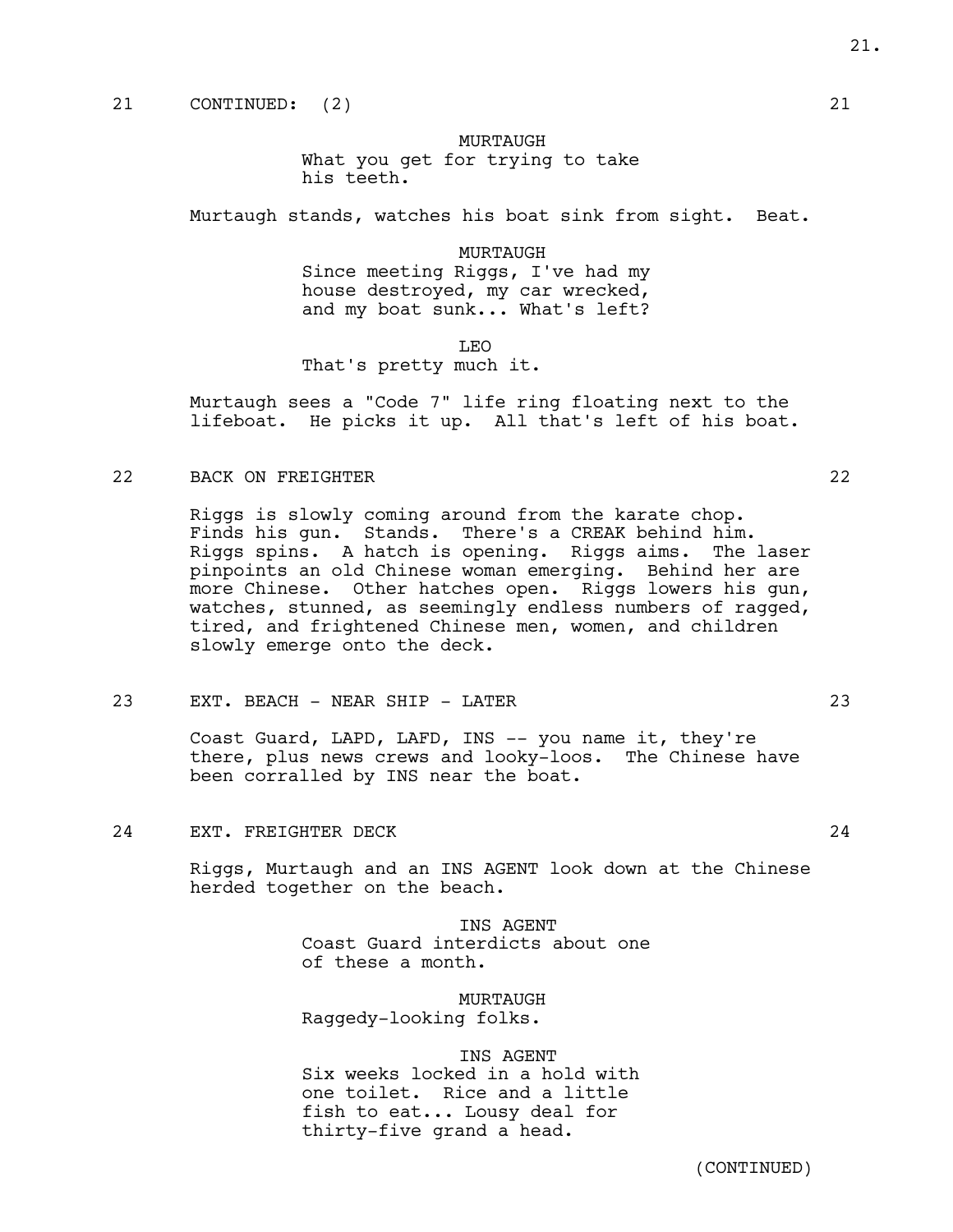Thirty-five grand? Where'd they get that kind of money?

INS AGENT

Didn't. Gotta work it off. Snakeheads, the smugglers, they sell 'em as cheap labor.

MURTAUGH

Sell 'em?

#### INS AGENT

Like slaves.

We see the word register with Murtaugh.

INS AGENT

Women and girls're forced into prostitution. Rest earn seventy cents an hour in the sweatshops.

RIGGS

They gotta work off thirty-five G's making seventy cents an hour?

#### INS AGENT

Takes years. Then the debt's gone, and the people're used up. From work, from drugs, from living two to a bed in some rat hole 'til they quit caring.

RIGGS

What about these people here?

#### INS AGENT

They'll claim asylum, say they were persecuted, like everybody else. We'll end up sending 'em back. Cost a goddamn fortune.

#### MURTAUGH

What happened to 'Bring me your tired, your poor, your wretched masses yearning to be free'?

### INS AGENT

Now it reads 'no vacancies'... You'd think word'd get back, and they'd give us a break, but they don't. Snakehead biz is booming.

He indicates the shot-up corpse of a Chinese man nearby.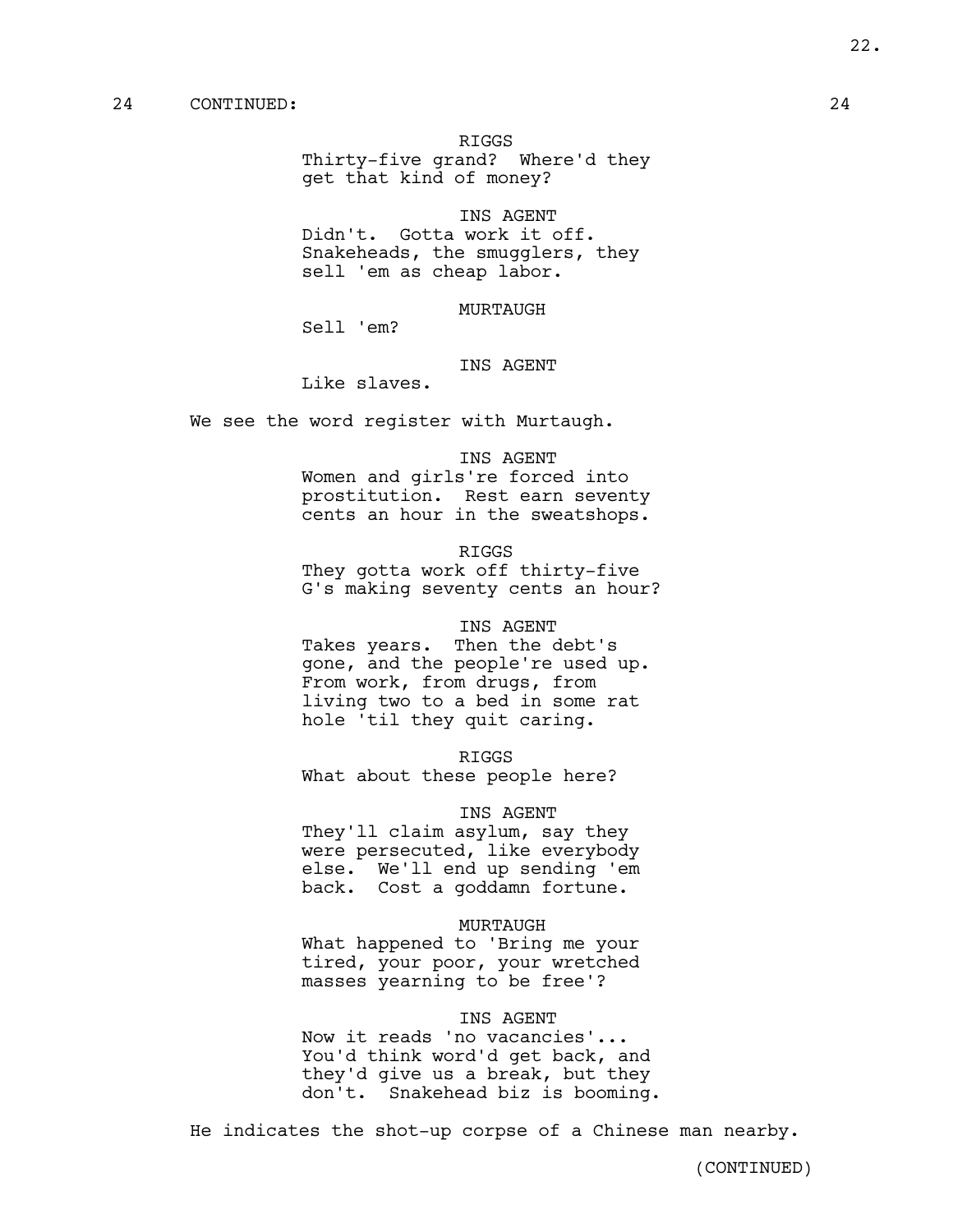INS AGENT They pop one every boatload. Shows the rest what'll happen if they run off or don't pay.

Murtaugh regards the body a moment.

MURTAUGH 'Least he's no one's slave now.

Beat. Riggs looks up, sees LEE BUTTERS approaching. Butters is a junior-grade detective, twenties, black.

> RIGGS That kid's here -- what's his name!--

MURTAUGH It's a food. Burgers? Bagels?

RIGGS

Breadsticks?

MURTAUGH

Biscuits?

RIGGS

Butters.

MURTAUGH Right. Butters. Always kisses my ass. Gets me coffee 'n shit.

RIGGS Probably looks up to you. You're

a role model. An elder statesman.

MURTAUGH He wants to be like me, he shouldn't be kissing butt.

BUTTERS

(walks up) Sergeant Riggs, Sergeant Murtaugh -- what're you doing here?

RIGGS

Long story.

BUTTERS

(to Murtaugh) You're all wet, sir. You need a blanket or something?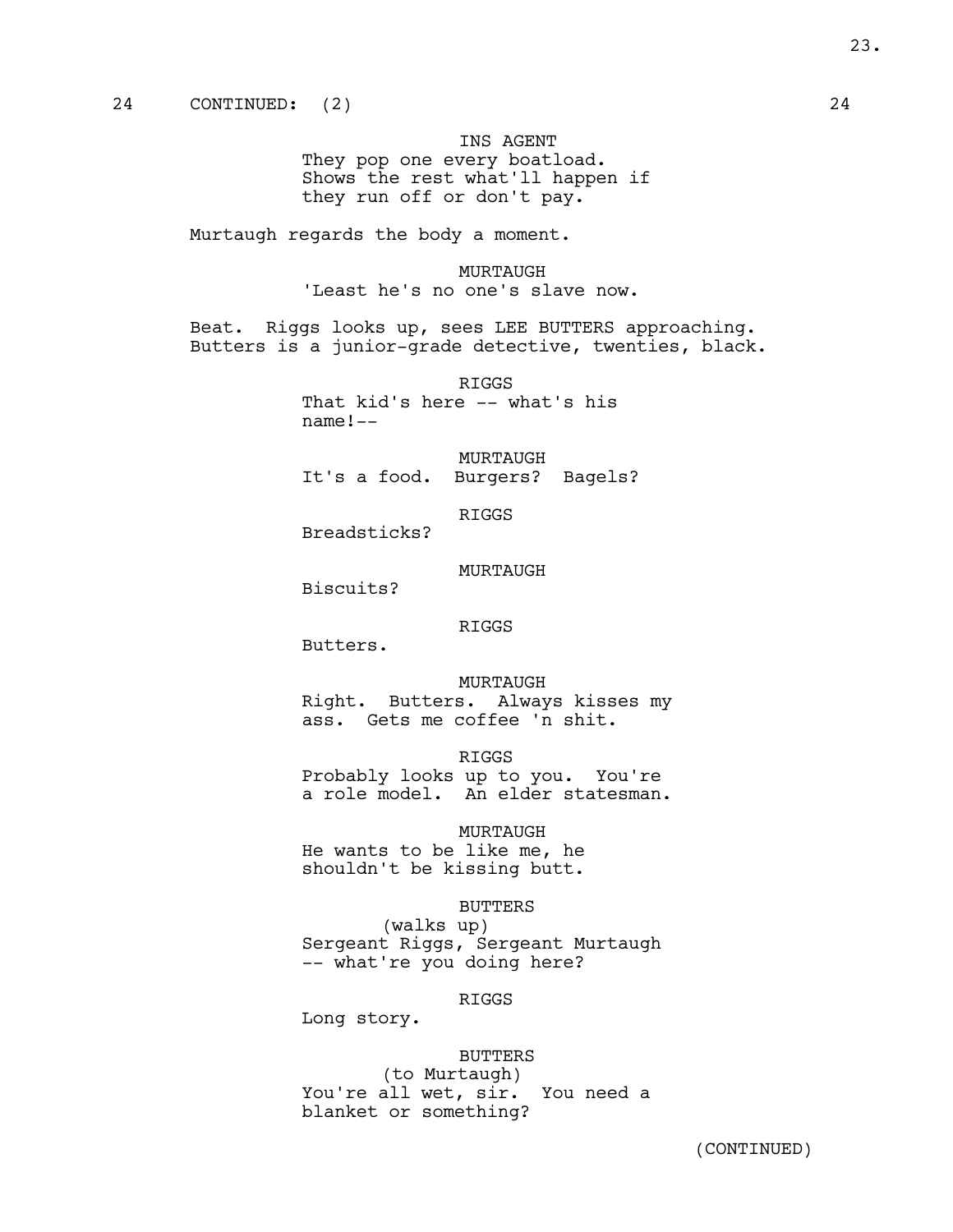24 CONTINUED: (3) 24

Before Murtaugh can say "no" --

BUTTERS I need a couple blankets here!

Someone hands him blankets. He gives both to Murtaugh.

#### BUTTERS

Here you go, sir.

RIGGS (not happy) Thanks, Burgers.

#### BUTTERS

Butters.

RIGGS Got a homicide over there.

A troubled look crosses Butters' face.

BUTTERS

Homicide?

RIGGS You're a homicide detective.

MURTAUGH There's two more over the side.

Butters crosses. Looks under the sheet.

BUTTERS

Goddamn it!

Riggs and Murtaugh don't understand the sudden reaction.

MURTAUGH

What?

### BUTTERS

He was shot!

RIGGS

Yeah.

BUTTERS Four times! At close range! Like he was executed!

MURTAUGH He was executed.

### RIGGS

The crew did it.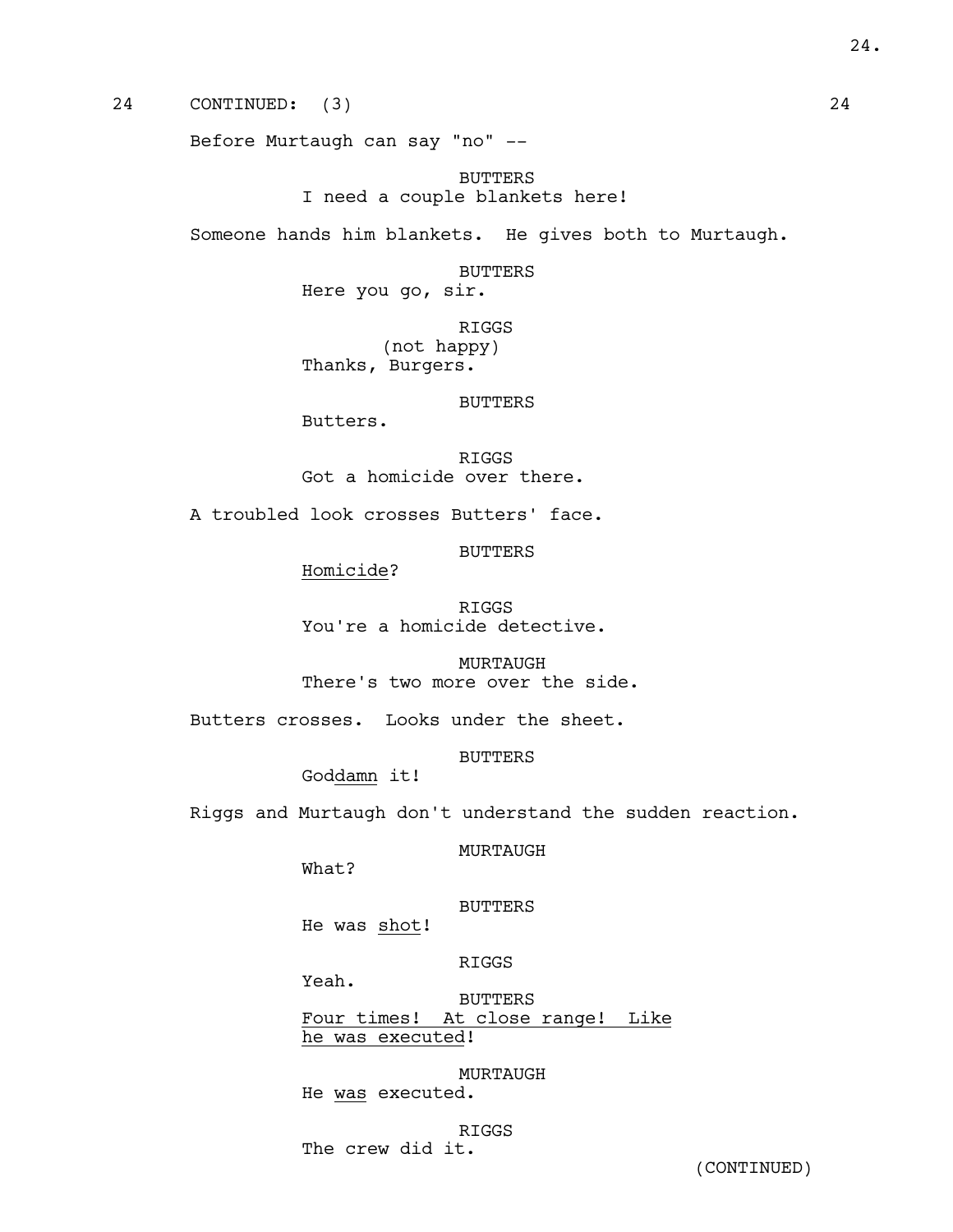### BUTTERS That really pisses me off!

Riggs and Murtaugh exchange a look.

#### BUTTERS

Folks're getting killed left, right, and center in this town! Now we're importing victims. Gang-bangers wanna cap each other, no problem! Shoot it out with the cops -- boom, you're dead, who cares? Some poor guy just trying to get through the shit 24-7-365, and he's whacked, that really pisses me off!

MURTAUGH

Easy, Biscuits.

### BUTTERS

(beat; calmer) Just don't like it when people do bad things to good folks.

RIGGS

... Listen, Bagels, it's been a long night. We'll catch you tomorrow, okay?

BUTTERS Yeah. Okay. Be sure to dry off, Sergeant Murtaugh.

Murtaugh just nods. He and Murtaugh head off.

MURTAUGH Takes the job kinda personally.

#### RIGGS

Loud, too.

25 ON BEACH - MOMENTS LATER 25

Walking. Riggs groans from the karate chop.

#### MURTAUGH

You okay?

RIGGS Guy caught me with one. Fast.

25.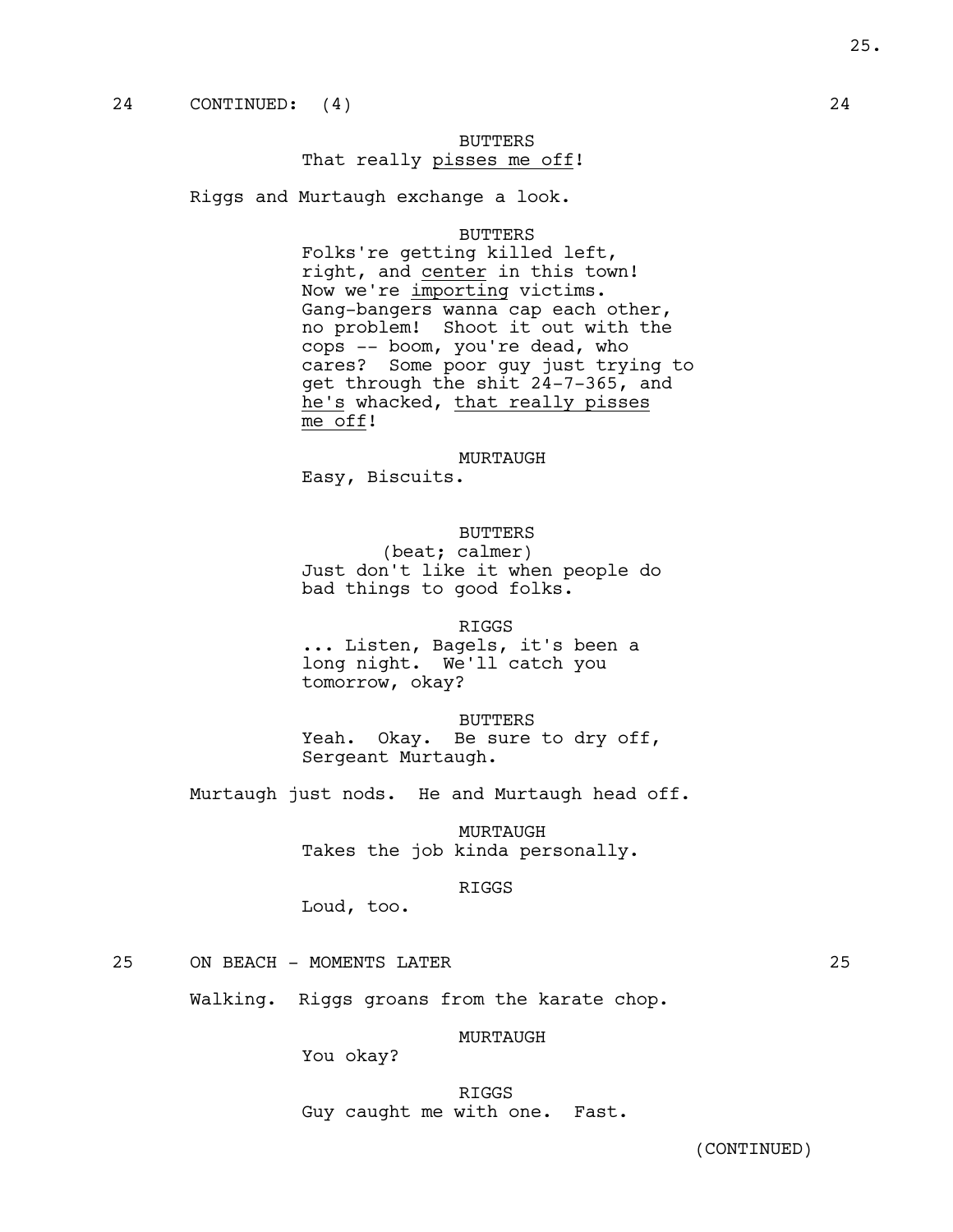#### MURTAUGH

Too fast for you?

The question hangs there. Murtaugh suddenly stops.

MURTAUGH Left something in the lifeboat.

RIGGS I'll get a patrol car to drop me at my truck. See you tomorrow... Sorry about your boat, Rog. I know it meant a lot.

They share a look. Then Riggs heads off. Murtaugh goes to the beached lifeboat. Retrieves the "Code 7" life ring. In doing so, leans on the tarp covering the boat's forward half. A MUFFLED CRY. Beat. Murtaugh lifts the tarp, revealing ten Chinese -- men, women and children. Frightened stowaways, huddled together...

26 INT. BENNY CHAN'S OFFICE - NIGHT 26

UNCLE BENNY CHAN's seventies, wearing all Ralph Lauren Polo. Sitting with Benny, slightly apart, is WAH SING KU, thirty, discerning, full of dangerous potentials we can only guess at right now. Dressed in Shanghai Tang, modern clothes with classical Chinese touches, qualities Ku possesses. Both men, plus an Uncle Benny enforcer, YEE, have their attention focused on GEORGE PROODY, a young State Department suit holding up a sheaf of papers.

> PROODY Four sets of papers. Totally genuine. They'll get in the country, and they'll be able to stay. Forever. U.S. citizens.

He hands the papers to Benny.

PROODY Ask 'em to vote the incumbent party next election. Help me keep my job with the State Department.

UNCLE BENNY (eyeing reports) Bloody marvelous...

PROODY

They've red-flagged all Asian visas lately. Those weren't easy to slip through.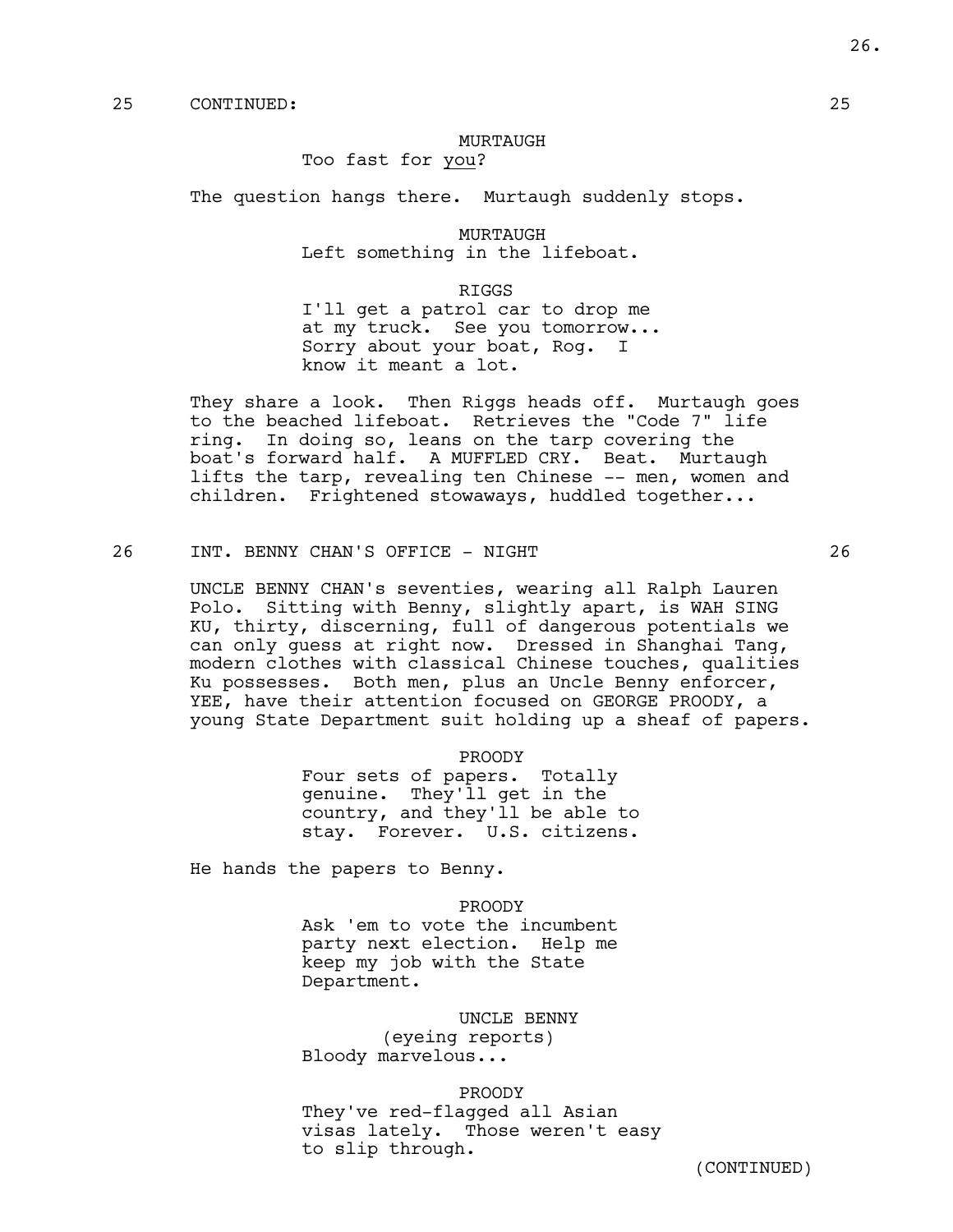UNCLE BENNY (looks up; warmly) You've been a big help. We're very grateful.

Another enforcer, CHU, enters with information. Looks at Ku, who indicates it's okay for him to speak. (In Chinese (subtitles).

> CHU ... *The ship went aground*.

KU (controlled agitation) *What about the merchandise*?

CHU

It's missing.

UNCLE BENNY *I'll find out about it immediately*.

The look Ku gives Benny is shaming, and Benny feels it.

PROODY

Something wrong?

UNCLE BENNY (instant charm again) Small delivery problem... Thank you, Mr. Proody.

Benny nods to Yee. Yee hands Proody a bundle of cash. Proody scans it. He's satisfied. Beat.

UNCLE BENNY

Good night.

Proody is suddenly wary of his situation. Knows he's vulnerable now. Knows they're killers. With an eye on the room, he goes... After which Ku pulls a loop of Buddhist prayer beads from a pocket and fingers them, lost in dark meditation, while no one else speaks.

### 27 EXT. CHINATOWN - STREET - NIGHT 27

Proody moves to a parked car. Watchful. Hand on a pistol we now see he's had stuck in his waistband.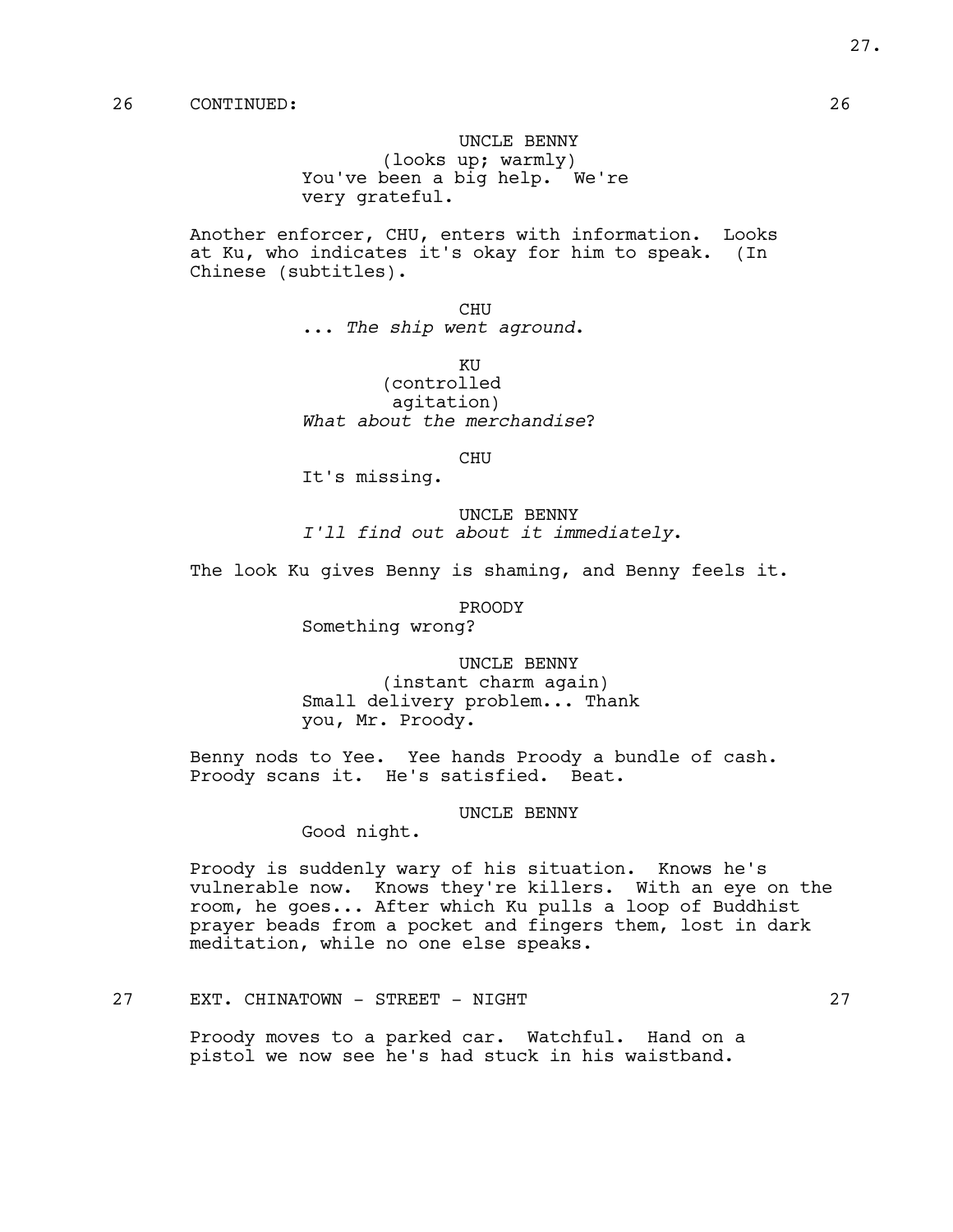### 28 INT. PROODY'S CAR 28

He gets in. Puts his key in the ignition. Hesitates. Is it gonna blow? Takes his chances. The CAR STARTS without incident. Proody peels out. Sighs. Smiles. He's alive and ten thousand bucks richer.

#### 29 EXT. METROLINK CROSSING - NIGHT 29

Next to the L.A. River. Lights flash as the barricade lowers. In the distance, a train headlight. Proody's car pulls up and stops.

The train nearing. Proody dreaming about what he'll do with the bribe-money... when smash!... his CAR'S suddenly STRUCK hard from behind. Proody looks back. No headlights... Just the grill of a truck... He fumbles for the gun... Blinding light from the train fills the car. Proody can't react in time... The truck shoves him onto the tracks, in front of the speeding train.

### 31 EXT. CROSSING 31

The TRAIN SLAMS into Proody's car. Launches. it. The twisted wreckage flips through the air toward the concretecontained river. Drops onto the cement bank. EXPLODES as it rolls into the water... As hundred-dollar bills scatter in the wind, the back seat window of the truck rolls down, revealing Ku. Ku regards the flaming wreck down the track a moment. Puts away his prayer beads. Rolls up the window... As the truck drives off --

32 EXT. RIGGS' TRAILER - DAWN 32

Riggs pulls up in his truck. We see he's still aching from the karate chop as he moves to the front door. Eating French fries out of fast food sack.

30 INT. PROODY'S CAR 30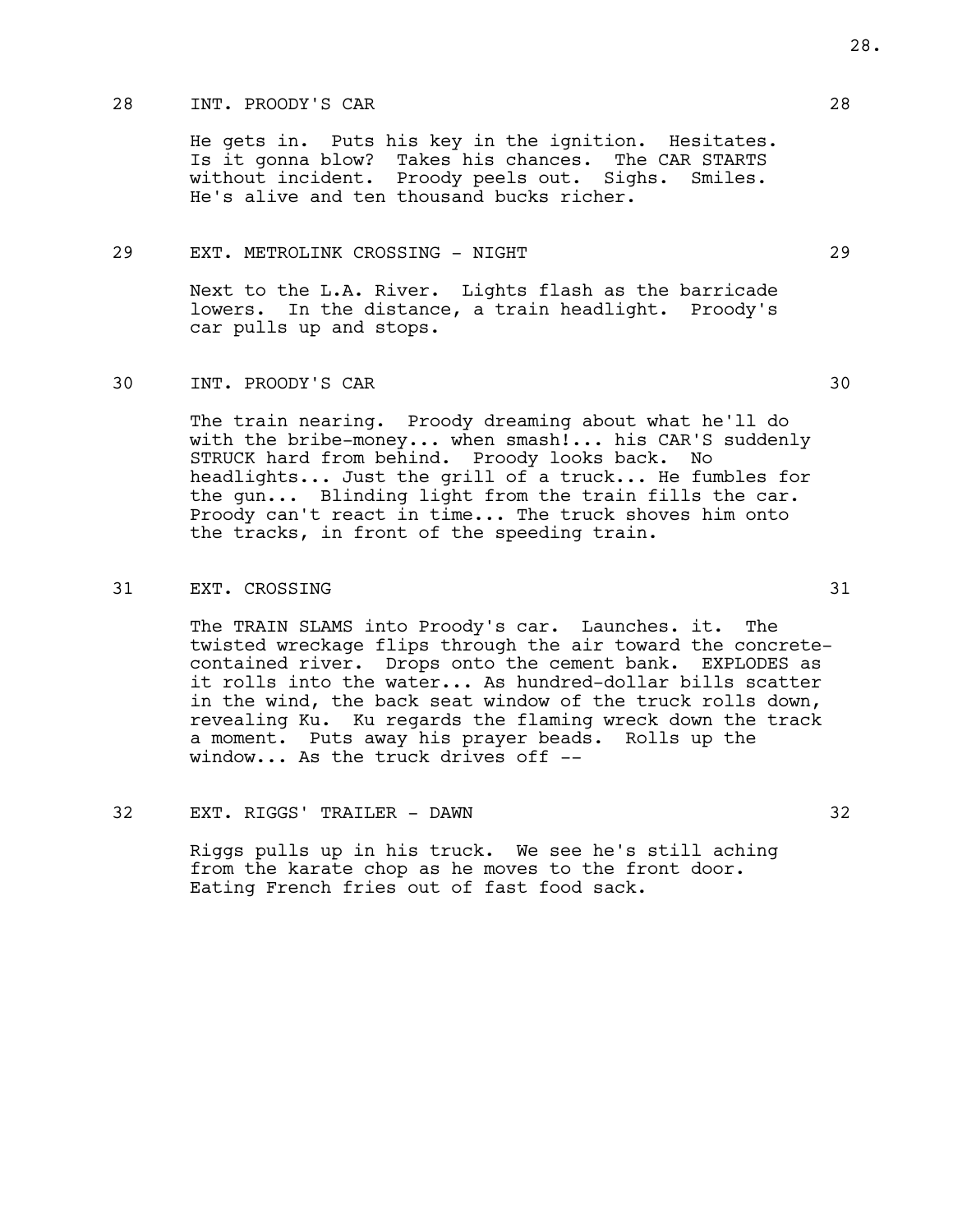### 33 INT. RIGGS' TRAILER - FRONT DOOR 33

Riggs unlocks the door, steps in, and... freezes midfry as a cocked pistol is put to his head. Beat.

RIGGS

Hi, honey.

REVEAL LORNA COLE, nightie, nine millimeter, nine months pregnant. She lowers the gun.

> LORNA You were coming home last night.

RIGGS Had some bad Chinese.

As they continue, we see the place has been transformed. Additions, wings, decks, etc. open out from the old trailer. A woman's touch everywhere. Their two dogs and one cat greet Riggs and vice versa. Lorna sees how dirty and banged up he is.

#### LORNA

You okay?

RIGGS Better than Roger. His boat sank.

He feeds the dogs some fries.

LORNA Don't feed 'em that junk. What happened?

RIGGS Gunfights, sharks, explosions... The usual.

LORNA ... You were out fishing. Does trouble just go looking for you?

RIGGS No, it seems to know pretty much where I am most of the time.

Riggs sees into a newly-added room.

RIGGS You finished the nursery.

34 INT. NURSERY 34

Riggs enters with Lorna, looks around. Baby to the max. Major puppy motif.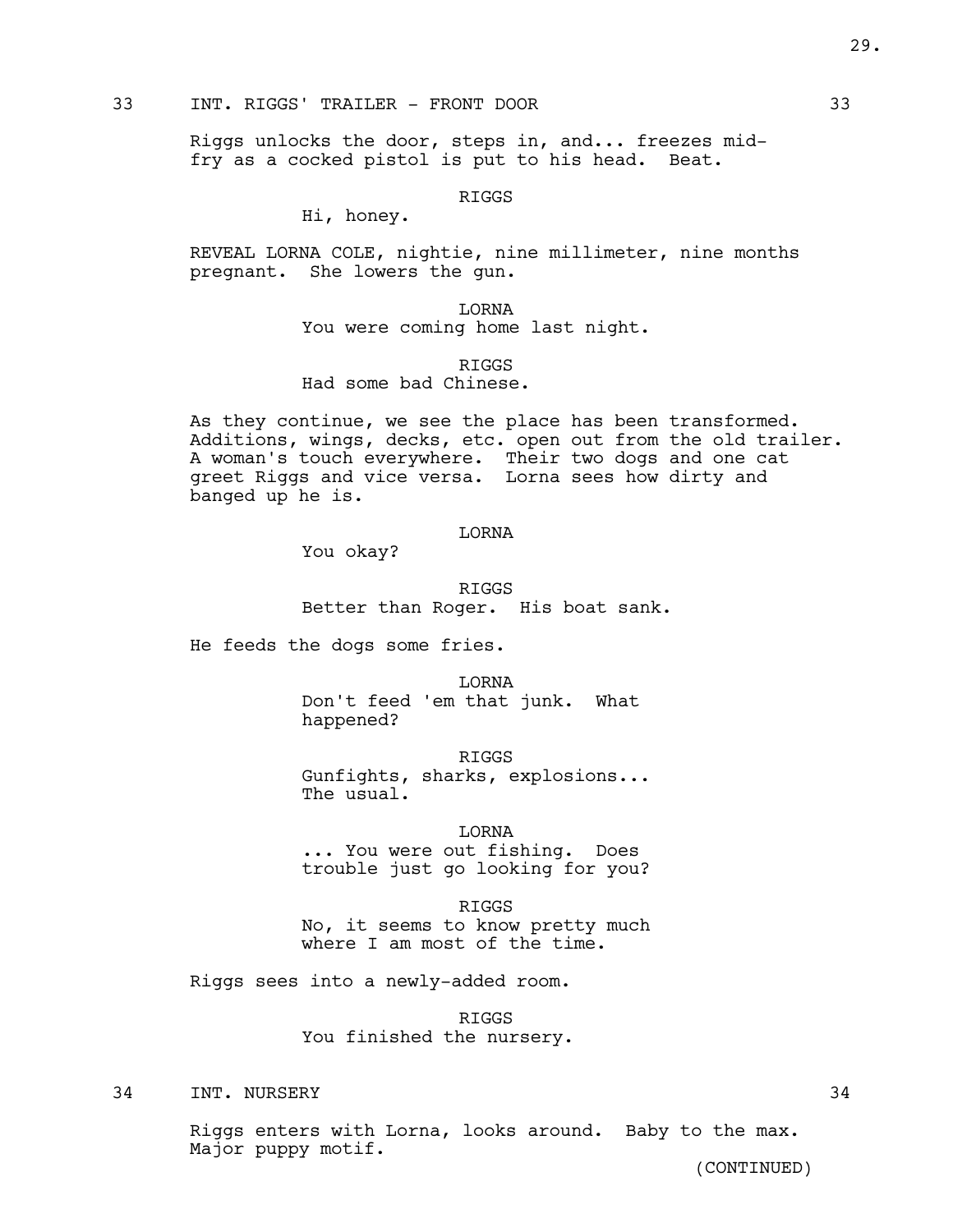LORNA I figured it was good for a girl or a boy. Cute, huh?

RIGGS

Lotta puppies.

LORNA I know. I got on this puppy thing and just couldn't stop. (to her tummy) Hope you like doggies, baby.

Beat. Riggs spins a mobile over the crib.

RIGGS

Lorna... We... We've never talked about... marriage.

Lorna looks up at him. It could be a hopeful look.

LORNA I sorta figured you didn't want that... You want to get married?

RIGGS

Well... No.

LORNA Whew. Me, either. Want breakfast?

> RIGGS (that was easy;

 re: fast food) Got mine.

Lorna emerges, goes to the kitchen. Riggs follows her out. The DOGS are BARKING at the door.

> RIGGS You guys want to go out? C'mon.

He opens the door, lets the dogs out.

A35 EXT. RIGGS' TRAILER A35 A35

Riggs exits after the hounds. Sees a paperback romance on a chair and snags it. The author's "Ebony Clark." Riggs is reading a passage as Lorna emerges with cereal, milk, etc. Re the book --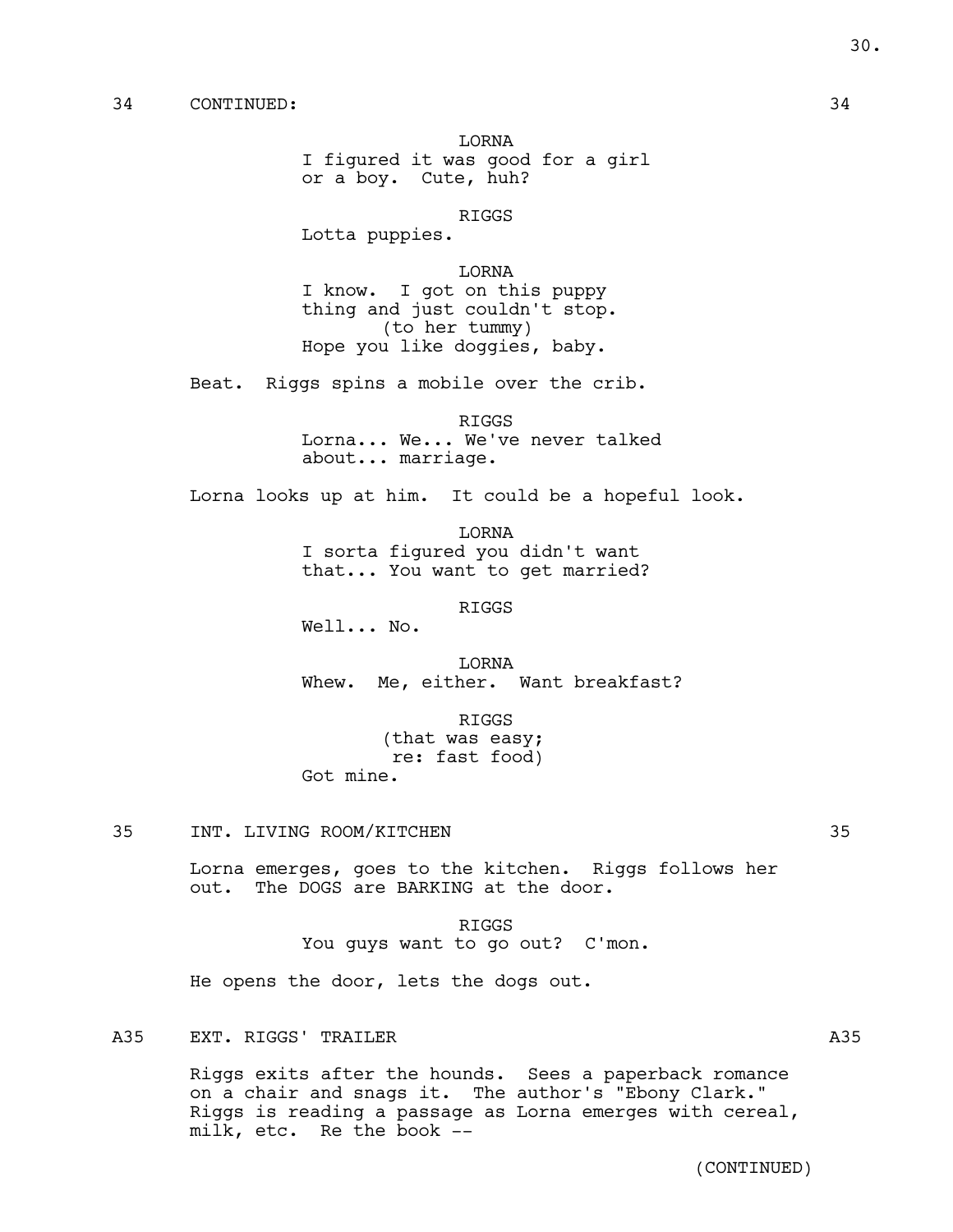You bought this smut?

LORNA (looks over) It's not smut, it's Ebony Clark. Trish gave it to me.

RIGGS ... Can we try this thing they do on page 22 sometime?

LORNA Not now. Nothing comes between a pregnant lady and a meal.

RIGGS

(beat; still reading) Have I ever made your 'womanhood reach peaks that would rival the highest Himalayas'?

LORNA The foothills of Malibu maybe. No Everests.

#### RIGGS

Thanks a lot.

LORNA Just kidding. I've been to lots of mountaintops with you, Riggs.

B35 EXT. RIGGS' TRAILER - LITTLE LATER **EXT.** B35

Riggs and Lorna are eating. Riggs keeps feeding the dogs surreptitiously.

LORNA

I dropped by Internal Affairs yesterday. Y'know, to say hi.

RIGGS

How's things with the rat squad?

LORNA They miss me... The vet said not to feed 'em anything but dog food, Riggs. It's bad for 'em.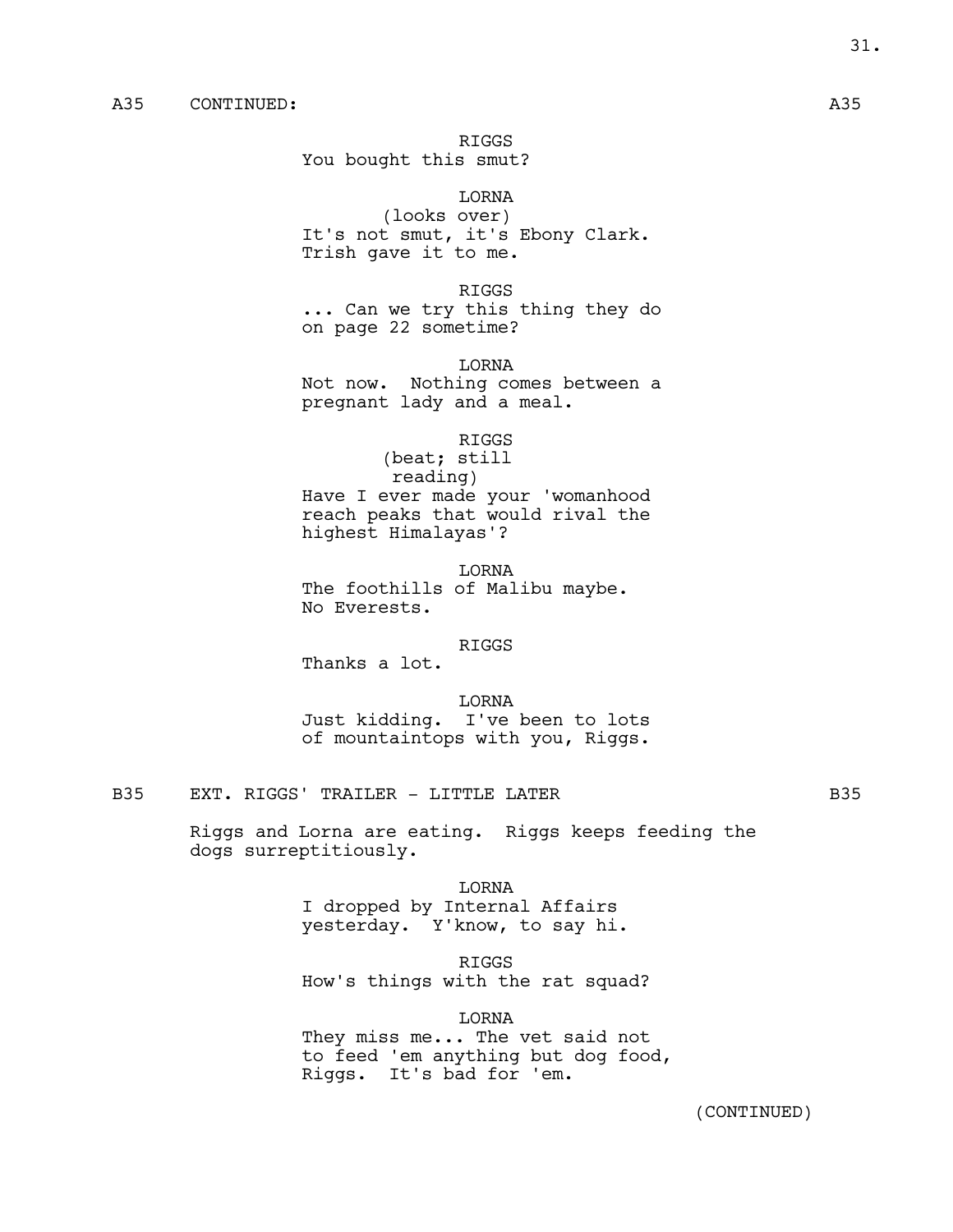(to the dogs) Sorry, boys. You heard the boss.

#### LORNA

(beat) Overheard one thing at the office.

### RIGGS

What?

### LORNA

I.A.'s got an anonymous tip... The person said Roger's on the take.

RIGGS

Roger? That's crazy.

#### LORNA

Of course it is. It's someone with a grudge against him. Probably some jerk he put away... But with the new boats all the time and putting two kids through private college, it's caused conversation. Anyway, I thought you should know. I'll tell you if it goes anywhere.

RIGGS

... Straight-arrow Rog on the take. That'd be the day.

LORNA

Just don't tell him, okay? He'll blow his top, and I'll be in hot water. And he's got enough problems as it is anyway.

RIGGS

Like what?

### LORNA

... Oh... Oops...

RIGGS

What's oops?

#### LORNA

Pregnancy's destroyed my brain... It cannot leave here, Riggs. Under any circumstances.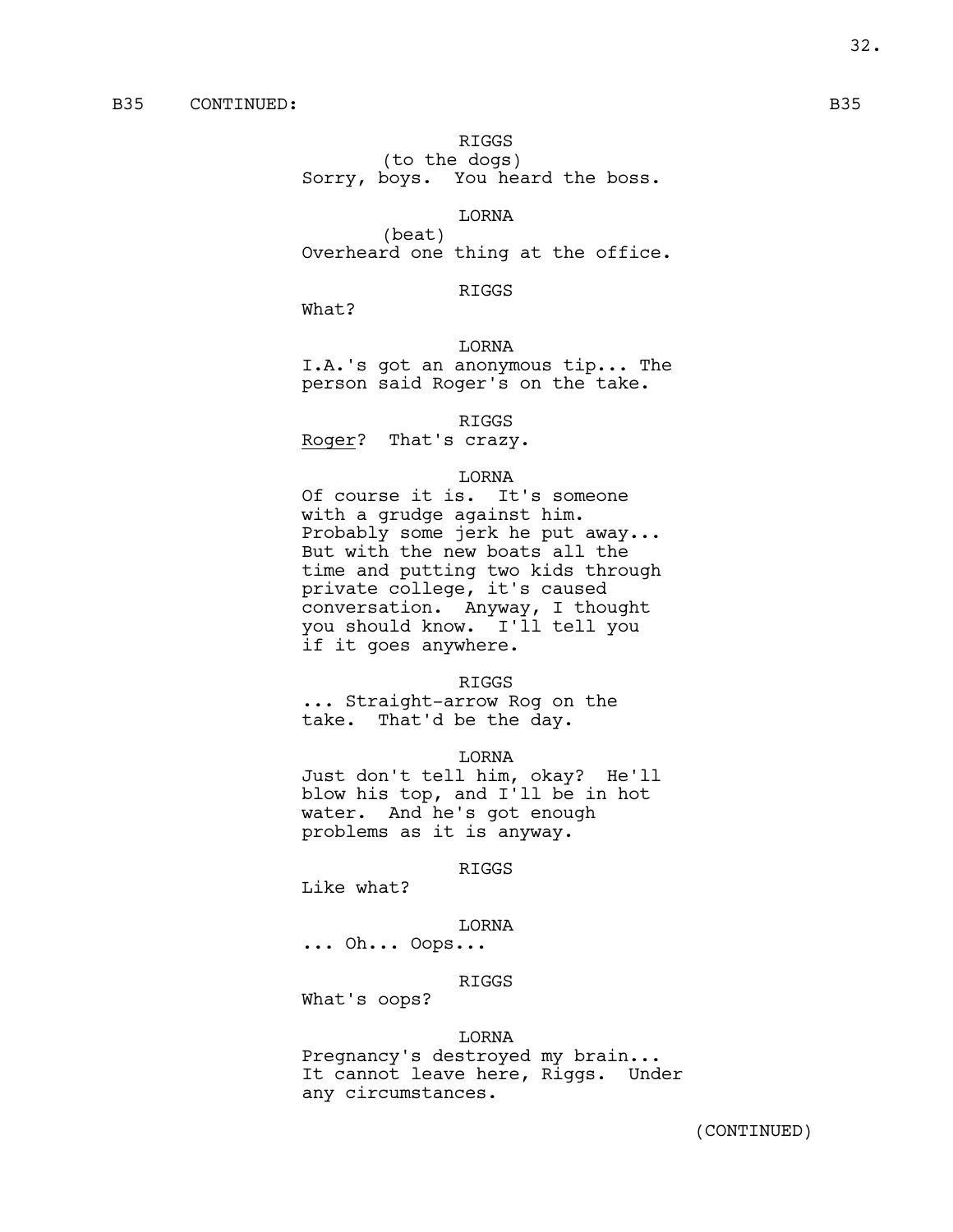#### Okay. What? What is it?

LORNA ... You know how Roger is about his daughters going out with cops.

### RIGGS

He'd kill 'em. Yeah? So?

LORNA

So Rianne's married to one. He's the father of her baby. She's too scared to tell Roger.

RIGGS Whoa, whoa, whoa. Back up...

Rianne's married?

LORNA To a cop. They met last year. They fell in love. She got pregnant. They got hitched.

RIGGS And no one's telling Rog.

LORNA After the baby's born.

RIGGS 'Here's the whole package, take it or leave it'?

LORNA I'm not saying it was a good idea.

#### RIGGS

It's a good idea if you want to see Rog's head explode... What about Trish?

### LORNA

She knows.

RIGGS Who's the lucky soon-to-be-dead man?

LORNA ... Sgt. Lee Butters.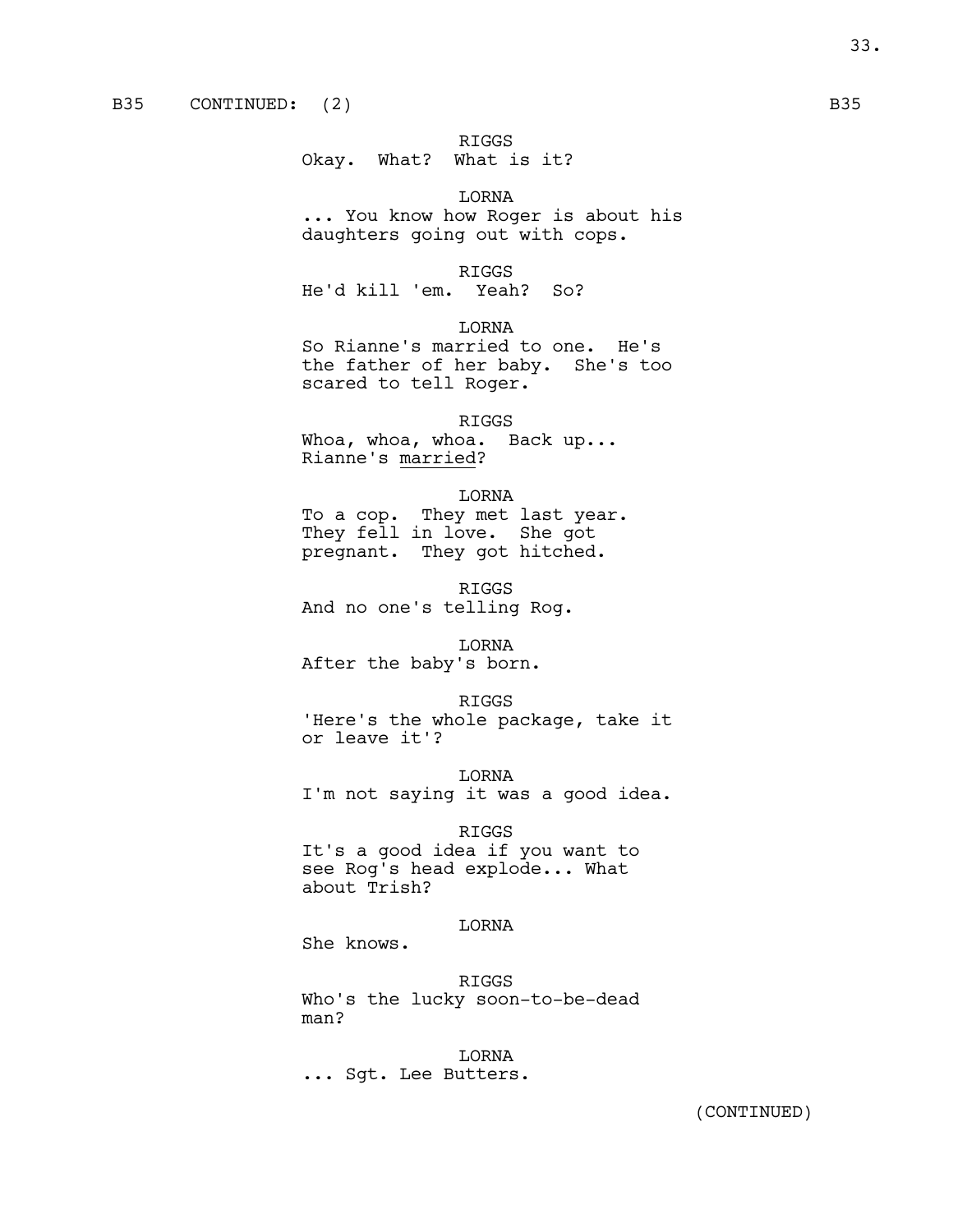... Biscuits?... This just gets better and better.

LORNA No one thought he'd be transferred downtown with you guys.

RIGGS No wonder he's been sucking up to Rog.

LORNA You cannot tell him, Riggs.

#### RIGGS

You kidding? He'd shoot me for being the messenger... Question is how to have fun with it.

LORNA

This is serious. Don't screw around.

RIGGS

No. Right. No screwing around. I mean, Rog is my best friend. It'd be wrong to mess with him.

But we know what that smile means...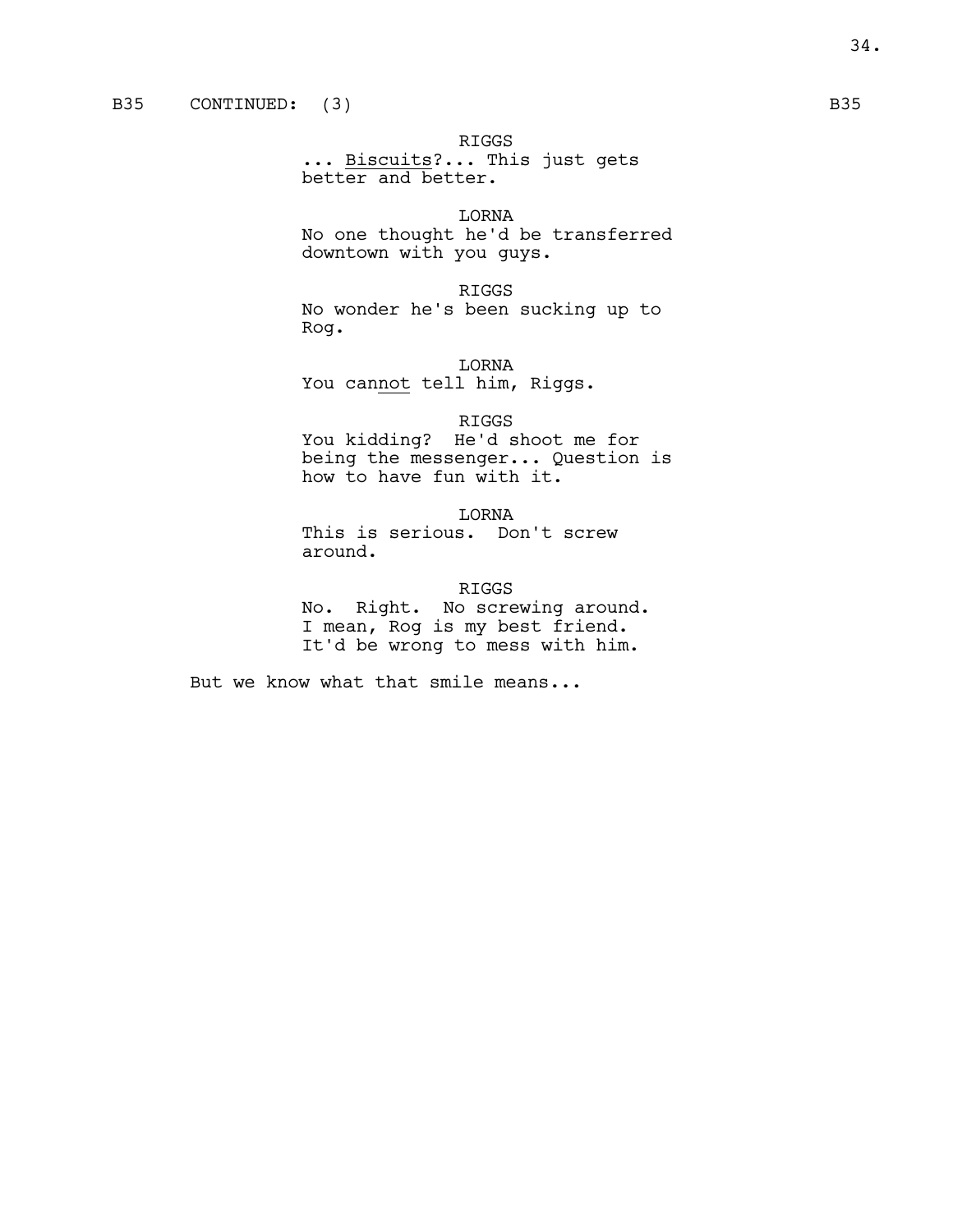### 36 INT. MURTAUGH'S FRONT HALLWAY - DAY 36

Riggs and Lorna enter as Murtaugh comes down the stairs. Murtaugh's a little flustered, in a hurry to leave.

#### MURTAUGH

Hey.

RIGGS Hey, Rog, we were just discussing baby names. You know which ones Rianne's thinking about?

MURTAUGH

(it hurts him) Oscar for a boy. Loreen for a girl.

RIGGS ... She couldn't come up with anything butter, I mean, better?

Lorna surreptitiously jabs him.

LORNA

I think they're nice.

MURTAUGH Don't get me started. C'mon, let's go, Riggs. (to Lorna) Trish'll be right down. Have fun shopping for baby junk.

Riggs glances into the living room -- on the floor are sleeping bags, etc. Murtaugh enters from the kitchen, a little flustered, in a hurry.

> RIGGS Who had the sleep-over?

MURTAUGH Uh, we're airing out the camping gear. We're outta here.

LORNA Something smells good.

MURTAUGH Trish has food on the stove.

RIGGS Trish is cooking something that smells good?

35.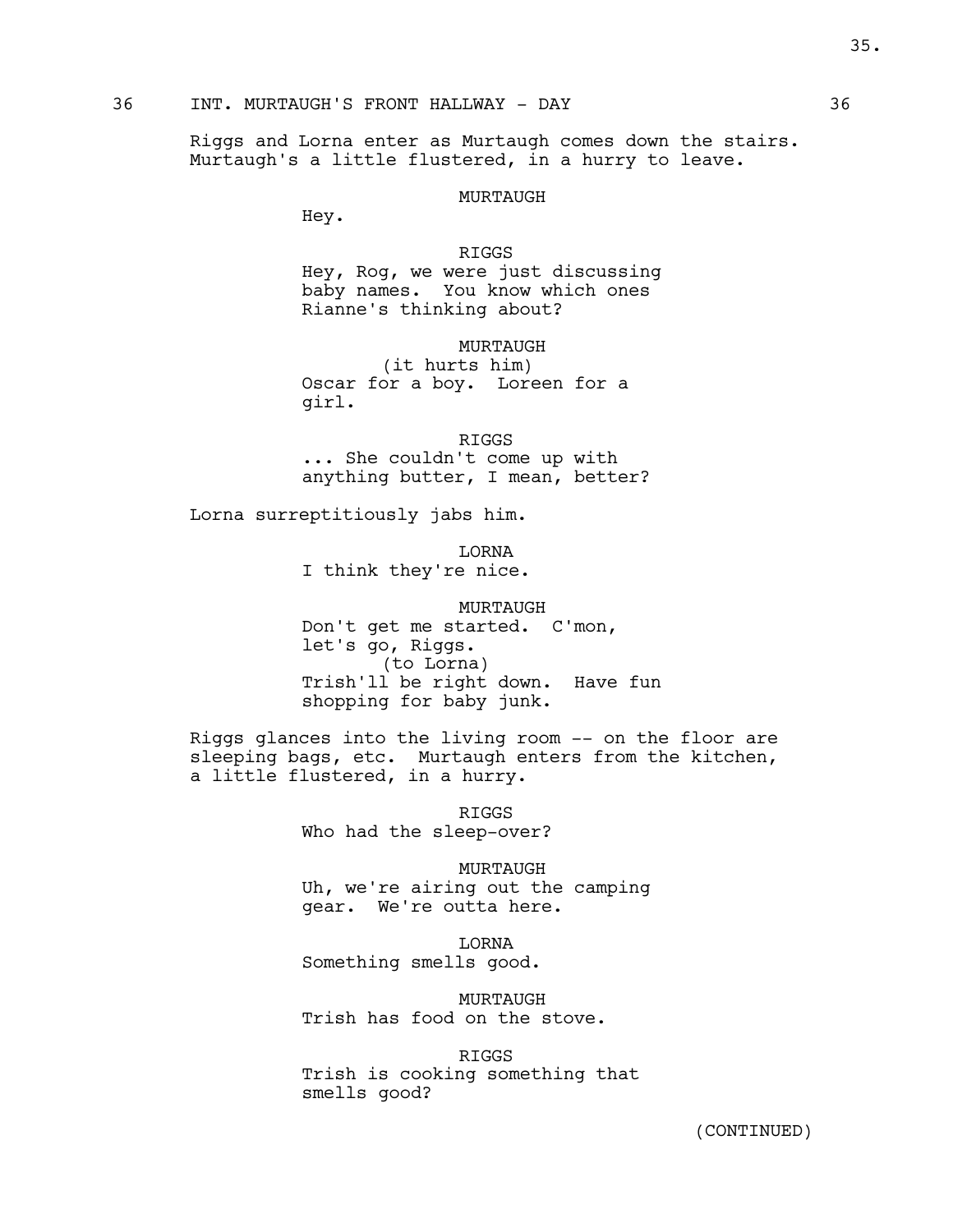# MURTAUGH Some things do change. C'mon.

LORNA (to Riggs) Got your baby beeper?

#### RIGGS

(shows her) Right here... So long.

As he kisses her goodbye, a small Chinese boy peeks out from the kitchen door. Makes eye contact with Riggs. And disappears. Murtaugh hasn't seen him.

MURTAUGH

Let's go, Riggs.

#### RIGGS

You know, that smells a lot like Chinese food.

MURTAUGH ... Yeah, Trish has been trying that lately. Who knew she could wok fry?

RIGGS

I'd like to taste it.

MURTAUGH

We don't have time --

But Riggs is already heading for the kitchen. Murtaugh hurries to stop him.

#### MURTAUGH

No.

RIGGS C'mon, Rog, we're early.

He starts to go. Murtaugh stops him again.

MURTAUGH Riggs... There's a Chinese person in the kitchen... A couple people, actually... Sort of a family...

Riggs opens the kitchen door. REVEAL the Chinese people from the lifeboat inside cooking food.

> MURTAUGH ... A large family.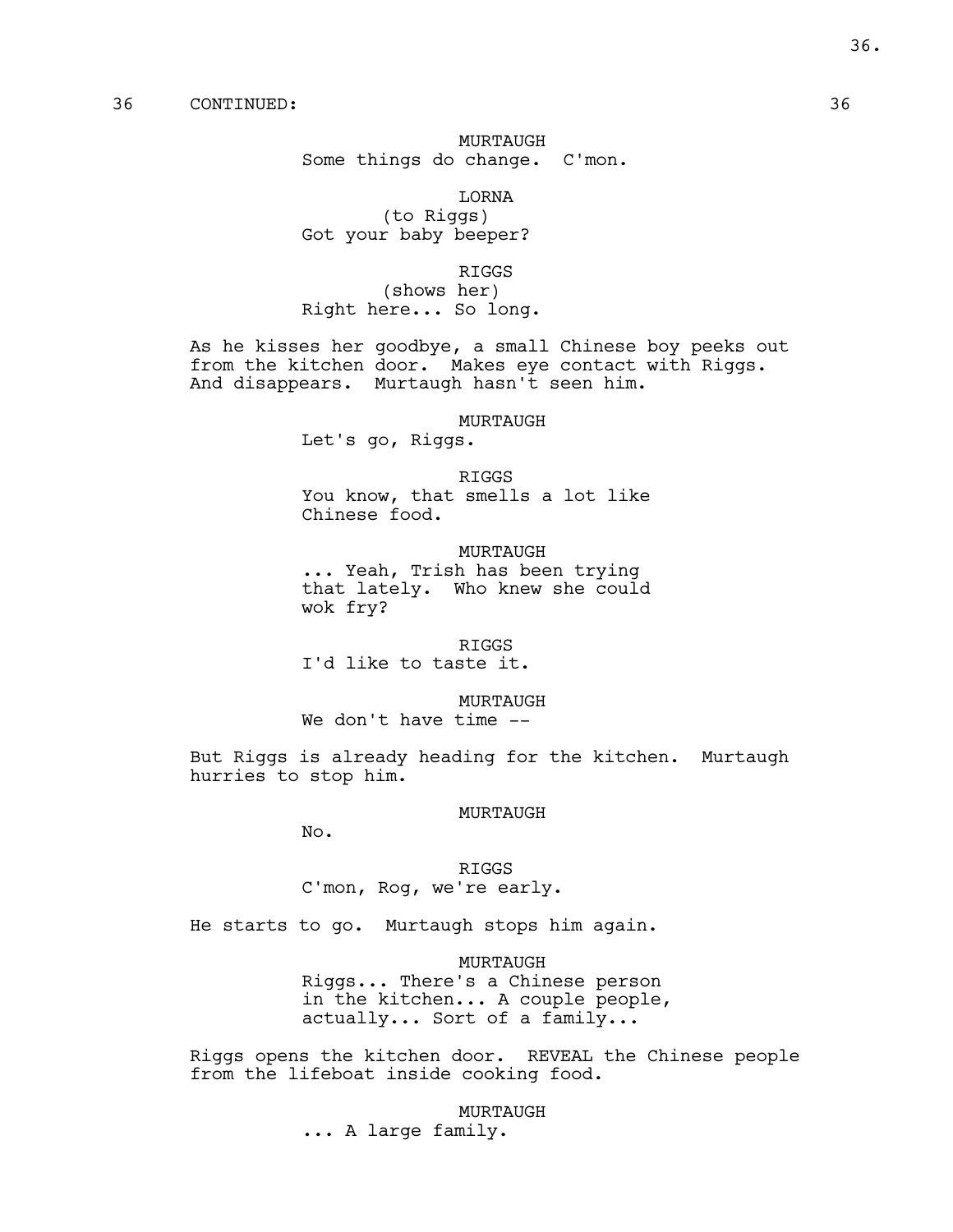## 37 INT. MURTAUGH'S KITCHEN 37

Riggs, Lorna, and Murtaugh enter.

MURTAUGH They were hiding in the lifeboat... After what the I.N.S. guy said... Had to do something for 'em.

RIGGS So you brought 'em home.

MURTAUGH

Took two trips.

The little boy's fascinated by Riggs. Stares at him.

MURTAUGH

That's Ping.

Murtaugh goes to a forty-ish MAN.

MURTAUGH This is Hong. He's head of the family. Speaks pretty good English... Hong, this is my partner, Martin Riggs. And this is Lorna.

HONG

Wife?

RIGGS/LORNA/MURTAUGH

No.

RIGGS ... Rog, could we talk a moment?

Riggs drags him out. Lorna eyes the Chinese food.

LORNA That looks so good...

38 INT. MURTAUGH'S DINING ROOM 38

RIGGS Those people're illegal.

# MURTAUGH

I know.

RIGGS You're breaking the law.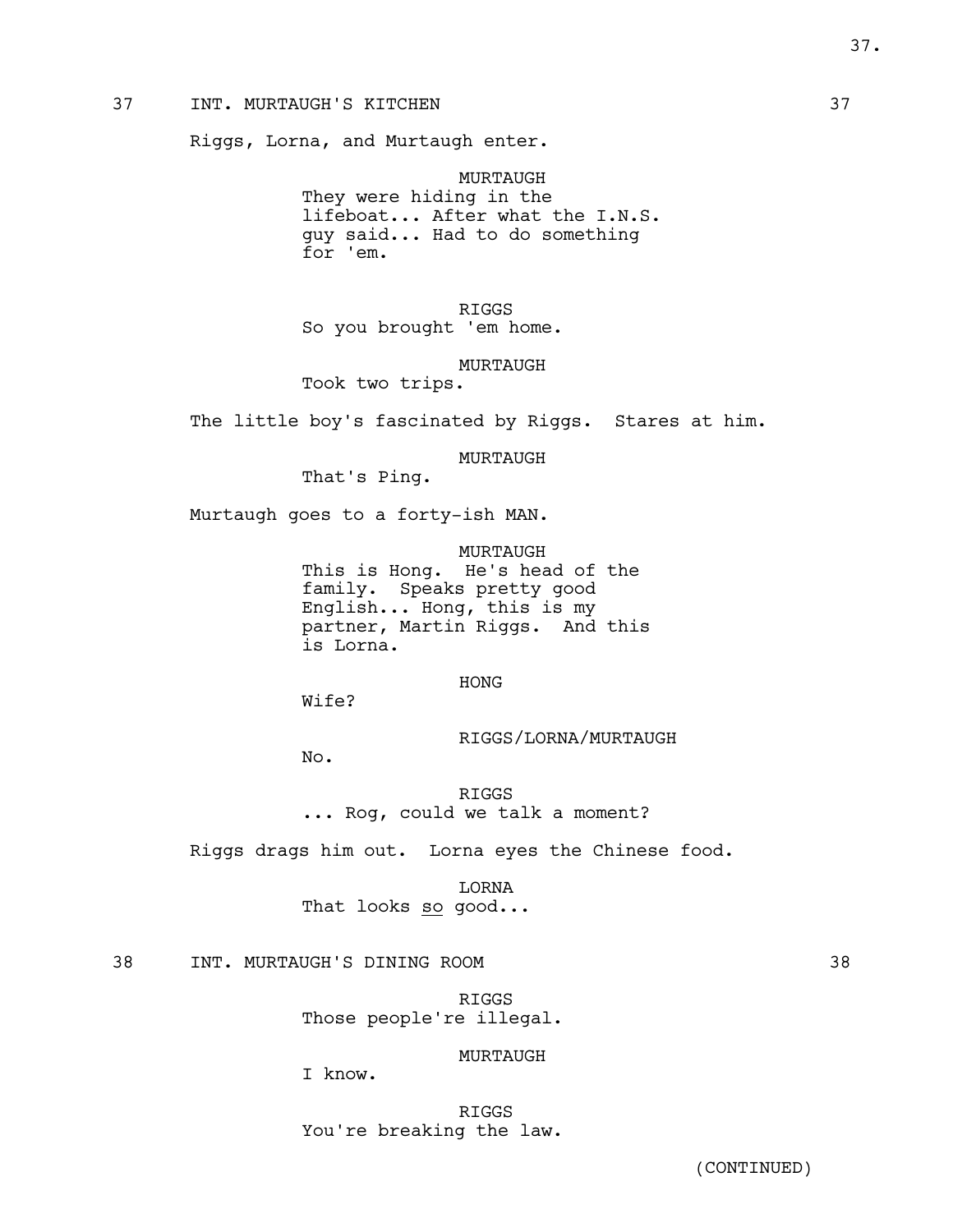#### MURTAUGH

Not the way I see it. Way I see see it, I'm freeing slaves... Like no one did for my ancestors.

NICK and CARRIE MURTAUGH enter. "Hi's" all around.

#### MURTAUGH

I see more of you two now then when you still lived here. Laundry, food... What is it this time?

# CARRIE

Money.

MURTAUGH Again? Both of you? What the hell you spending it on?

NICK

Drugs, hookers --

# CARRIE

Abortions --

#### NICK

Contributions to O.J.'s Defense Fund.

### MURTAUGH

(to Riggs) You believe they talk to their father this way?

#### CARRIE

Dad, it costs a little more to be a college student than when you were going.

#### MURTAUGH

You think I don't know that? I get the tuition bills. Get the grades, too. And right now, I'm not getting much cluck for my buck... And when I was in school, I had a job. You know what that is?

#### NICK

Job? Uh-uh, do you know what a job is, Carrie?

CARRIE Never heard of it. Is that j-o --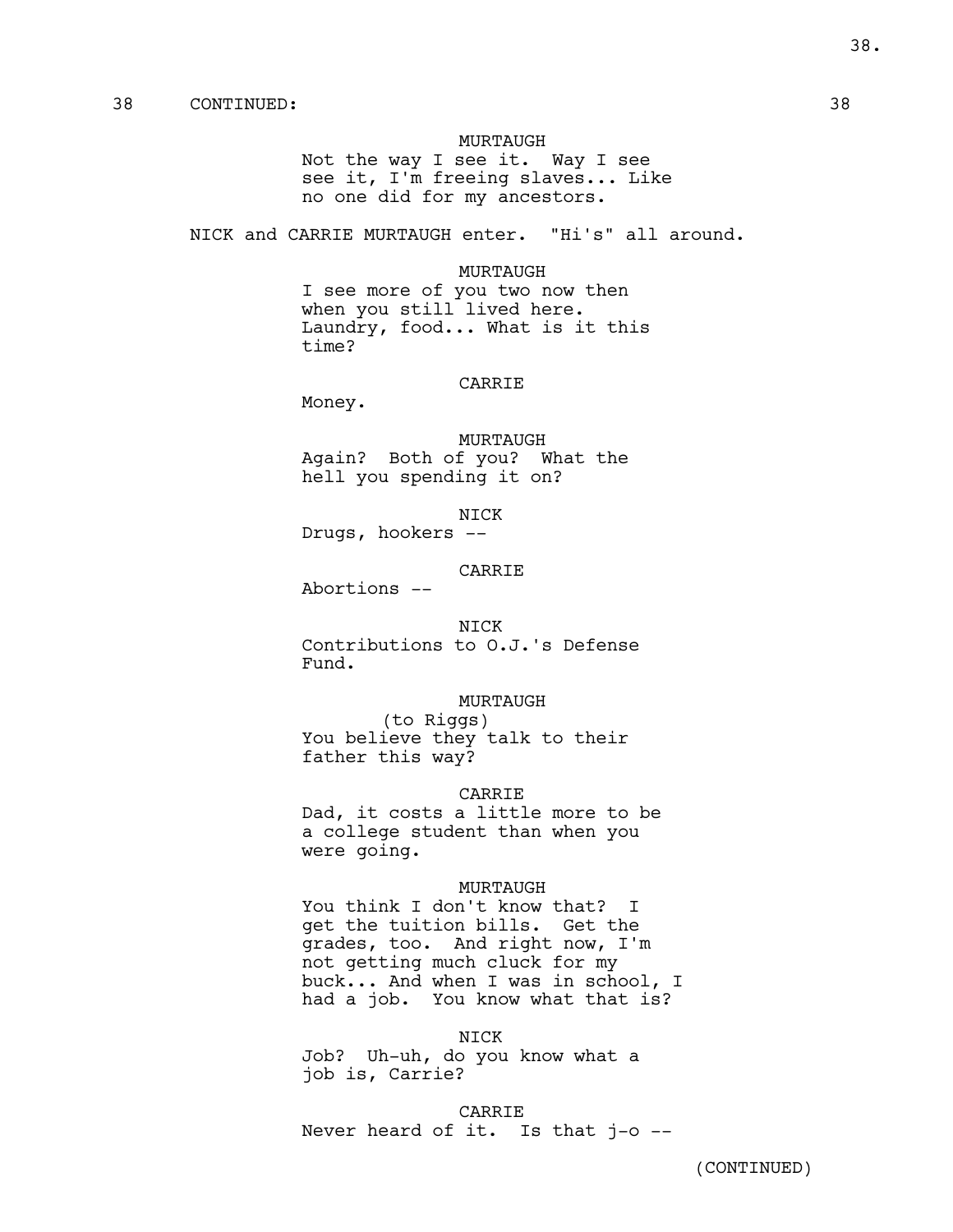## MURTAUGH

Very funny.

NICK

We can't work and survive U.S.C., Dad.

### MURTAUGH

Yeah, well, I got other things on my mind at the moment, so what I'm gonna do is give you the money now, and then fight with you about it later.

Murtaugh reaches into his pocket, pulls out a large wad of cash. Riggs is surprised by the size of the roll. As Murtaugh doles it out to Nick and Carrie --

#### MURTAUGH

Consider this a down payment on a future ass-chewing.

#### CARRIE

(to Nick) Told you we should've asked Mom.

They head out. Murtaugh calls after them --

MURTAUGH I want to see some grades this term, too.

Murtaugh puts away the wad.

RIGGS Pretty big roll there, Rog... Anyway, back to the Chinese --

# MURTAUGH I've made up my mind about it.

Beat. Riggs respects Murtaugh's commitment, but still... The PHONE RINGS. Murtaugh goes to answer it. Riggs heads back into --

39 INT. MURTAUGH'S KITCHEN 39

Lorna's now scarfing a big bowl of chow mein.

LORNA This is just yummy.

39.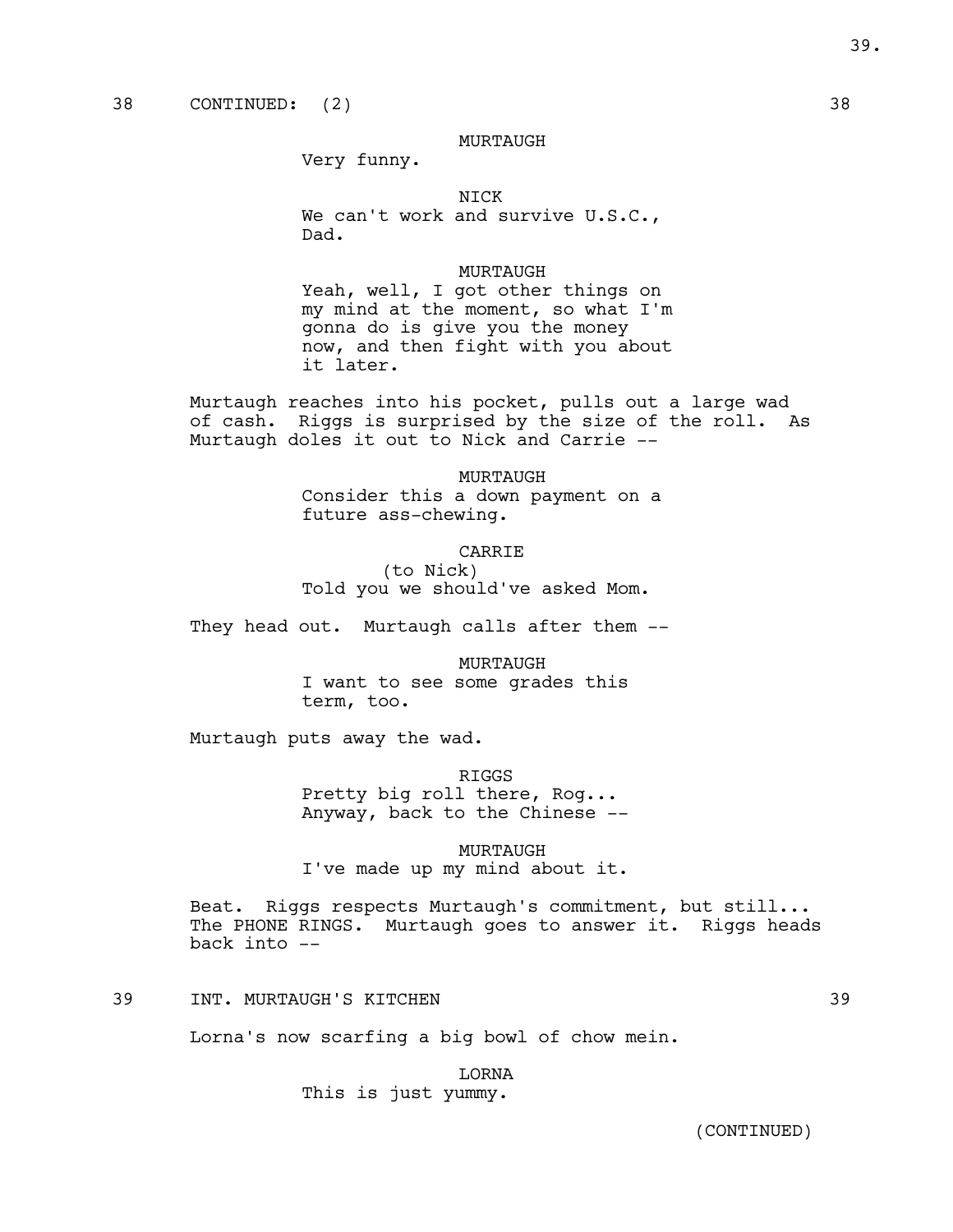# 39 CONTINUED: 39

Ping's still staring at Riggs. Riggs makes faces at him. Gets a big, gap-toothed grin in return. Murtaugh sticks his head in. Worried.

> MURTAUGH Riggs. Captain wants us right away.

> > RIGGS

What for?

### MURTAUGH

Didn't say... C'mon. Gotta go, Riggs.

Riggs has a pair of chopsticks. Hands Ping an orange. Indicates for Ping to toss it in the air. Ping does... Riggs catches it with the chopsticks. Uses them to toss it back in the air. Changes his grip on the chopsticks. Spears the orange as it falls. Skewers it. Hands it back to Ping. Gets another big smile for it. He gives Lorna another peck, she mumbles goodbye, and then --

40 INT. MURTAUGH'S FRONT HALL - MOMENTS LATER  $40$ 

Heading for the door. Murtaugh's still worried.

MURTAUGH Maybe someone saw me with the Hongs. Maybe the captain knows.

TRISH MURTAUGH descends the stairs.

TRISH

Lorna here?

RIGGS Kitchen. On her second breakfast.

TRISH

I remember those days.

Two Chinese kids chase each other through.

TRISH Two more days to get them settled, Roger, and then they're gone... All of them.

RIANNE MURTAUGH enters from outside. Nine months pregnant. More "hello's." Then, to Rianne --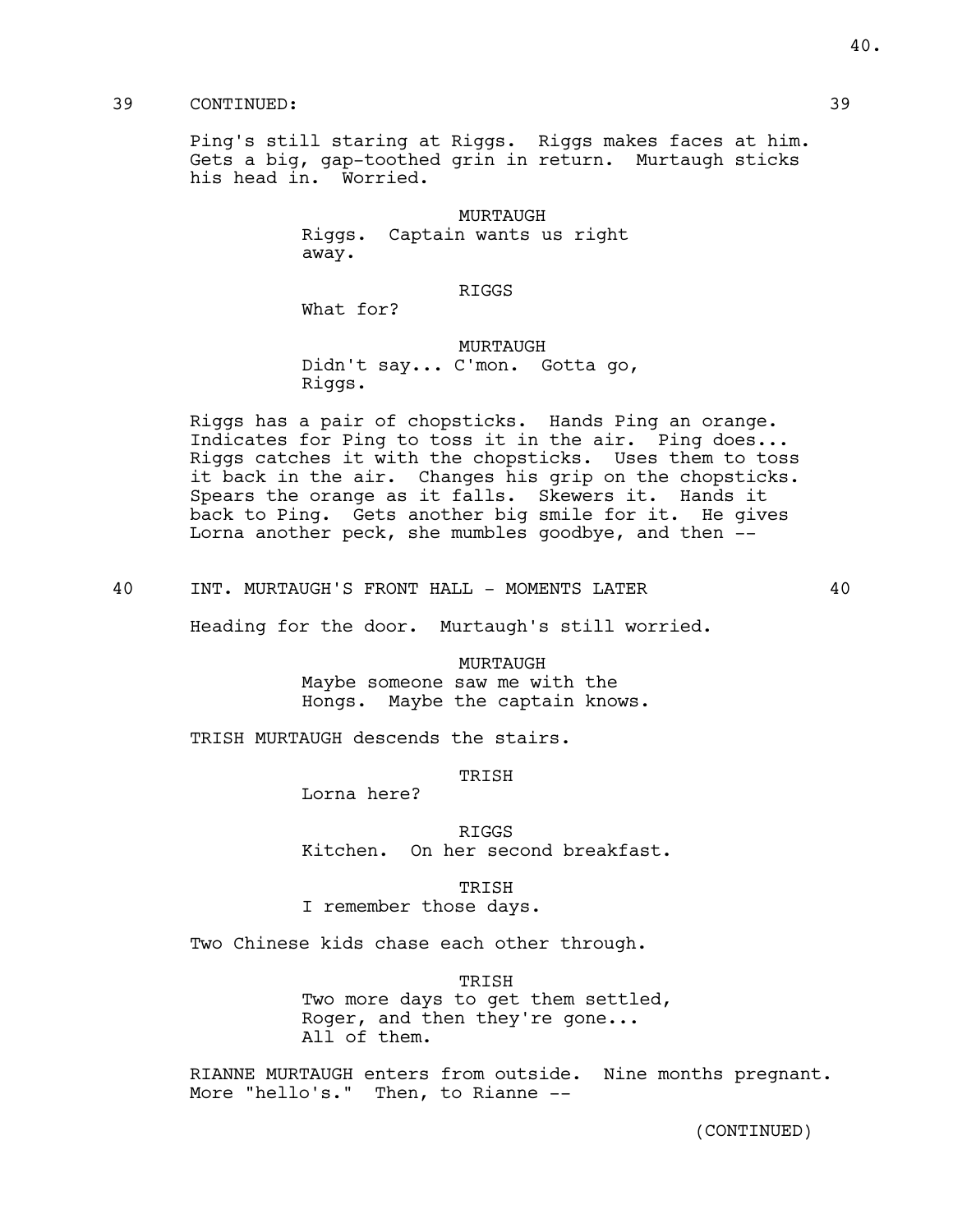RIGGS

Looking great.

# RIANNE

Thanks.

MURTAUGH Wait 'til she's trying to handle that baby all by herself.

## RIANNE

I'll be fine.

# MURTAUGH

You know she'll be wanting to move back in, too. Be ol' grandpa Rog up giving the two A.M. feedings.

#### RIGGS

Better'n her being married to the wrong guy. Cop or something.

Rianne glances anxiously at Trish.

MURTAUGH

... True... C'mon.

OFF Riggs' innocent expression, as he and Murtaugh go --

A41 EXT. MURTAUGH'S HOUSE - MOMENTS LATER  $A41$ 

Riggs and Murtaugh emerge. Murtaugh's worried.

MURTAUGH What do you think the Captain wants us for?

# RIGGS

I don't know. Running ships aground, shooting at people... That's a nice suit, by the way. That's not off the rack. Italian?

MURTAUGH Yeah. Gift from Trish.

Riggs checks out the label. He's impressed.

## RIGGS

Ar-money...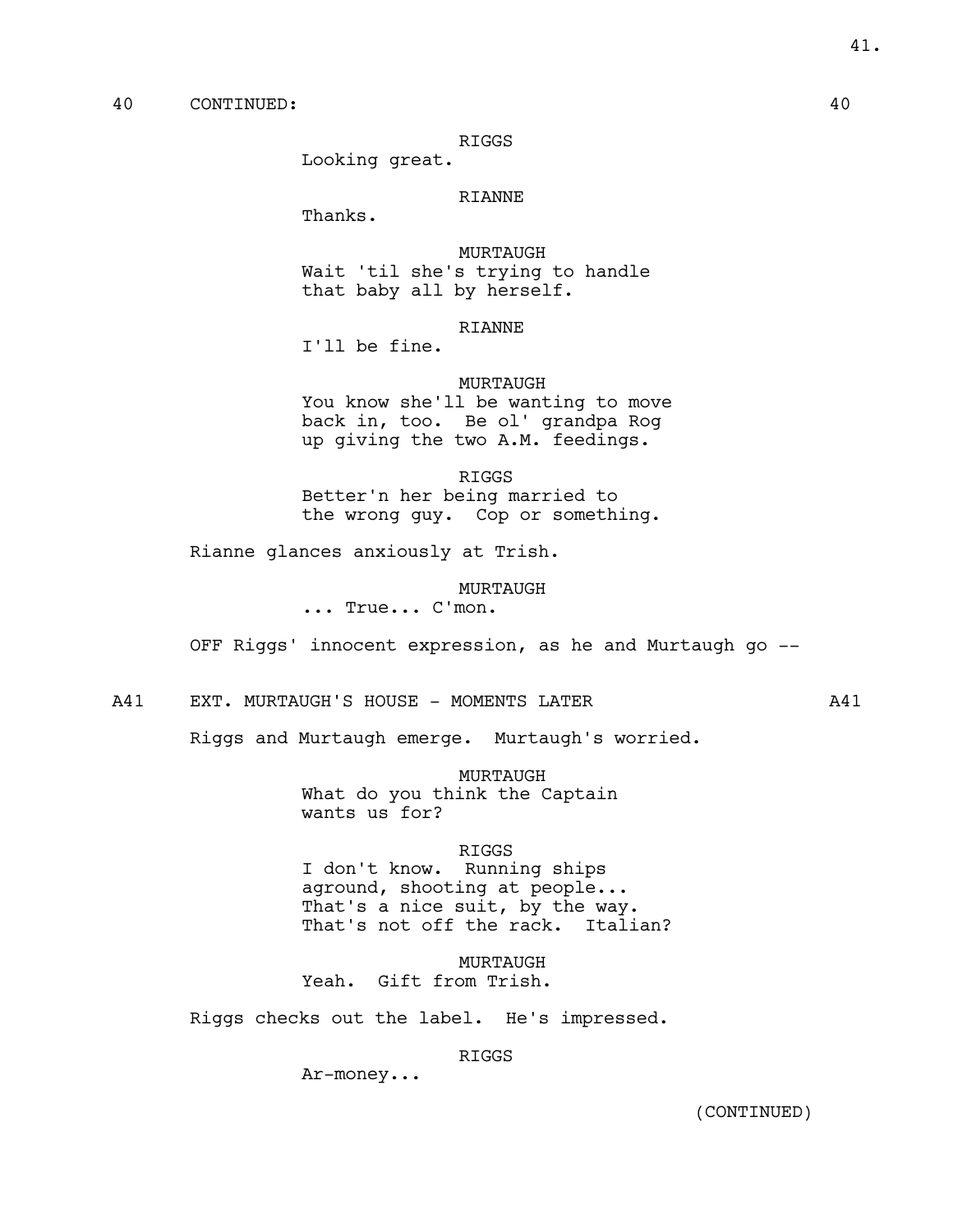MURTAUGH Maybe somebody saw me with the Hongs.

RIGGS It's possible. You made two trips.

| 41 | OMITTED | . .<br>--    |
|----|---------|--------------|
| δ. |         | $\propto$    |
| 42 |         | $\sim$<br>44 |
|    |         |              |

43 OMITTED 43

A44 INT. LAPD - SQUAD ROOM - DAY **A44** 

Riggs and Murtaugh enter. Murtaugh's eyes go to the bulletin board, on which we see posted a news photo and headline. The photo's of Murtaugh running in his satin undies, flapping his arms like a bird. The headline reads: "Bird Man Fowls Human Tank." He rips it down, yells to the squad room generally.

> MURTAUGH It's been almost a year already. Shit's not funny anymore.

He and Riggs head to Murphy's office. Behind Murtaugh's back, someone pins up another copy of the photo.

44 INT. MURPHY'S OFFICE - DAY 44

Riggs and Murtaugh enter. CAPTAIN MURPHY'S there, staring out into the squad room.

#### MURTAUGH

Captain.

## RIGGS

What's up?

#### MURPHY

... I still look out there expecting to see all the old faces. Instead, there's a buncha kids whose names I barely remember.... We're dinosaurs. Headed for extinction. (MORE)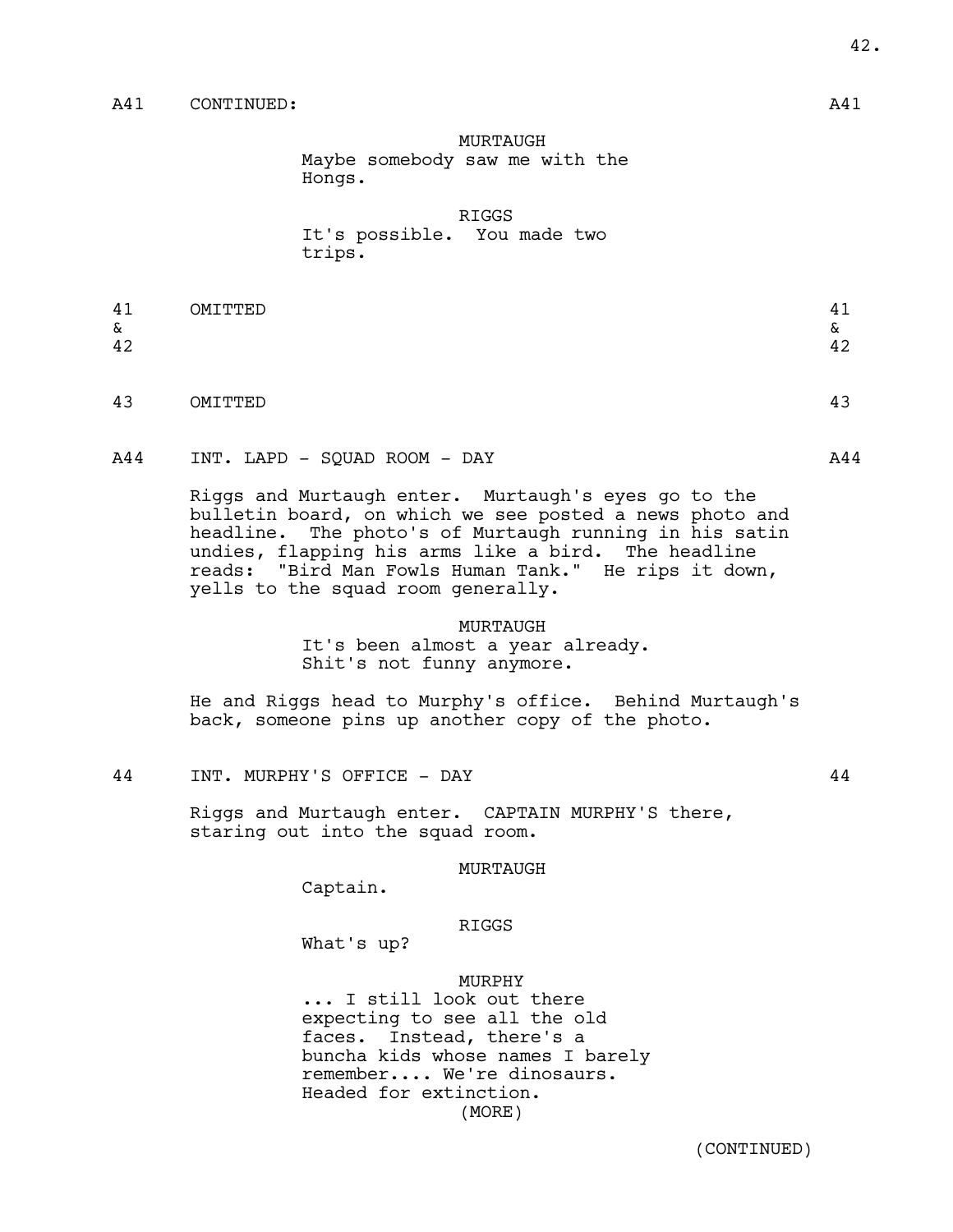MURPHY (CONT'D) Making way for the new, improved police force. Guys with guns and psychology degrees. Like Butters.

RIGGS Butters has a psychology degree?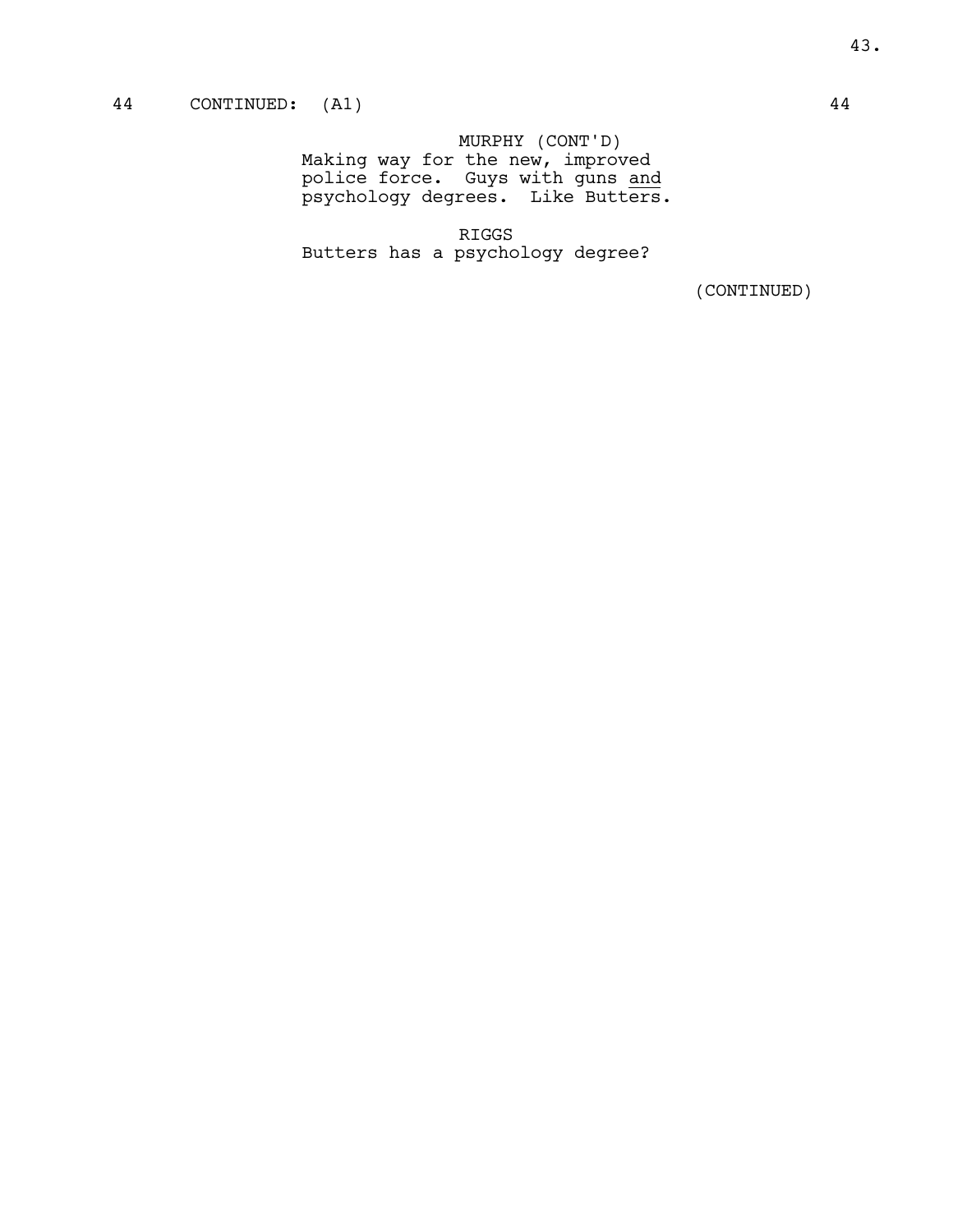### MURTAUGH

More like a psycho degree.

## MURPHY

I got nothing against it. Times gotta change... Hell, I got shot once by a hot-rodder with a zipgun. That's how far back I go.

## MURTAUGH

(after a beat) Uh, you wanted us for something, Captain?

#### MURPHY

... Yeah... Some things don't change... The department lost its insurance carrier. All the damage you do, they can't get a new one with you on the streets. Can't fire you, either. So they're promoting you.

## RIGGS

Lieutenant?

#### MURPHY

No open lieutenant spots. Chief's using his special privilege to make you captains.

Riggs and Murtaugh look at each other in disbelief.

RIGGS We're all the same rank now?

MURPHY Just 'til they get new insurance.

MURTAUGH

What the hell we supposed to do?

#### RIGGS

What captains do. Hang out by the coffee, take long lunches, yell stuff like 'Riggs, Murtaugh, get your asses in here! The chief's shitting bricks. You got any idea how much it costs to replace a fucking bowling alley?!'

MURPHY Just stay off the streets and outta trouble, huh?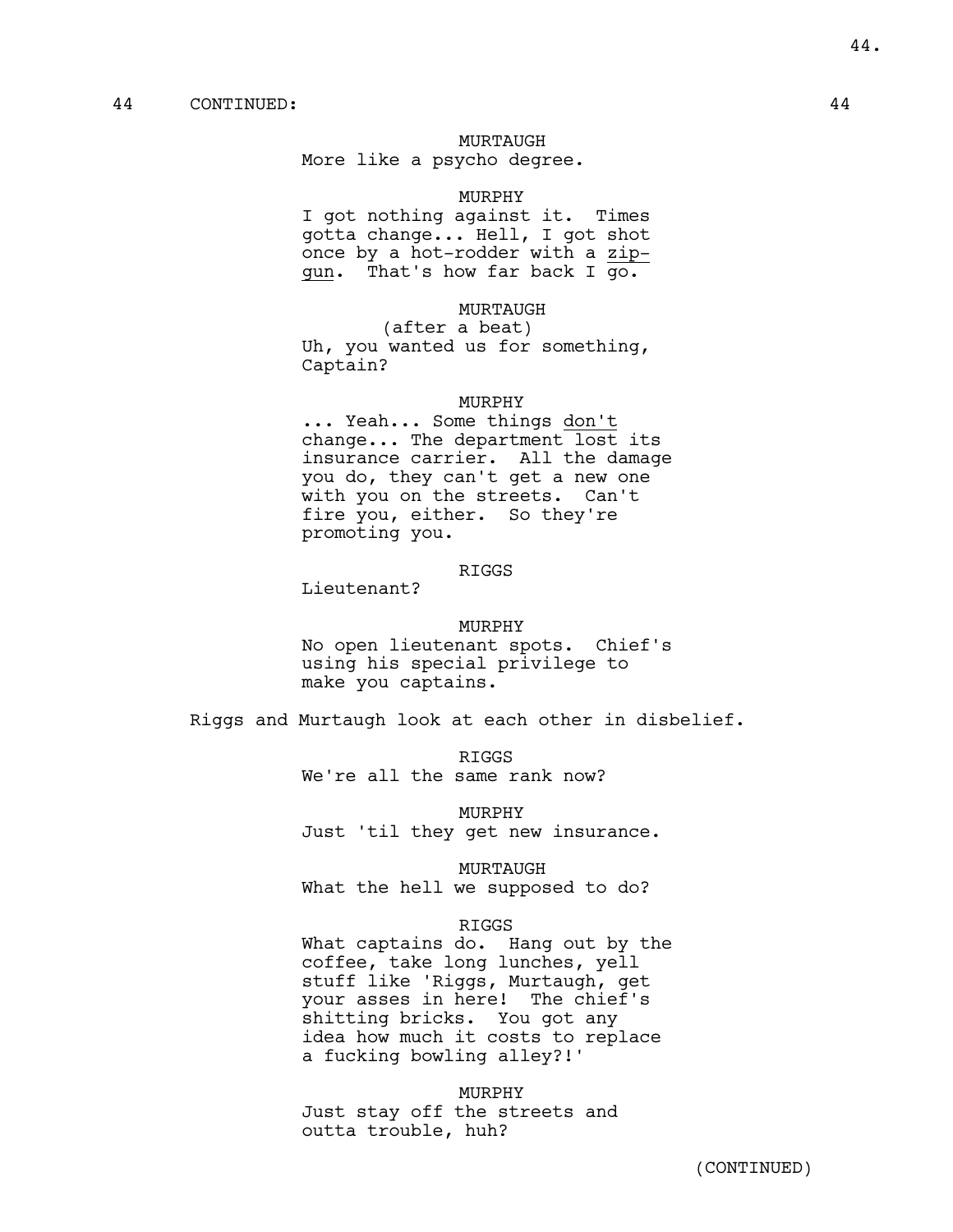RIGGS (beat; a salute) Captain Murtaugh.

MURTAUGH (salutes back) Captain Riggs.

RIGGS (to Murphy) Captain.

MURTAUGH

Captain.

RIGGS (to Murtaugh) After you, Captain.

MURTAUGH After you, Captain.

RIGGS O Captain, my Captain --

MURPHY

Get outta here.

45 INT. SQUAD ROOM 45

Riggs and Murtaugh emerge. As they approach their desks, the other DETECTIVES turn towards them.

> DETECTIVE #1 Captains Outrageous...

Everyone starts clapping.

RIGGS

Word travels fast.

DETECTIVE #2 Enjoy the rest from real police work.

People return to work. An LAPD CHOPPER PILOT and OBSERVER walks over.

OBSERVER

Now you're on the resource management side, come up in the helo sometime and see what crime fighting from the air's all about.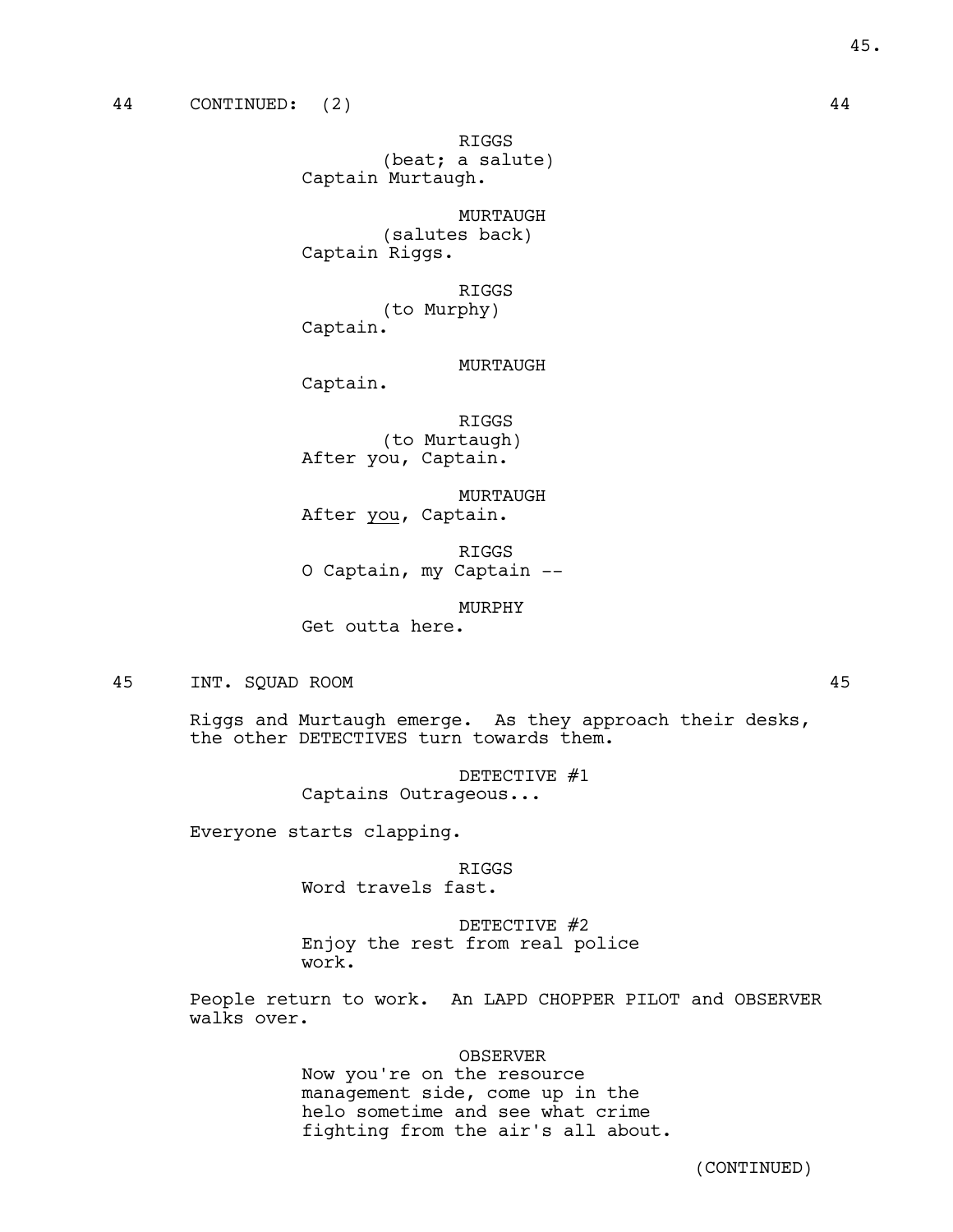MURTAUGH Uh-uh. No choppers. No way.

RIGGS Rog is a down-to-earth kinda guy.

PILOT Change your mind, give us a call.

They go. Butters approaches. Murtaugh's leery of him.

BUTTERS Congratulations, Cap'n Murtaugh.

MURTAUGH

Yeah. Thanks.

BUTTERS There's fresh muffins in back. I can grab one for you.

MURTAUGH I already ate.

BUTTERS

Okay.

Butters goes. Riggs was watching.

RIGGS That kid sure likes you, Rog.

MURTAUGH Wish he'd quit that shit.

RIGGS ... Maybe he really likes you.

MURTAUGH

Huh?

RIGGS Y'know, likes you likes you?

MURTAUGH ... What, you mean, like that?

RIGGS Why not? You're a good-looking guy. Smart, funny...

MURTAUGH Get outta here.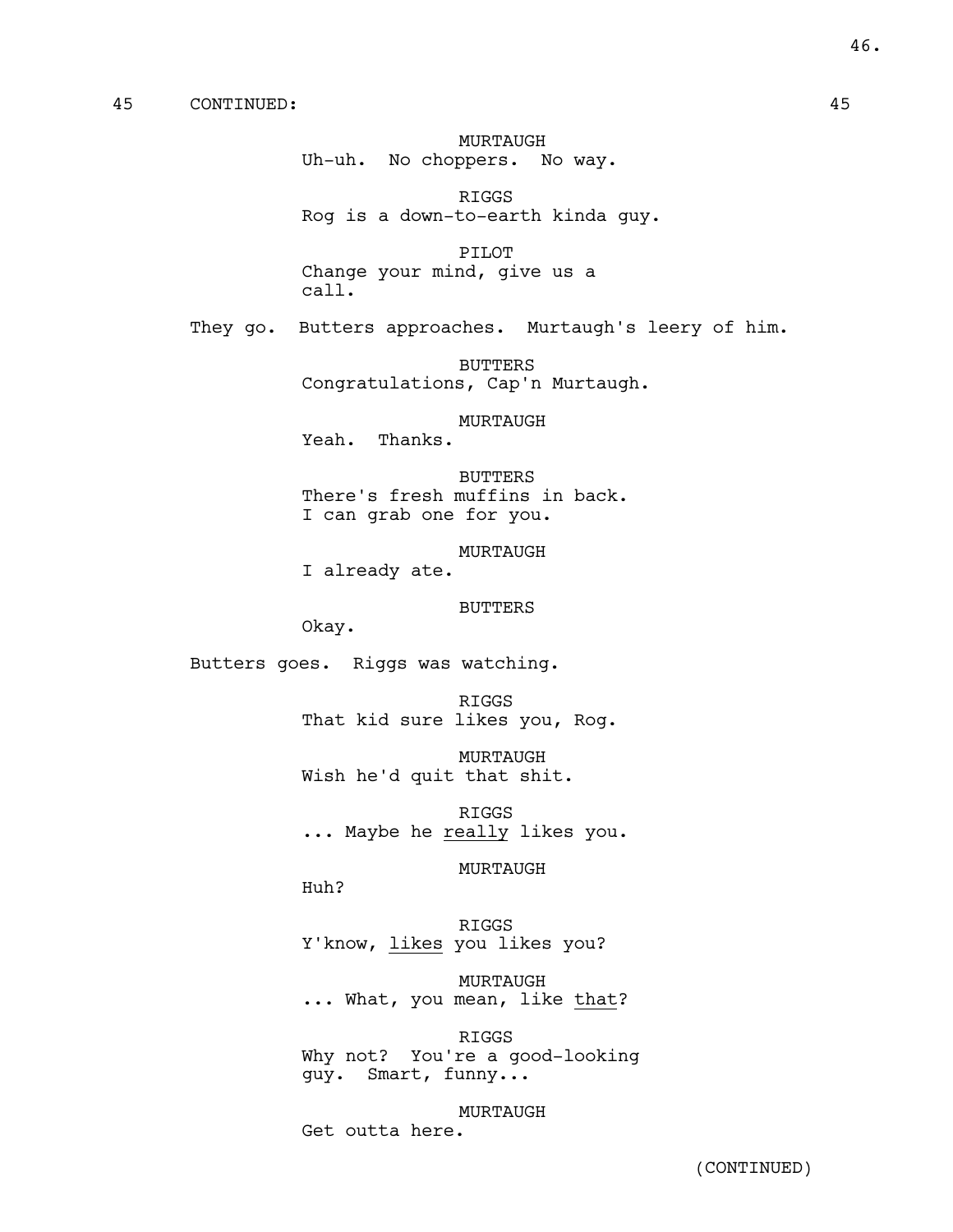RIGGS

Never know. It's the Nineties, Rog. You heard Murphy. Department's changing... But hey, you're probably right... 'Scuse me, Rog.

Riggs goes. Just as Butters walks by again.

BUTTERS That suit looks real good on you, by the way. Nice color.

Murtaugh just watches him go... Across the room, Riggs catches up to WOODS, the PD shrink, walking through.

## RIGGS

Dr. Woods.

#### WOODS

Yes?

She turns. When she sees it's Riggs, her face falls.

WOODS Oh... What is it, Captain Riggs?

### RIGGS

(sotto) I... need to talk.

### WOODS

I see... And what is it this time? More dreams about flying dwarves? In love with your gun again? Or have you cooked up something new?

#### RIGGS

This is on the up and up... It's about... marriage.

#### WOODS

... And when we get in my office, you'll tell me you want to marry Murtaugh, or your mother, or Nelson Mandela...

# RIGGS

Nelson Mandela?

WOODS ... Something to ridicule me, to get a rise out of me...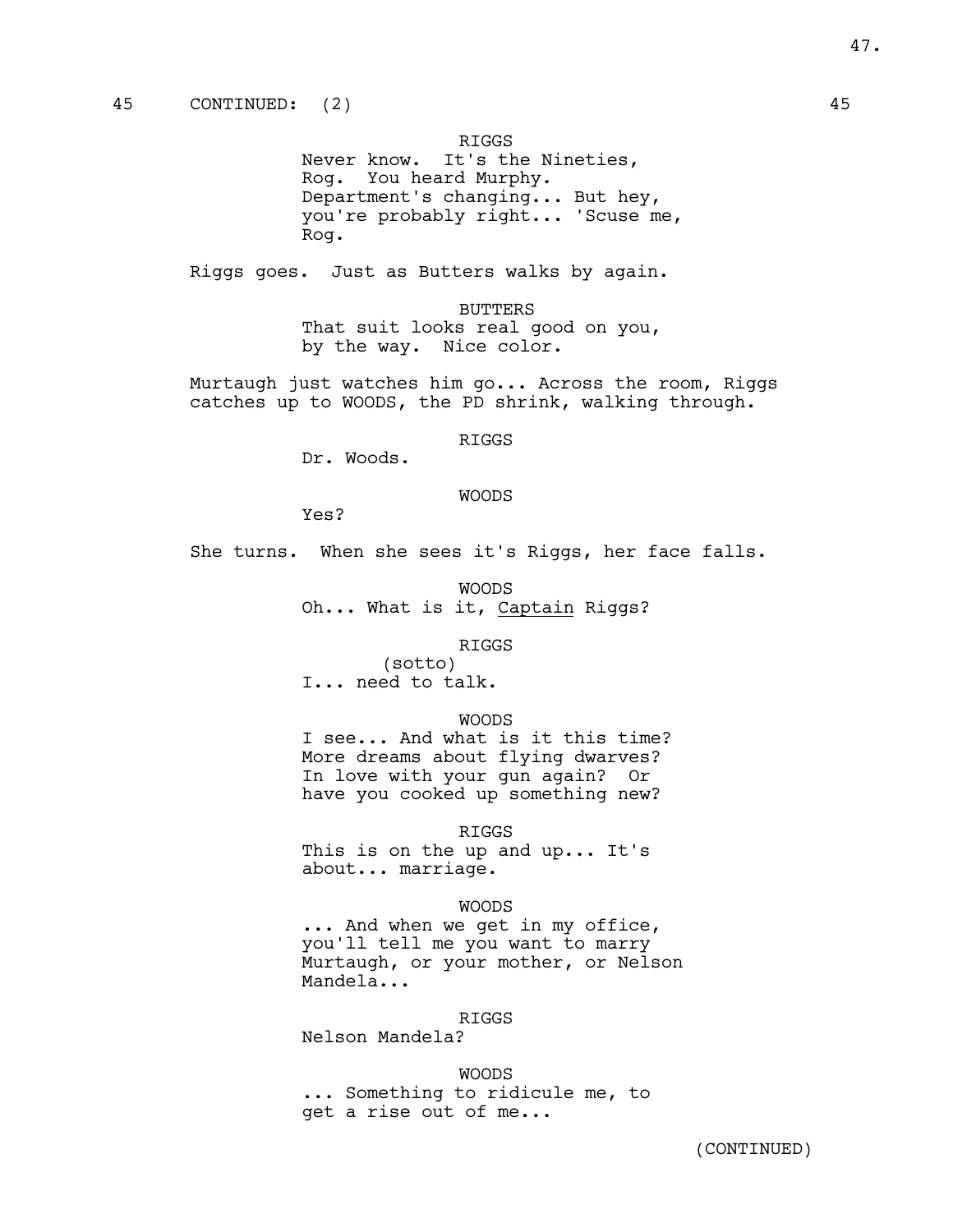## RIGGS

No, really...

WOODS I'm not stupid. And my time's reserved for police officers in real need, with real problems.

She turns and goes. Beat. Riggs calls after her --

RIGGS I can't go out with you, I'm already in a relationship.

A46 OMITTED A46

AAA46 EXT. NATIONAL ANSCO (FORMERLY SC. A68) AAA46

A warehouse complex on the docks of the L.A. Harbor. Signs indicate the area's a U.S. Custom's-declared "Free Trade Zone."

A car drives in the front gate, where it's met by uniformed Chinese security guards. Ku gets out.

### BAA46 INT. NATIONAL ANSCO WAREHOUSE (FORMERLY SC. AA68) BAA46

We see Chinese workers dismantling and crating large manufacturing machines.

Security guards drive Ku through the warehouse on an electric cart.

CAA46 INT. WAREHOUSE ROOM (FORMERLY SC. C68) CAA46

Ku's led in. We're in a temporary quarters of some kind. The occupants are the four men we saw escorted out of the Chinese prison. They're under guard. A PRC GENERAL meets Ku. In Chinese (subtitles) --

> PRC GENERAL *Do you have the money*?

KU *Very soon... I came to see them. And bring this*.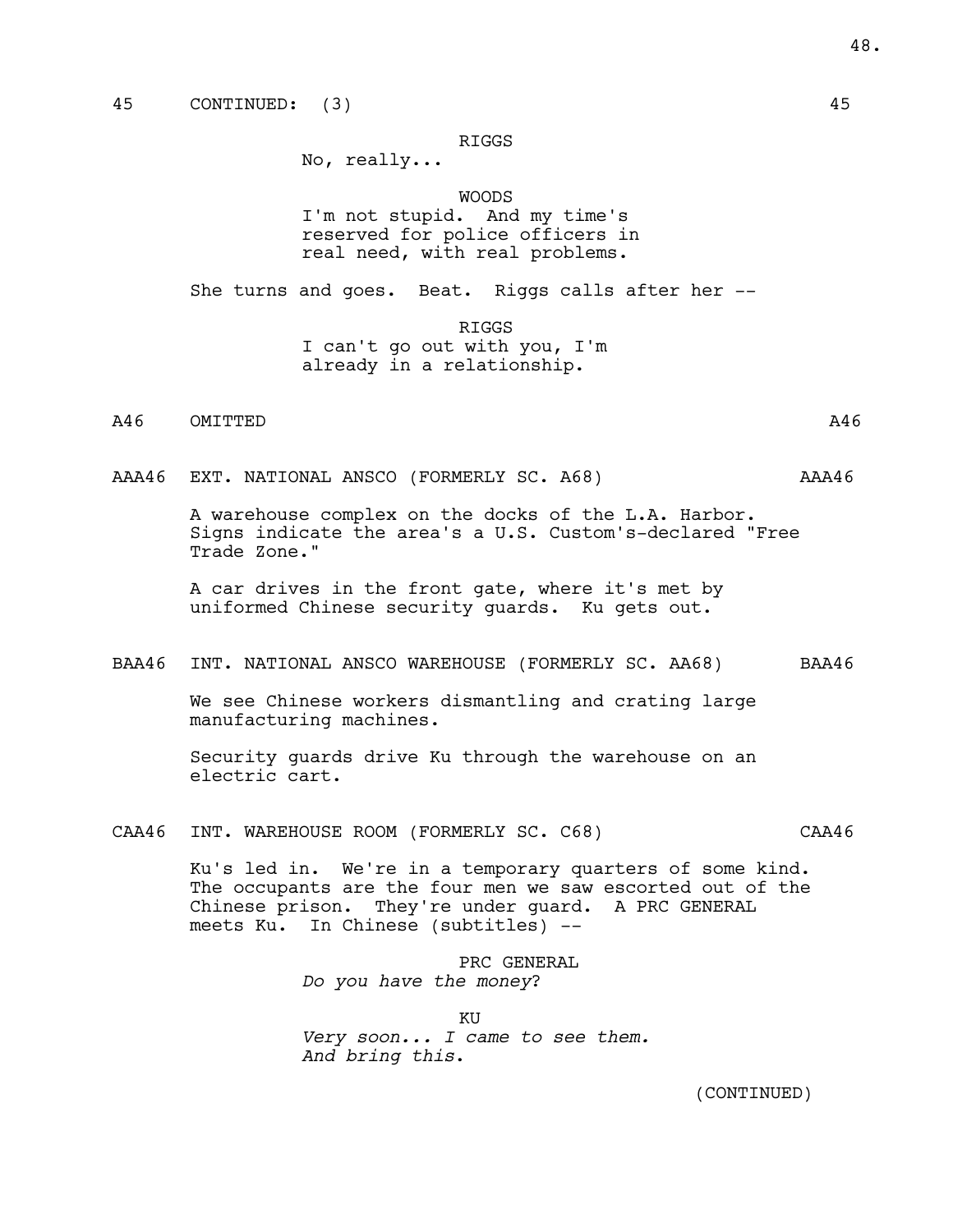# CAA46 CONTINUED: CAA46

Ku pulls a small case from his pocket. Hands it to the General, who opens it. A pair of glasses. Beat. The General hands them back. Nods his approval... Ku crosses to the four men. Pays his respect to each of them, beginning with the oldest... Reaching the Pit Viper, Ku makes his deferences, and then --

KU

*Father. It's been a long time*.

# PIT VIPER

*Soon it will be our time again*.

Ku turns, addresses them all. The concern we saw in his face earlier (in Benny Chan's restaurant) remains hidden.

KU

*Everything's progressing. It shouldn't be long now*.

Ku takes out the glasses, gives them to the oldest Four Father. As he does this, we see him also remove the lining to the case, and out of sight of the guards, pull out a bill of Chinese currency for the men to see... The bill's normal in all respects, except that where the portraits should be, there's only blank space... Having shown it to them, Ku then slides it back inside the lining of the case. Beat.

> KU *America has many laws. Made by men. Money can change anything*.

Another beat. Then, as Ku bows to them and goes --

AA46 INT. LAPD - MENS' ROOM - DAY (LATER) AA46

We FIND two sets of feet in adjoining stalls...

RIGGS (V.O.) I'm bored being a Captain, Rog.

MURTAUGH (V.O.) It's only been a couple hours.

RIGGS (V.O.) Yeah. And I'll go cuckoo sitting around all day. We gotta do something.

MURTAUGH (V.O.) We're supposed to be hanging out. 49.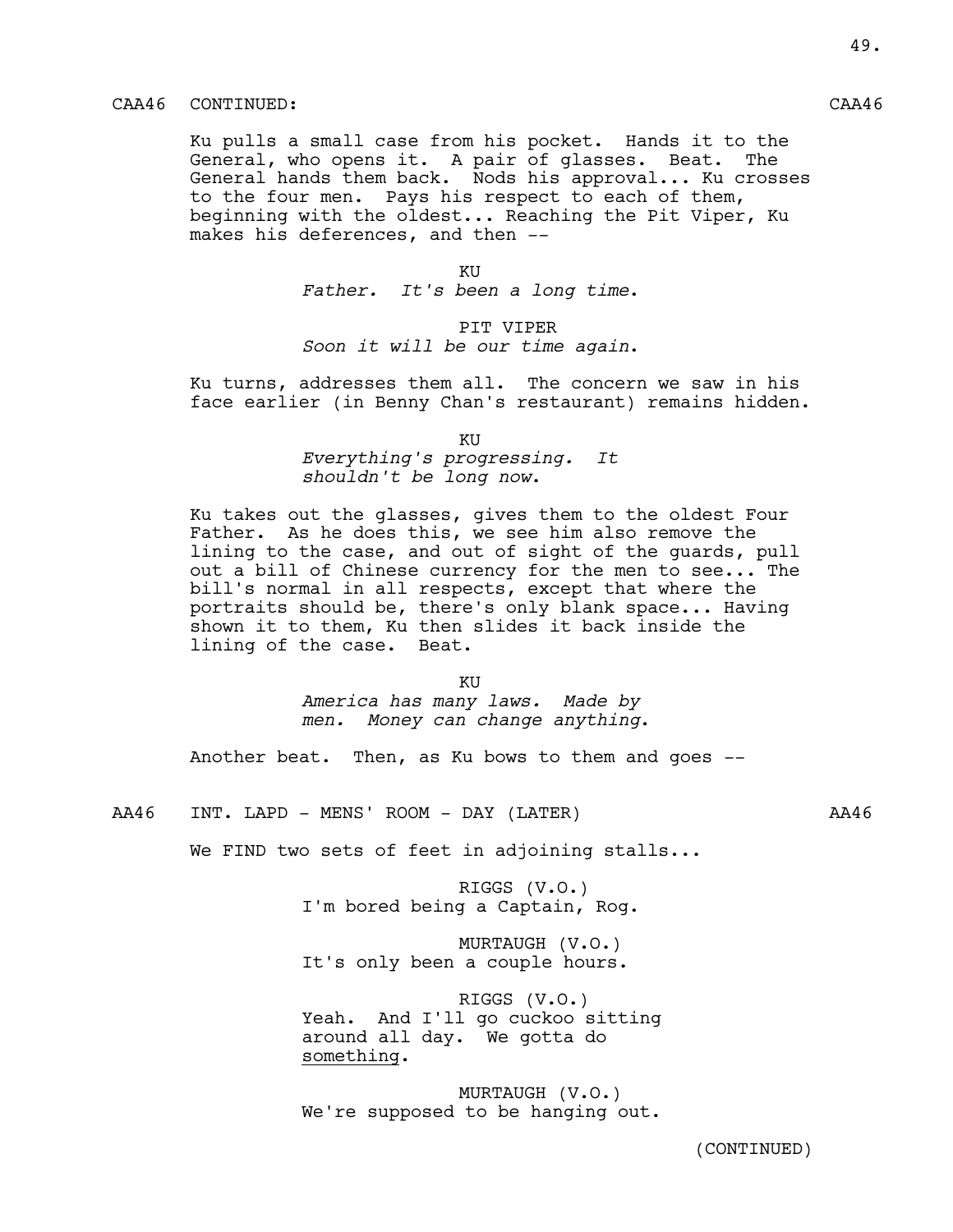RIGGS (V.O.) I'm hanging out. Water's cold, too. MURTAUGH (V.O.) Yeah. And deep. RIGGS (V.O.) Listen, you want to nail these snakeheads, right? MURTAUGH (V.O.) Who-heads? RIGGS (V.O.) Snakeheads. Chinese smugglers. Slave traders. MURTAUGH (V.O.) Yeah, I want to nail the sons of bitches. RIGGS (V.O.)  $S_0$   $\ldots$ MURTAUGH (V.O.) ... 'Long as we stay outta trouble, I guess it's okay. RIGGS (V.O.) Great. Let's go... Oops, outta paper. Got change for a twenty? MURTAUGH (V.O.) Here... As Murtaugh hands paper under the partition --

B46 INT. ASIAN ORGANIZED CRIME UNIT SALL STATES B46

Riggs and Murtaugh approach DET. PAUL NG, at his desk.

RIGGS How's it going, Ng?

NG Riggs and Murtaugh. Hear you were up to your asses in Chinese people last night.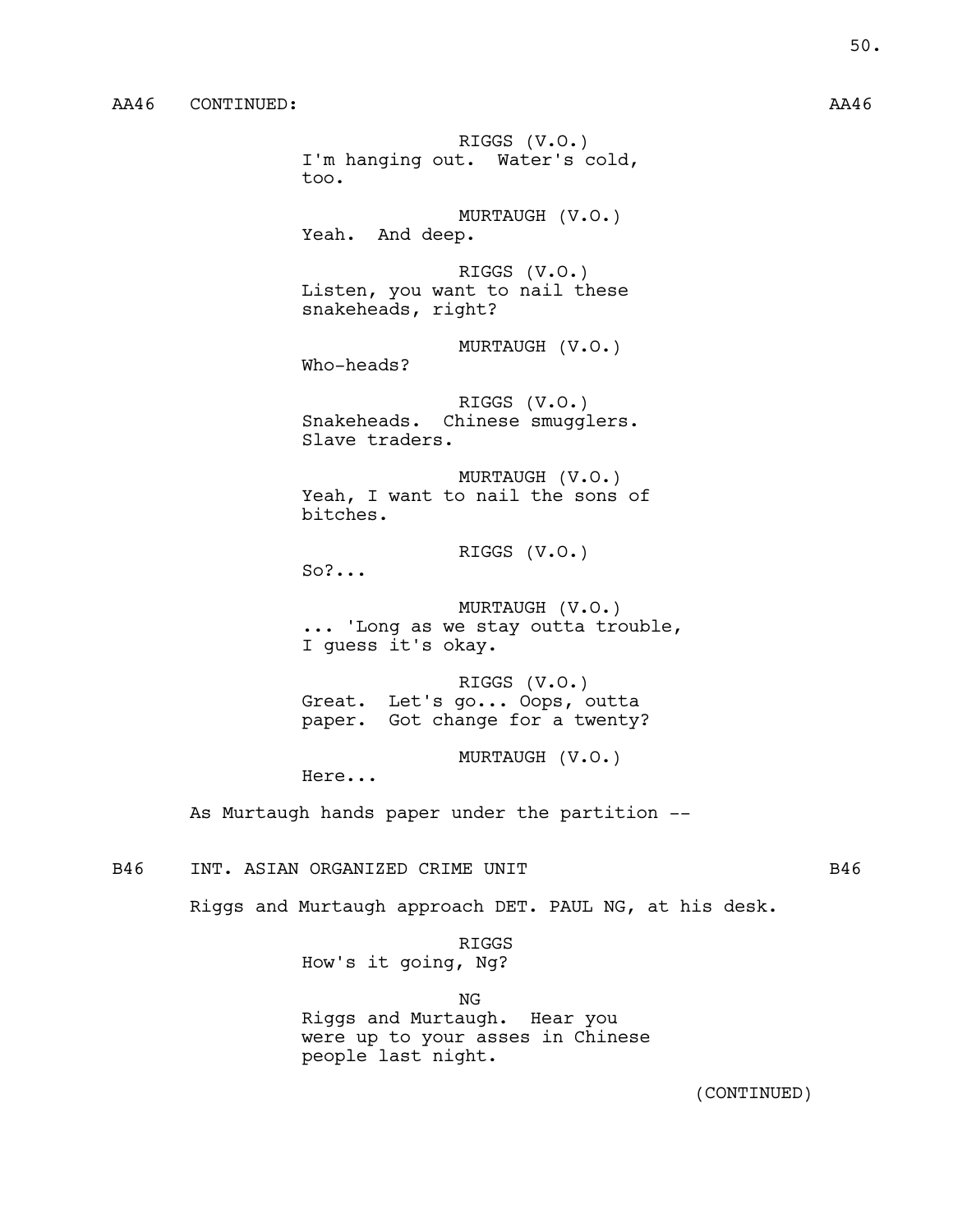RIGGS

The taller ones came up to our asses. Most of 'em were down around...

He indicates his knees.

NG

We're short, but there's lots of us. What can I do for you?

RIGGS

Ship's crew shot one of the illegals. Apparently acted on orders. Asian Crimes know who's smuggling Chinese these days?

NG

There's no hard evidence. We're pretty sure the big boss is a guy named Benny Chan.

MURTAUGH

Uncle Benny?

NG

You know him?

RIGGS Had some dealings with him. Back then he was moving smack.

MURTAUGH Never nailed him on that, either.

NG Benny's slippery.

RIGGS Where's he hanging out these days?

NG He's got a nightclub, couple restaurants he operates out of... Days it's a place on North Broadway. (writes) Here's the address.

He hands it to Murtaugh.

MURTAUGH

Thanks, Ng.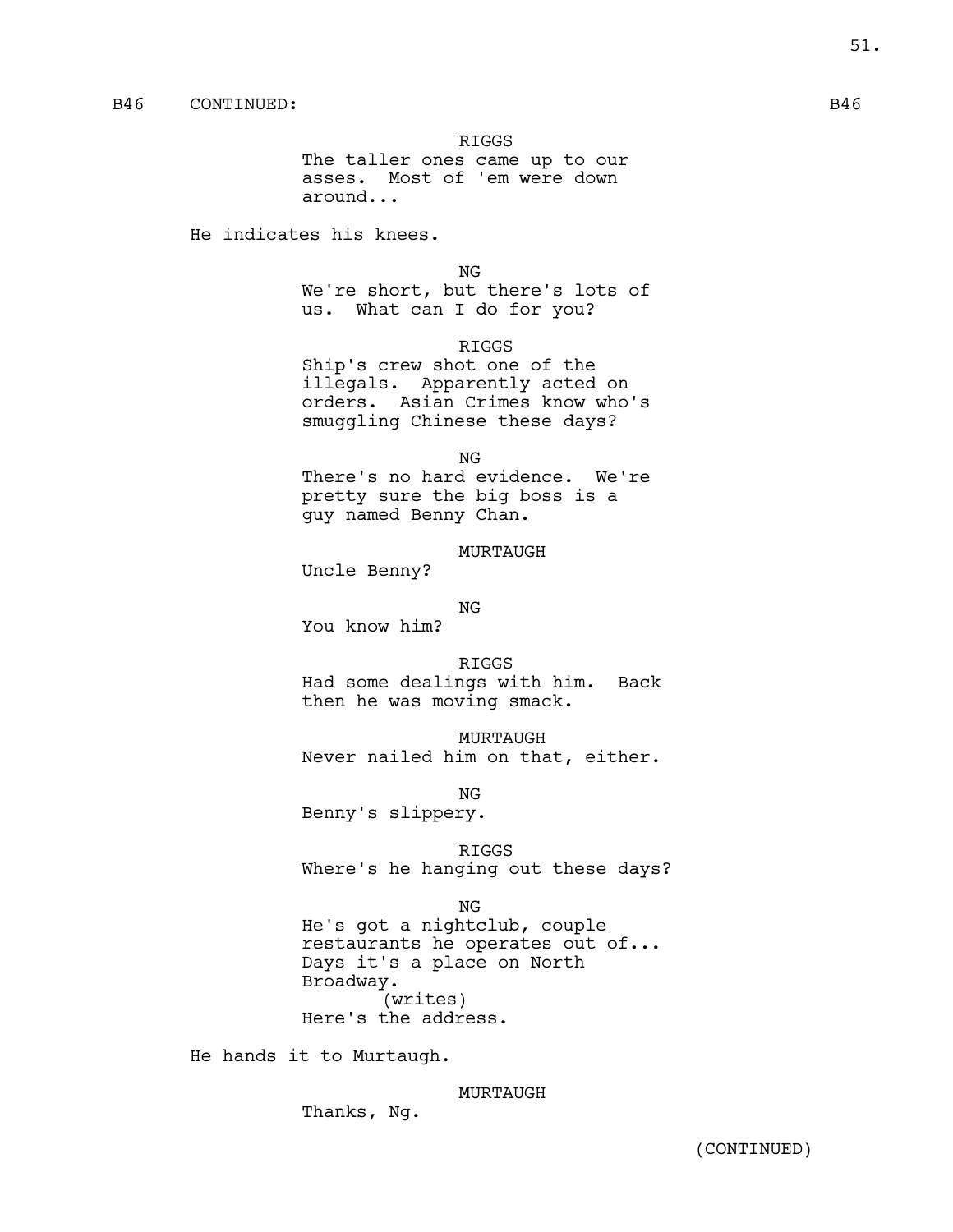B46 CONTINUED: (2) B46

The guys start off.

NG

Just let me know if you turn up anything.

As Riggs and Murtaugh walk!--

RIGGS Sure love to pay Uncle Benny a visit, wouldn't you, Rog? For old times' sake?

MURTAUGH Yeah. But we're off the streets... It's Burgers' case. Better give the information to him.

C46 INT. SQUAD ROOM - CONTINUOUS ACTION CA6

RIGGS

Yeah... Hey, Breadsticks...

Riggs waves him over. When he's there --

RIGGS Ever hear of Benny Chan?

BUTTERS

No.

MURTAUGH Big-time crime boss in Chinatown.

RIGGS

If it's bad, and it's Chinese, Benny's running it. Asian Crimes thinks he's behind the smuggling operation.

BUTTERS Where do I find him?

RIGGS

His restaurant.

But Riggs doesn't hand over the address he's holding.

RIGGS ... You know, I'm kinda hungry for Chinese. How about you, Rog?

Before Murtaugh can answer --

52.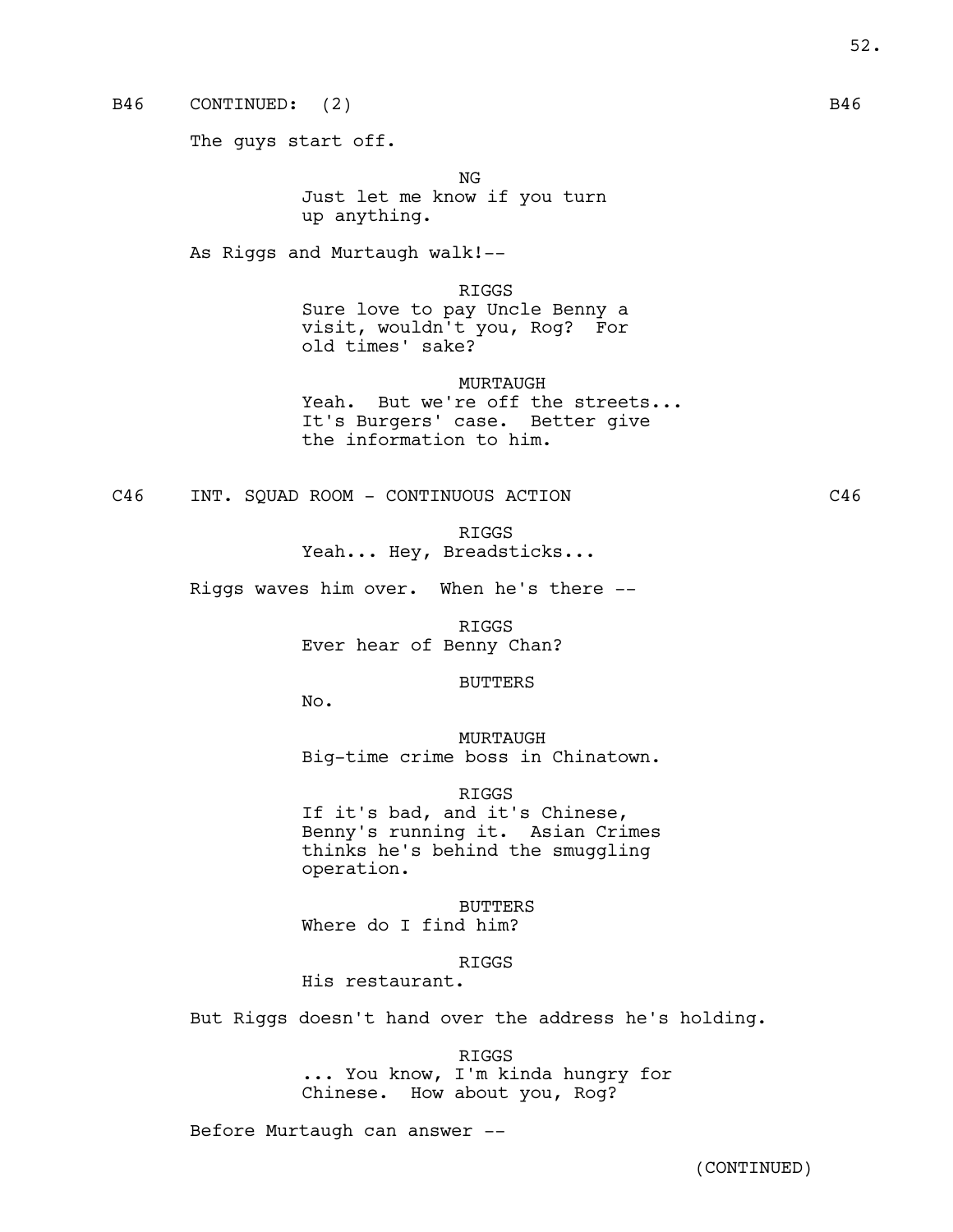RIGGS Great... Since we're going there anyway, we'll drive you.

MURTAUGH

Whoa. Riggs --

RIGGS

We gotta eat, Rog.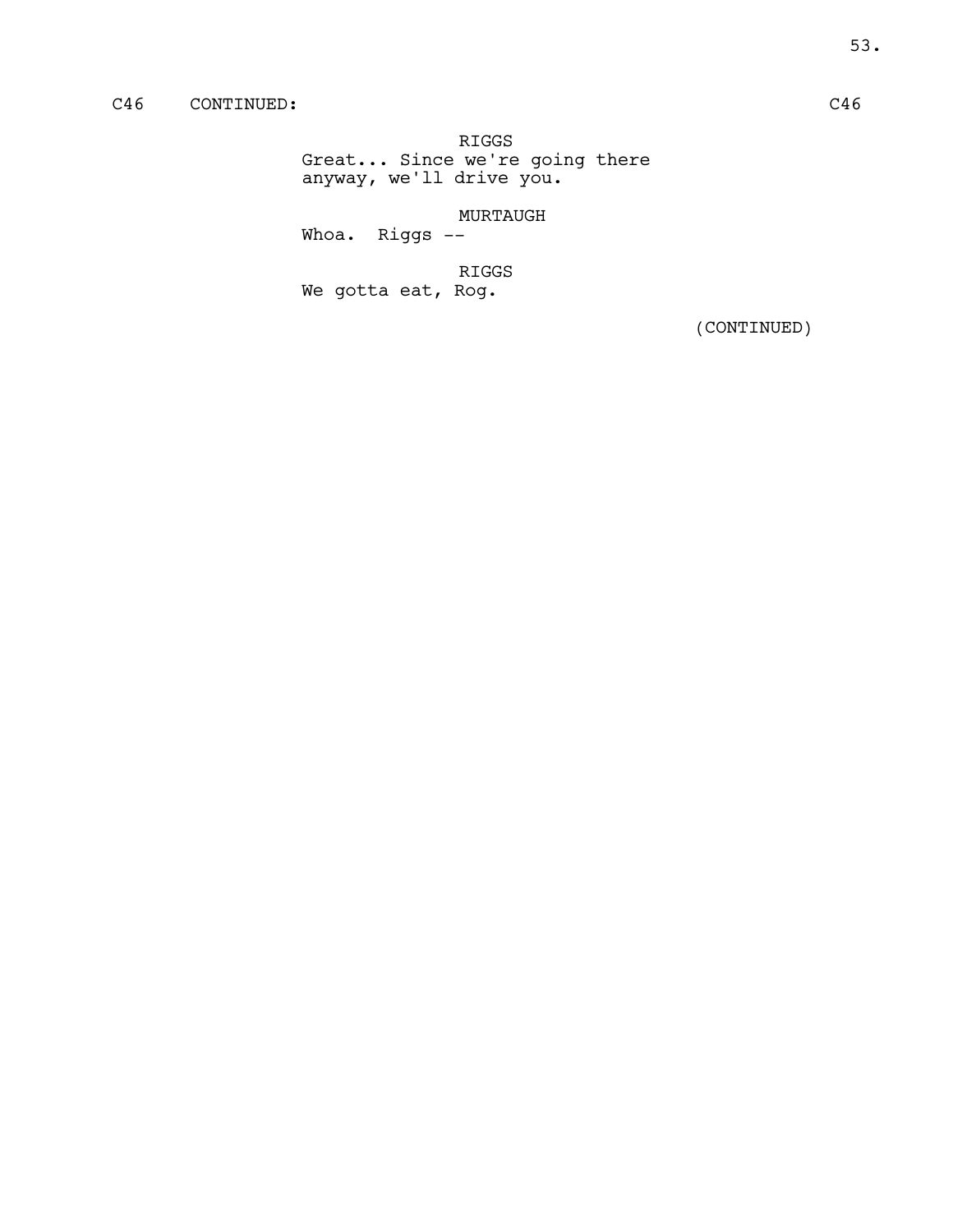# MURTAUGH

Yeah, but --

RIGGS So we're carpooling. Saving the taxpayers' money. That's a Captain thing to do, right?

Murtaugh pulls him aside.

MURTAUGH

Not with him...

# RIGGS

Why?... Look, the kid could need backup, Rog. Somebody oughta be there. C'mon, grab your jacket.

Beat. Murtaugh relents. Moves for his jacket. Catches Butters looking at him with a big smile. OFF which --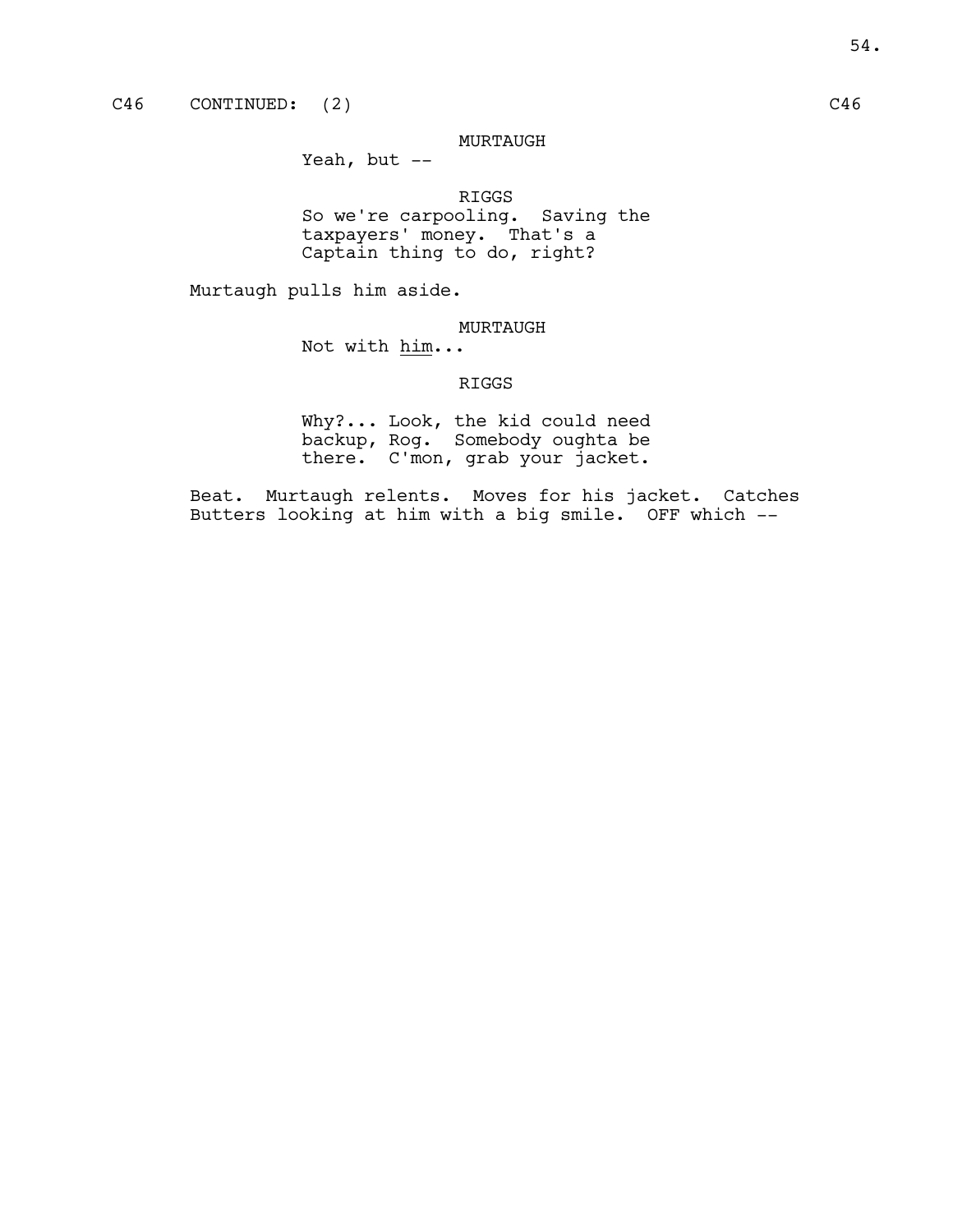# 46 INT. POLICE SEDAN - DAY 46

Driving. Riggs and Murtaugh up front. Butters in the back. Beat.

RIGGS

So, Butters... Seems like you hate crime in a sort of personal way.

BUTTERS

Yes, sir, I do.

RIGGS

Any particular reason?

## BUTTERS

About a hundred fifty thousand of 'em. That's how many bullets were zinging around my neighborhood growing up. Couldn't go outside half the time. Couldn't be near a window. Grew up on the floor. Slept on the floor, ate on the floor, watched  $T.V.$  on the floor. Hell, I didn't learn to walk 'til I was ten. Spent my formative years nose to nose with the family beagle... I'm working a crime, I'm thinking about that goddamn floor. And it pisses me off.

Riggs sees something in the rearview mirror.

RIGGS

Did we tell Leo to meet us somewhere?

## MURTAUGH

No, why?

RIGGS 'Cause he's following us, five cars back.

Murtaugh looks. There's Leo in his red Suburban.

MURTAUGH Maybe it's a coincidence.

RIGGS With Leo, nothing's a coincidence.

## BUTTERS

Who's Leo?

55.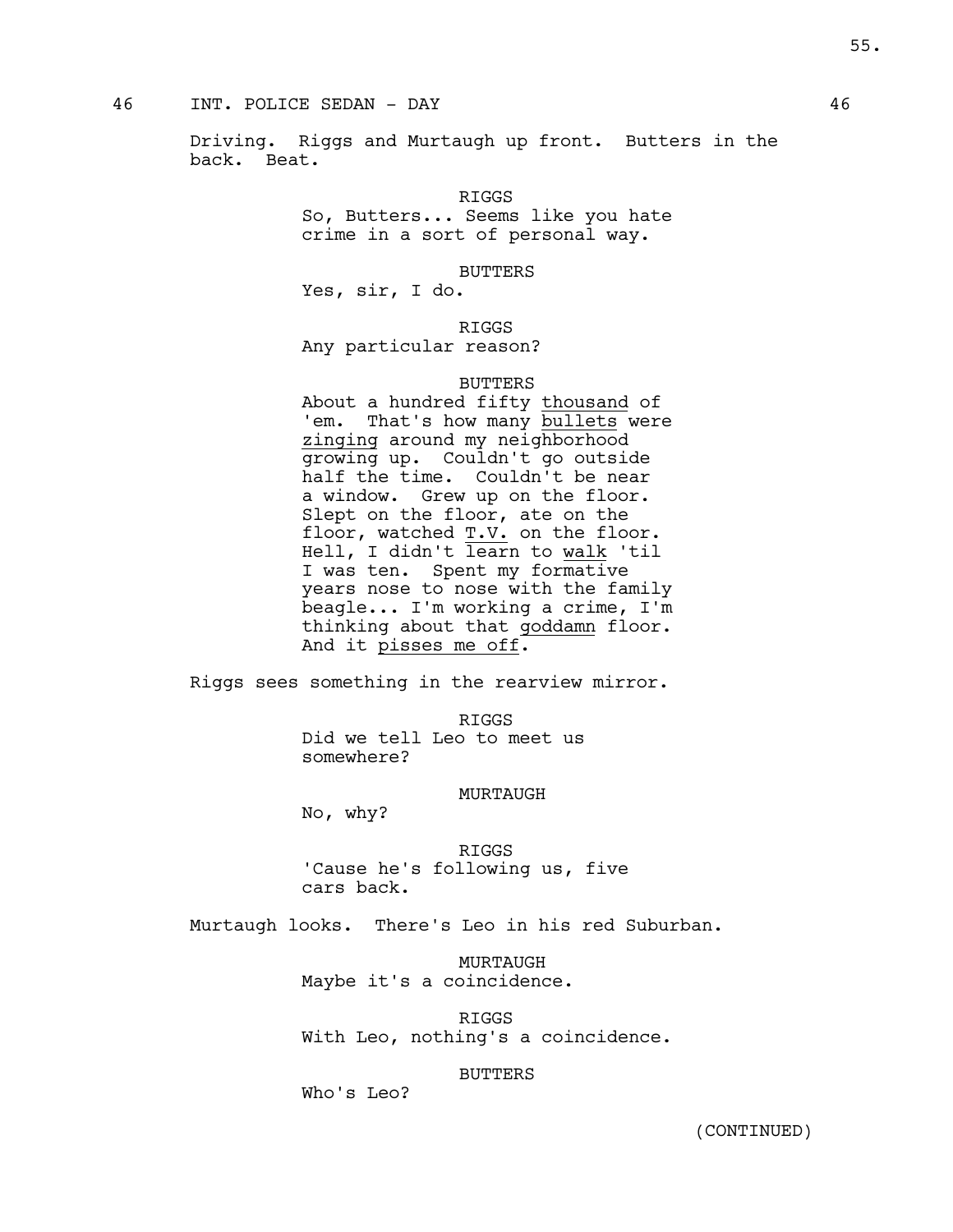# 46 CONTINUED: 46

RIGGS

He's... (searches)

What is he, Rog?

MURTAUGH Pain in the ass.

RIGGS We had to guard him once, and we've been stuck with him ever since.

BUTTERS What's he want?

RIGGS

Let's find out.

# 47 OMITTED 47

48 INT. LEO'S SUBURBAN 48

Up ahead, we see the police sedan make a turn. Leo reaches the corner. Turns. No sign of the police car.

LEO

### Where'd they go?

He reaches a stop light. Cranes his neck to see both ways down the intersecting street. Nothing. They've disappeared. Leo's bummed. Glances out his side window... There's Riggs and Murtaugh in the lane right next to him, looking over from the police car.

49 INT. POLICE SEDAN/LEO'S SUBURBAN 49

#### RIGGS

Looking for us?

#### LEO

You saw me.

## MURTAUGH

Yeah, we saw you. What're you doing, Leo?

LEO

Perfecting my tailing techniques. Being a P.I. and all.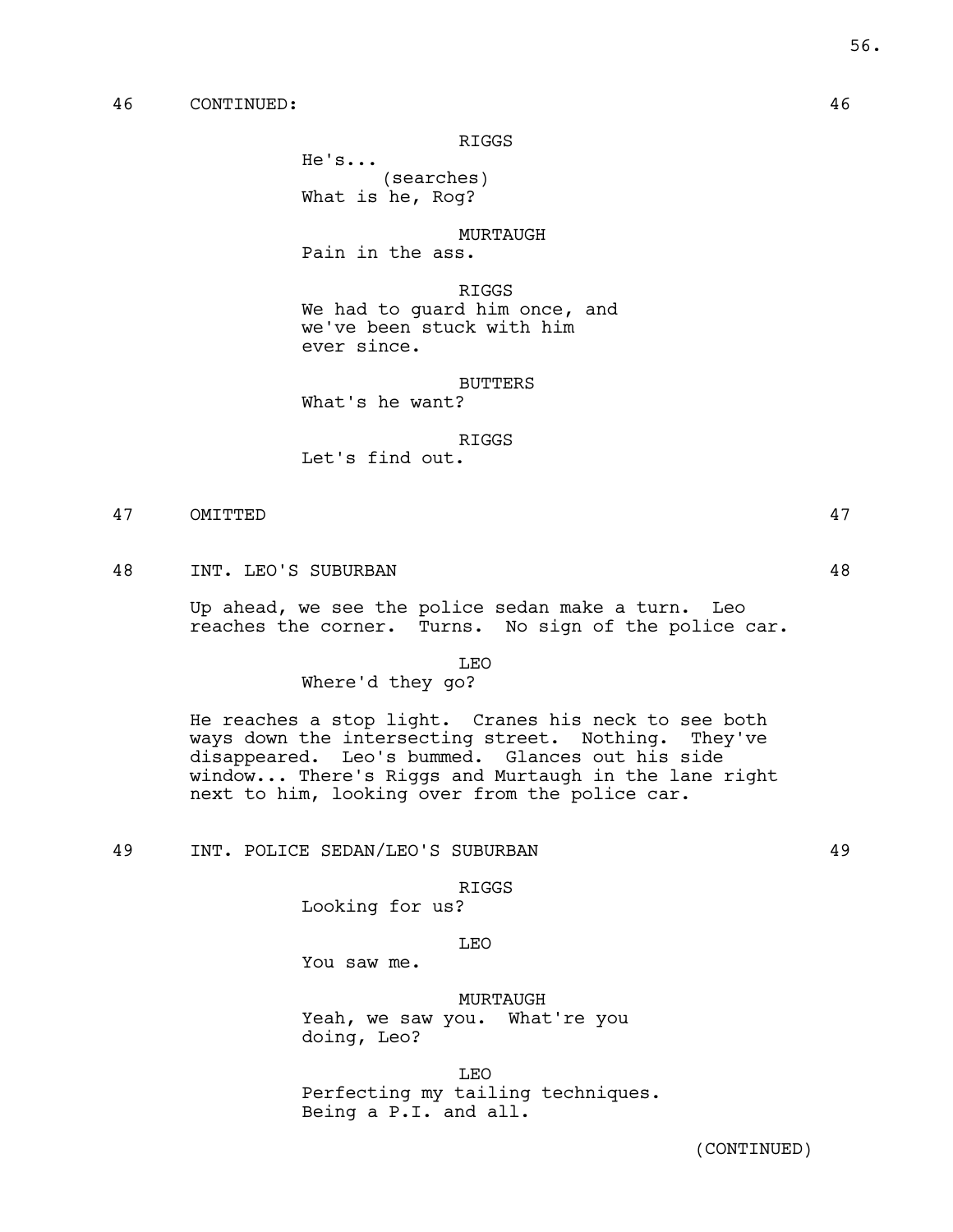#### RIGGS

Private Eyesore.

LEO

If I can follow L.A.'s finest without being spotted, I can follow anybody. (then, re: Butters) Who's the perp? What crime'd he commit?

BUTTERS

Crime I'm gonna commit'll be assault and battering your little P.I. ass. What, you see a black guy riding with two cops, you automatically assume he's a criminal?

RIGGS

He's a detective, Leo.

LEO

Oh... Hey, just kidding.

BUTTERS

Yeah, well, I'm not.

LEO

So, the guys tell you about our history together? Fighting crime, shooting bad guys, maintaining law and order?

#### RIGGS

'Bye, Leo.

Riggs punches it.

MURTAUGH Shoulda let the shark eat him.

# A50 INT. BENNY CHAN'S OFFICE A50

Looking into the busy, second-floor restaurant through a window. In here, Uncle Benny's the object of Ku's wrath as Fan, Chu, and Yee look on. In Chinese (subtitles) --

KU

*You guaranteed.*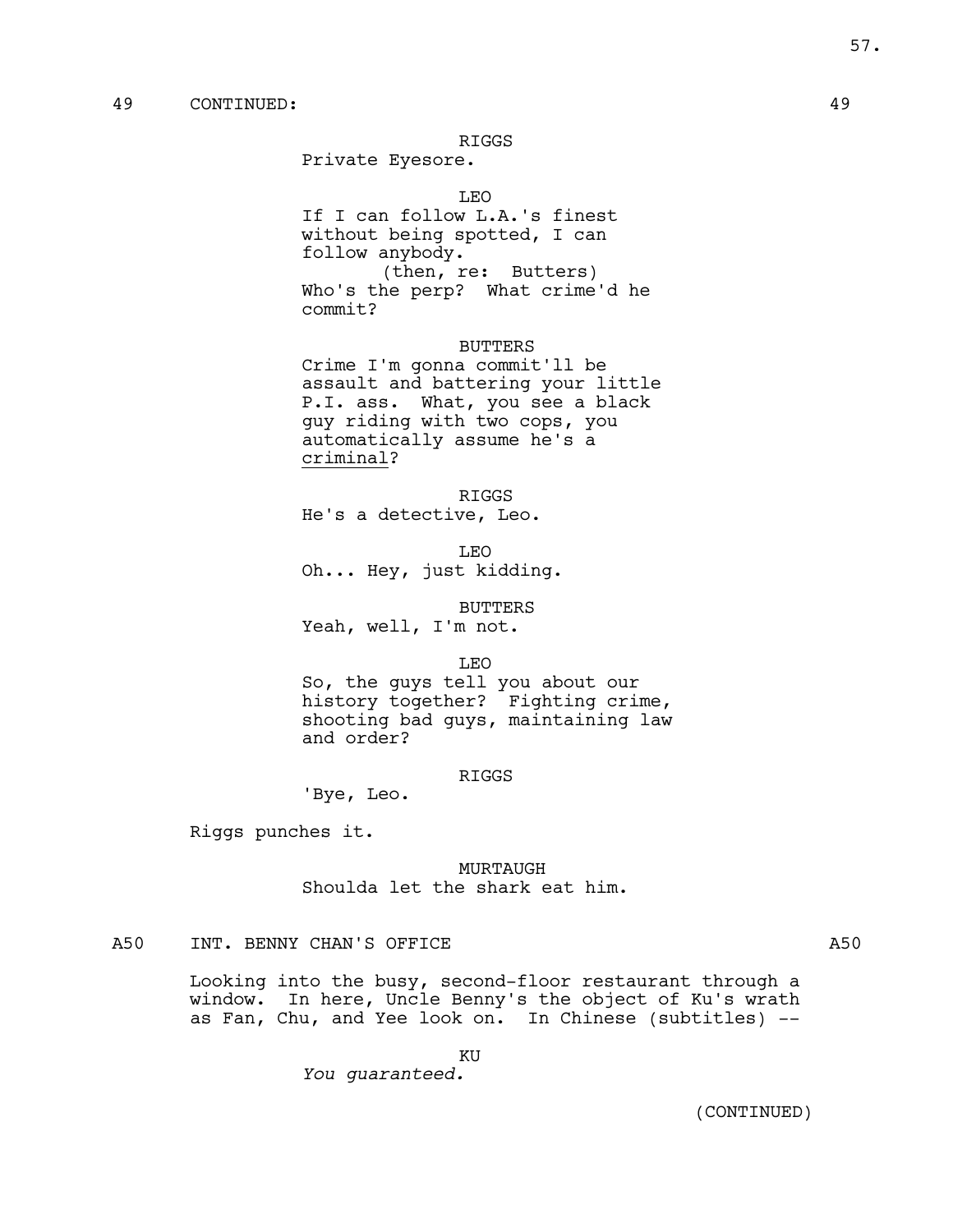UNCLE BENNY *They're not at the detention center. They must have escaped.*

KU

*He won't finish until he sees them.*

UNCLE BENNY

*They'll turn up.*

*.. In Hong Kong, you'd already be dead.*

They're interrupted by a TAPPING sound. Turn to find Riggs, Murtaugh, and Butters looking in through the window into the restaurant. Riggs knocking on the glass.

50 OMITTED 50

# A51 INT. RESTAURANT A51

On this side, the glass is a mirror. Riggs mimes various crap to Benny. Then he and Murtaugh start off. Butter is still checking his appearance out in the mirror. To himself --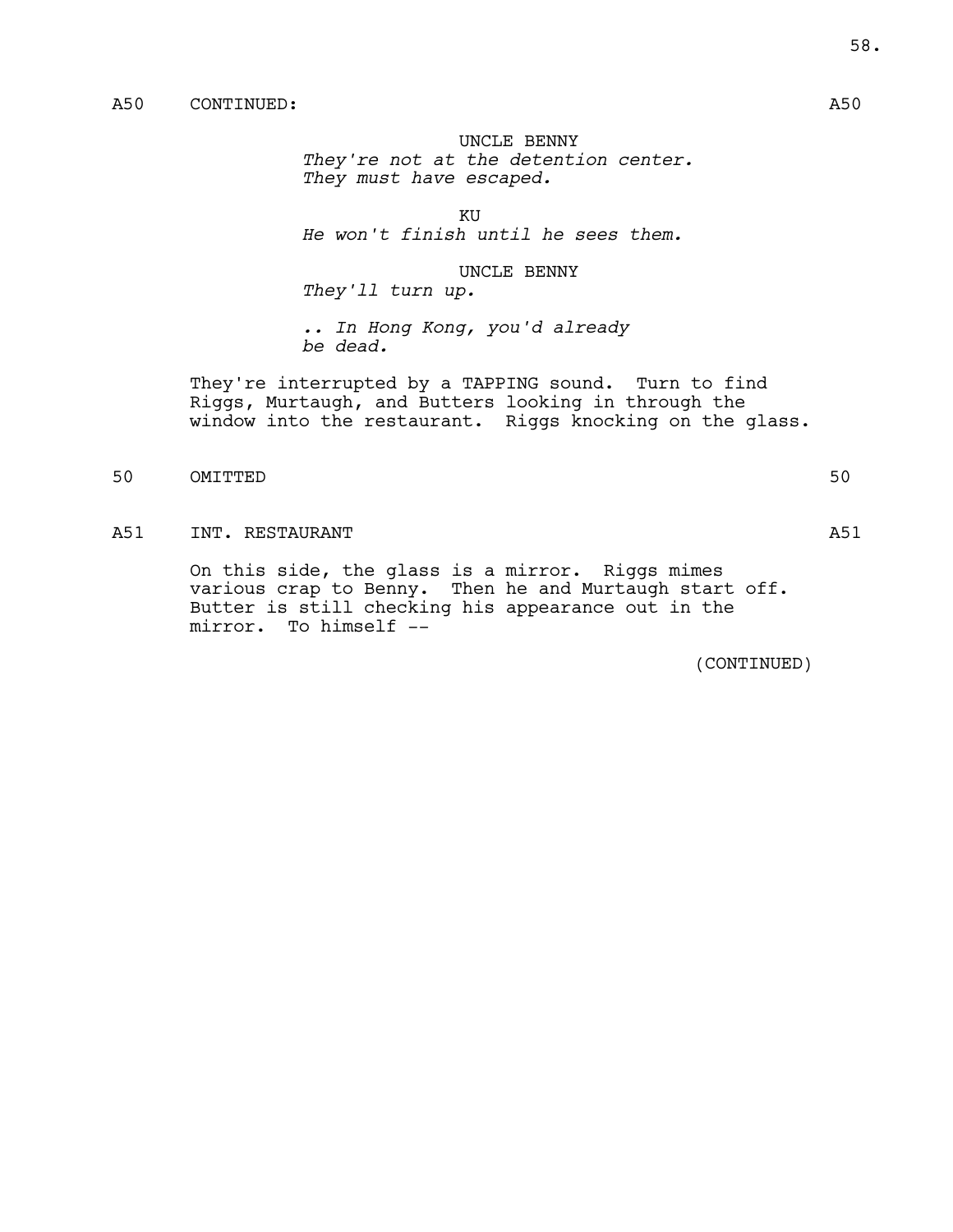## BUTTERS

How you doing, Lee?... Just fine, thank you. Going to see Uncle Benny, the Chinese crime boss... Give him a kick in the nuts for me, won't you?... Be glad to...

Murtaugh and Riggs exchange a look. Then --

# RIGGS

 $C'mon --$ 

As Riggs pulls Butters away --

51 OMITTED 51

A52 INT. BENNY'S OFFICE - MOMENTS LATER  $A52$  A52

Riggs, Murtaugh, and Butters enter via office door. The MAITRE D' has failed to stop them.

> RIGGS Uncle Benny. Howya doing? Hope this is a bad time.

MURTAUGH Yeah, we'd hate not disturbing you.

MAITRE D' *I'm sorry. I couldn't stop them.*

RIGGS Meet Detective Buckles.

BUTTERS

(off that) Whatever you say.

#### RIGGS

Sell any heroin, buy any cops, kill anyone lately? How's the front, I mean, restaurant?

MAITRE D' I get food, drink.

He goes.

UNCLE BENNY No M.S.G. now. Have a bite. Give you the police discount.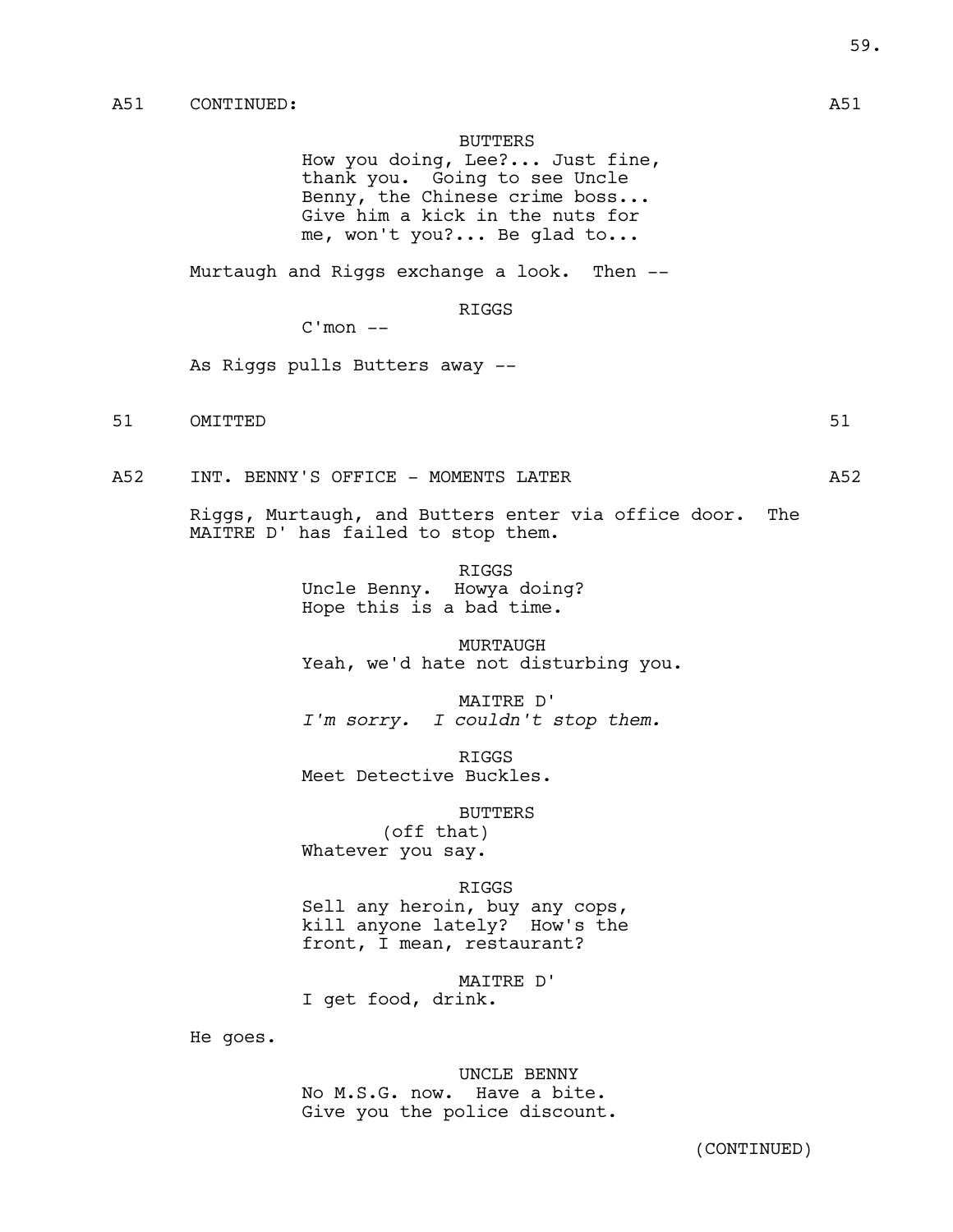MURTAUGH

Don't hold your breath. On second thought, hold your breath.

# UNCLE BENNY

(to Butters) They think I'm a criminal. Never have proof.

# BUTTERS

Yeah, these guys're always wrong. Never arrest the right people. I'm sure it's all a big mistake.

## UNCLE BENNY

... I'm very busy. What is it this time?

#### RIGGS

(prompting butters) Breadsticks...

#### BUTTERS

Know anything about a boatload of illegals that went aground last night?

UNCLE BENNY What I saw on the news.

During this, Riggs grabs some papers from Benny's desk, and Benny snaps a ruler across Riggs' knuckles.

> MURTAUGH Some snakehead lost big money. Four hundred people at thirtyfive grand each... Fourteen mil.

## UNCLE BENNY

Whatever.

MURTAUGH Lost out on making 'em slaves, too.

UNCLE BENNY You think they have it so nice in China? They'll be back. Anyway, you're cops. I thought smuggling Chinese was an I.N.S. problem.

BUTTERS

Crew shot one of 'em full of bullets. Makes it a cop problem.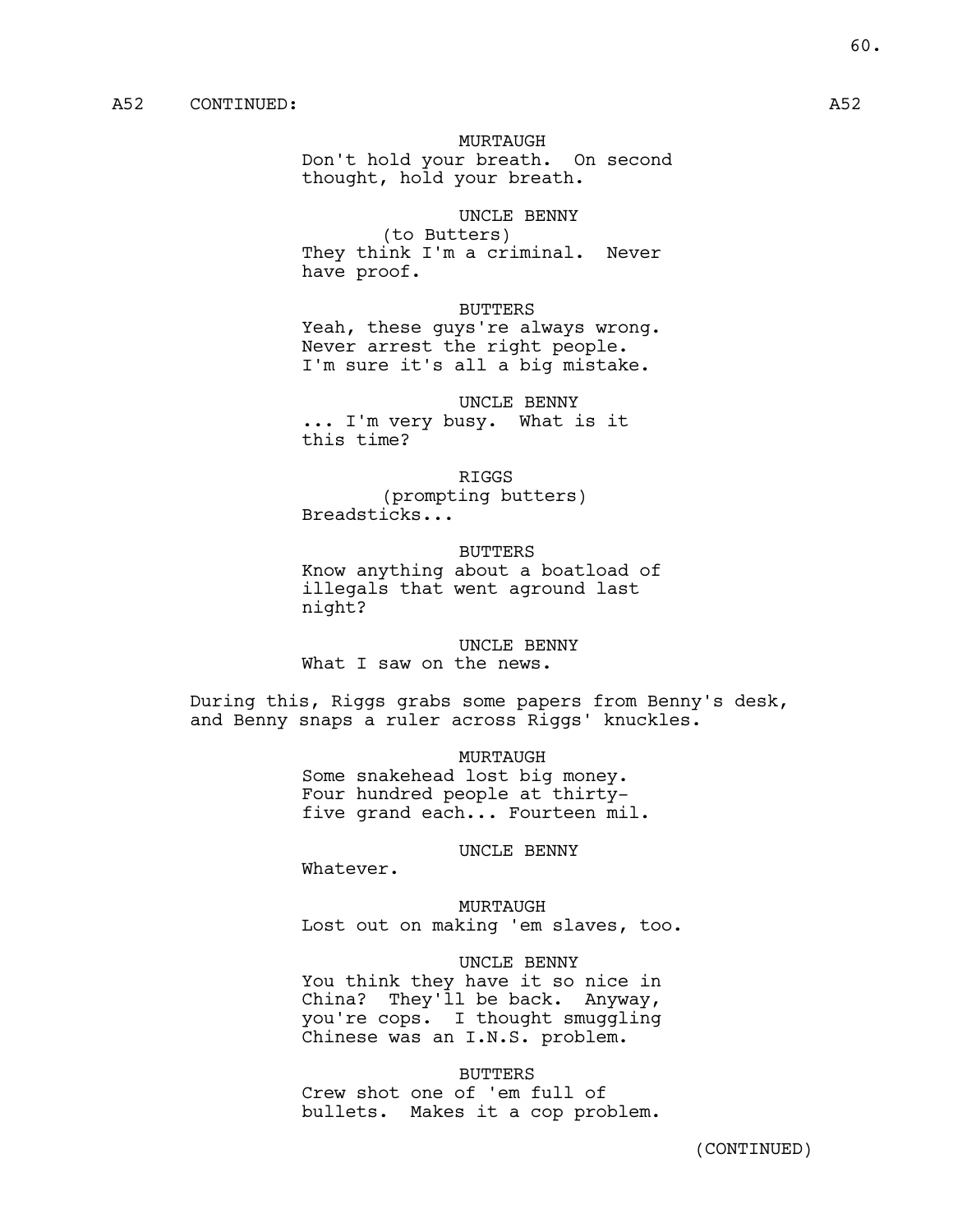UNCLE BENNY One dead Chinese? Billions more where he came from.

RIGGS They shot at Rog and me, too.

UNCLE BENNY Too bad they missed. But I still don't know anything about it.

Riggs has picked up on something out of the ordinary about Ku. Circles the room staring at him. Ku staring back, fingering his prayer beads.

> RIGGS You don't look too happy. Who're you?

UNCLE BENNY He doesn't speak English.

RIGGS Oh. So you don't know what 'scumbag' means. Or 'eat shit' ... nice ponytail.

Riggs reaches to flip Ku's "queue" with his fingers. Instantly, Ku grabs his wrist. Rigss is impressed.

> RIGGS Strong for a small guy... What else can you do?

Ku just looks at him. Beat. We're sensing this'd be a good fight to watch. Butters makes a move to help Riggs. Murtaugh stops him. To Riggs --

#### MURTAUGH

Riggs... Insurance...

Another beat. Riggs lets go of Ku's clothes. Whereupon Ku releases him... Then --

UNCLE BENNY

I'm busy. If you have nothing on me, get out.

MURTAUGH

... Just know we're still around, Benny.

BUTTERS I'm after your ass now, too.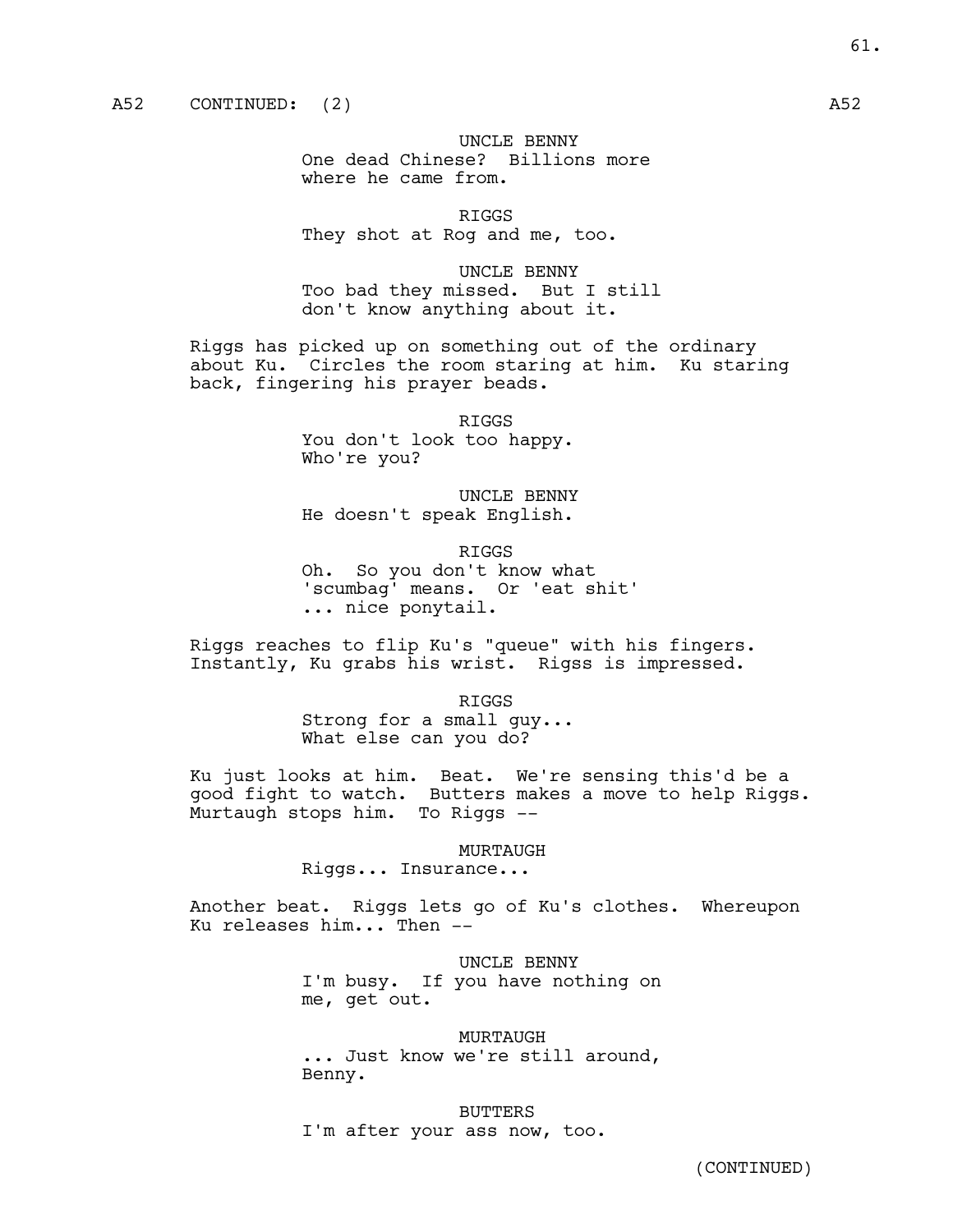A52 CONTINUED: (3) A52

RIGGS

(to Ku)

# See you next time.

Riggs moves toward the one-way glass.

UNCLE BENNY The door's that way.

RIGGS I'll take this way out.

Whereupon Riggs smacks the one-way glass with the butt of his pistol. SHATTERS the GLASS. Steps out. Murtaugh and Butters follow. When they're gone, to Riggs, under his breath and in English --

> KU In Hong Kong, you'd be dead.

- 52 OMITTED 52
- A53 INT. RESTAURANT And the set of the set of the set of the set of the set of the set of the set of the set of the set of the set of the set of the set of the set of the set of the set of the set of the set of the set of

As Riggs, Murtaugh, and Butters cross to the stairs, Riggs sees a panel marked "Sprinkler Emergency Switch" on a wall. Looks back at Benny.

> RIGGS Had your fire system checked lately? Big fine if it doesn't operate right.

Whereupon he pulls the alarm handle. A SIREN begins<br>WAILING. Sprinklers erupt. Diners shriek. Back in Sprinklers erupt. Diners shriek. Back in his office, Uncle Benny's getting soaked, too. A man moves to shield Ku with a jacket... Riggs calls in --

#### RIGGS

Seems to be working.

53 OMITTED 53

## A54 INT. RESTAURANT – STAIRWELL **A54** A54

We hear the commotion upstairs as Riggs, Murtaugh, and Butters descend. Near the bottom of the stairs, out a window, Riggs sees the Captain of the freighter. The Captain's outside, approaching the restaurant with another Chinese man.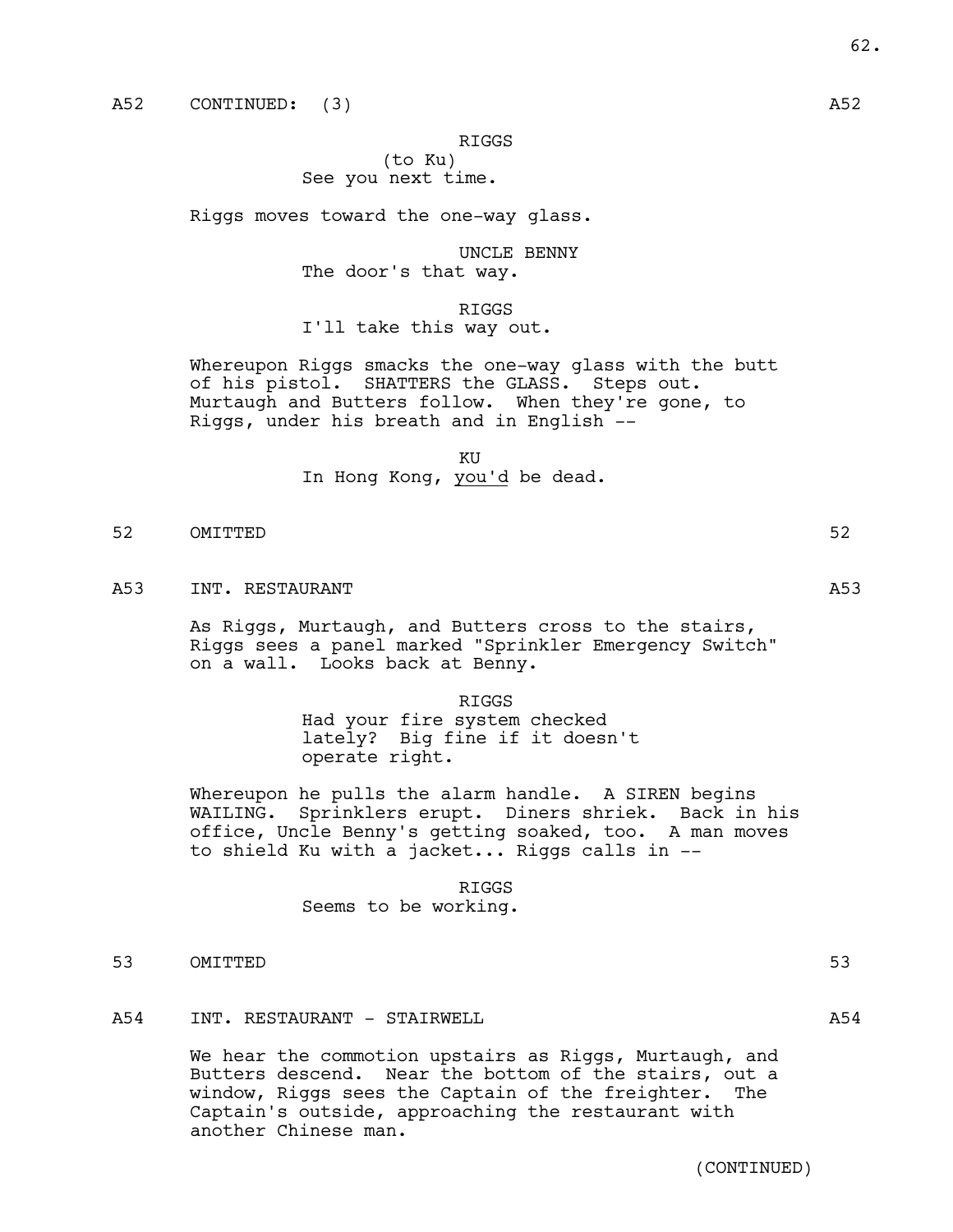# A54 CONTINUED: A54

Spots Riggs at the same instant. Starts to run --

RIGGS

Son of a bitch. (drawing his gun) That guy's from the ship.

Seeing Riggs' gun, the second man takes off on the heels of the Captain. Riggs is out the door right after them. Butters right behind him. Murtaugh last, calling --

> MURTAUGH No damage, Riggs! Remember the insurance!... Shit!

B54 EXT. CHINESE RESTAURANT B54 B54

Riggs leads Butters and Murtaugh down the street in pursuit of the two men.

The men cut across a street, dodge cars to the far side.

Two CARS COLLIDE in front of Riggs. He doesn't break stride. Makes a Starsky and Hutch hood-slide over one of the cars and keeps going.

Murtaugh, meanwhile, has been overtaken by Butters, who takes another angle on the fleeing suspects and dodges cars across the busy street. Murtaugh knows he can't keep up. Looks around. Sees a young man on a restaurant delivery bike. Pulls out his wad of cash.

> MURTAUGH Two hundred for the bike. Fifty for the food.

Murtaugh hops on and pedals away.

C54 DOWN STREET CS4 C54

The suspects bang into people as they run up the sidewalk. Riggs and Butters weave through behind them. Murtaugh wheels along in traffic, catching up.

## A55 EXT. SUN YAT SEN PLAZA A55

The two bad guys turn in. Riggs and Butters on their heels. The Captain runs toward Hill St., ahead. The other man breaks off to the left. Butters goes after him. Murtaugh swings in, chicken in XO sauce bouncing out of the basket, follows Riggs and the Captain.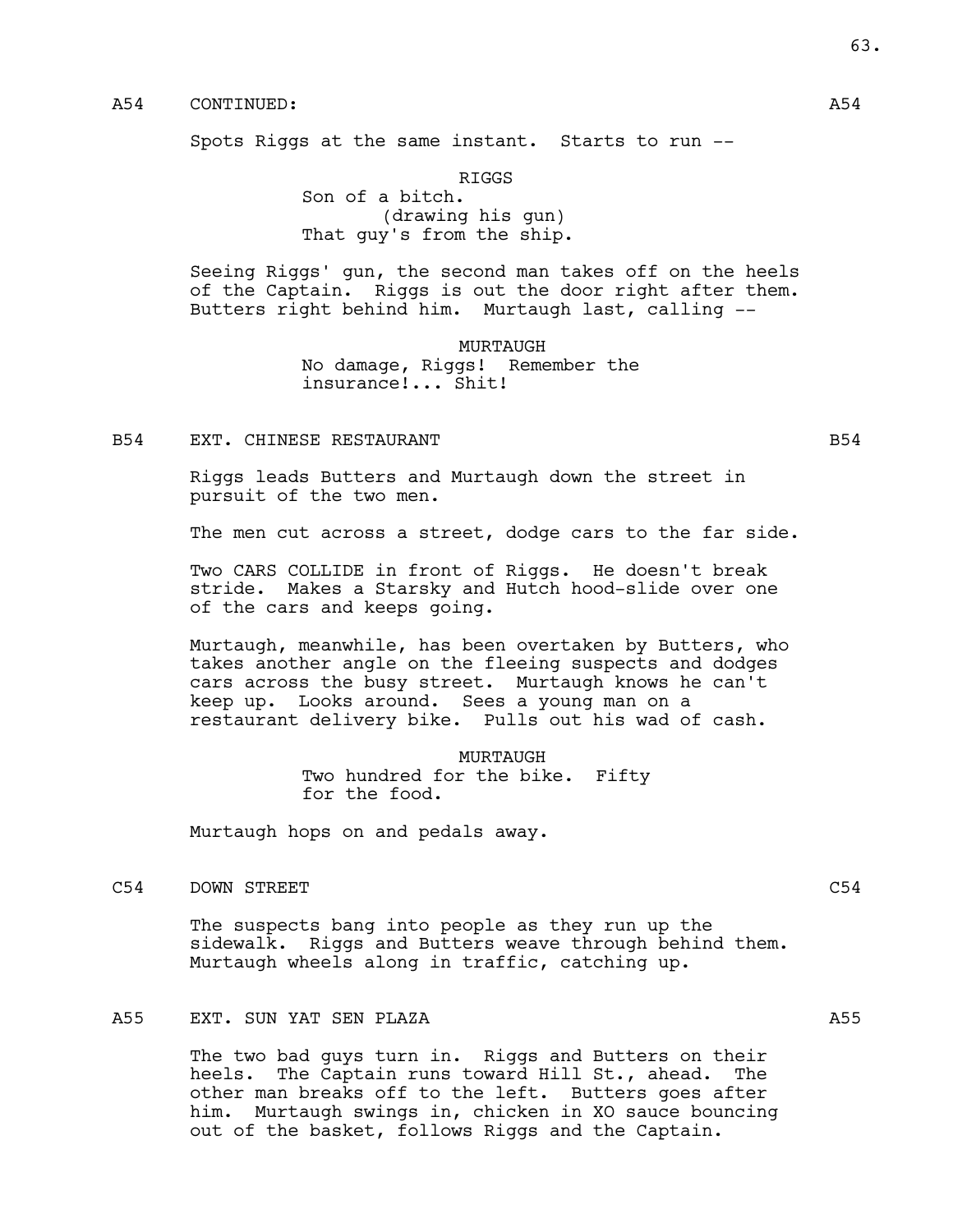# B55 ANOTHER ANGLE B55

The Captain streaks PAST us and rounds a corner. Behind him, Murtaugh catches and passes Riggs, not a little surprised to see him on the bike.

### A56 EXT. CHINATOWN MALL **A56** EXT. CHINATOWN MALL

The Captain runs into a glass-walled exterior elevator just as the doors are closing. Murtaugh SKIDS up a beat later. The doors close in his face. Riggs sees this. Spots a flight of stairs. Uses a bench and a moving cart to vault to the first landing, heads for level two.

Murtaugh dumps the bike, takes an alternate route using an exterior escalator.

### B56 INT. ELEVATOR B56

The Captain looks out the glass back of the elevator and sees Riggs bounding up the stairs behind him. Realizes Riggs will make the top about the same time. Sees the elevator next to his going down. In desperation, pulls his GUN and BLOWS OUT the side WINDOW. Other people in the elevator scream in terror as he climbs out the window and leaps onto the top of the descending elevator.

Riggs reacts to this and must now run back down a flight and leap over the railing. In front of him, only yards away, the Captain jumps from the elevator. He lands, losing his gun, then gets up and takes off again with Riggs in pursuit.

Murtaugh, meanwhile, seeing what's happened, has reached a landing and now must turn and go down the "up" escalator. Shouts at the people in front of him.

## MURTAUGH

Look out! Out of the way!

Murtaugh reaches level ground, jumps on the bike again, and takes off.

A57 EXT. SUN YAT SEN PLAZA - SIDE STREET A57

Around a corner comes Butters' man with Butters right on his ass. They turn into a dead-end alley. The only way out's up a flight of stairs and into --

## A58 INT. CHINESE RESTAURANT - KITCHEN A58

The man blows through busy cooks, waiters, etc. Butters jukes through right behind him. The man turns into --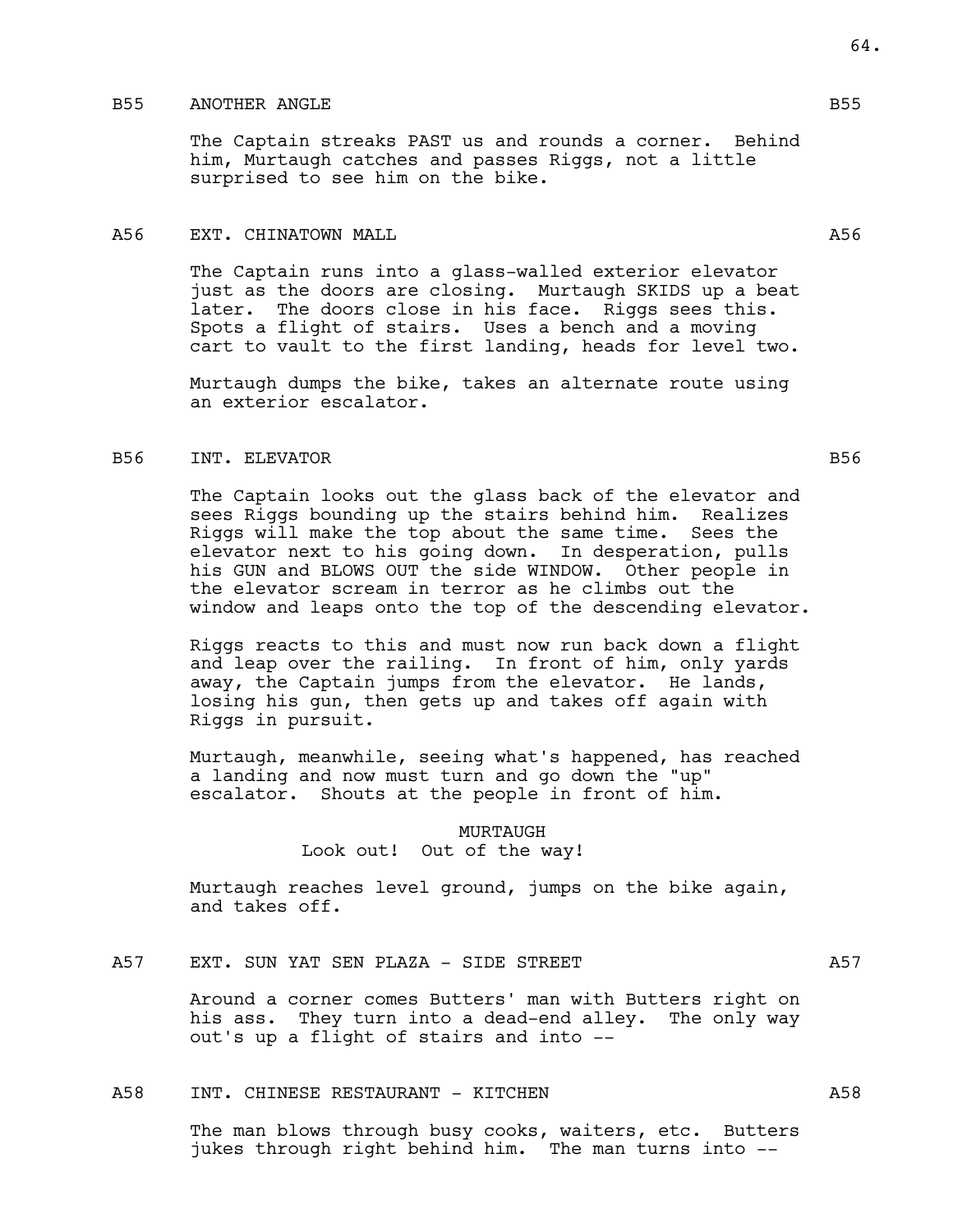# A59 INT. CHINESE RESTAURANT - DINING ROOM A59

Bam! There goes a dim sum cart... The man gets to his feet. Looks back to see Butters emerge from the kitchen. Heads for a window at the front of the building. Pushes it open and starts to jump out as --

-- Butters heads for the stairs leading down to the front entrance directly below the window.

## A60 EXT. CHINESE RESTAURANT **A60** A60

The man jumps from the second floor. Just as he hits the ground, the front doors fly open, and Butters tackles him to the ground. Handcuffing him --

> BUTTERS Don't run, don't move, don't resist... Don't fuck with the

## SUSPECT

Police?

police.

BUTTERS Yeah. Handcuffs. Gun. Badge.

He sticks the tin in his face. Points out the letters.

BUTTERS L.A.P.D. 'Looking At a Pissed-off Detective.'

He jerks the man to his feet and pushes him off in the direction we last saw Riggs and Murtaugh go as --

#### A61 EXT. CHINATOWN STREET A61

The Captain races across Hill St. at an angle. He's heading for a narrow alley in mid-block. Anticipating where he's headed, Riggs yells to Murtaugh --

## RIGGS

Stay with him.

-- and then cuts up the street to head him off.

## A62 EXT. CHINATOWN ALLEY **Agents** A62

Chased by Murtaugh, the Captain heads up the alley where we see two old, wooden staircases that rise up from opposing directions and meet at a single landing... Riggs suddenly appears at the alley's far end.

(CONTINUED)

65.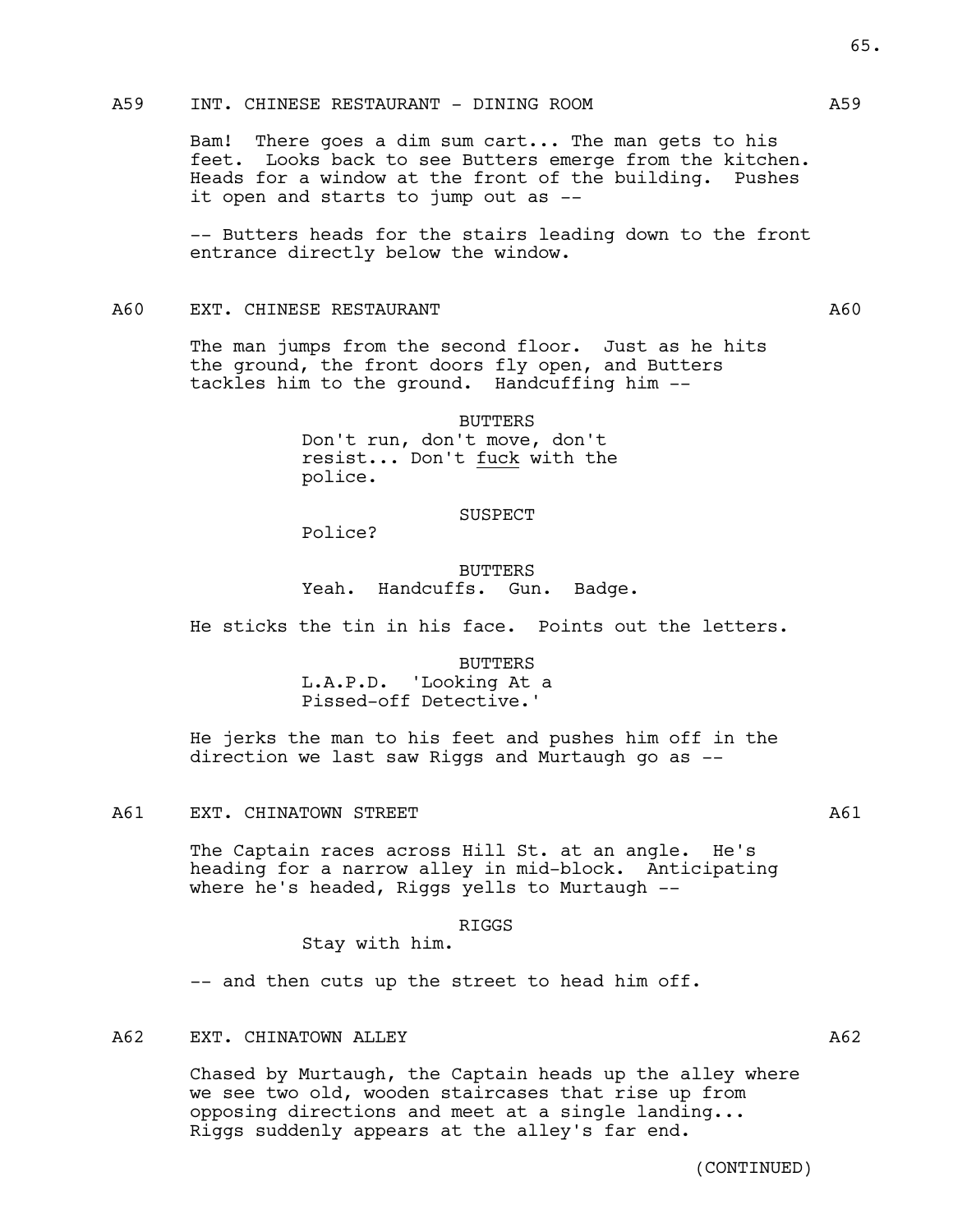## A62 CONTINUED: A62

Trapped, the Captain starts up one flight of stairs. Riggs starts up the other one facing it. As they climb, face to face, they get closer.

They reach the landing, feet apart... when the Captain grabs a drainpipe and scuttles up. Riggs follows.

## A63 EXT. CHINATOWN ROOFTOPS A63

They run across the roofs. Take one or two small jumps ... when a "seventeen"-foot span looms ahead.

The Captain leaps. Makes the rooftop of the building on the other side.

Murtaugh pedals along, watching from below. Screams for Riggs not to do it, but... we know Riggs. He plants. Pushes off. Launches himself through the air... Hits hard on the other side, off-balance. Starts slipping backwards and slides off the edge. Barely catches the ornate corner of the roof and is left hanging there. Murtaugh yells from below --

#### MURTAUGH

Riggs, don't move!

But Riggs is still struggling to hoise himself up and resume the chase. Urging himself on --

RIGGS

I got it. I got it.

MURTAUGH

I'll get you down.

RIGGS (to himself; still flailing) C'mon, c'mon...

But he's not going anywhere. And Murtaugh knows it. Looks around. Spots a dumpster nearby. Runs to it.

#### MURTAUGH

Hang on, Riggs!

Murtaugh starts pushing. The dumpster barely moves.

B63 ANOTHER ANGLE B63 B63

Butters is just rounding the corner with his prisoner, who protests --

66.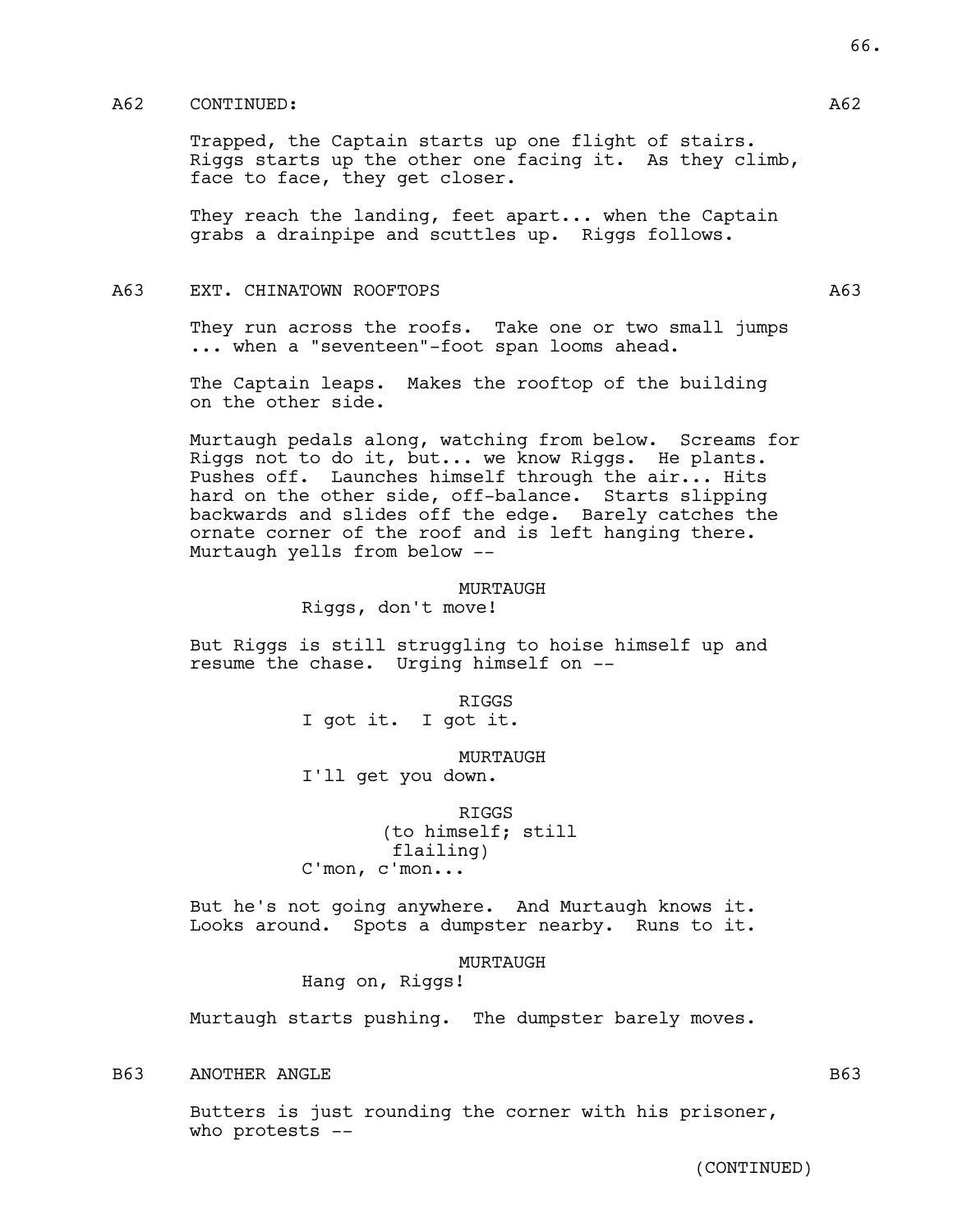SUSPECT But really, I didn't  $-$ 

BUTTERS

Shut up.

At which point Butters sees Murtaugh with the dumpster.

MURTAUGH

Help me with this.

### BUTTERS

What for?

Murtaugh nods up. Butters looks. Sees Riggs.

#### BUTTERS

Holy -- (to the Suspect) Don't you move.

Butters goes to help Murtaugh. The dumpster's still barely rolling. Beckoning the Suspect --

BUTTERS

What the hell you just standing there for? Get your ass over here.

The guy comes over.

#### BUTTERS

Push.

Together, the three men move the dumpster under Riggs, just as he loses his grip. Luckily, the dumpster wasn't empty. Riggs climbs out.

# MURTAUGH

You okay?

RIGGS ... Shoulda had 'em...

BUTTERS

White men can't jump, but they sure can fall.

RIGGS

(pissed and embarrassed; turns to the Suspect) Who's your partner?

67.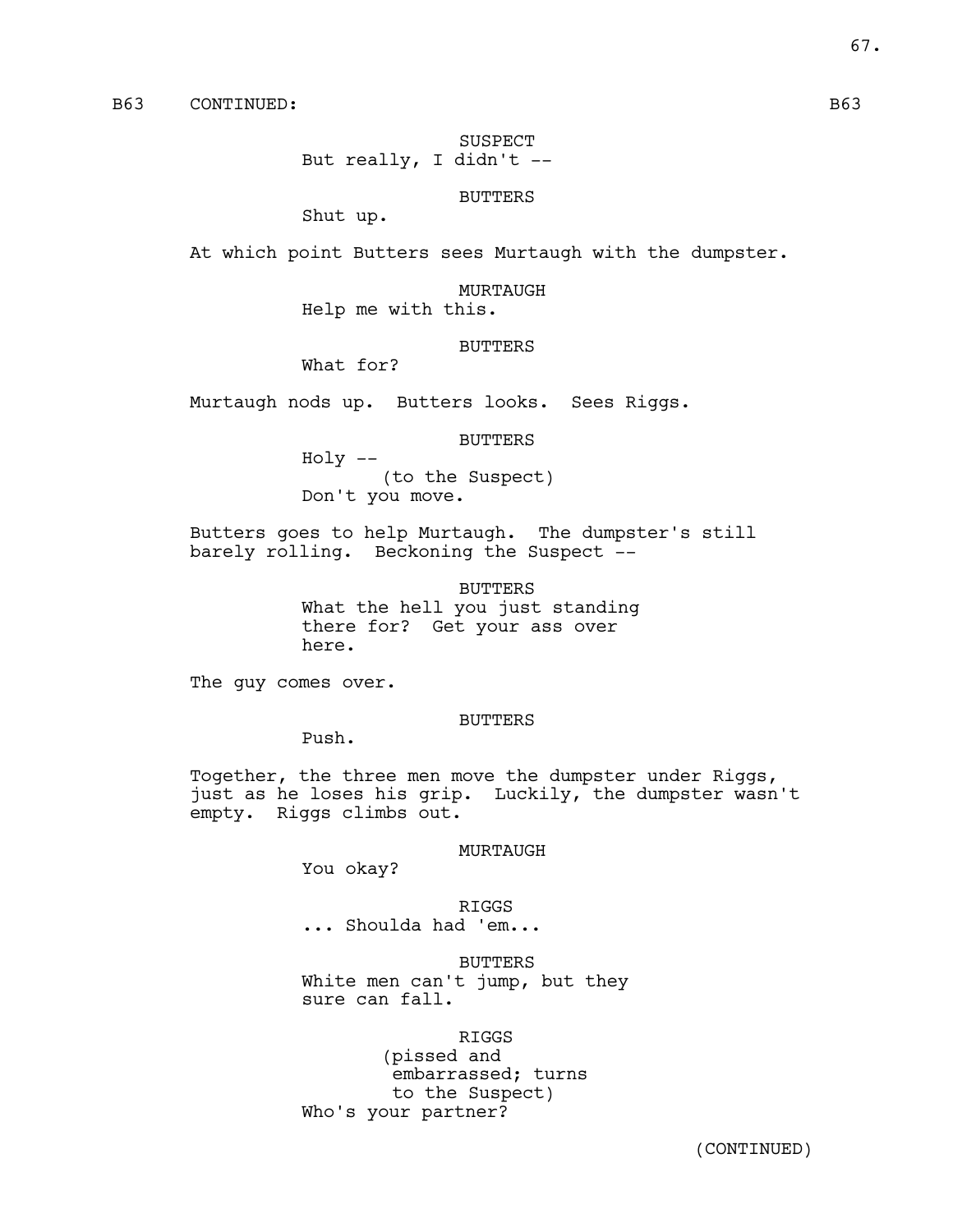SUSPECT I don't have a partner.

MURTAUGH You were with him.

SUSPECT

I'm a waiter at the restaurant. I was outside having a cigarette when the other man walked up. Next thing I knew people were pulling guns and running towards me... See?... (handcuffed hands indicated) ... Waiter's jacket, order book...

Beat. Butters, Riggs, and Murtaugh share a look. Butters unlocks the handcuffs.

#### BUTTERS

We'd've caught that guy if you hadn't fucked it all up. Just 'cause you see a coupla black guys with guns, you automatically assume they gotta be bad... Get outta here, you racist motherfucker.

| 54   | OMITTED | -94  |
|------|---------|------|
| thru |         | thru |
| 63   |         | 63   |
|      |         |      |

64 INT. MURTAUGH'S HOUSE - FRONT HALL - NIGHT 64

Murtaugh drags in.

## MURTAUGH

Trish?

- TRISH (O.S.) In the kitchen.
- 65 INT. KITCHEN 65

Murtaugh enters. Finds Trish playing a Chinese game with two of the Chinese women. Other Hongs iron clothes. Still more make dinner. Murtaugh gives Trish a look.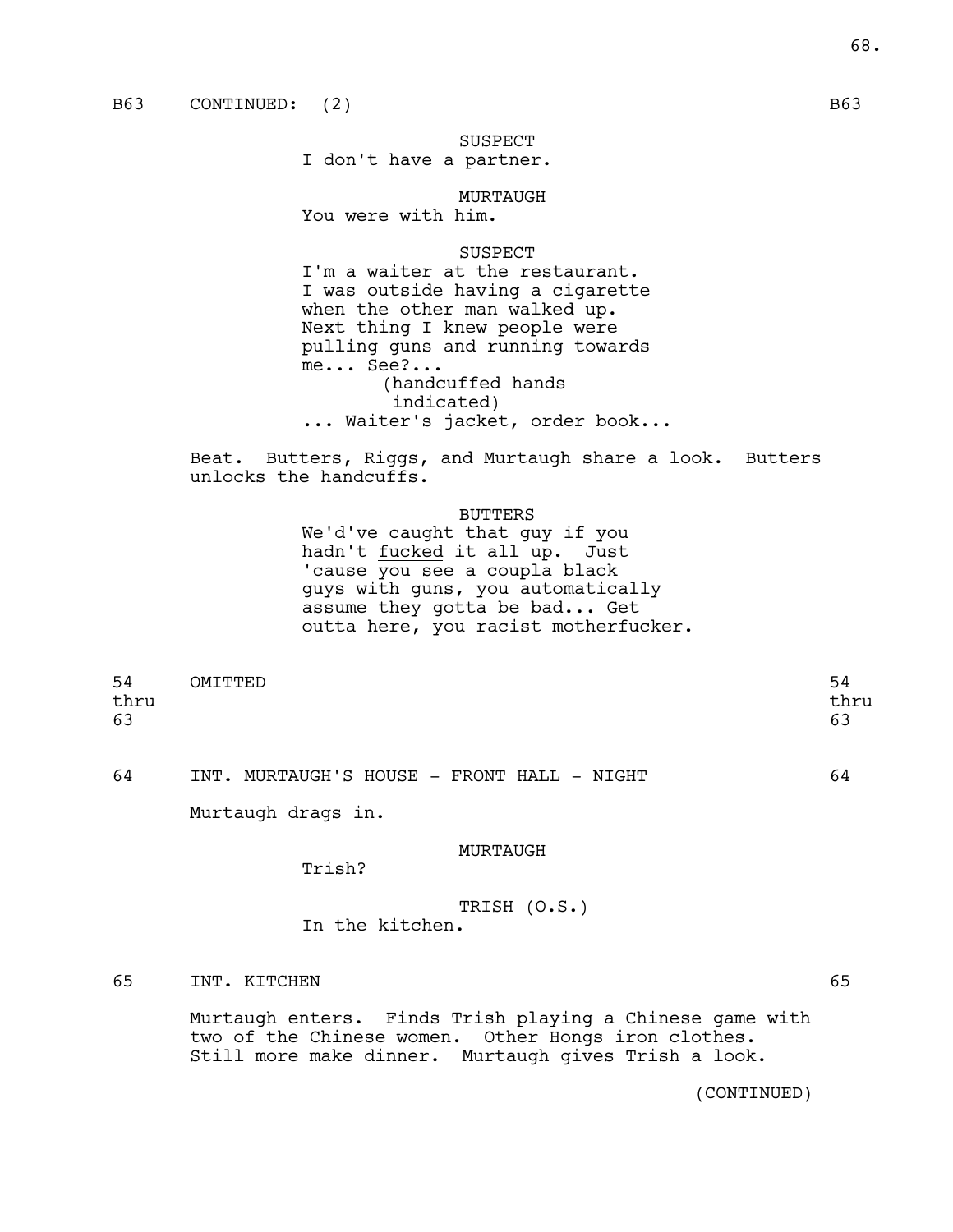# TRISH

They insisted.

### MURTAUGH

Uh-huh.

TRISH Maybe they can stay a little longer than two days.

Murtaugh just shakes his head, goes into --

66 INT. DEN - CONTINUOUS ACTION 66

HONG's in Murtaugh's chair watching TV. Sees Murtaugh and jumps up, embarrassed to be taking liberties.

HONG

Sorry, Mr. Murtaugh.

MURTAUGH

Uh, no, hey, sit, please... And it's Roger, remember?

HONG It's your chair.

MURTAUGH

No. It's fine. Really. Sit.

HONG ... Thank you so much.

Hong sits. A moment. What do you say?...

MURTAUGH Think I'll have a drink. You want something? (surveys liquor) I'm going with tequila.

HONG

Tequila?

MURTAUGH Yeah. You know, Mexico?

HONG (not a clue) Mex-see-gor?

MURTAUGH Give it a try.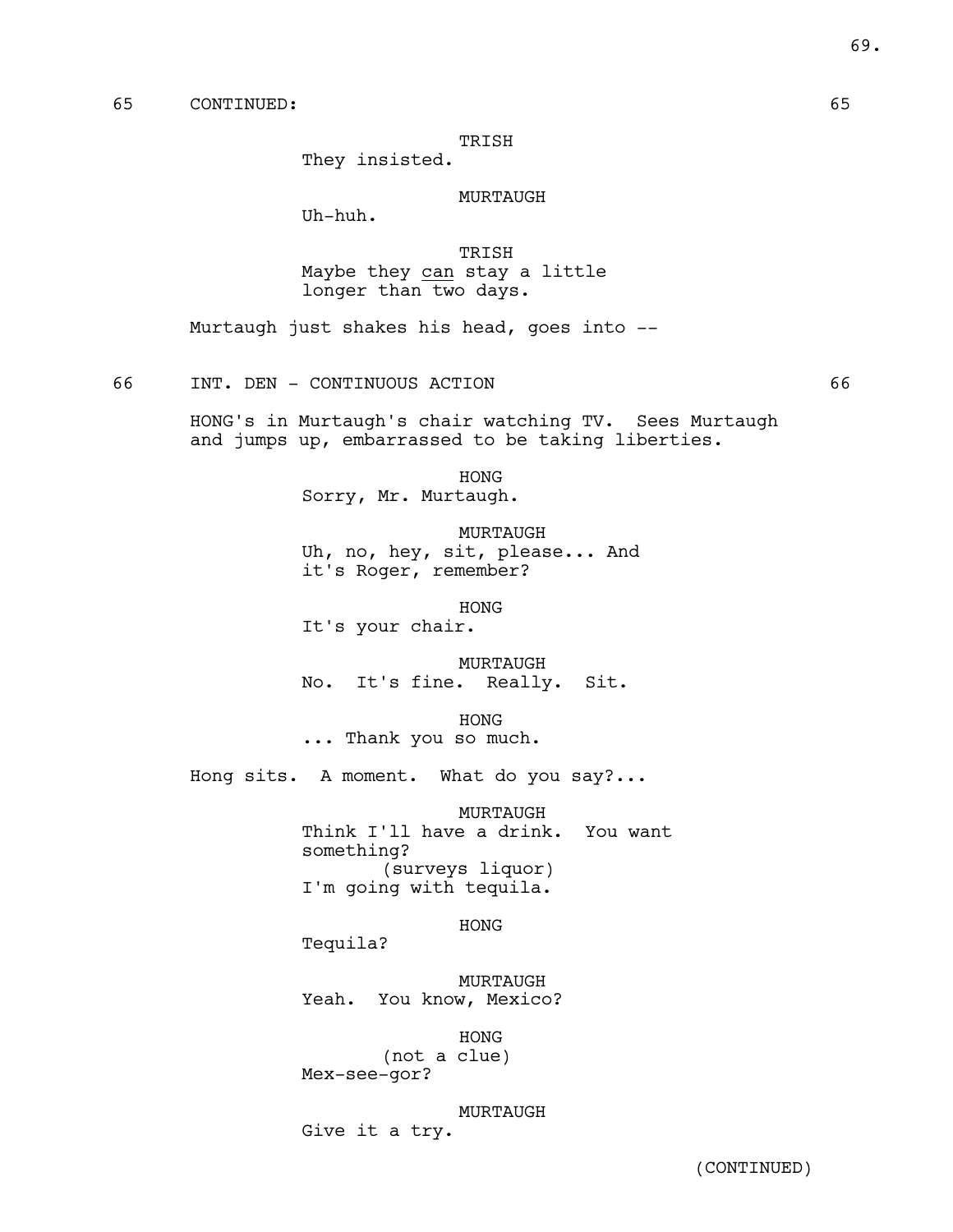# 66 CONTINUED: 66

As Murtaugh pours them each a glass, straight up --

MURTAUGH What're you watching?

HONG About China. Things they don't show us.

Murtaugh hands him a glass. Hong raises it in a toast.

### HONG

Yum buoy.

## MURTAUGH

Yum buoy.

They toast, drink. Murtaugh looks to Hong for a reaction.

## HONG

Mex-see-gor.

67 SAME SCENE - LATER 67

The tequila bottle's a lot emptier. Murtaugh and Hong're practically old buddies now.

> MURTAUGH ... Riggs jumps off the building with the guy handcuffed to him.

> > HONG

 $\underline{\text{No}}\dots$ 

MURTAUGH Guy almost crapped his pants... That Riggs. Crazy. But...

Murtaugh's deep affection for Riggs is obvious. Hong pours them each another. Raises his glass.

HONG

Bread.

MURTAUGH ... Huh? Oh, yeah, toast. (toasts him) Bread.

They drink. Then --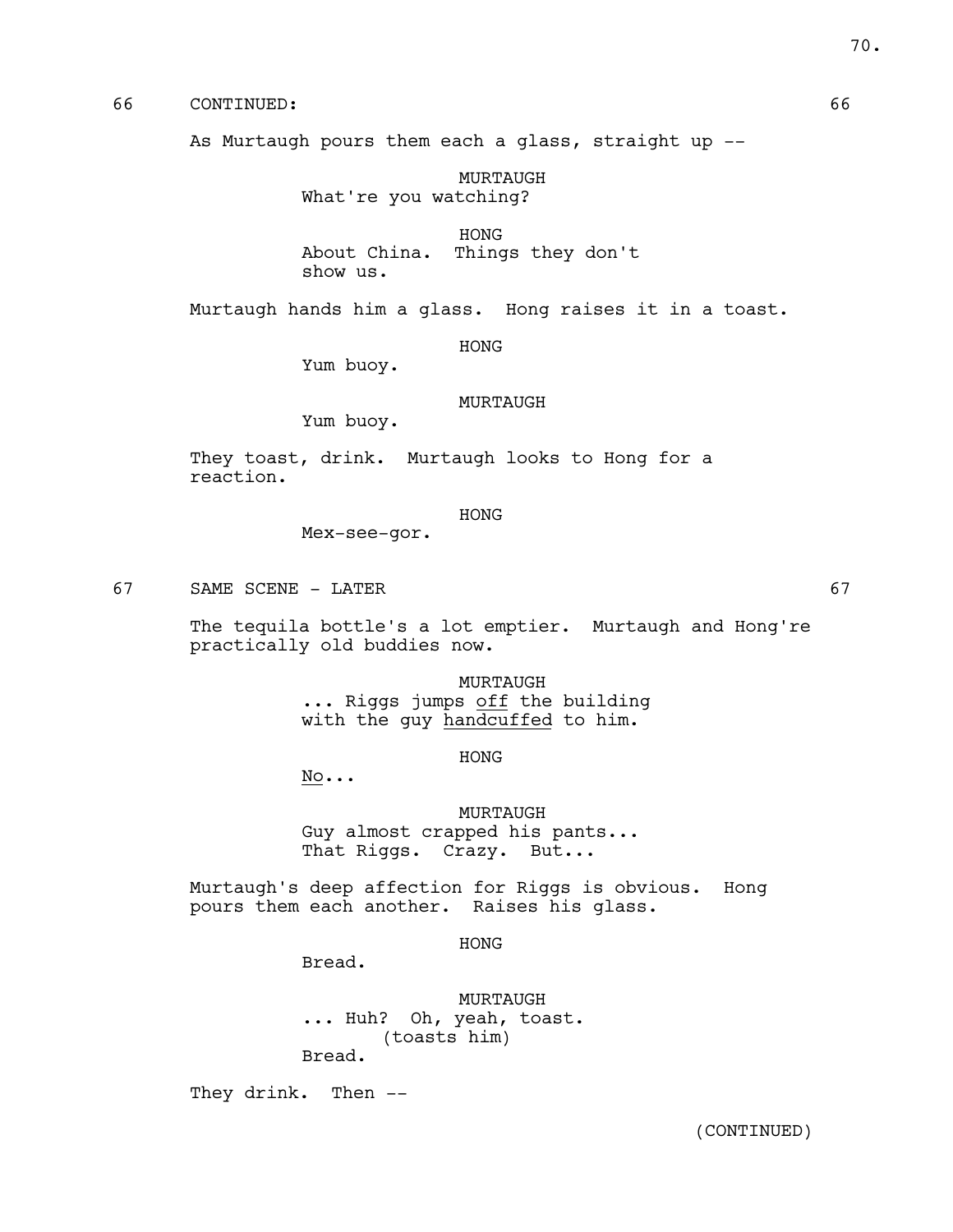MURTAUGH

You know anybody here?

HONG

My uncle. He pay so we can come to America.

### MURTAUGH

(surprised) You been in contact with him?

HONG

I leave message... Must be very important man now. We have own room on the ship, away from the others. When there's trouble, they put us into the..

Searching...

#### MURTAUGH

Lifeboat... Costs a lotta money to bring all of you here. What's your uncle do?

HONG

In China, he's artist.

Murtaugh takes this in a moment, then --

MURTAUGH Gotta be hard leaving your home.

HONG

More hard to stay... You don't know what it's like when your children have no future. And nothing we can do.

#### MURTAUGH

No. But my father did. And his father before him, and his father ... All the way back to coming here on the same kinda ship that -- (stops himself) Hell, let's not go into all that now. (drains his glass)

My dad moved us to L.A. Became a cop. Changed the way things were going. Like you.

71.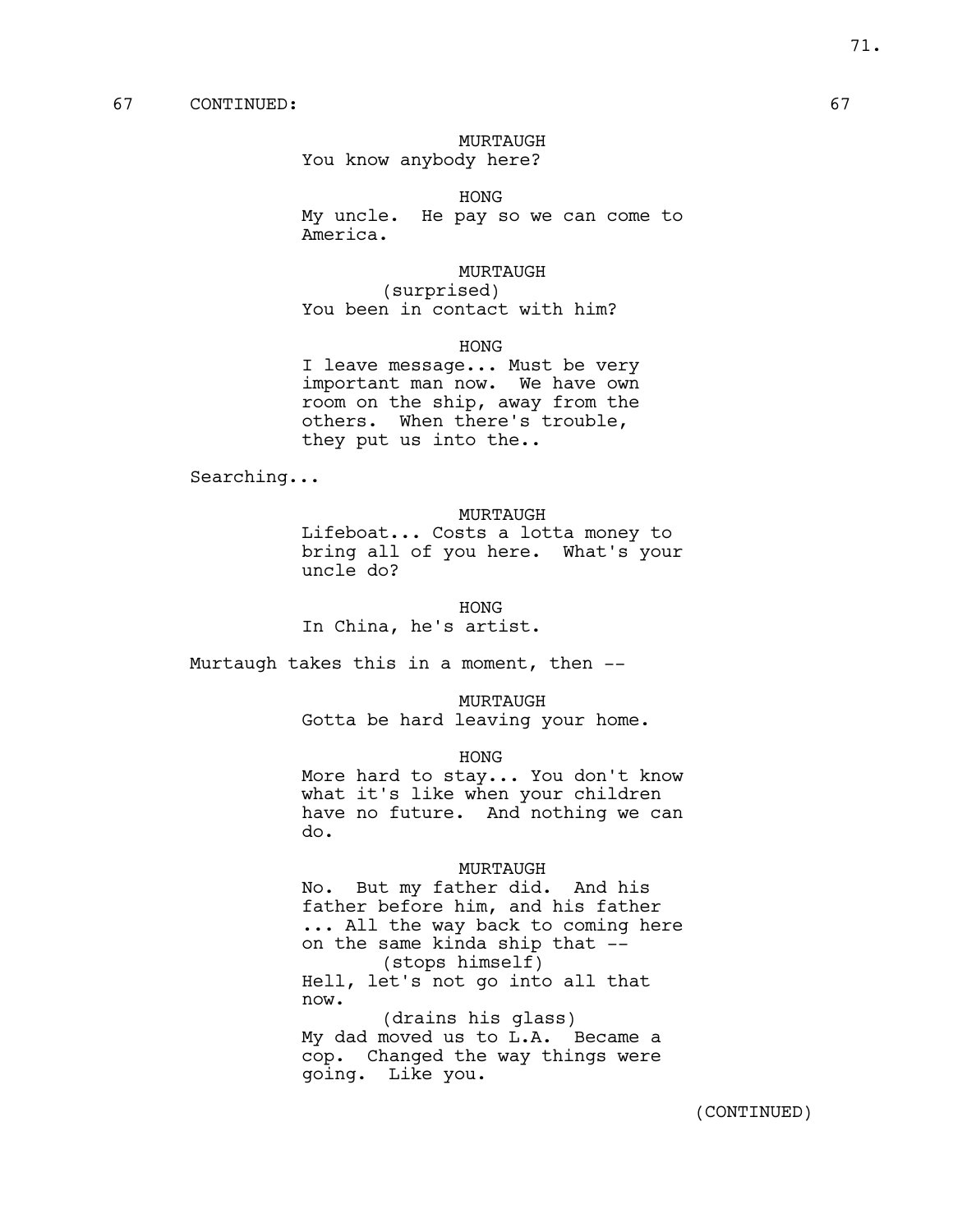HONG

I'm old. But in America, my children have chance to make good life.

## MURTAUGH

... We want the best for our kids. And grandkids... You believe I'll be a grandfather?... Where's the time go?

## HONG

Don't know. Have no watch.

Murtaugh and Hong share a big laugh at this... The laughs subside. Murtaugh regards Hong a moment... Then slips the watch off his own wrist.

### MURTAUGH

My pop's. He got it when he retired from the force. Take it.

## HONG

No. I cannot.

## MURTAUGH

No, no, I want you to have it... Belonged to a good man. Oughta belong to another one.

Long beat... Then Hong takes the watch. Slides it on.

HONG

Thank you so much, Roger.

Murtaugh pours another round. Raises his glass.

MURTAUGH To dads and their kids. And their kids' kids.

| A68  | OMITTED | A68  |
|------|---------|------|
| thru |         | thru |
| C68  |         | C68  |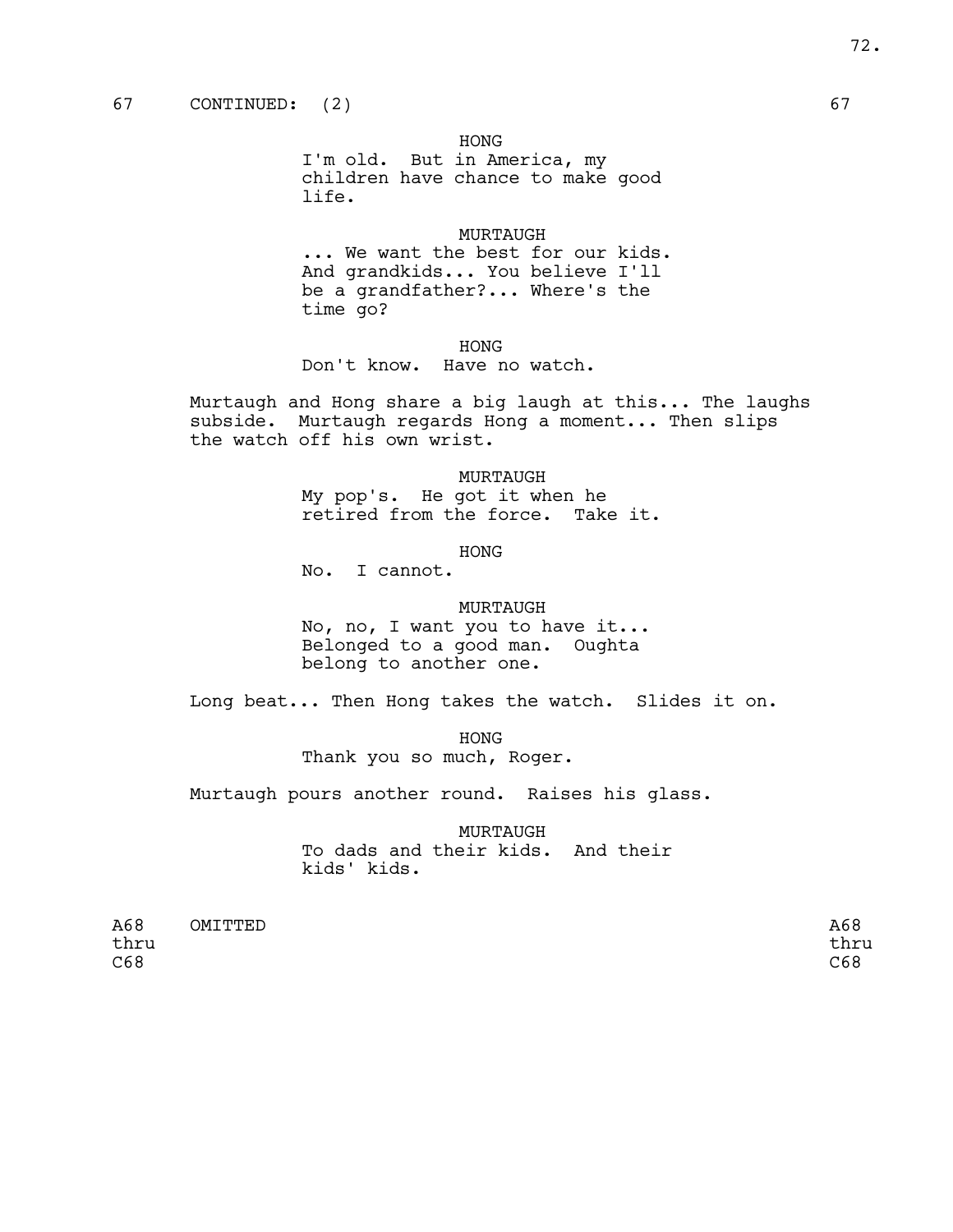# 68 INT. POLICE GYM - DAY 68

Riggs shadowboxes intently as Murtaugh works out nearby. GOMEZ, a young cop, calls from the boxing ring --

> GOMEZ Looking good, Riggs.

> > RIGGS

Always, Gomez.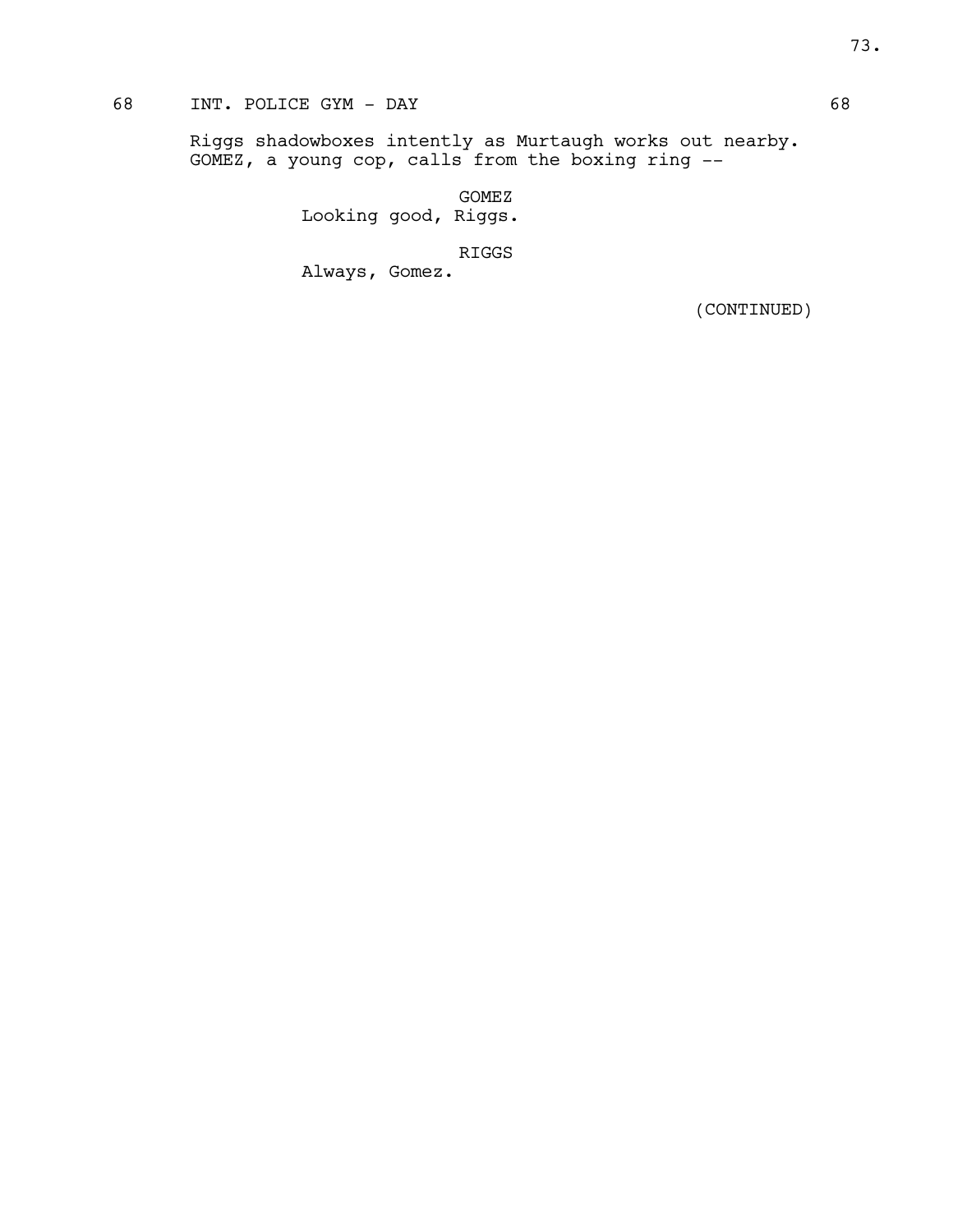GOMEZ

Want to step in and go a couple rounds? Get some real exercise?

RIGGS

... My pleasure.

Murtaugh intercepts Riggs as he heads for the ring.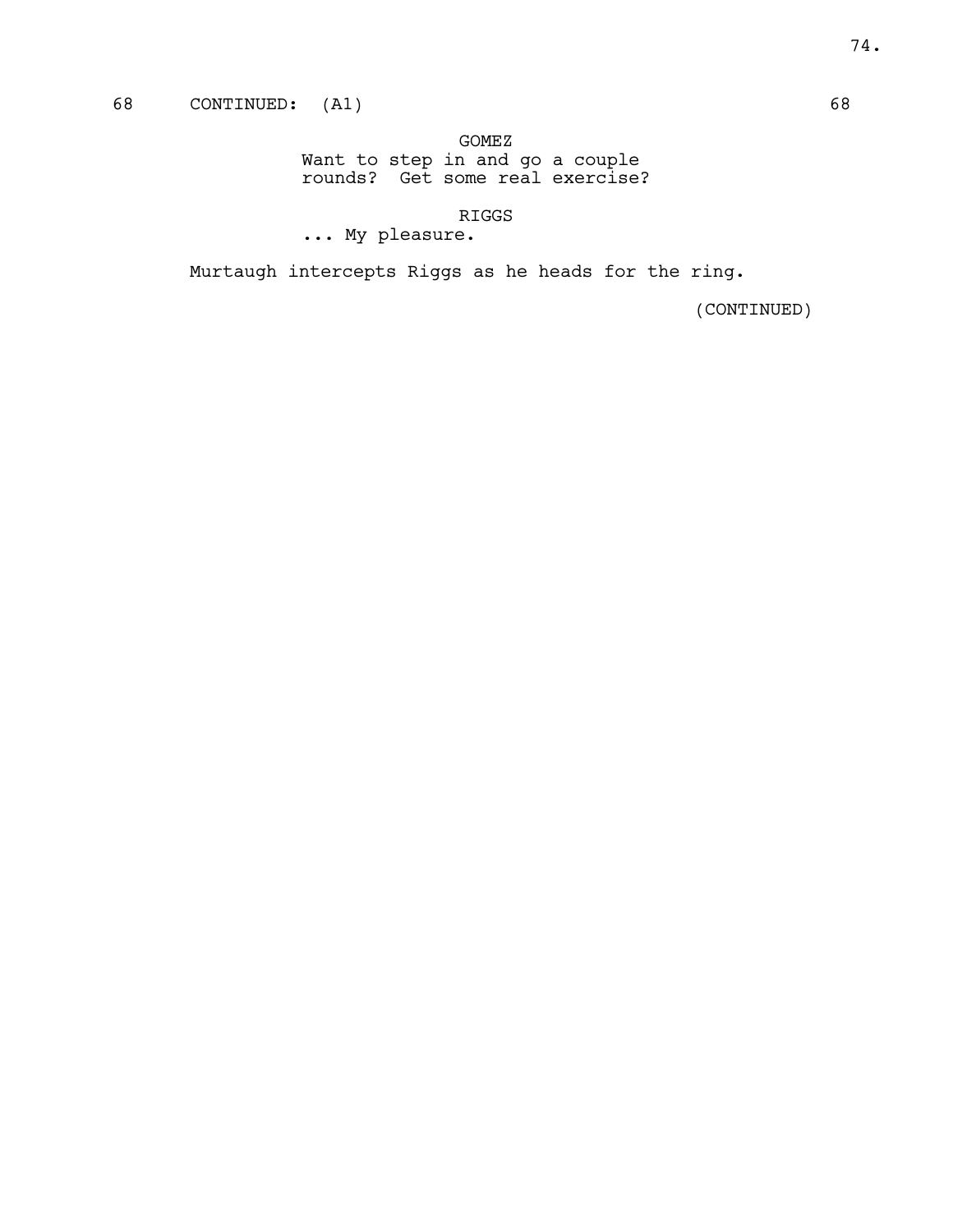MURTAUGH

What the hell you doing?

RIGGS Gonna go knock Gomez around a little.

MURTAUGH Gomez is good. He made division finals.

RIGGS

I can handle him, Rog.

69 SAME SCENE - LATER 69

Riggs is getting killed... He loses another exchange... Suddenly grabs his shoulder in pain.

RIGGS

Whoa. Hang on.

GOMEZ

You okay?

RIGGS

Old shoulder injury... (tests it; winces) I gotta toss in the towel. Sorry, man.

GOMEZ

No problem.

RIGGS Just getting it going, too... You got lucky today, Gomez

Murtaugh's helping him out of the ring. Sotto --

MURTAUGH Yeah, lucky not to kill you.

RIGGS Get this shoulder back in shape, you owe me a rematch.

GOMEZ

Anytime.

MURTAUGH We'll have the paramedics here.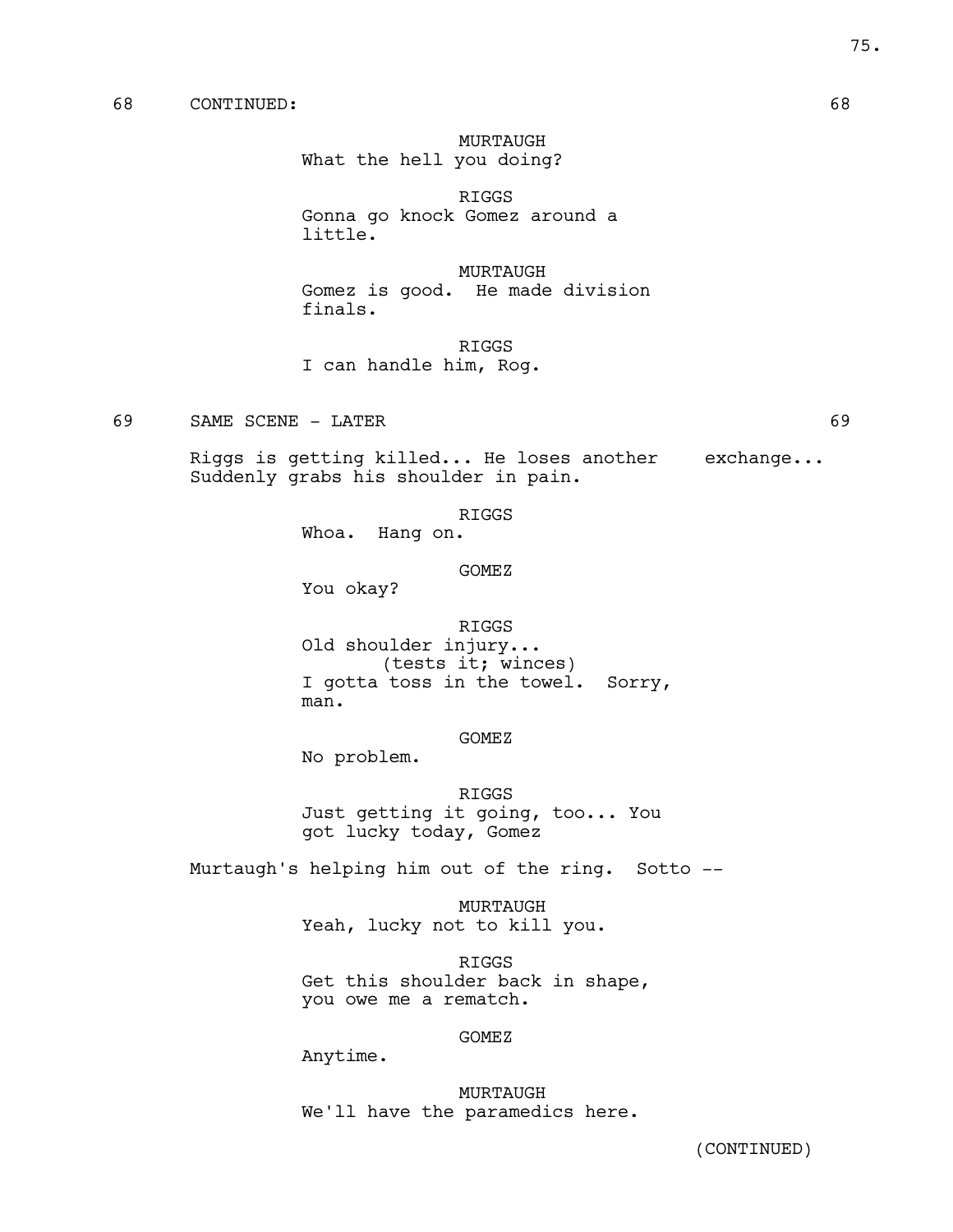RIGGS (still calling back) Might even train for it. Give you real problems.

All smiles, Riggs goes in the locker room with Murtaugh.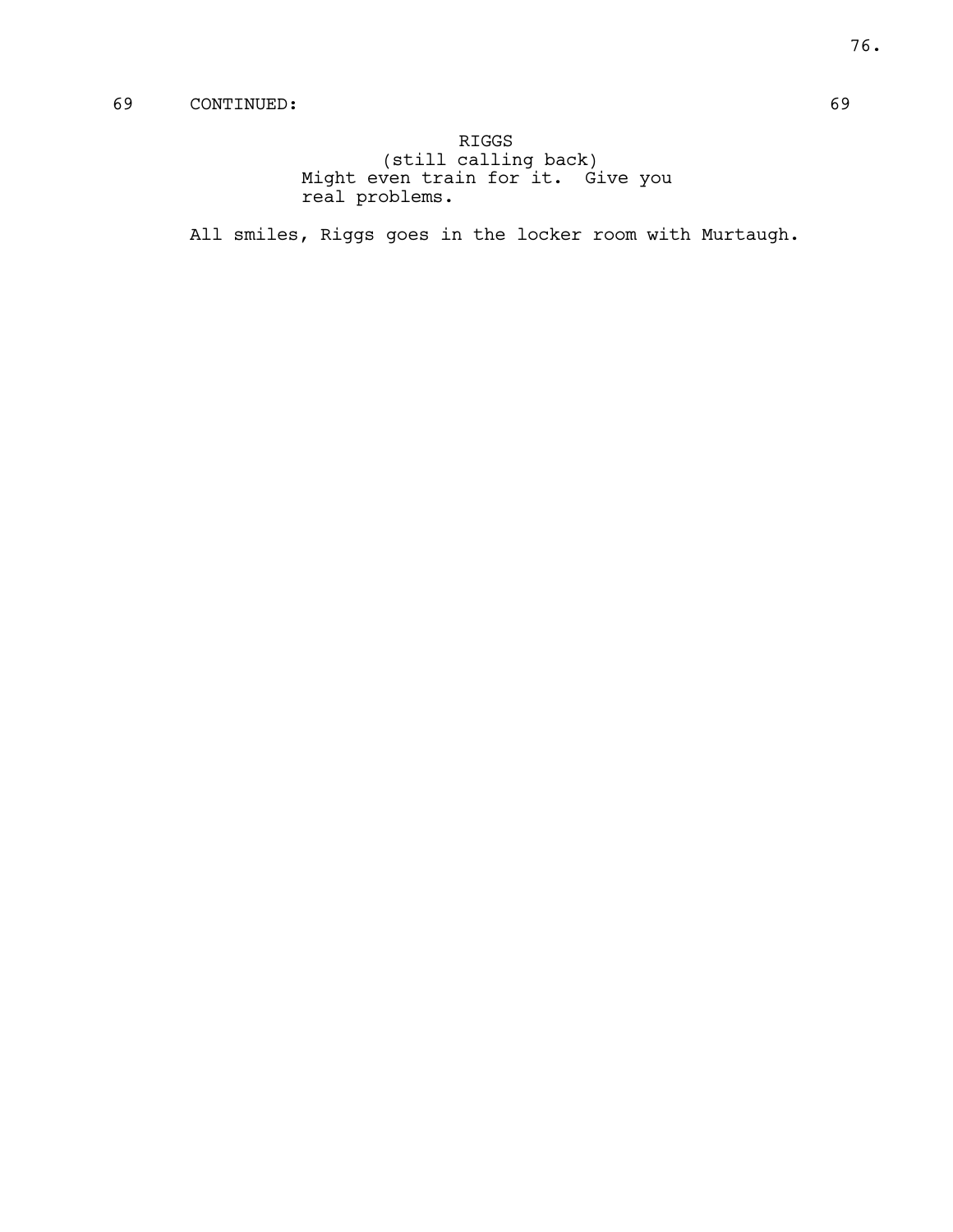# 70 INT. LOCKER ROOM 70

As soon as the door closes, the smile leaves Riggs' face. He sags against the wall, winded, in pain.

> MURTAUGH Better ice that shoulder.

RIGGS My shoulder's okay.

MURTAUGH Don't be brave.

RIGGS The shoulder's not hurt, Rog. I was faking it.

MURTAUGH You were faking it?

RIGGS Gomez was killing me. I didn't have anything left.

Murtaugh starts undressing.

MURTAUGH Told you he was good.

RIGGS ... It wasn't all him.

Riggs moves to a bench and sits down. Beat.

## RIGGS

I've been feeling it lately, Rog. ... I mean, that guy nailed me on the ship, right? Then yesterday, trying to catch him... And there's been other stuff... Figured I was just out of shape or something. But it's more than that. It's like --

MURTAUGH You're too old for this shit?

> RIGGS (a beat, then)

Yeah.

MURTAUGH How about that? Finally.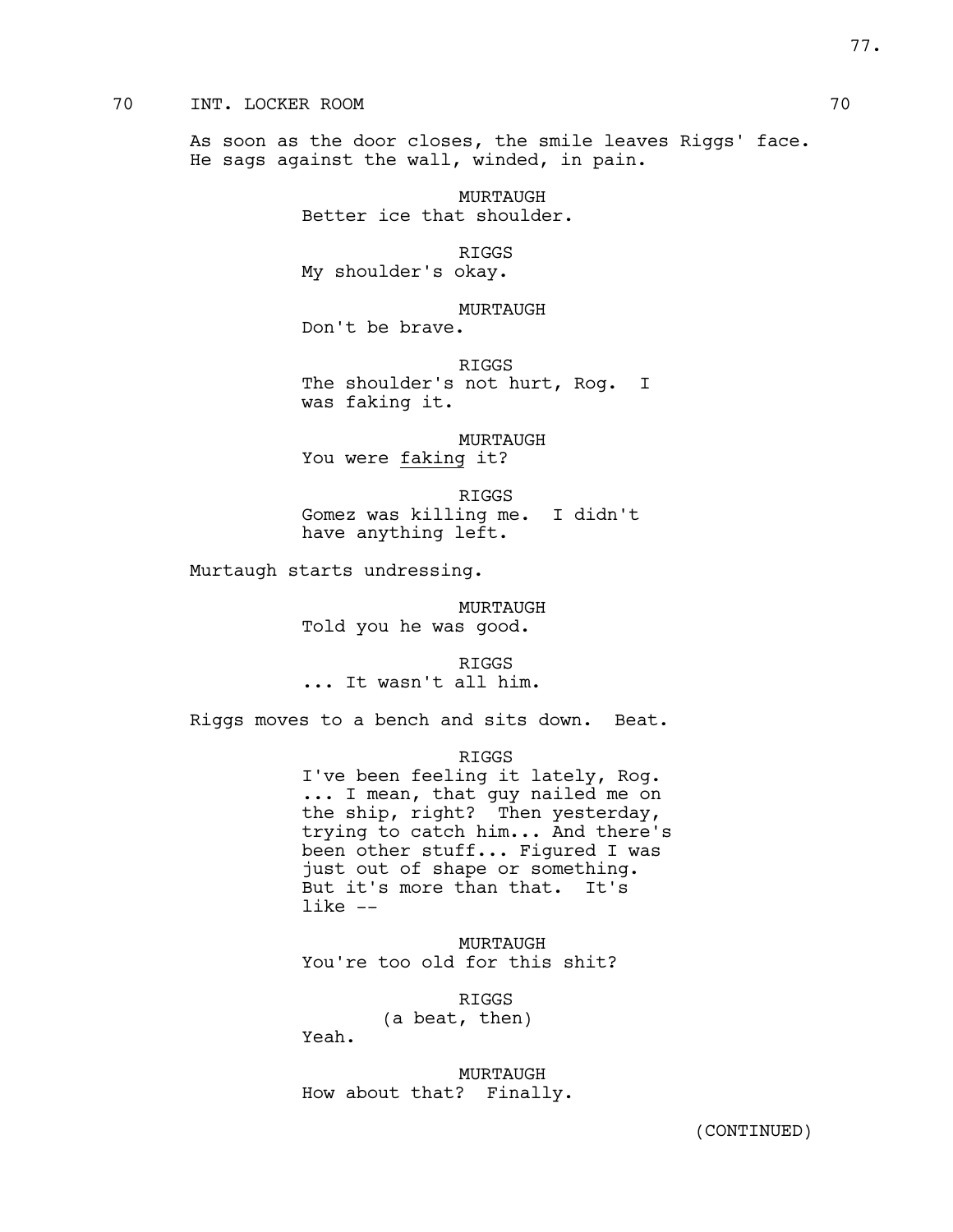RIGGS But I can't be. I'm only... (thinks about it) ... Jesus... What happened, Rog?

MURTAUGH You can't beat the clock, Riggs. Always wins in the end.

Murtaugh's doffing his sweat pants, when Butters appears.

BUTTERS Hey, how's it going?

Murtaugh hauls up his sweats. Butters continues through.

RIGGS Murphy's right. We're dinosaurs... I need your help here, Rog. What am I gonna do?

Murtaugh sees Riggs needs him. Sits.

MURTAUGH Only thing you can do. Accept it.

RIGGS I've always done the job one way. All the way. It's all I know.

MURTAUGH You'll do it a different way.

RIGGS Oh yeah? Like how?

MURTAUGH

Like I do.

There's a long beat. Then --

RIGGS I'm too old for this shit... How about that?

71 INT. SQUAD ROOM - DAY 71

Riggs and Murtaugh walk in. Leo runs up behind them.

LEO

Riggs. Murtaugh.

Leo comes up. He has deep scratches all over his face.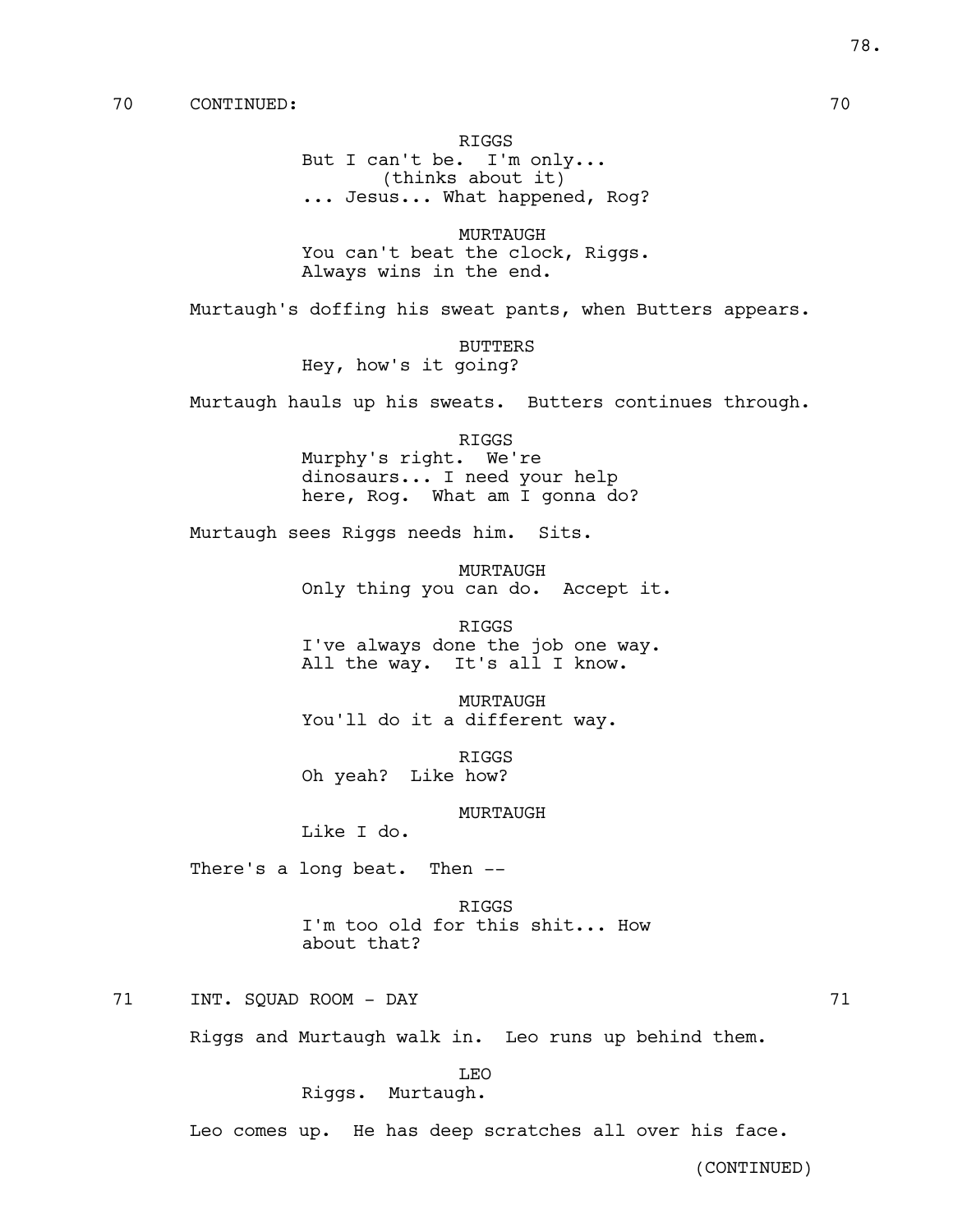RIGGS What happened to you?

LEO

Dog.

MURTAUGH Your dog scratched you like that?

RIGGS Catch you drinking outta his bowl?

LEO It wasn't my dog. It was a P.I. job I was working.

MURTAUGH A dog hired you?

LEO People hired me. To find a missing dog.

### RIGGS

Big case.

### LEO

This was an expensive Bolshoy, funny guy.

MURTAUGH

Borzoi.

LEO Whatever, whatever...

MURTAUGH

And you found it.

### LEO

Sort of. See, I figured out my fee for finding it'd be more than the cost of the dog from the pound, right? So --

### RIGGS

You got a Borzoi from the pound and convinced the people it was their little Rover.

LEO Sasha. Communist name.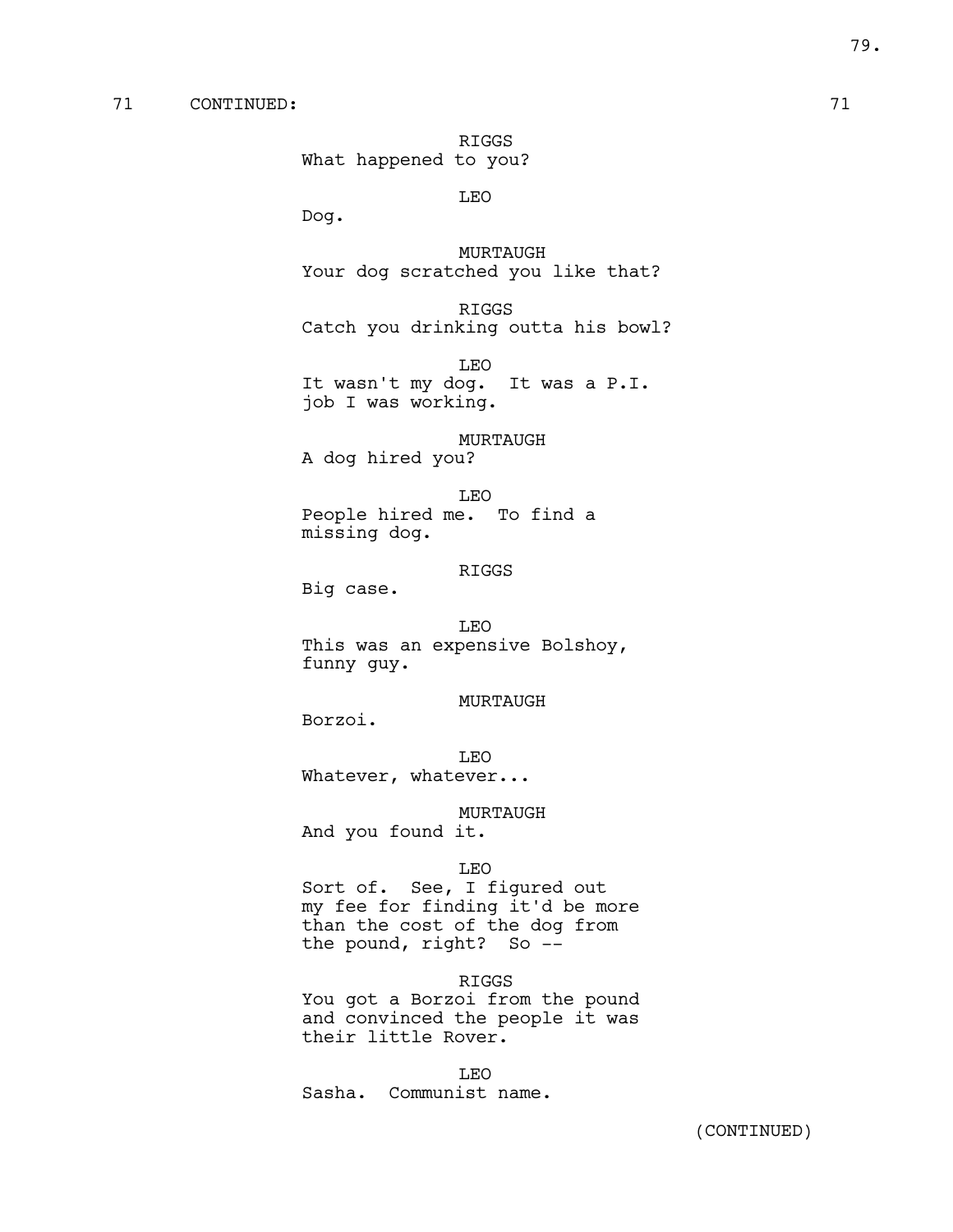MURTAUGH

And they bought it. A completely different dog.

LEO

Which I dyed to look like theirs. Which wasn't so fucking easy. Which is how I got the scratches.

MURTAUGH That's some P.I. business you got there, Leo.

RIGGS Deuce Ventura, pet defective.

MURTAUGH Committing fraud, too.

LEO

Hey, the people're happy.

Under which, Leo spots Butters approaching.

LEO

I'm not here.

He quickly turns away, acts busy with something as Butters walks up.

> BUTTERS Captain Riggs. Captain Murtaugh.

Murtaugh turns, reacts to Butter's closeness.

RIGGS

What is it, Bundles?

## BUTTERS

Just heard from the Crime Lab. Guy you chased through Chinatown? The gun he dropped matched the slugs from those bodies at the ship. He's the shooter.

RIGGS

And I let him get away.

### BUTTERS

Didn't get far. He turned up dead on a rooftop nearby. Strangled with a wire. Pigeons ate his eyeballs.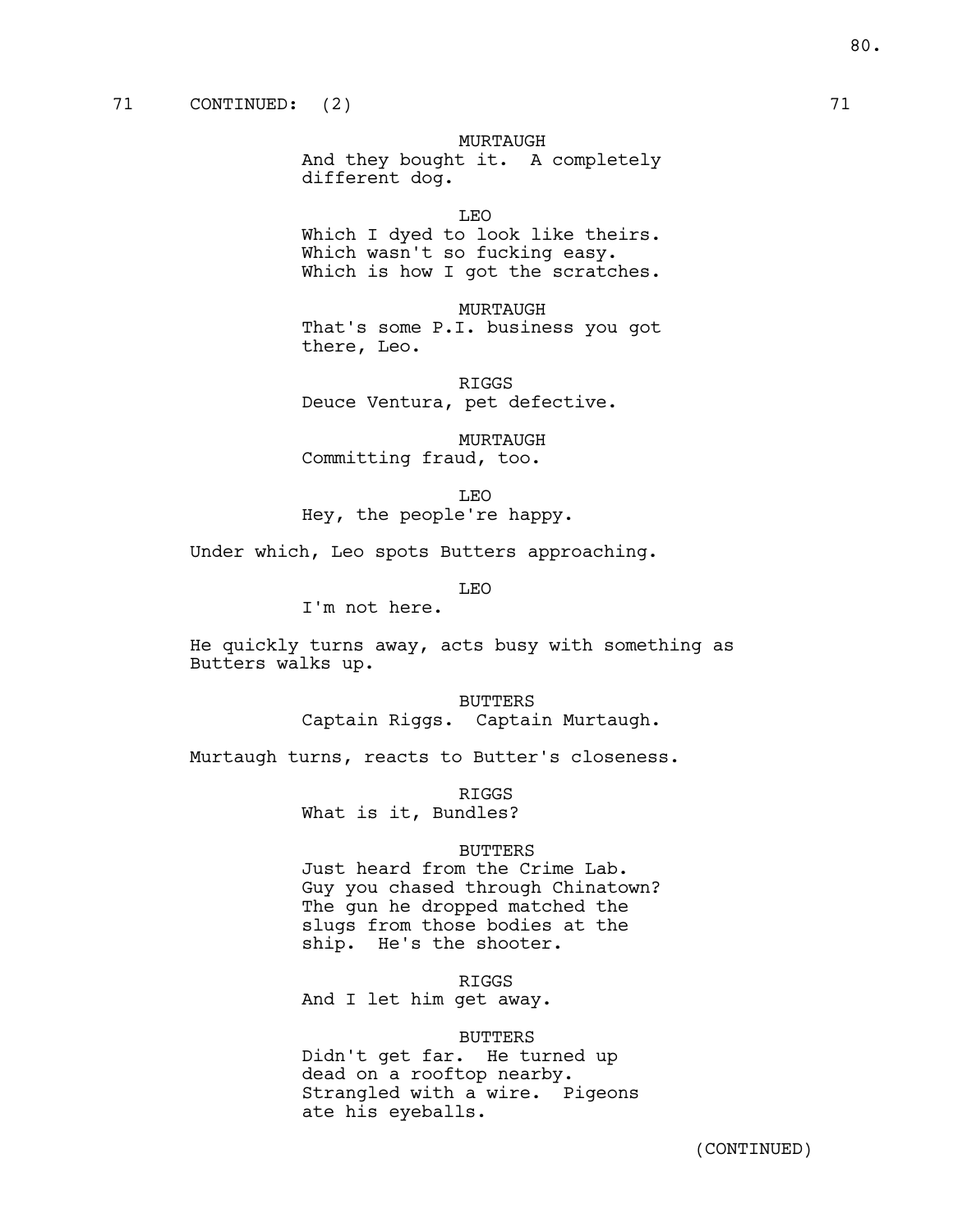# 71 CONTINUED: (3) 71

Butter's cell PHONE RINGS under this, and he answers.

BUTTERS Butters... Hello?... Hello?... (hangs up) I hate cell phones... Make a call, get cut off. Answer a call, get cut off. Spend more time getting cut off than talking. Which is just what the phone company wants. Know why?

At which point, Leo reveals himself.

LEO

Because they fuck you with cell phones. Okay? They fuck you with cell phones. They want you to get cut off, 'cause then, when you call the people back, they can charge you the higher rate for the first minute all over again.

### BUTTERS

If your fucking three-hour battery that lasts only twenty minutes isn't fucking dead.

LEO

And if you're not behind a little fucking hill where all you get  $is$   $-$ 

Leo makes the sound of bad static.

### BUTTERS

Not to mention, the phones're getting smaller and smaller. Why? So they can fit more places? No, no. So they can be lost or stolen easier. So you have to buy a new one, and they can fuck you again there. Ever lost a plug-in phone at your fucking house? Ever had someone break in your fucking home and steal that big kitchen phone off the wall?

LEO

Not to mention every idiot with a scanner's listening to every fucking word you say.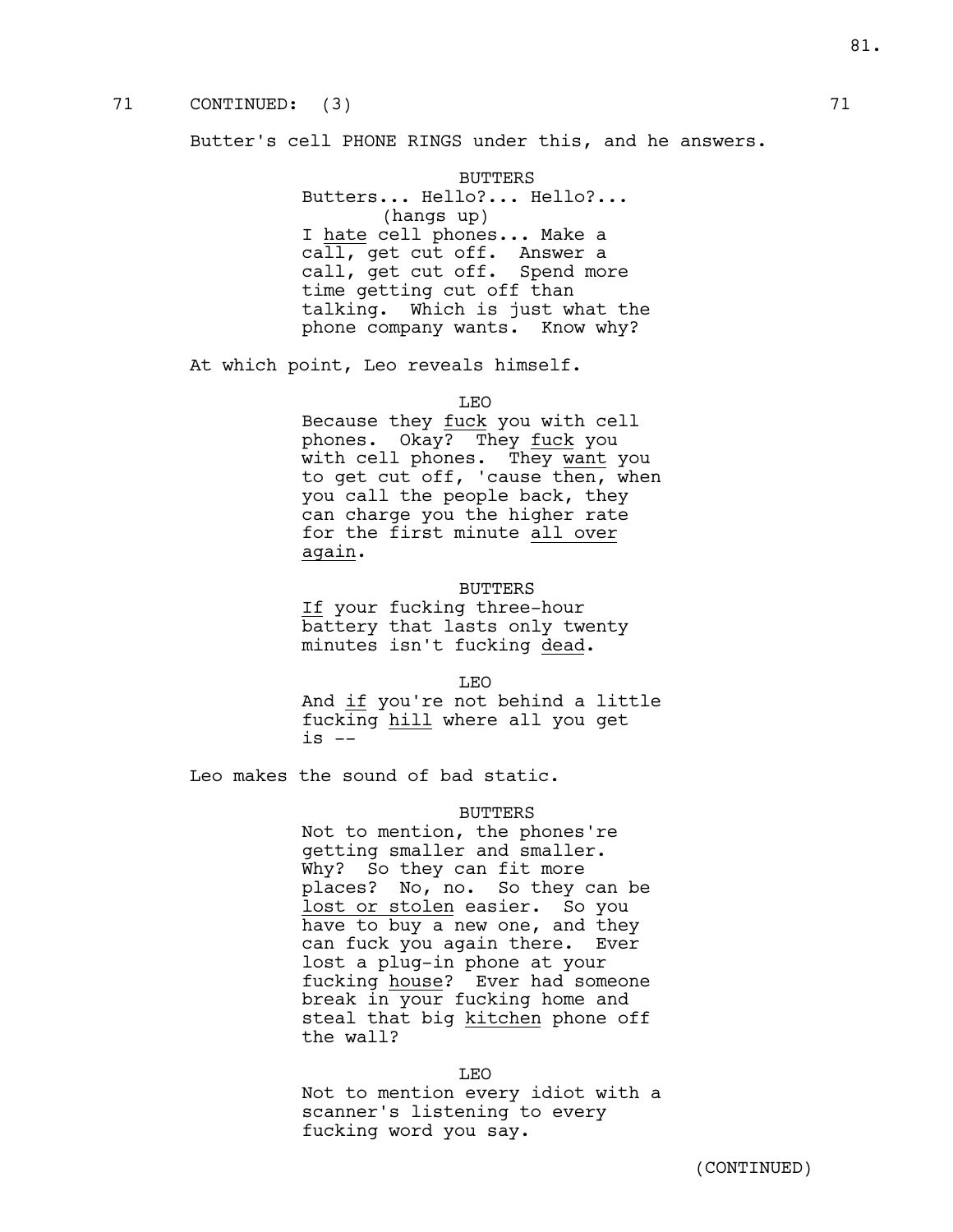BUTTERS

Or cloning your fucking number. Calling Belgium.

LEO

What'd I tell you? They fuck you with cell phones... Hey, ever noticed, how, at the drive-thru --

MURTAUGH

Enough, Leo.

BUTTERS Yeah, what am I talking to you for anyway? What're you doing here?

RIGGS Yeah, what're you doing here, Leo?

Butters' PHONE RINGS. He answers it as he walks off.

BUTTERS

Butters... Hello... Hello.... (no connection)

Fuck!

LEO He'll learn to like me.

MURTAUGH

He'd be the first.

RIGGS

You didn't say what you're here for.

LEO

Okay. Okay. I got a new case, okay? Non dog-related. And I need a little information. Y'know, police files-type stuff.

MURTAUGH/RIGGS

No.

LEO Okay, okay. I'll just hit the streets and sniff around for clues. Thanks for nothing.

Leo starts off.

MURTAUGH Who'd hire him anyway?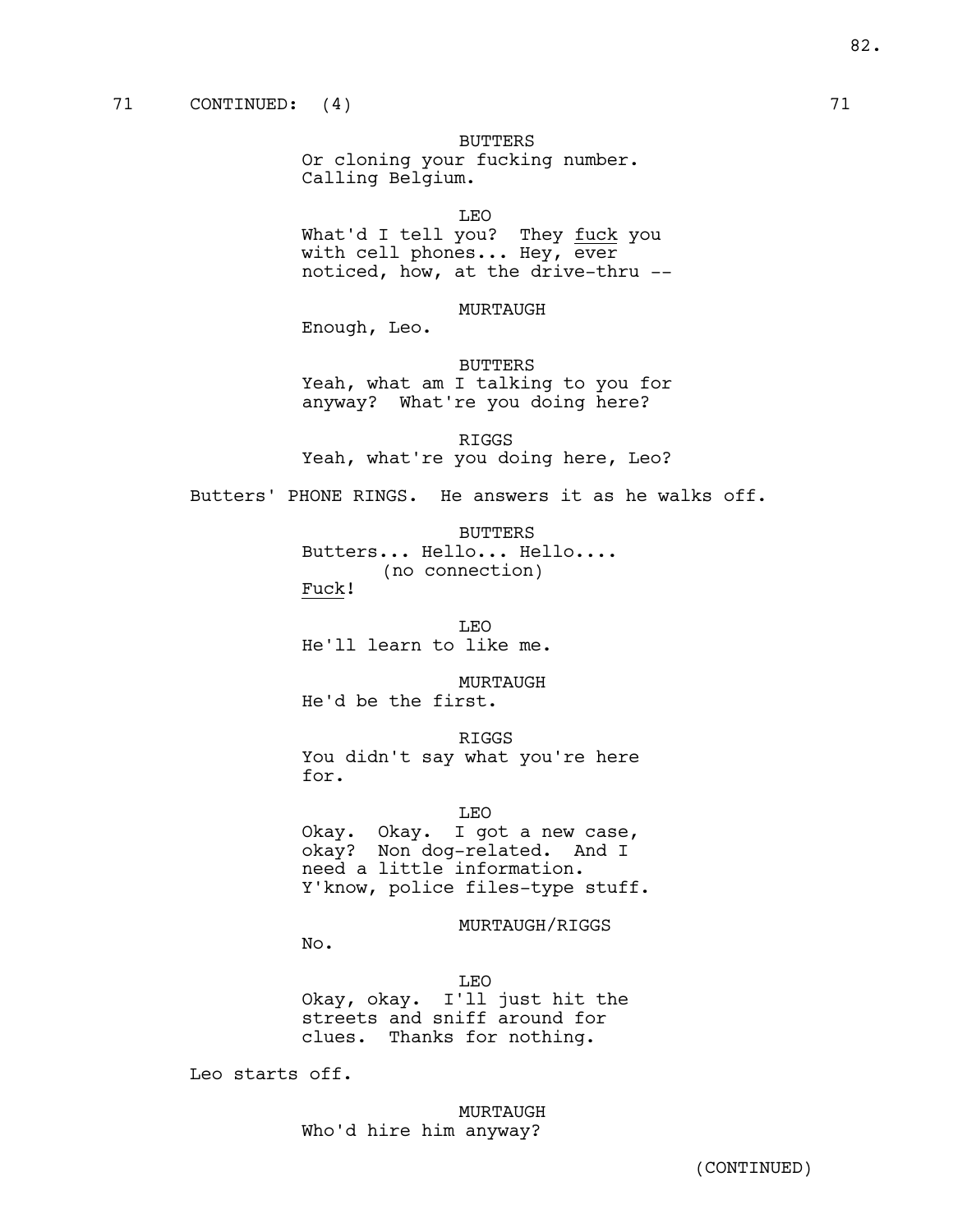RIGGS

Yeah... Hey... (calls) Leo, wait. Rog, how about if we hire Leo and put him on Uncle Benny's tail?

MURTAUGH Benny'll see him.

RIGGS That's the idea. Make him nuts.

MURTAUGH What if Benny shoots him?

Riggs just looks at him. Then --

MURTAUGH

Tell Leo he's hired.

Riggs goes. Someone comes by collecting for a pool.

DETECTIVE Pregnancy pool for Lorna. Five dollars. Due date's next Tuesday.

MURTAUGH ... Lorna's a go-getter, she'll probably be early... I'll take Friday morning at... (off his badge number) ... [badge number].

Murtaugh pays, and the Detective goes. Riggs returns.

RIGGS

All set.

MURTAUGH ... So... What'll we do the rest of the day, Captain Riggs?

# 72 EXT. SKY - DAY 72

A police helicopter flies over L.A.

# 73 INT. POLICE HELICOPTER 73

Riggs and Murtaugh riding back seat. Murtaugh's not enjoying himself. Riggs is a kid in a candy store.

83.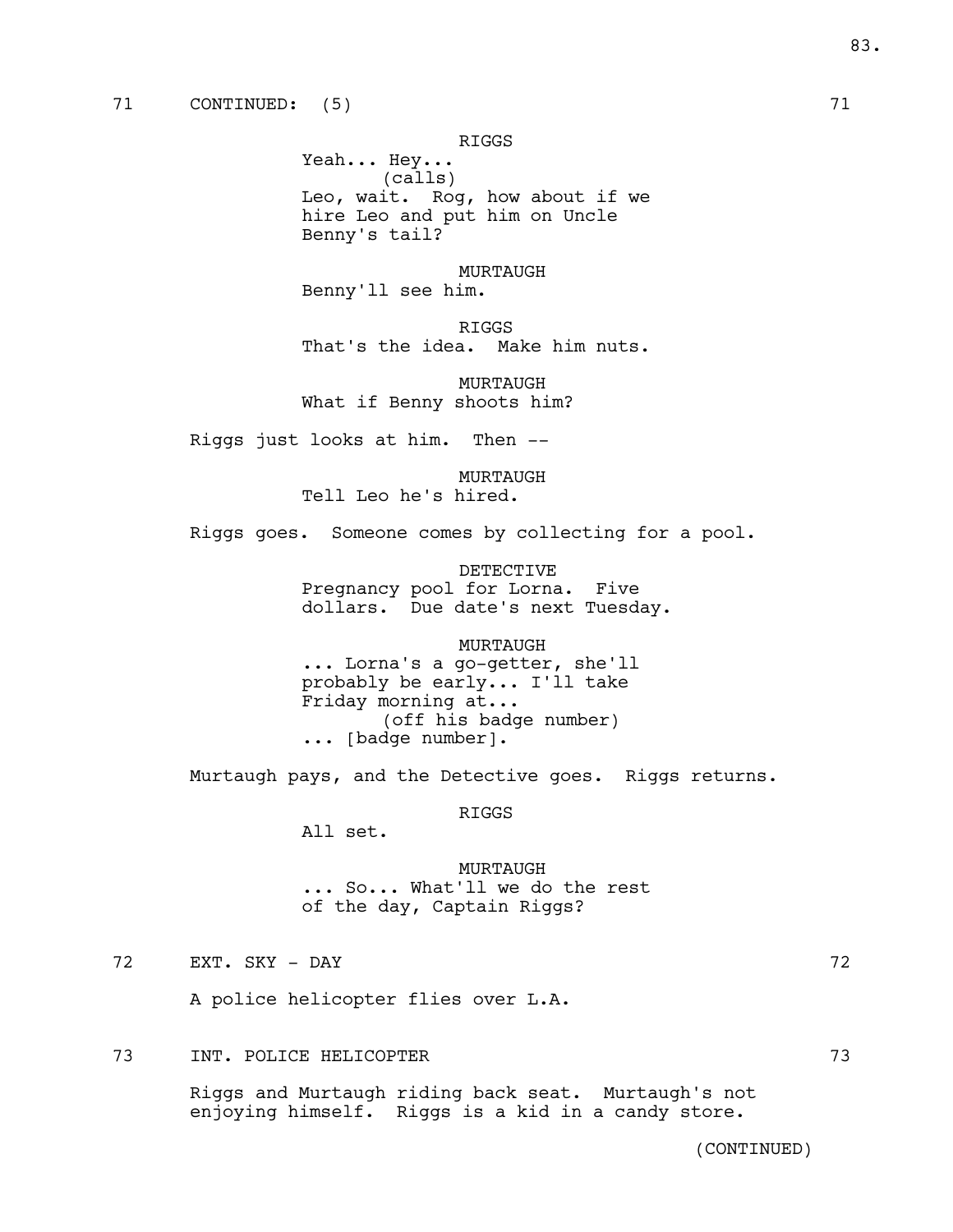# 73 CONTINUED: 73

### RIGGS

This is great.

MURTAUGH Can't believe I let you talk me into this.

RIGGS Beats sitting around the office.

MURTAUGH There's two kinds of choppers. Ones that've crashed, and ones that're gonna crash.

### RIGGS

Think positive, remember? Let's fly over my place, and see if the construction guys're sleeping on the job.

| 74 | EXT. RIGGS' TRAILER - LATER | 74 |
|----|-----------------------------|----|
|    | The chopper flies overhead. |    |

75 INT. HELICOPTER 75

Murtaugh's eyes're closed. Riggs looks out the window.

# MURTAUGH What do you know? They're working... Hey, there's Lorna.

76 LOOKING DOWN FROM CHOPPER 76

Lorna emerges from the trailer, gets in her car and drives off.

77 INT. HELICOPTER 77

Riggs addresses the pilots through his headset.

RIGGS Follow the green four-wheel drive.

The helicopter banks over. Murtaugh hates it.

MURTAUGH What're you doing?

RIGGS

Having a little fun.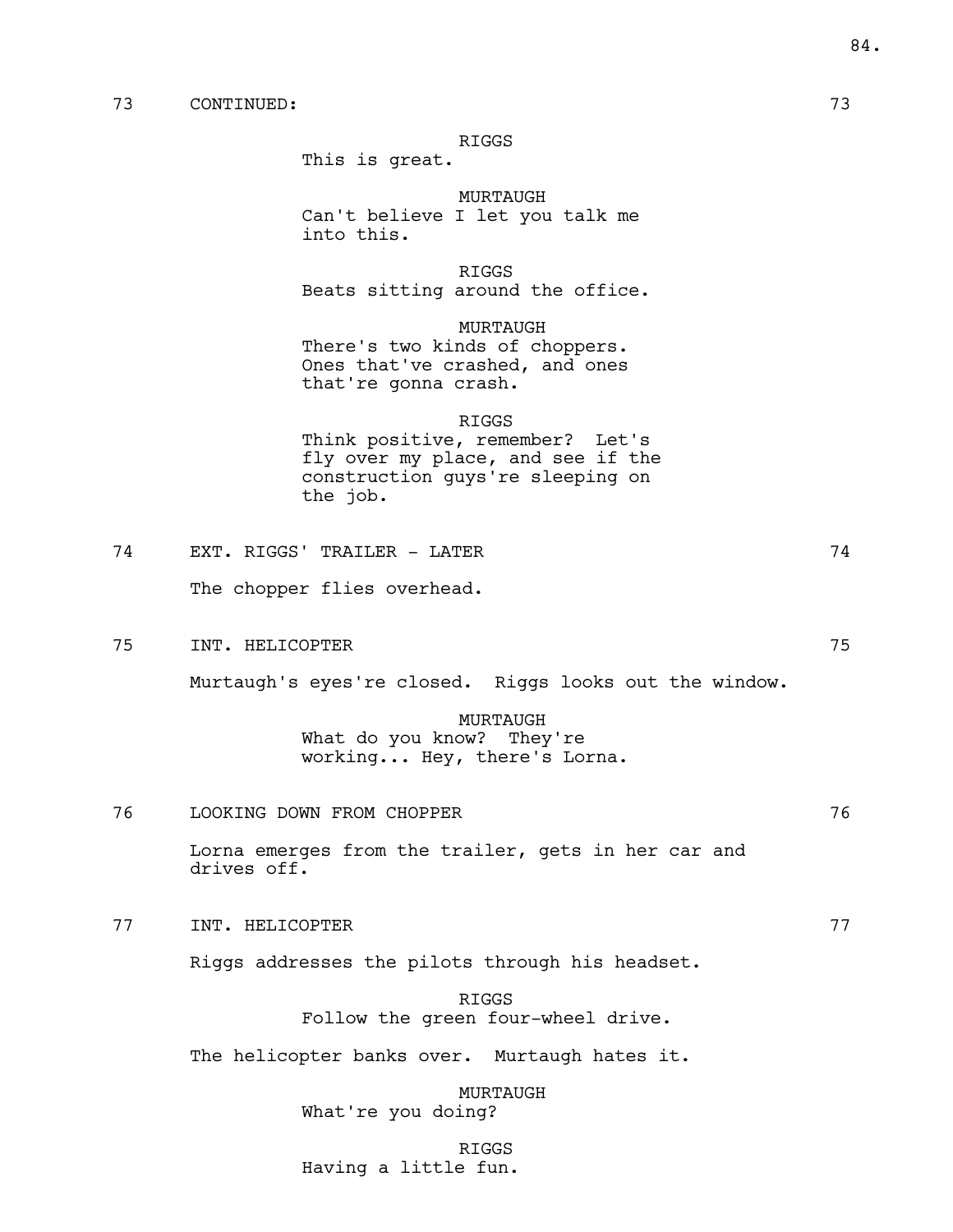Lorna's eating donuts. The CAR PHONE RINGS.

LORNA

Hello?

# 79 INTERCUT - LORNA AND RIGGS 79

Riggs is on a cell phone in the chopper, flying a little behind and to one side of Lorna. He observes her with high-power, zoom binoculars.

RIGGS

Hi, honey.

LORNA

Hi.

RIGGS Where you going?

LORNA Errand. Then Lamaze at the Murtaughs'.

RIGGS The Beijing Hilton... What're you eating, donuts?

LORNA ... Yeah. How'd you know?

RIGGS

Good guess.

Lorna takes a hand off the wheel.

RIGGS

Remember to keep both hands on the wheel when you're driving.

She is surprised again. Hand back on the wheel.

LORNA

Okay...

Riggs loves this.

LORNA Where are you? There's a lot of background noise.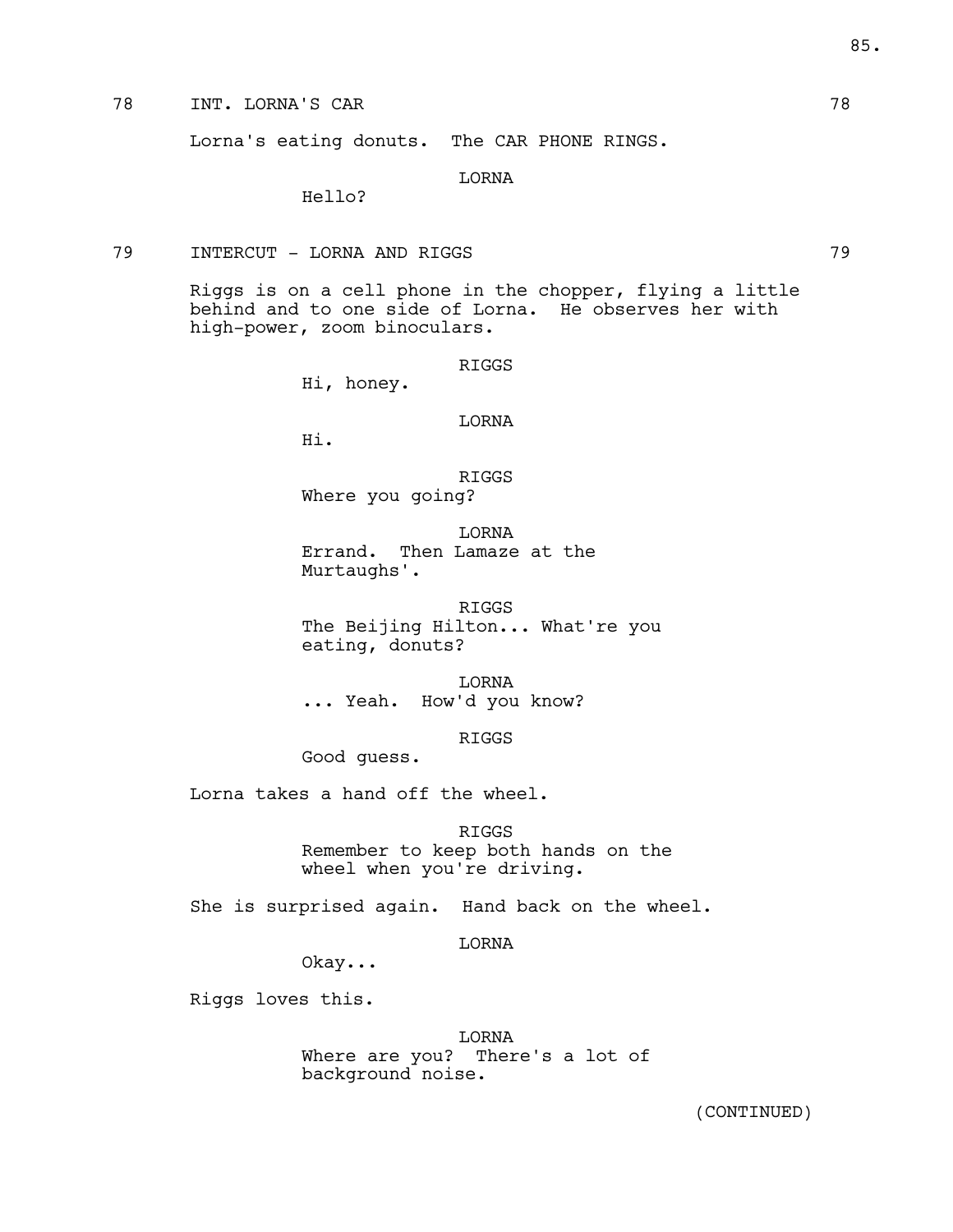RIGGS

We're near a construction site... I'll bet you're drinking coffee, too. You know the doctor said that's not okay.

Lorna regards the cup in her drink holder.

LORNA It's decaf, he said I could have one cup a day, and... (looks to see if he's next to her) ... how the hell you know everything I'm doing?

RIGGS I'm psycho. I mean, psychic.

RIGGS' BINO POV

A bridal magazine lies on the seat next to the donuts.

RESUME INTERCUT

# LORNA

Riggs?

# RIGGS

Yeah.

LORNA Car phone's expensive.

RIGGS Yeah. We should probably wave good-bye.

LORNA

Wave good-bye?

RIGGS Right side in the air.

Lorna looks out. The chopper dips into her line of sight. Riggs waves from the helo.

# LORNA

Dick.

RIGGS Love you, too.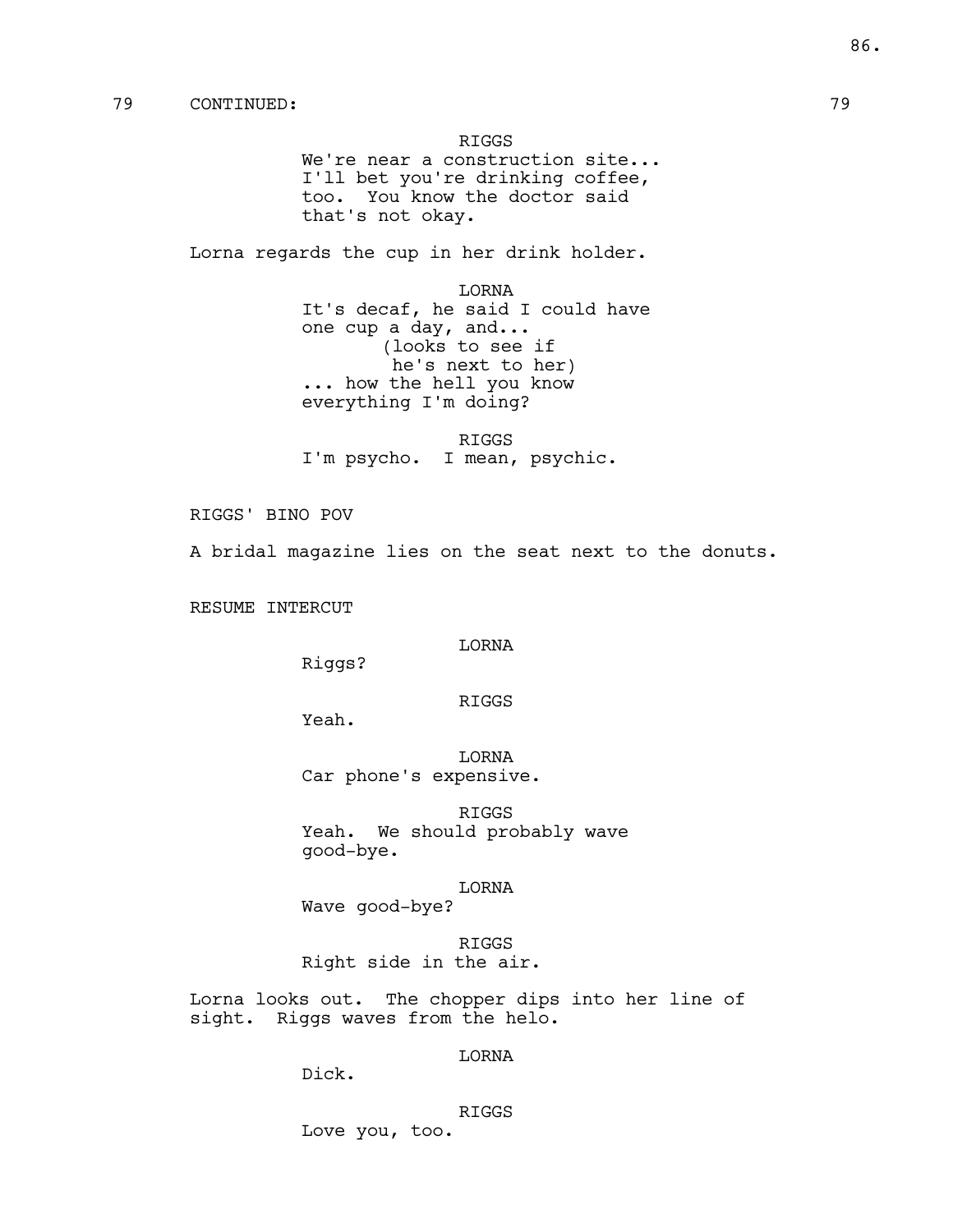# A80 INT. POLICE CRUISER - DAY (LATER) A80

Riggs and Murtaugh in the back seat. Two cops up front. Murtaugh has a large coffee stain on his shirt.

> MURTAUGH What do you care if I want to go home and change my shirt?

### RIGGS

Coffee stain's just not something that'd bother me.

MURTAUGH

Look how you dress.

RIGGS

What's that supposed to mean? Because I'm not sporting those expensive suits?... Not many cops are.

# MURTAUGH

... What's that supposed to mean?

RIGGS

(so the cops don't hear) Means I don't understand where all the money's coming from.

### MURTAUGH

Where do you think it's coming from?

## RIGGS

I don't know.

### MURTAUGH

... Trish came into a little money from an aunt who died.

RIGGS ... Why didn't you tell me before?

MURTAUGH What's that car doing?

Up ahead, a Suburban with darkened windows pulls out of Murtaugh's driveway and drives off.

> MURTAUGH Right here, guys.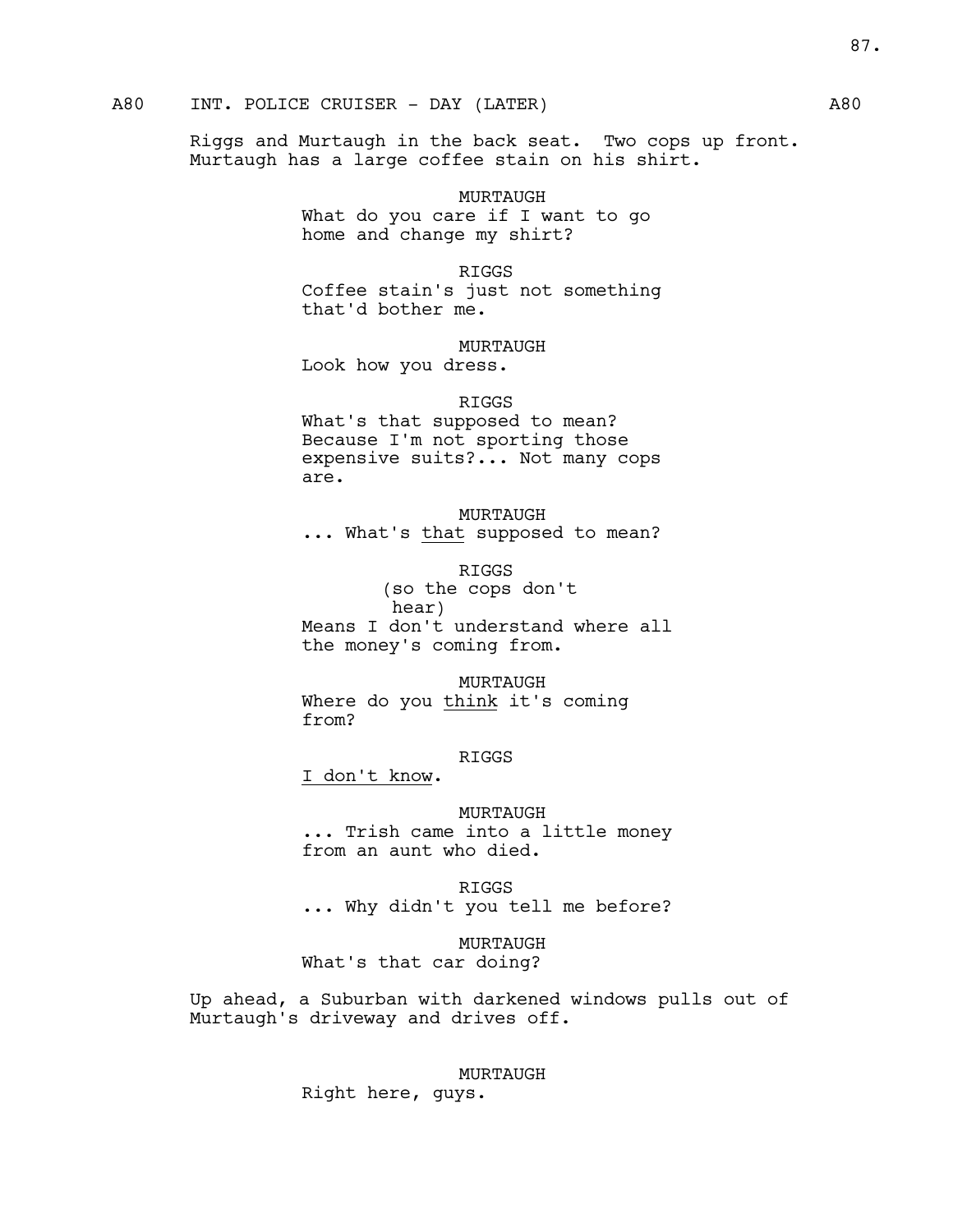# B80 EXT. MURTAUGH'S HOUSE B80

The cruiser pulls over. Riggs and Murtaugh get out, thanking the cops, who drive off.

# MURTAUGH

# Wonder who that was?

Riggs regards two cars parked in front of the house with Lorna's Explorer and Rianne's Pontiac: a black four-door Mercedes and a new, black Continental.

> RIGGS Whose cars are these?

Riggs and Murtaugh hold a look.

80 OMITTED 80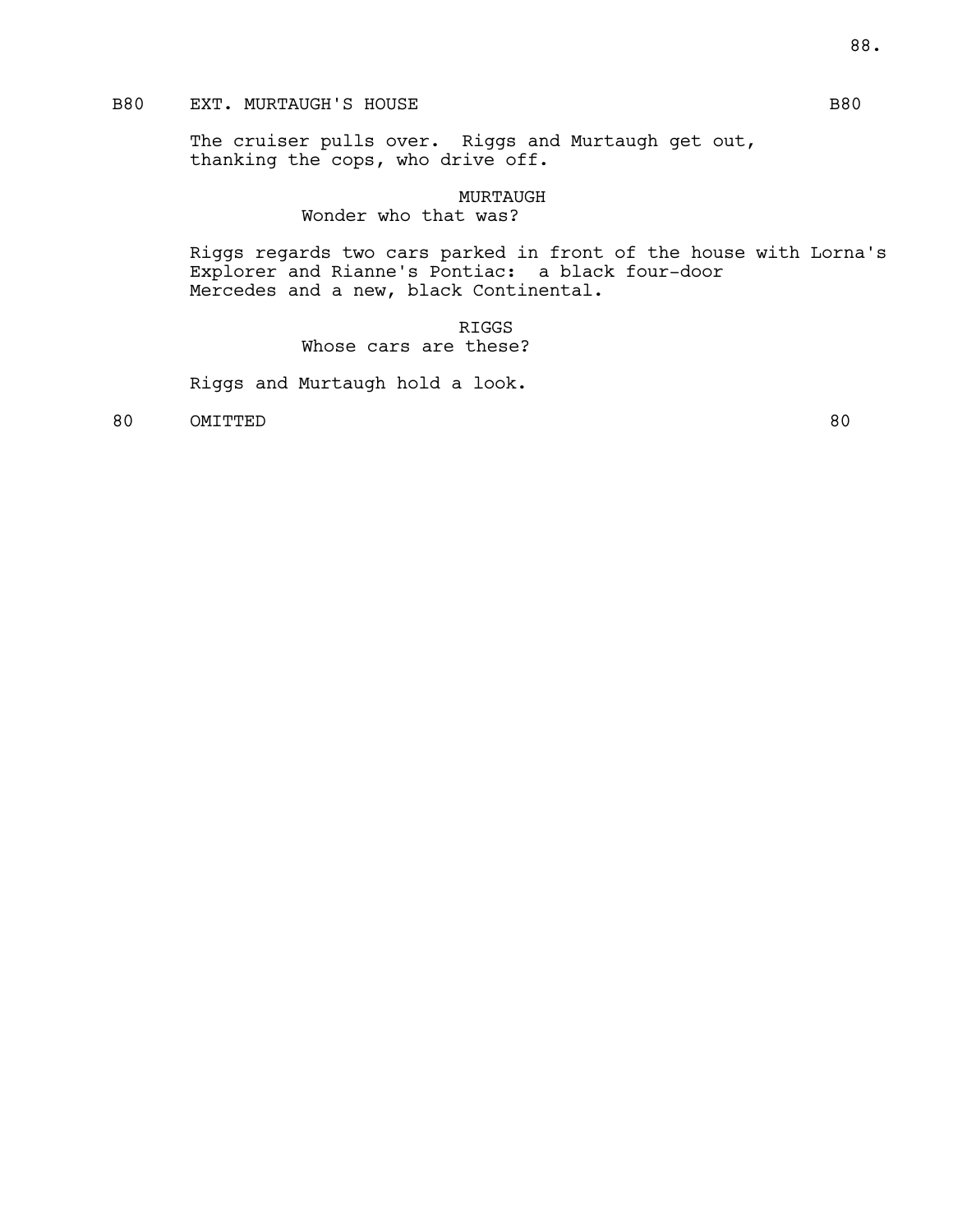# A81 INT. MURTAUGH'S FRONT HALLWAY - MOMENTS LATER A81

Murtaugh enters from outside, alone, nonchalant. Trish, Rianne and Lorna are there.

# MURTAUGH Hey. Whose van was that?

Five Chinese thugs, including Chu and Yee, suddenly appear from hiding. Guns on Murtaugh, guns on the girls. As Murtaugh's disarmed --

LORNA

They took the Hongs. They're gonna kill us.

Murtaugh looks up to see Wah Sing Ku reveal himself at the top of the stairs.

> MURTAUGH What the hell're you doing here?

At which point, one of the thugs sees a red laser dot on his nose... REVEAL Riggs, outside the back window, his 9mm in one hand, Murtaugh's ankle gun in the other. The two thugs he has the drop on surrender their guns. The rest follow suit. Lorna grabs a gun as Murtaugh gets his back and draws down on Ku. Riggs enters.

RIGGS

What have we here?

MURTAUGH They took the Hongs. And look who's on the stairs, Uncle Benny's friend.

Riggs moves around to see Ku.

MURTAUGH Where the hell'd you take 'em?

A thug makes his move. Flicks open an ice-pick stiletto as he grabs Lorna. Presses the point to her pregnant belly. Riggs is instantly compliant.

RIGGS

Okay... Take it easy...

He drops his gun. Murtaugh drops his. The guy with the knife relaxes... when suddenly, Lorna arch-stomps him. Elbows him through the kitchen doorway. Slams the pocket door on his knife arm. Takes the knife. Jams it through the door, inches from the guy's face. And all hell breaks loose...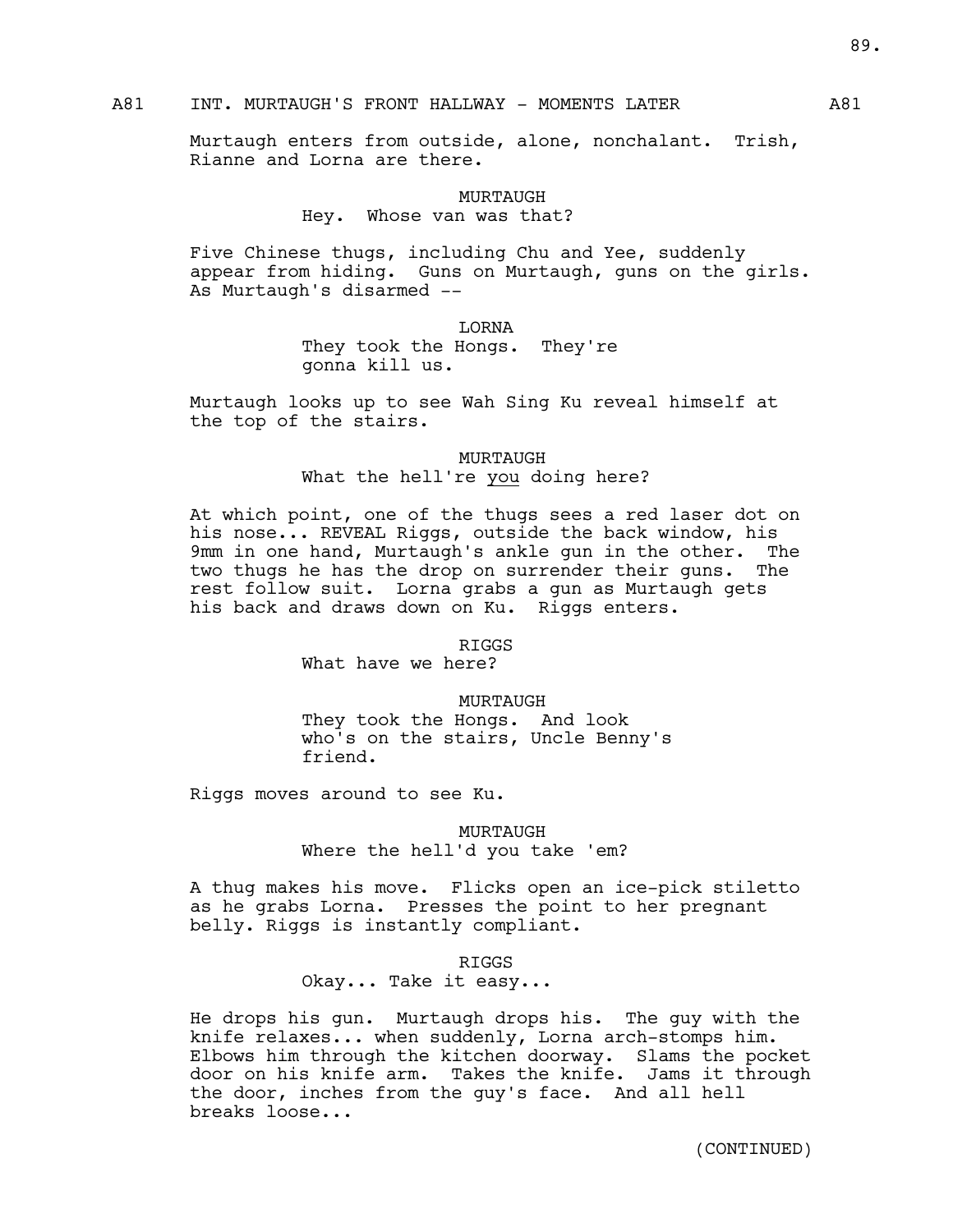# A81 CONTINUED: A81

Everybody's going for the pile of guns on the floor. Riggs has three guys to contend with. Guys with good kung fu. Riggs is at his outer limits. Kicks and punches and bites and scratches and nut-crushes.

Murtaugh's got one guy after him. The guy's swinging a standing lamp. Murtaugh's about to hit him with a porcelain bowl, when Trish yells --

## TRISH

Not the bowl.

Murtaugh puts it down, dispatches with a body slam against a wall.

Ku just watches from the stairs, eyes glued to Riggs as he fights off his three. Ku seeing what kind of stuff Riggs has, how good he is... until Riggs suddenly has a gun in his hand. About to swing it up... when Ku drops down through the stairwell... He can fly?... In a series of stunning moves, Ku disarms Riggs, and sweeps up the pistol. Pops up with it as Murtaugh pops up with his gun, and Riggs pops up again with his own Beretta. Two guns against one. Beat. Ku surrenders his. Another beat. Relief... And then Ku does something truly amazing. Fast as a bolt of lightning... reaches for Riggs' Beretta and in a single move disassembles it. Riggs is still holding the grip and trigger, but Ku has the entire barrel and slide mechanism. And he's not done... Cracks Murtaugh on the wrist with the slide and disarms him. Next a flying scissors kick. Riggs and Murtaugh hit the floor... It's over.

### B81 INT. MURTAUGH'S LIVING ROOM - MOMENTS LATER B81

Ku looks on as his men finish binding everyone. Riggs and Murtaugh wonder whether it'll be bullets in the head or the quiet work of the stiletto on neck arteries. It's neither. It's worse... Ku flicks ON a BUTANE LIGHTER. Turns the flame up high. Reaches for the curtains, which quickly catch fire. He lights more curtains. Papers on a desk. A lamp shade. Anything that burns. Then barks in Chinese to two of his men.

> KU *Stay with them until you're sure they can't get out*.

Ku, Yee and Chu go. The remaining two thugs stand guard as the flames spread. Soon, the house is an inferno. The smoke's choking. The thugs still don't budge. It looks like they're going up in flames, too... when they finally give each other a look, then turn and run out.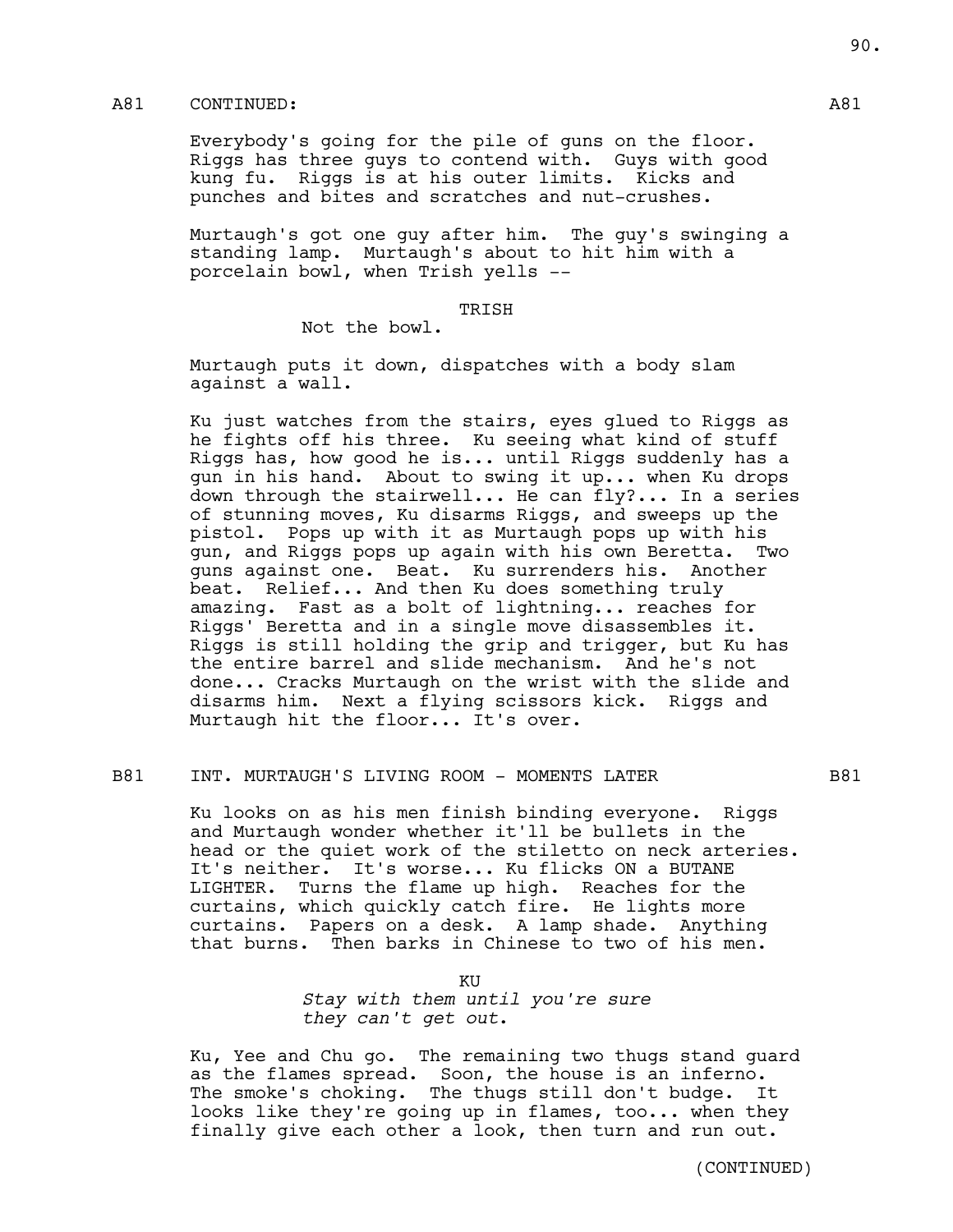# B81 CONTINUED: B81

Instantly, Riggs and Murtaugh mobilize, trying to get loose... They can't... Fire's everywhere... when a closet door under the stairs opens, and Ping emerges. He'd been hiding. The bad guys missed him... Ping sees everyone tied up in the living room... His eyes go to the children's scissors lying on the floor, where he'd been doing paper cut-outs earlier... Grabs the scissors... Begins cutting the tape binding Riggs... it's laborious; the tape's strong, the small, kid's scissors not meant for heavy-duty cutting... But slowly, the tape gives way... And then Riggs is loose... Riggs cuts Murtaugh free. Throws a chair through the front window. Then he and Murtaugh move Ping and the women out, not bothering to untie them.

| 81         | OMITTED | o٦<br>○⊥   |
|------------|---------|------------|
| thru       |         | thru       |
| <b>B82</b> |         | <b>B82</b> |

82 EXT. MURTAUGH'S HOUSE 82

They're all outside. Safe. Riggs cutting Lorna free as Murtaugh does the same for Trish and Rianne.

### MURTAUGH

My home...

# RIGGS Anybody got car keys?

LORNA

(indicating house) Mine were in my purse.

RIANNE Mine are under the front seat.

### RIGGS

C'mon, Rog.

Riggs pulls Murtaugh away from the sight of his burning house. Getting in Rianne's Pontiac, Riggs realizes --

### RIGGS

Radio...

He moves to Lorna's Explorer. The door's locked. He BREAKS the GLASS. Grabs a portable police radio. Jumps back in with Murtaugh.

Nick and Carrie drive up. Murtaugh sees them, calls --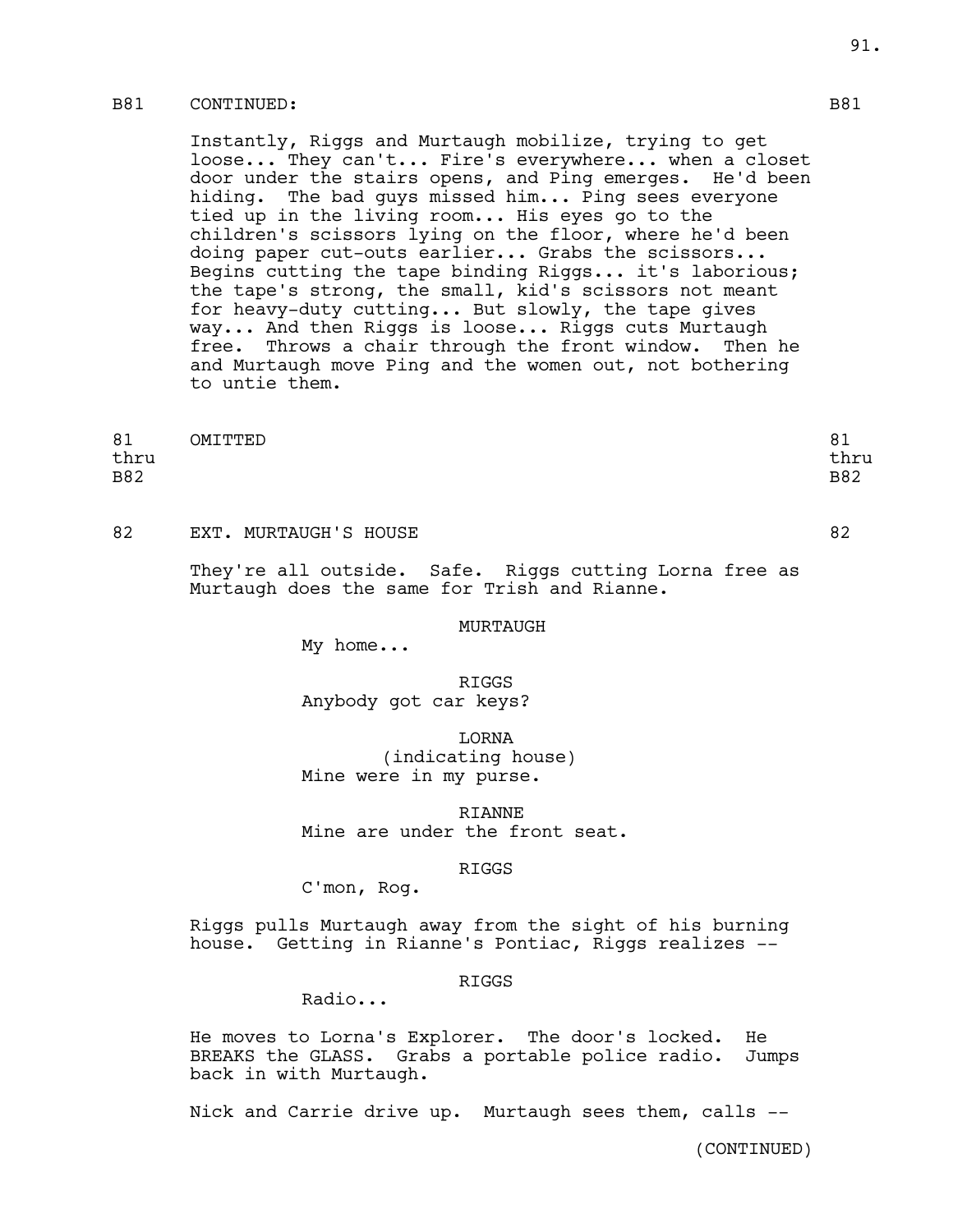MURTAUGH Nick, take care of your mom and Rianne.

As they peel out --

83 INT. RIANNE'S CAR 83

Driving. Into the radio --

RIGGS 3-William-56. Have Air Ops switch to tac 5.

DISPATCHER (V.O.) Roger, 3-William-56.

Riggs switches radio channels. Beat.

VOICE (V.O.) 3-William-56, Air 12.

RIGGS

Need your eyes, guys. We're looking for a black four-door Mercedes and a black Continental. Vicinity of Ladera at the freeway. Over.

VOICE (V.O.) Mercedes and a Continental... Shouldn't be hard to find in this town.

RIGGS Just give it a shot, huh?

VOICE (V.O.) That's a rog.

A84 EXT. SKIES OVER L.A. - DAY A84

A police chopper surveys the streets below.

VOICE (V.O.) 3-William-56, Air 12...

B84 INT. RIANNE'S CAR - DAY B84

RIGGS

Go, Air 12.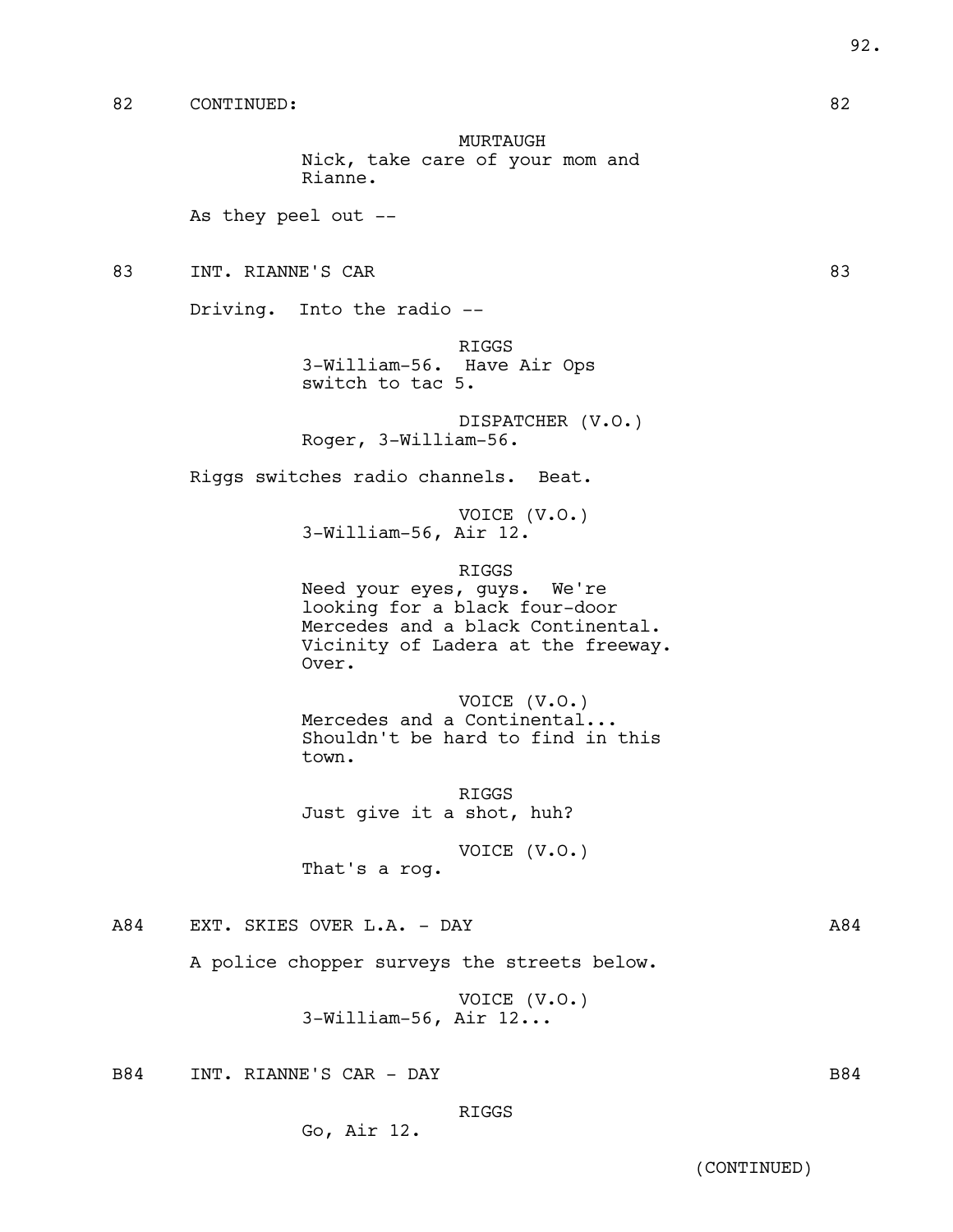VOICE (V.O.) Will wonders never cease? We got two black Mercedes, one headed east, one headed west. The east one just got on the freeway.

RIGGS We'll take that one. You try and locate the Continental.

VOICE (V.O.)

Roger that.

MURTAUGH How you know we're chasing the right one?

RIGGS It's headed east... China's east.

MURTAUGH It's also west.

### RIGGS

Rog...

MURTAUGH Yeah, I know. Think positive.

84 EXT. FREEWAY - DAY 84

Murtaugh floors it up the ramp and onto the freeway.

85 INT. RIANNE'S CAR - DAY 85

Hauling ass through traffic.

MURTAUGH What the hell'd they take the Hongs for, anyway?

RIGGS

That guy's with Benny Chan. Gotta be something with the smuggling. Want their money...

### MURTAUGH

Hong said his uncle already paid... Hong left him a message. He's the only one who knew they were at my house...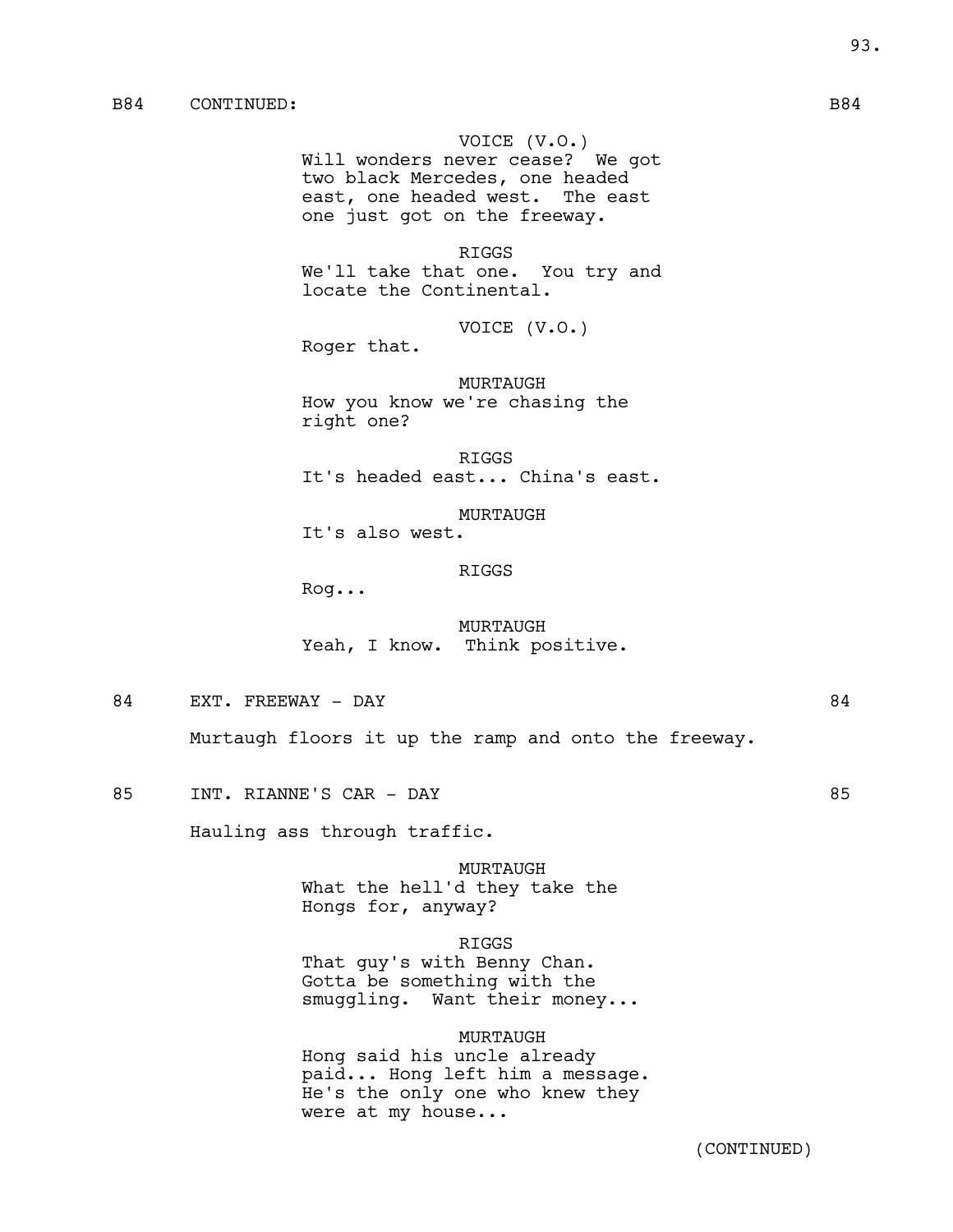### RIGGS

There they are.

We see the black Mercedes ahead.

RIGGS It's the last two guys.

MURTAUGH We don't have guns. What now?

### ANOTHER ANGLE

One half of a double-wide mobile home is under tow ahead. In a lane between the thugs and Riggs and Murtaugh. The open side of the mobile home is covered by clear plastic and is closer to Riggs and Murtaugh. The thugs are slowed on the other, aluminum-clad side of the mobile home by a car entering from an on-ramp.

> RIGGS Pull up next to that mobile home.

Riggs is already on the move. Climbs into the back seat.

MURTAUGH What're you gonna do?

### RIGGS

Have a chat with 'em... Get me close to the back bumper.

# 86 OMITTED 86

87 INT. TRUCK TOWING MOBILE HOME 87

The driver's singing to the RADIO, oblivious to what's happening in his side mirror, where we see Murtaugh steering closer and closer to the mobile home... until Riggs opens the back door, and --

A88 EXT. RIANNE'S CAR/MOBILE HOME A88

Riggs grabs onto the mobile home. Swings out onto the back bumper. There's a WINDOW within reach. He SMASHES it, climbs into --

### 88 INT. MOBILE HOME 88

Somebody's house. Fully furnished. Riggs crosses to a window on the thugs' side and looks out.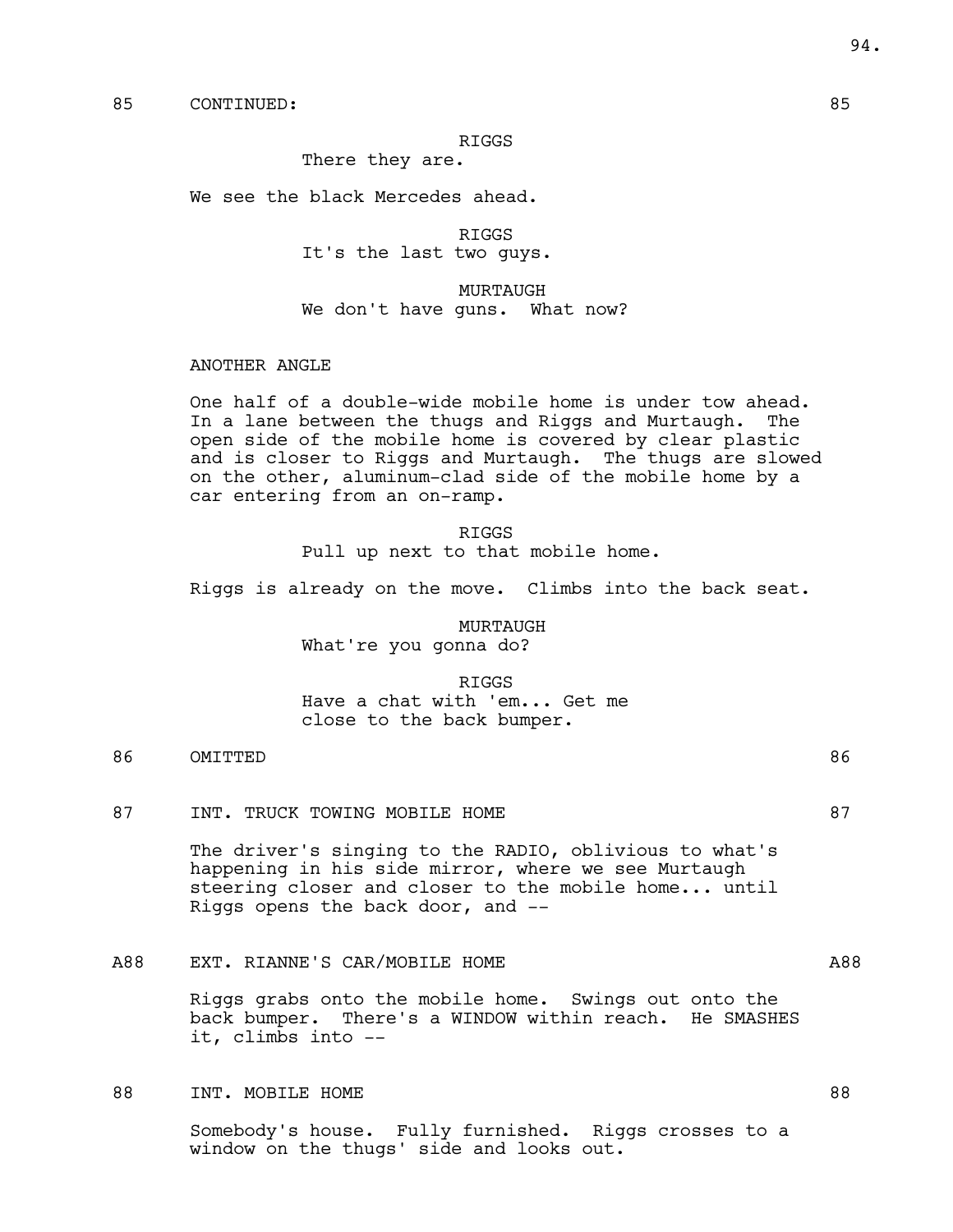## 89 OUT WINDOW 89

There's the Mercedes.

# 90 ANGLE BACK 90

Riggs moves to a side door. Opens it. Reaches through the open driver's window of the Mercedes. Grabs the unsuspecting driver and hauls him right out of his seat into the mobile home.

## 91 INT. MERCEDES 91

The driver's suddenly gone. The surprised passenger jumps for the wheel.

## A92 INT. MOBILE HOME A92

Riggs is pounding the shit out of the thug... when the guy effects a reversal, nails Riggs back. The thug pulls his gun. Riggs knocks it away. Out the door and gone. From there, it's all fists and feet. In and out of rooms, over counters and furniture.

### B92 EXT. MOBILE ROOM - MURTAUGH'S POV B92

THROUGH the plastic we can see Riggs and the kung-fu killer punching and kicking.

# C92 BACK IN MOBILE HOME C92

Riggs heaves a side table at the thug. The thug ducks. The table slams against the plastic.

Riggs tackles the thug. Drives them both into the plastic. Now, they're fighting in a bowed-out bubble of Visqueen. Over pavement ripping by at 55 mph below them.

The plastic begins tearing away... Rips loose.

Both men tumble out and --

# D92 EXT. FREEWAY D92

-- land on the upside-down side table. Slide along the freeway atop the length of the plastic, still attached to the moving trailer... And there, on the flipped-over table skimming over the road, the fight continues... The thug's choking Riggs... until Riggs makes a desperate move. Knocks the guy off.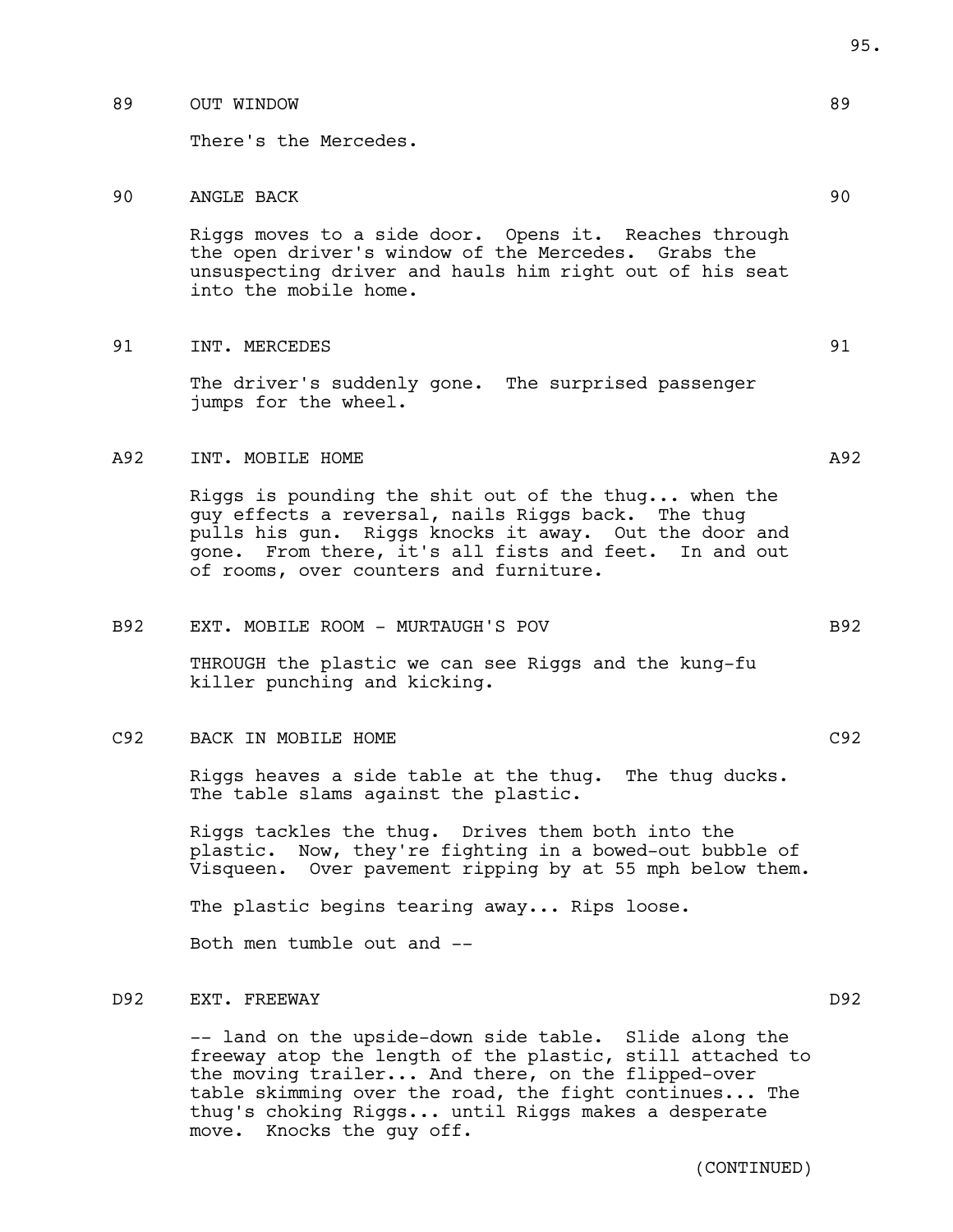# D92 CONTINUED: D92

Grabs the plastic just before the table slides off and into traffic, which is exactly where the thug finds himself after tumbling to a stop. Face to bumper with the Express bus. For the last second of his life.

Murtaugh speeds up to get the truck driver's attention. HONKS. Trying to get him to pull over. No luck.

And Riggs isn't just ski-boarding behind the mobile home, either. The remaining thug has now dropped back in the Mercedes guns it after him... Riggs is trying to pull himself toward the mobile home. Sees the Mercedes about to crush him. Breaks a leg off the table. Hurls it backward and --

-- THROUGH the thug's WINDSHIELD, where it stops, inches from the guy's nose. He yanks it through. Goes after Riggs again... Closes in... He's about to run Riggs over... when Murtaugh suddenly SLAMS Rianne's CAR against the flank of the Mercedes. Drives him sideways away from Riggs.

Murtaugh tries to maneuver the cop car close enough to the sliding table so that Riggs can climb in, as --

-- the Mercedes now pulls around the other side of Murtaugh. SLAMS into Murtaugh, driving him towards Riggs, who gets his feet up just in time to fend the car off.

The thug pulls his PISTOL, FIRES at Murtaugh, who ducks just in time... And then the thug has a choice: keep firing or worry about the CHERRY-TOPS approaching fast from behind. He FIRES one last SHOT, then opts for saving his ass. Punches it.

Murtaugh maneuvers close to Riggs. Riggs reaches. This is bad. But the plastic's ripping. Bad's better than worse... Riggs grabs the sedan... Abandons the table... Drags... Hauls himself in the open window and --

E92 INT. RIANNE'S CAR E92

Riggs lands in the seat... Murtaugh's relieved.

## MURTAUGH

Jesus, Riggs...

Riggs jams his foot atop Murtaugh's on the accelerator.

RIGGS

Let's go, Rog!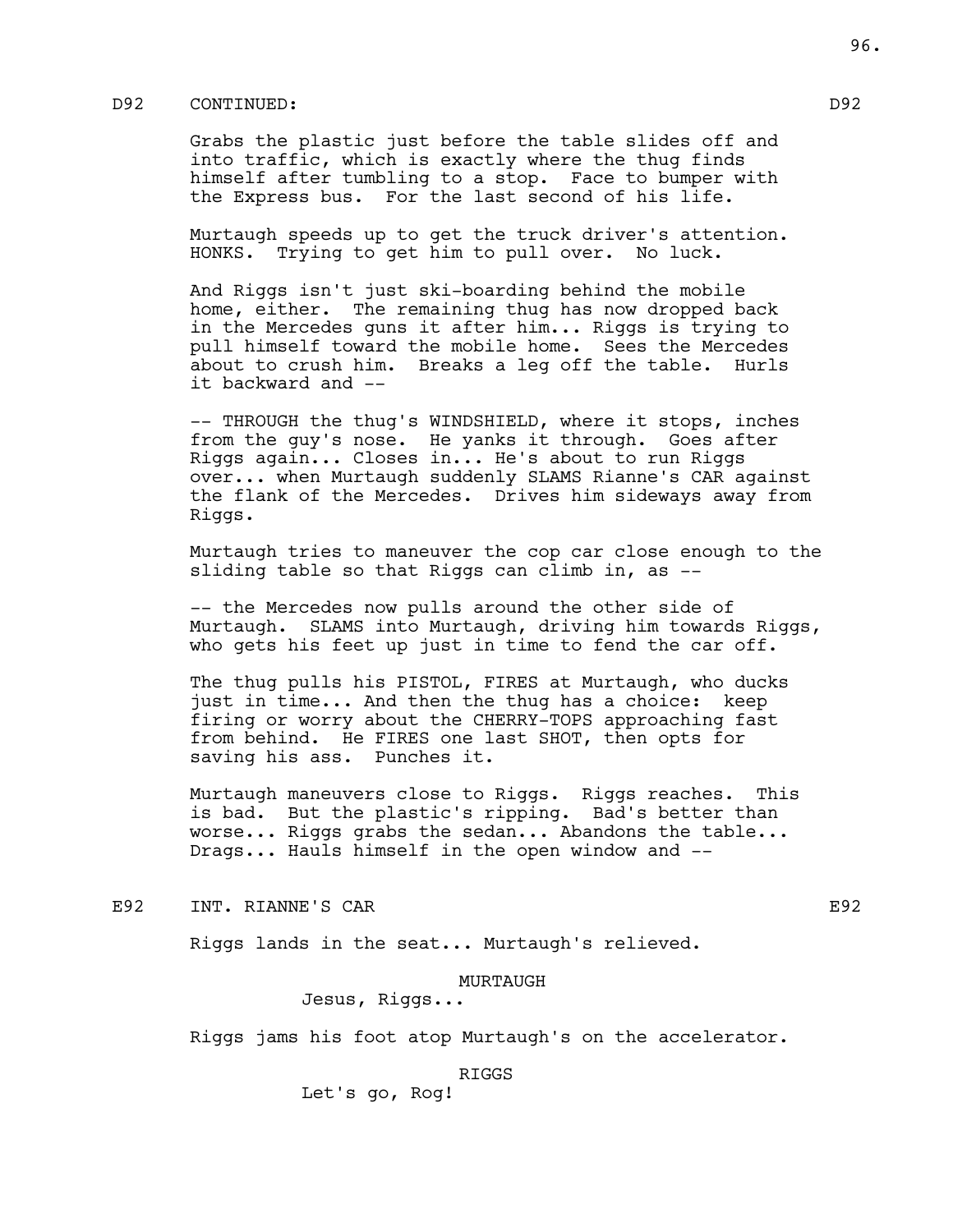# F92 EXT. FREEWAY FOR THE SERVICE SERVICE SERVICE SERVICE SERVICE SERVICE SERVICE SERVICE SERVICE SERVICE SERVICE

Riggs and Murtaugh pursue the Mercedes... Close in... The thug suddenly veers from the fast lane all the way across the freeway. Takes an exit. Hoping Riggs and Murtaugh won't make it. They almost don't.

The ramp curves around a ten-story glass office building. The ramp's also under construction... The thug crashes a barricade. Narrowly misses a worker.

No such luck for Riggs and Murtaugh. They're gonna plow through the entire Caltrans crew... Murtaugh swerves. Into a pile of lumber... The car's launched into the air ... Off the ram... Through the air... Toward the office building...

## G92 INT. OFFICE BUILDING - OFFICES G92

You're at your desk, playing Free Cell and watching out for the boss. You realize there's a car coming through your window. Straight at you. A few stories up.

Riggs and Murtaugh land inside the open-plan office in a SHOWER of TEMPERED GLASS. People dive aside. The CAR snags computers and copiers and every other thing as it ROARS past cubicles... when --

-- Riggs sees the Mercedes moving along next to them outside on the ramp. Keeps his foot on Murtaugh's.

### MURTAUGH

Riggs --

They're flying down a corridor. Out windows to the side, we can see the exit ramp inclining toward an intersection below. Fast approaching ahead is the other exterior side of the glass building.

### MURTAUGH

Riggs!... Shit!

# H92 EXT. OFFICE BUILDING H92

Crash! The car bursts through... arcs through the air... Lands on the exit ramp behind the Mercedes. BLOWING TIRES, SKIDDING all over.

# I-92 INT. MERCEDES **I-92**

The thug can't believe what he's seeing in the mirror behind him. He's distracted. Approaching the intersection at the bottom of the ramp, where --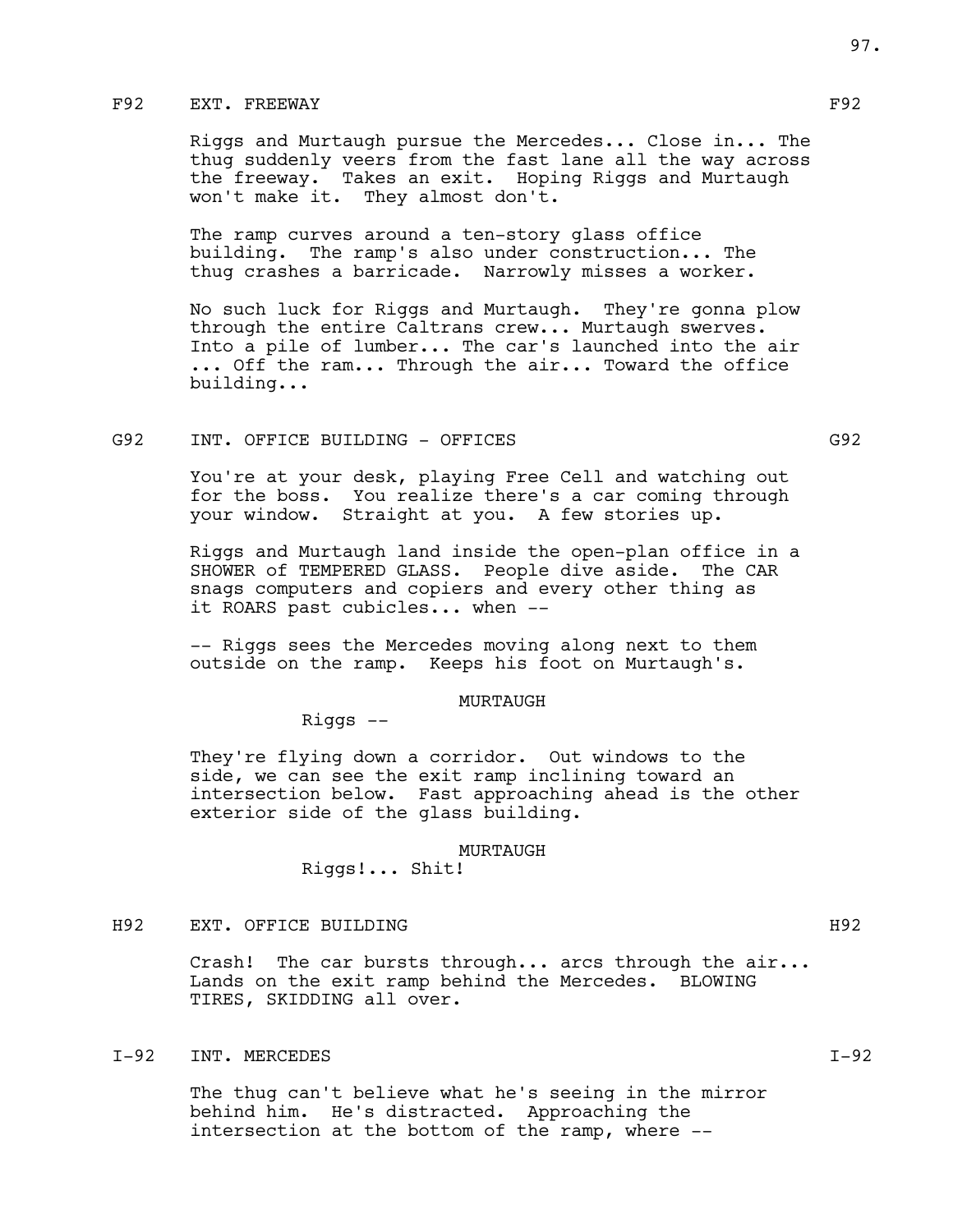## J92 EXT. INTERSECTION J92

-- an 18-wheeler suddenly emerges from a tunnel under the freeway... the T-bone COLLISION is monstrous. For the driver of the Mercedes, it's fatal.

# K92 INT. EIGHTEEN WHEELER KONGRESS AND THE MANUSCRIPT OF THE ROOM CONGRESS AND THE ROOM CONGRESS AND MANUSCRIPT OF THE ROOM CONGRESS AND MANUSCRIPT OF THE ROOM OF THE ROOM CONGRESS AND MANUSCRIPT OF THE ROOM OF THE ROOM OF

The trucker yanks on the AIR BRAKES.

## L92 INT. RIANNE'S CAR L92

Riggs and Murtaugh see the 18-wheeler locking its brakes. Right in front of them.

### M92 THREE FEET MANUSCRIPT WAS CONSUMING TO A 2 YO F. THE RESIDENT WAS CONSUMING TO A 2 YO F. THE RESIDENCE OF A 2 YO F. THE RESIDENCE OF A 2 YO F. THE RESIDENCE OF A 2 YO F. THE RESIDENCE OF A 2 YO F. THE RESIDENCE OF A 2

Two of Murtaugh's, one of Riggs', mash down on the brake pedal.

# N92 EXT. INTERSECTION N92

Rianne's car swerves... Spins out... Slams broadside into the rear of the stopped semi. Murtaugh's side. Everything above the doors ripped all to hell.

### O-92 INT. RIANNE'S CAR O-92

REVEAL Murtaugh. In Riggs' lap. Safe... No sound except the ENGINE HISSING, overheated. And a CLOSEUP VIEW of a sticker on the truck's rear bumper, which reads: "If you can read this, you're too close."

# P92 INT. WAREHOUSE - SMALL ROOM - DAY (FORMERLY SC. A107) P92

The Hongs wait for whatever's next. Scared and confused... A door opens. Chu steps in. Motions for Hong to come with him. Beat. Hong goes.

## Q92 INT. WAREHOUSE - LARGE ROOM (FORMERLY SC. B107) Q92

Containing an enormous printing press. Stacks of paper next to it. A number of workers readying the press for operation, loading ink, etc. Hong enters with Chu. Ku is there. Standing near an older Chinese man who's bent over a table, meticulously engraving a metal plate. Ku taps the man. Indicates Hong. The man turns. Hong's surprised to see who it is. In Chinese (subtitles) --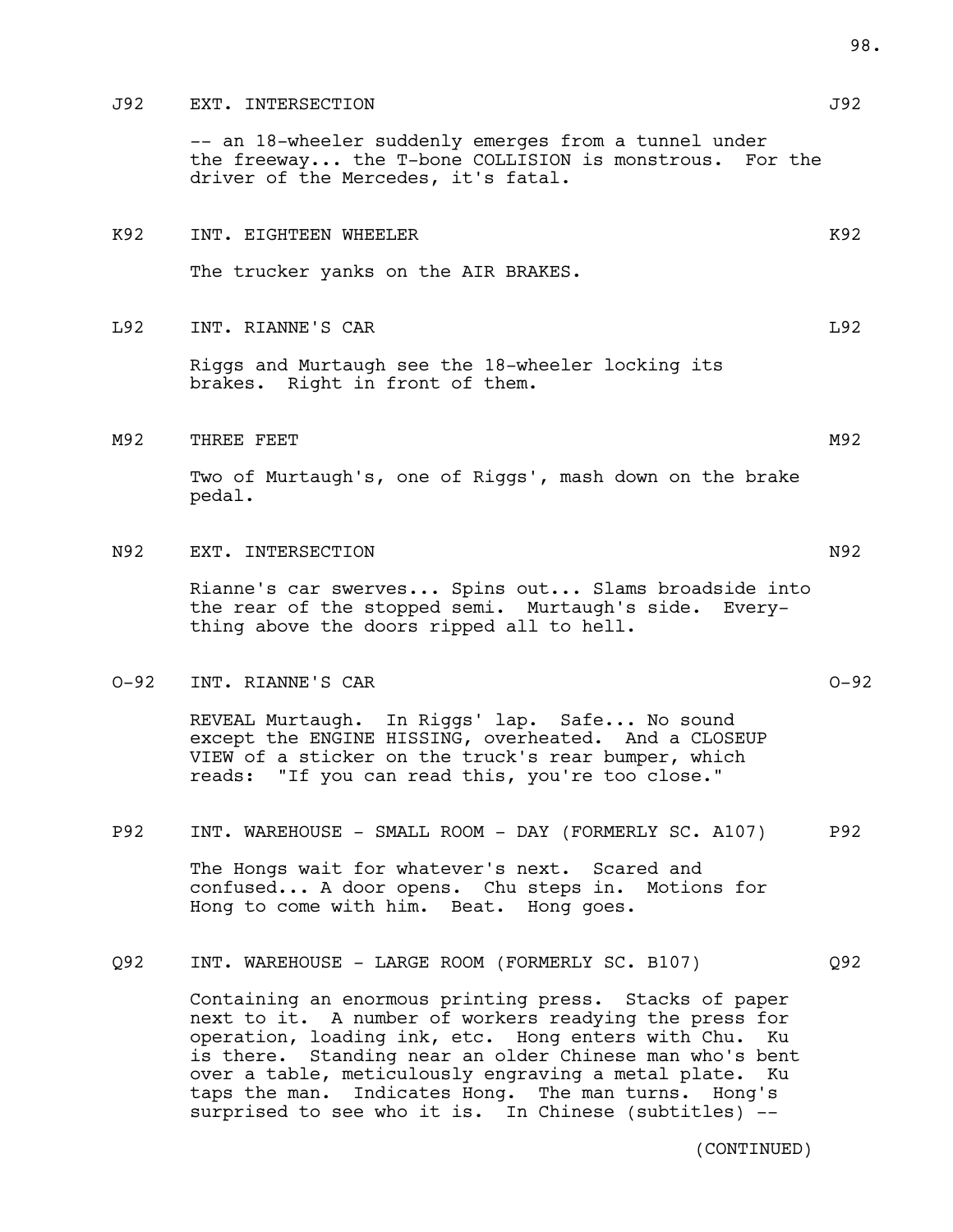HONG

*Uncle*...

He and the uncle, CHUNG, go to each other. Embrace.

CHUNG

*You're all here*?

HONG ... *Yes. What's going on*?

KU

*In return for bringing you to the U.S., your uncle is doing work for us*. (to Chung) *Your family's here. Now, you finish the job*.

HONG (looking around) *What kind of job*?

KU *No time to talk now*.

Ku nods to Chu. As Chu moves to take Hong out, Hong and the uncle exchange a look that communicates Hong's fear to the old man. Chung grows worried. To Ku --

> CHUNG *Take them to their new homes. When they're safe, I'll finish*.

Whereupon Ku's pent-up frustration and anger explode. The attack is vicious, swift. The victim slammed backward across Ku's knee. His neck snapped. Just like that... And then Hong's dead eyes staring off at nothing... Ku drops him to the floor. To Chung --

KU

*Finish now or watch the others die*.

OFF Chung, no choice and Hong dead in front of him --

| 92 | <b>OMTTTTED</b> | n c<br>ے ، |
|----|-----------------|------------|
| &  |                 | ົ<br>-     |
| 93 |                 | റാ<br>ر ر  |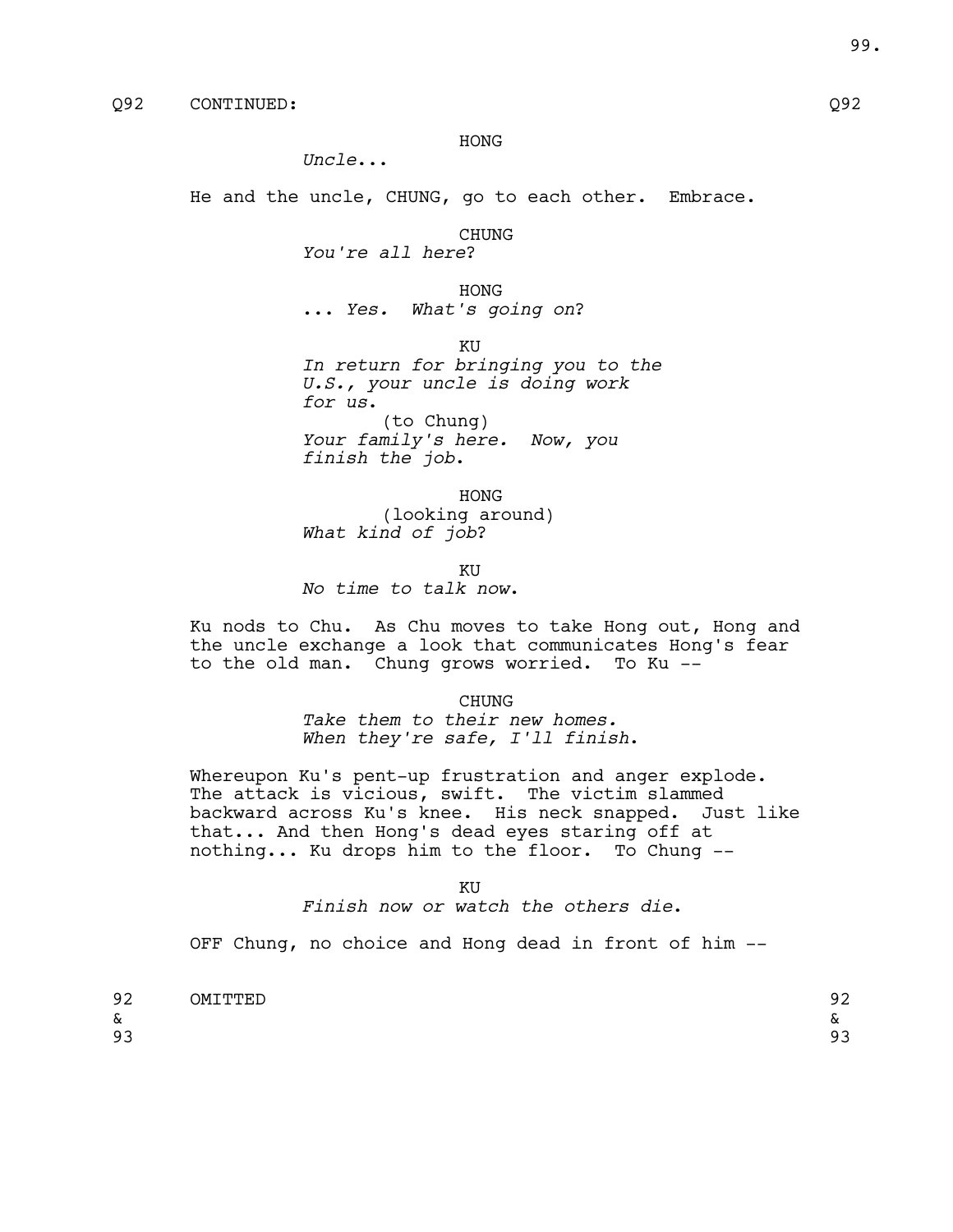# 94 EXT. MURTAUGH'S HOUSE - DAY 64

LAFD's on scene, but there's nothing to do but hose down the smoldering embers as Lorna, Trish, Rianne, Nick, Carrie, and Ping look on... Another cop car drops off Riggs and Murtaugh. Murtaugh just stares at the devastation as he gets out and moves to Trish's side. Lorna looks to Riggs. His expression tells her they failed. Ping's looking at Riggs, too, and can also read his face. Riggs kneels in front of him.

> RIGGS We'll get your family back.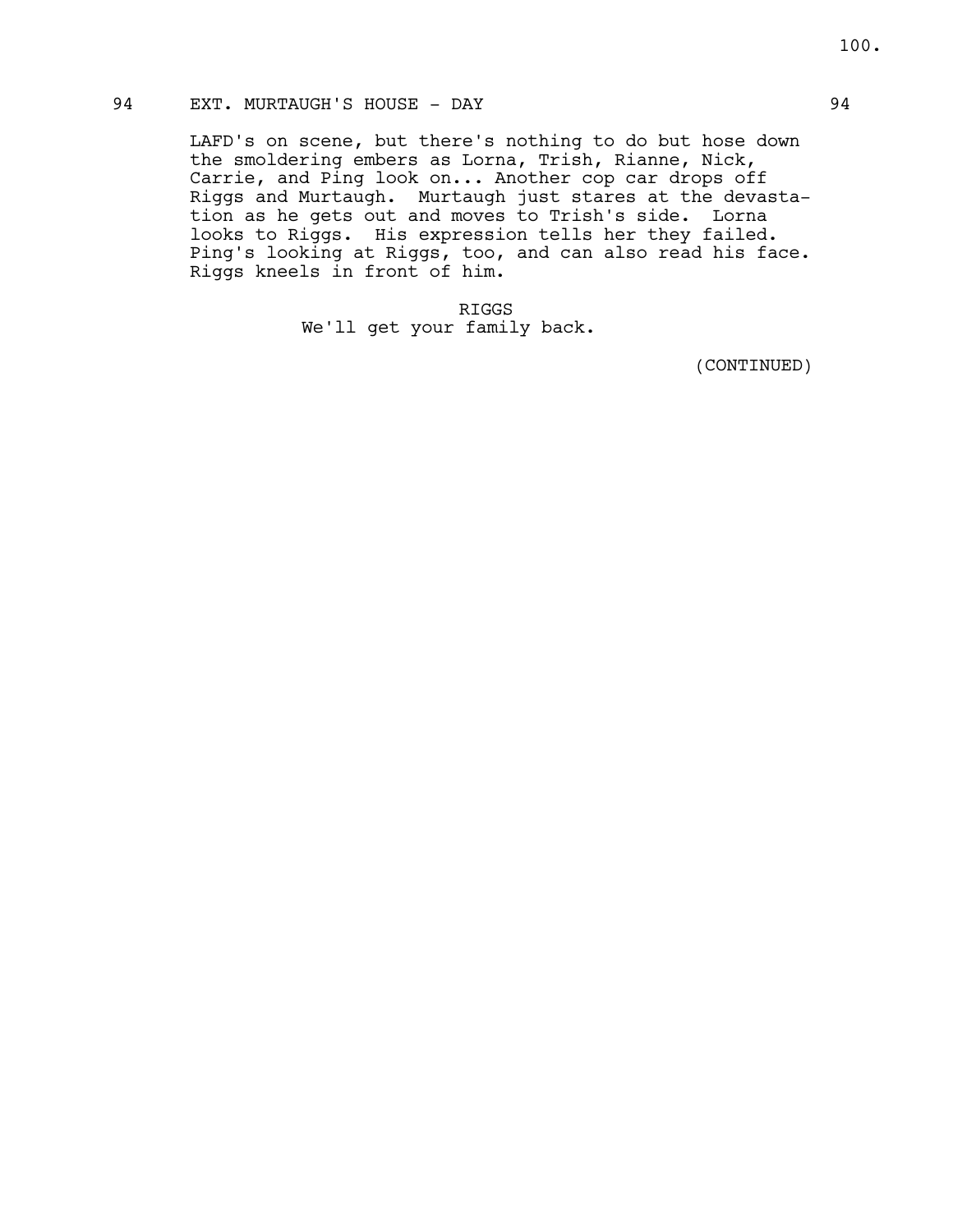# 94 CONTINUED: 94

Ping's eyes are full of tears. Another beat. Riggs draws the boy close. Hugs him tight. Maybe not too nuts to be someone's father, as --

-- Murtaugh, Trish, Rianne, Nick, and Carrie stand, arms around each other, eyes filled with tears, watching firefighters wet down the remains of their home.

> TRISH Lotta years. Lotta memories.

MURTAUGH ... We'll still have the memories.

Murtaugh looks at his wife. Her eyes meet his.

MURTAUGH

It's not the house that matters, it's the people. Without us, it's just two-by-fours... We were talking about a new place anyway.

Trish loves him for saying it. Whether he means it or not... Under which, Butters arrives and joins them.

> MURTAUGH What're you doing here?

> > BUTTERS

Heard everything on the tac frequency... I'm sorry about your house.

MURTAUGH

(beat; then, by way of introduction) This is Detective --

### BUTTERS

Butters.

## MURTAUGH

My wife, Trish. My kids, Carrie, Nick, and Rianne... And that's Riggs' -- (almost says "wife") That's Lorna and Ping.

BUTTERS (mostly to Rianne) Glad everybody's okay. (then) Got a make on the guys who did it? 101.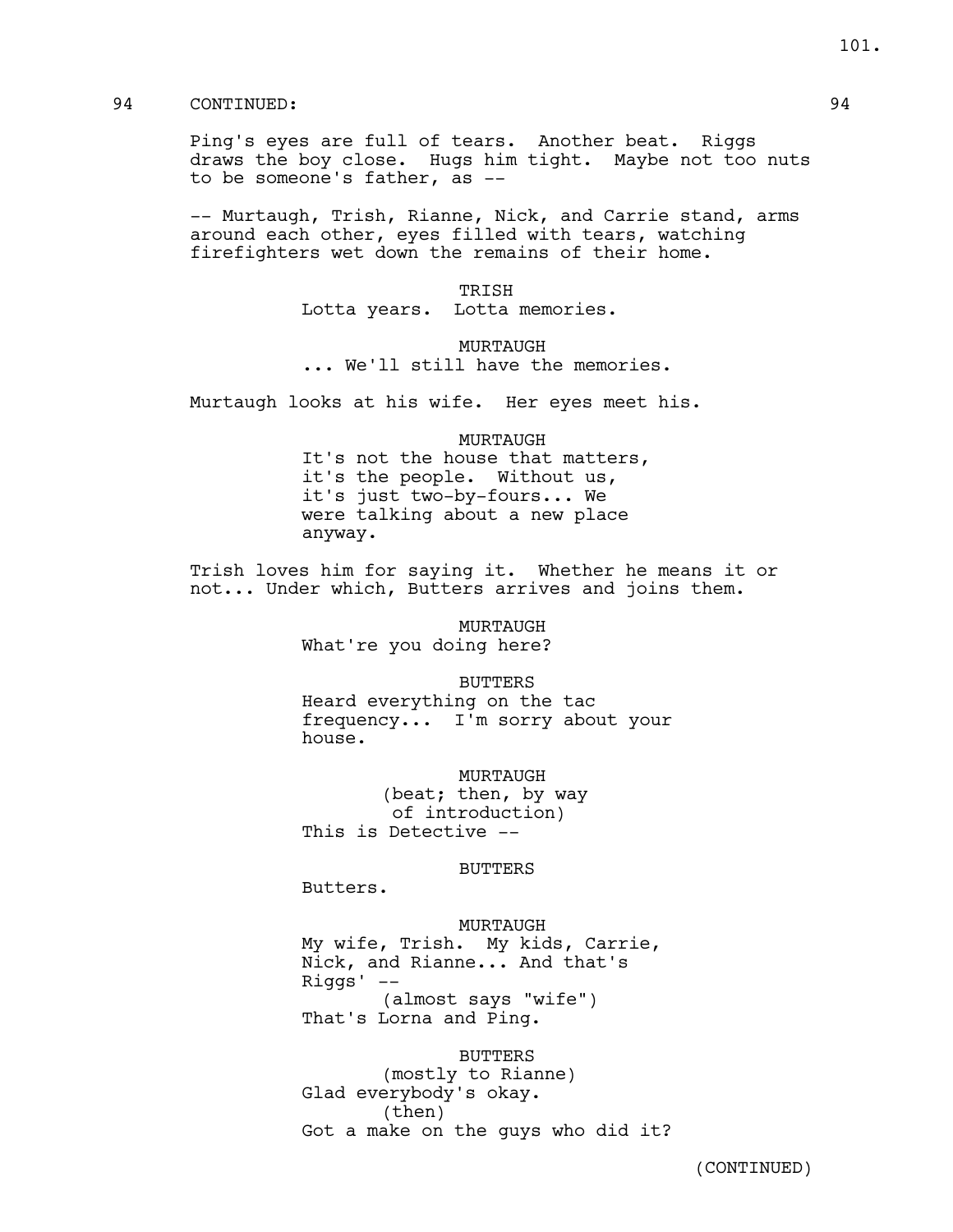94 CONTINUED: (2) 94

A look between Murtaugh and Riggs. Answer:

RIGGS

Uncle Benny.

MURTAUGH

Leo.

RIGGS Who's got a phone?

As someone hands him a cell phone, and he dials --

MURTAUGH (to Trish) You'll be okay, baby?

TRISH Go find 'em, Rog.

LORNA Trish can come home with me.

RIGGS (into the phone) Leo. Riggs. Where is he?... Stay right there, Leo.

A95 INT. BUTTERS' POLICE SEDAN - DAY A95

Butters is driving. Murtaugh sits up front with him. After a few minutes --

BUTTERS

Captain Murtaugh, look, I know it's kind of a bad time. But I think there's something you'd better know about me.

Murtaugh glances towards Riggs, seated in back.

BUTTERS ... This isn't easy...

MURTAUGH (stepping in) Yeah, well, I think maybe I know what it is.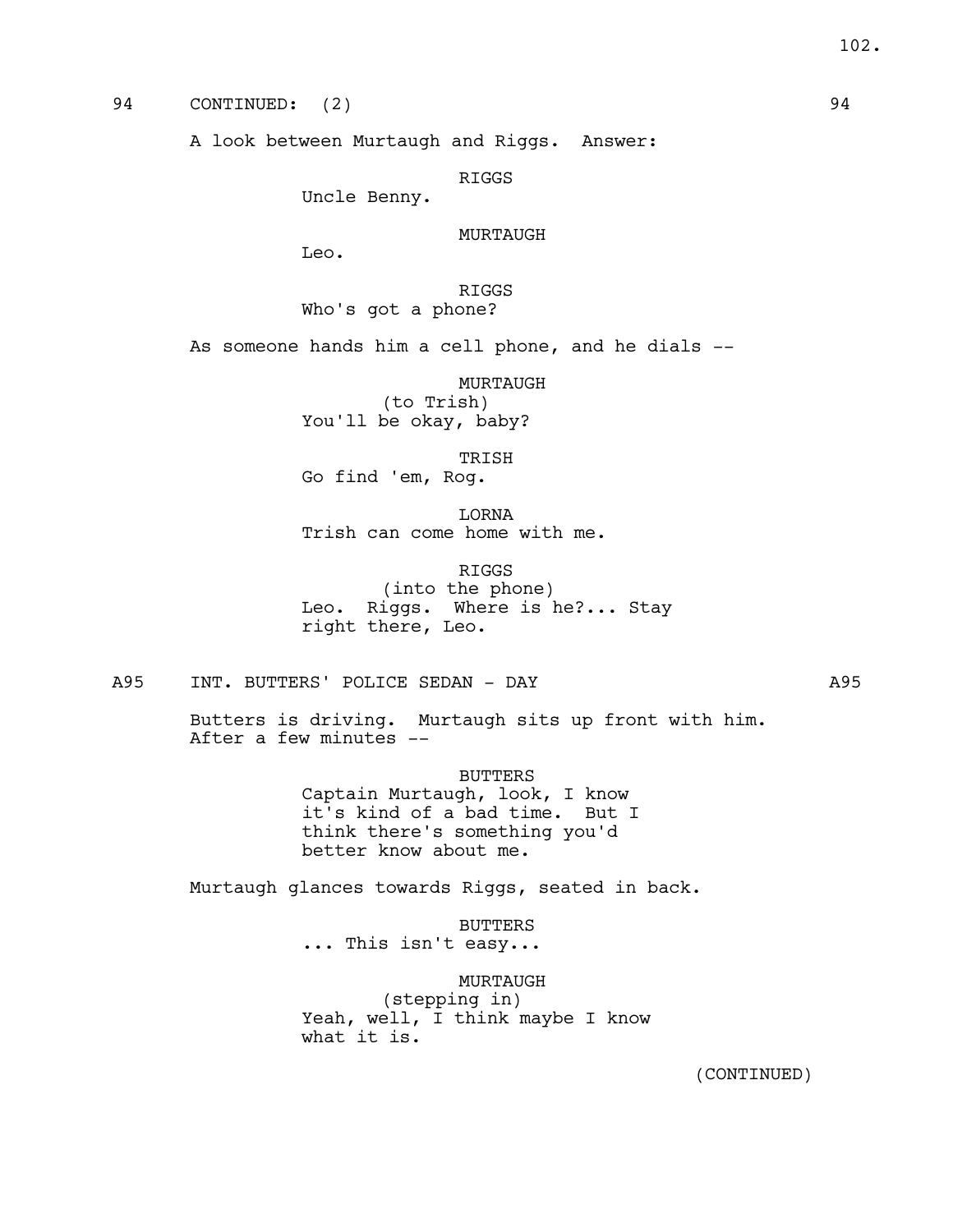BUTTERS

You do?

MURTAUGH Yeah. And it's okay.

# BUTTERS

It is?

# MURTAUGH

People have a right to do whatever makes 'em happy. Just don't expect me to like it, too.

BUTTERS I understand. It's hard for you.

MURTAUGH It's impossible for me.

### BUTTERS

... I just hope we can see each other on the holidays, Christmas...

### MURTAUGH

Christmas? Why the hell would we see each other on Christmas?

### BUTTERS

Okay. Forget I said anything.

### MURTAUGH

I told you. Do what you want to do. Just leave me out of it. Got that?

### BUTTERS

Yes, sir.

MURTAUGH Now, I don't want to hear any more about it.

Murtaugh sees Riggs smiling in back.

MURTAUGH What're you grinning at?

## RIGGS

Nothing.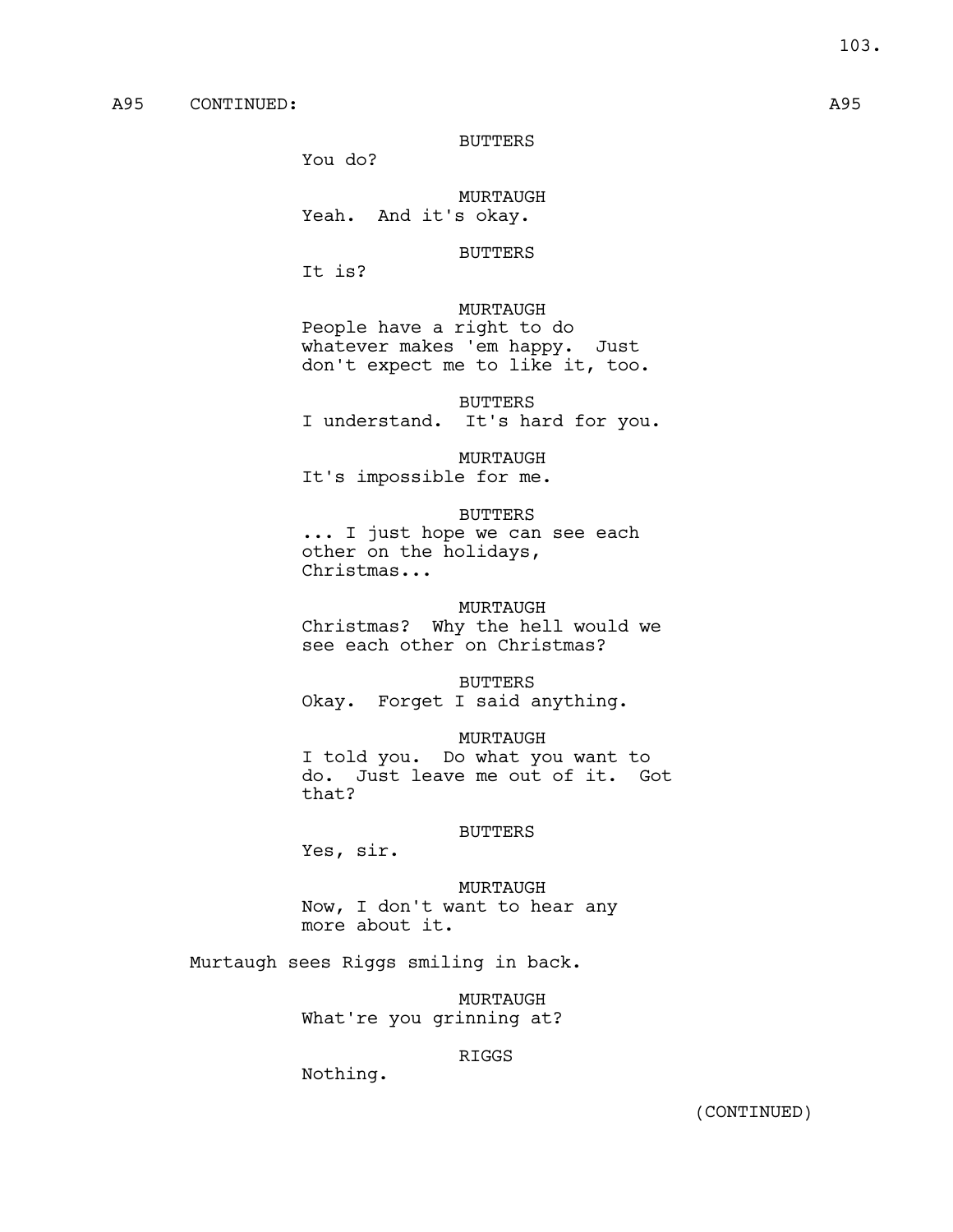MURTAUGH Start thinking about how we're gonna get inside that office and talk to Benny.

# RIGGS Already figured it out.

| 95   | OMITTED | 95   |
|------|---------|------|
| thru |         | thru |
| 97   |         | 97   |
|      |         |      |

98 INT. DR. SAMUEL CHENG'S OFFICE - WAITING ROOM - DAY 98

MUSAK. Uncle Benny's bodyguard, Yee, waits. The door opens. Leo enters. Moaning loudly. Holding his jaw. In pain. He goes to the DENTAL RECEPTIONIST.

> LEO My tooth... My tooth...

DENTAL RECEPTIONIST What is it, sir?

LEO

My tooth... Oh, God... Help me... Arghhh...

DENTAL RECEPTIONIST The doctor's with a patient.

LEO

He's gotta see me. He's gotta see me. He's gotta see me.

DENTAL RECEPTIONIST Can't you go to your own dentist?

LEO

He's in Cleveland. I'm visiting L.A. I was in Chinatown looking for those black kung-fun slippers for my nephew, and... Arghhh...

DENTAL RECEPTIONIST I -- I'll get Dr. Cheng.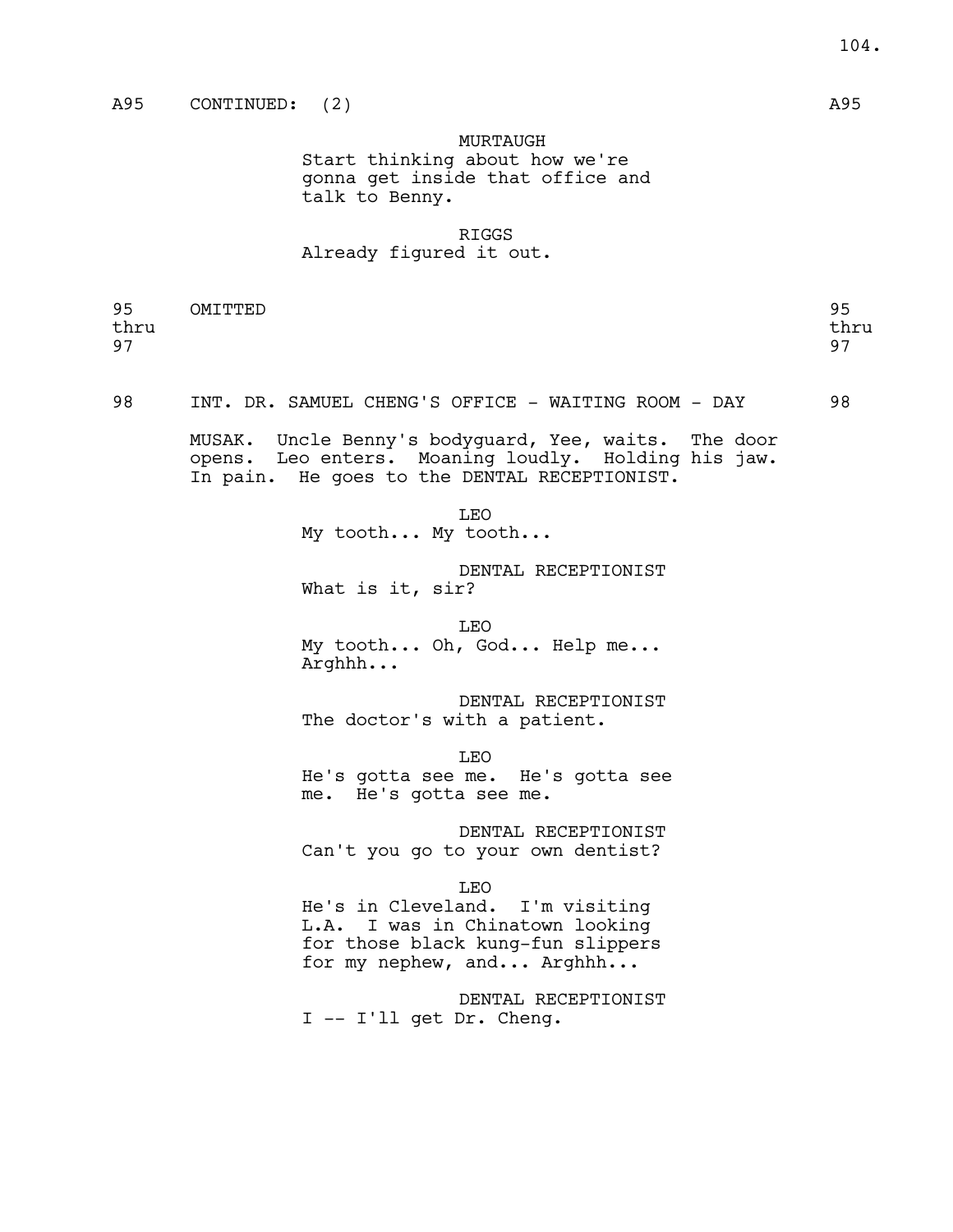# 99 INT. DENTAL EXAM ROOM - DAY 99

MUSAK. Uncle Benny's undergoing a procedure by DR. SAMUEL CHENG, D.D.S., when the Receptionist enters.

> DENTAL RECEPTIONIST Excuse me, Doctor. A man just walked in. He's in a lot of pain.

Cheng excuses himself to Benny in Chinese, and goes.

100 INT. HALLWAY - OUTSIDE CHENG'S OFFICE 100

Riggs, Murtaugh, and Butters wait.

BUTTERS You sure he can pull this off?

RIGGS Leo? He's got an M.A. in B.S.

101 INT. SECOND DENTAL EXAM ROOM - MOMENTS LATER 101

MUSAK. Cheng and his staff seat Leo, still moaning.

# CHENG Let's have a look...

Cheng barely touches Leo's cheek. He howls in pain.

102 INT. HALLWAY - OUTSIDE CHENG'S OFFICE 102

Riggs, Murtaugh, and Butters hear the howl.

RIGGS That's the signal.

103 INT. DENTAL SUITE - HALL 103 103

MUSAK. Riggs peeks in a back door marked "Private." No one's there. Everyone's busy with the moaning Leo. Riggs enters with Murtaugh and Butters. They find Uncle Benny's exam room. See him sitting in the dental chair, his back to the door. They hold a quick conference. After which Riggs and Murtaugh pull out handcuffs, and --

104 INT. UNCLE BENNY'S DENTAL EXAM ROOM 104

MUSAK. Leo's moaning continues O.S. As Butters shuts the door, Riggs and Murtaugh move up behind Uncle Benny.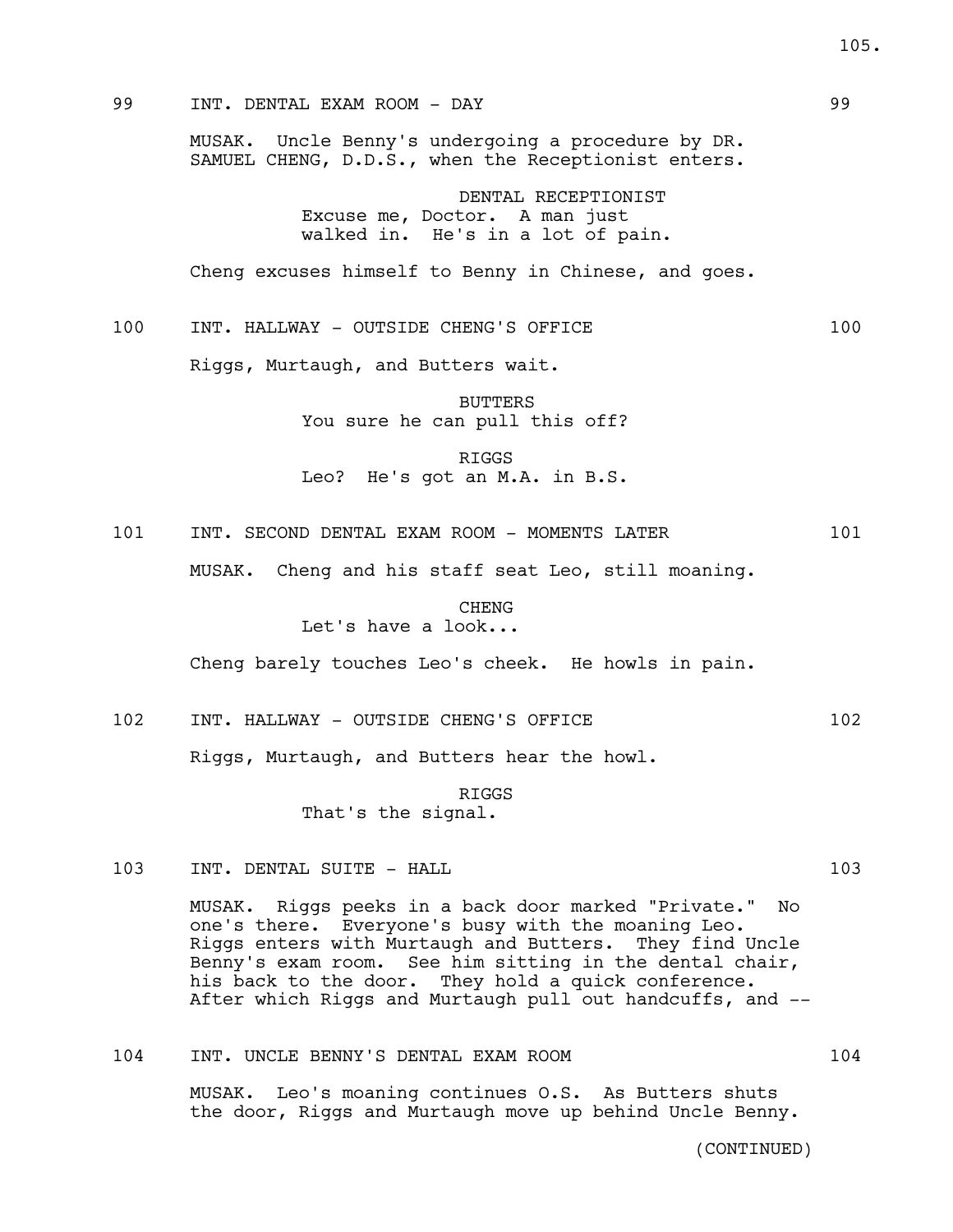# 104 CONTINUED: 104

Swiftly grab his arms, pull them back, and handcuff them to the dental chair. Too fast for Benny to react. He's pinned in the chair. Opens his mouth to yell... when Butters sticks a gun in his face.

### BUTTERS

Shut up.

The .45 stops him. Riggs and Murtaugh move to face him.

RIGGS

Chinese dentist time -- toothhurty.

Benny says nothing. Then relaxes. Regains his composure. He'll play this out.

> UNCLE BENNY If you found me here, the man in the red truck must be yours. I thought maybe F.B.I... What do you want?

RIGGS Where are the Hongs?

UNCLE BENNY I don't know the Hongs.

MURTAUGH You know 'em. Their uncle paid you big to get 'em outta China.

UNCLE BENNY More about smuggling? We went through that before.

BUTTERS We're going through it again.

UNCLE BENNY I have nothing to say to you.

Beat. Murtaugh picks up a wicked-looking dental tool.

MURTAUGH This looks painful.

UNCLE BENNY And you won't use it. Any more than he'll shoot me... You're cops.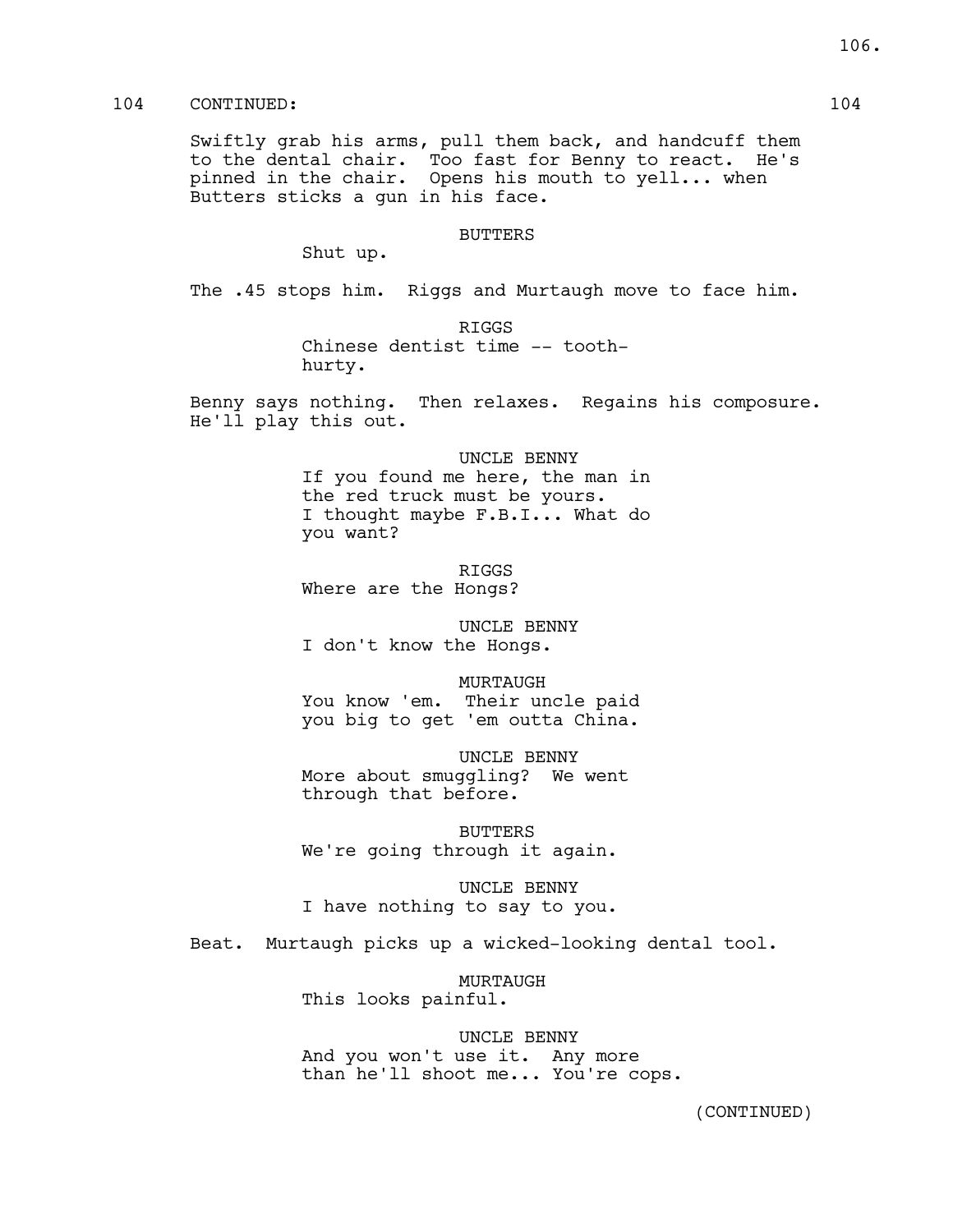MURTAUGH People burn down my house and try to kill our families, it's not cops and criminals anymore. It's personal. And I'll do what it takes.

Uncle Benny's legs suddenly flick out at them in a quick succession of kicks. Surprisingly fast and agile for an old man. Riggs sees a nitrous oxide tank. Turns it on full blast. Clamps the mask over Benny's face.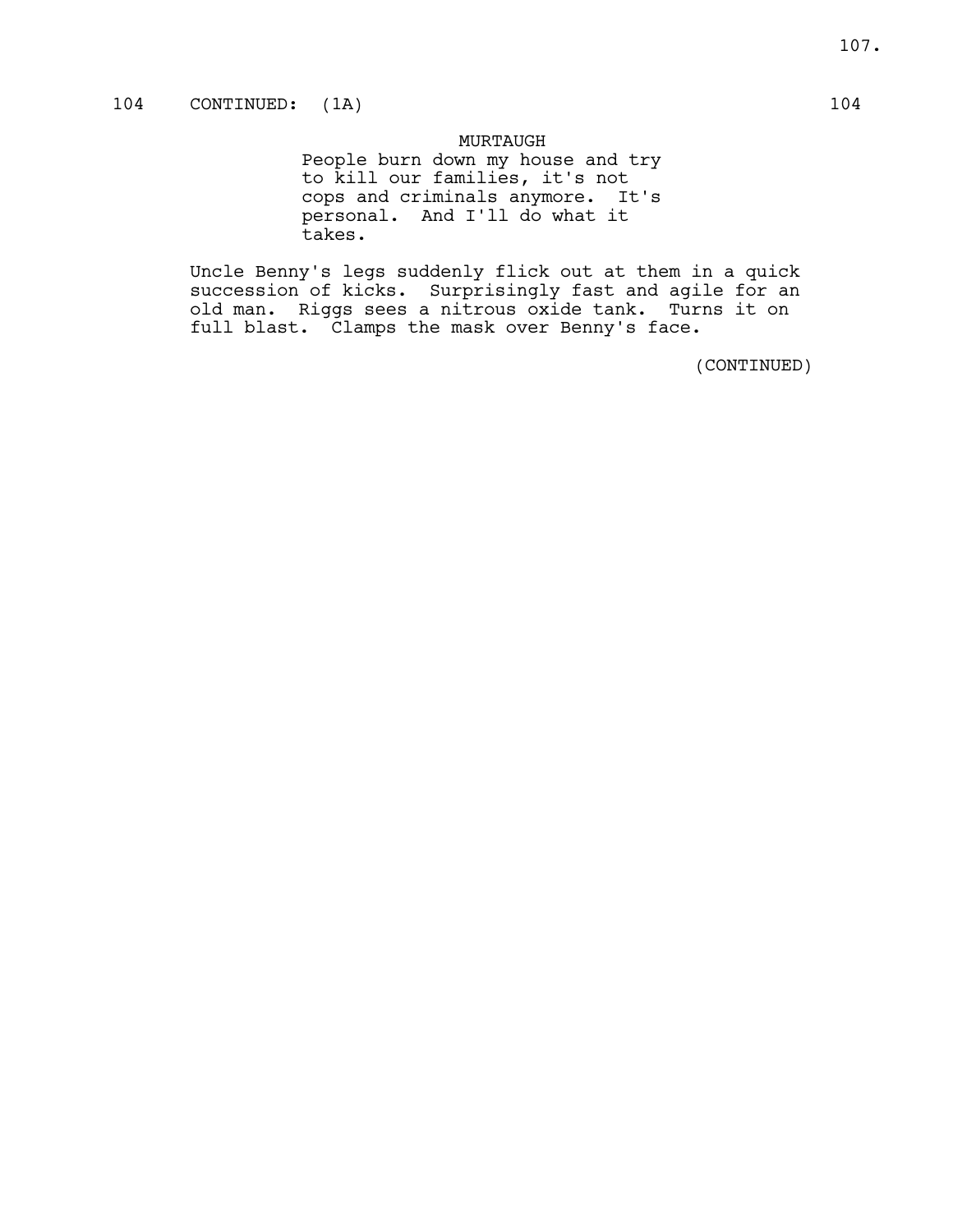# RIGGS

This'll settle you down...

Benny struggles against the mask. Holds his breath.

# RIGGS

Breathe.

Riggs jabs him in the gut, causing him to gulp nitrous... Benny slowly succumbs. Beat.

> RIGGS Feeling mellow now, Benny?

#### MURTAUGH

... Benny?

Benny starts SINGING a Chinese children's song.

# BUTTERS

Guy's wasted.

Riggs removes the nitrous mask from Benny's face. Hands it to Butters as he regards the warbling tong boss.

CLOSEUP - NITROUS MASK

We hear the GAS continue to HISS.

ANGLE BACK

MURTAUGH Great. What do we do now?

RIGGS ... Maybe the gas'll make him talk. Uncle Benny. Hey, Uncle Benny.

UNCLE BENNY

That's me.

RIGGS Where're the Hongs?

Benny doesn't answer. Beat. Riggs leans close. Makes a funny face at him. Breaks Benny up.

> RIGGS Okay. C'mon. Where're the Hongs, Benny?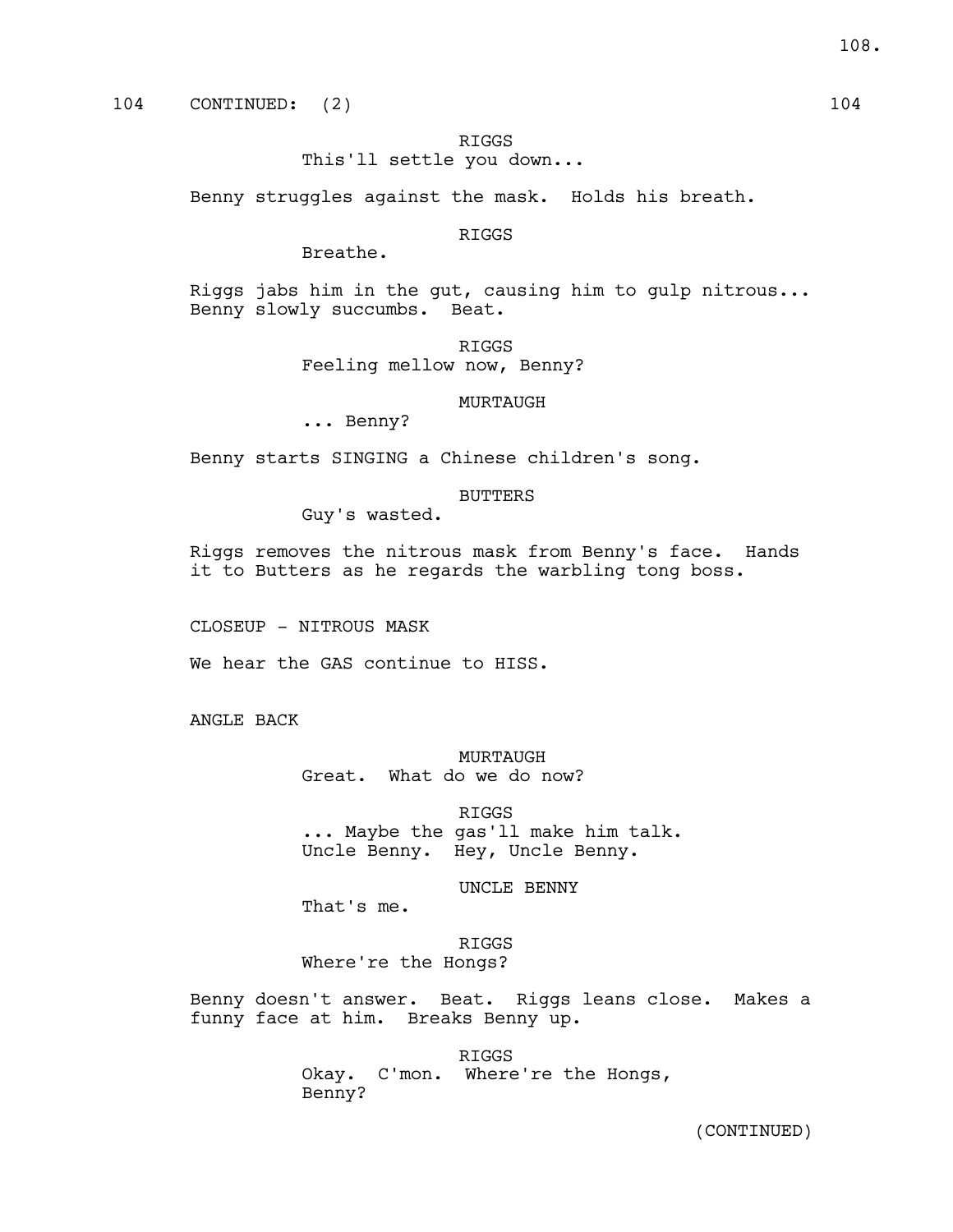UNCLE BENNY (can't help it) ... Renminbi.

MURTAUGH Where's Renminbi?

UNCLE BENNY (laughs) Dumb question.

Benny goes on laughing.

RIGGS Okay, let's do this again. Benny, where are the Hongs?

UNCLE BENNY

Renminbi.

RIGGS What's renminbi mean, Benny?

UNCLE BENNY Renminbi means... renminbi.

Benny finds that funny, too.

BUTTERS He's not gonna tell us shit. We're wasting our time.

UNCLE BENNY Time? Time for forefathers.

MURTAUGH

Forefathers?

RIGGS Washington? Jefferson? Those forefathers?

That really cracks Benny up. Beat... Then Riggs suddenly starts laughing... Murtaugh just looks at Riggs a moment... Then a smile breaks out on Murtaugh's face, too... And then Butters is laughing.

> UNCLE BENNY I'm screwing my wife's sisters.

> > RIGGS

Good one, Benny.

109.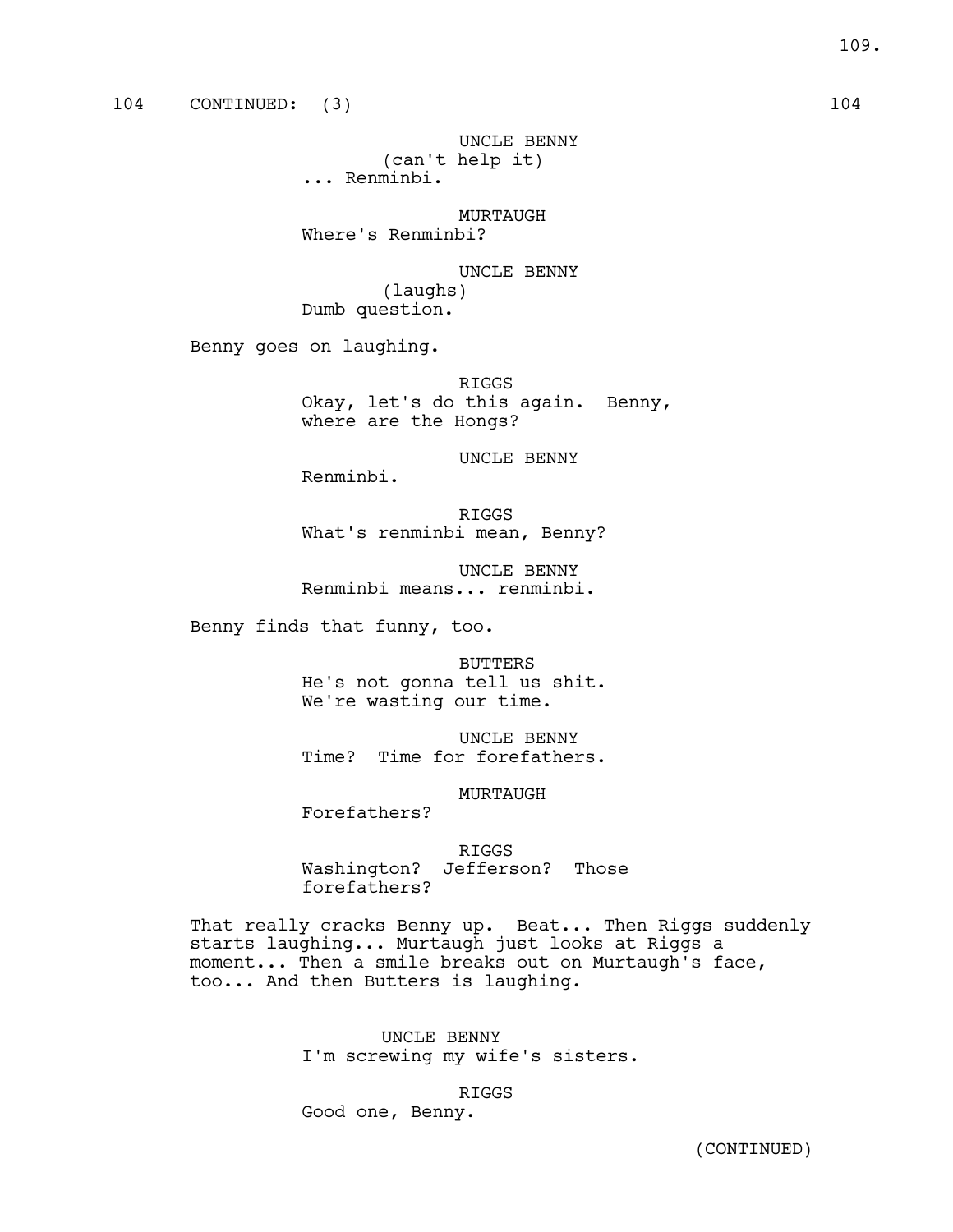# UNCLE BENNY Not so good if my wife finds out.

Benny laughs. Meanwhile, Butters has found a huge dental syringe.

BUTTERS

I got an idea. Let's shoot a buncha novocaine into this happy motherfucker. Make his legs all numb, then watch him try to walk and shit. Have a big, goddamn laugh... Where's the novocaine at?

Whereupon Murtaugh sees something. To Butters --

MURTAUGH What's in your hand?

Butters raises the hand holding his gun.

BUTTERS

My gun.

MURTAUGH No, your other hand.

He raises it. There's the NITROUS MASK. Still HISSING.

BUTTERS

A nut cup.

MURTAUGH Shit. We're stoned... Turn it off.

RIGGS (turns off nitrous) ... Nut cup. That's a funny son-in-law you got, Rog.

Beat. Murtaugh stops laughing... Did he hear right?

UNCLE BENNY After tonight it'll be too late.

RIGGS Too late for what, Benny?

MURTAUGH Riggs... Why'd you call him my son-in-law?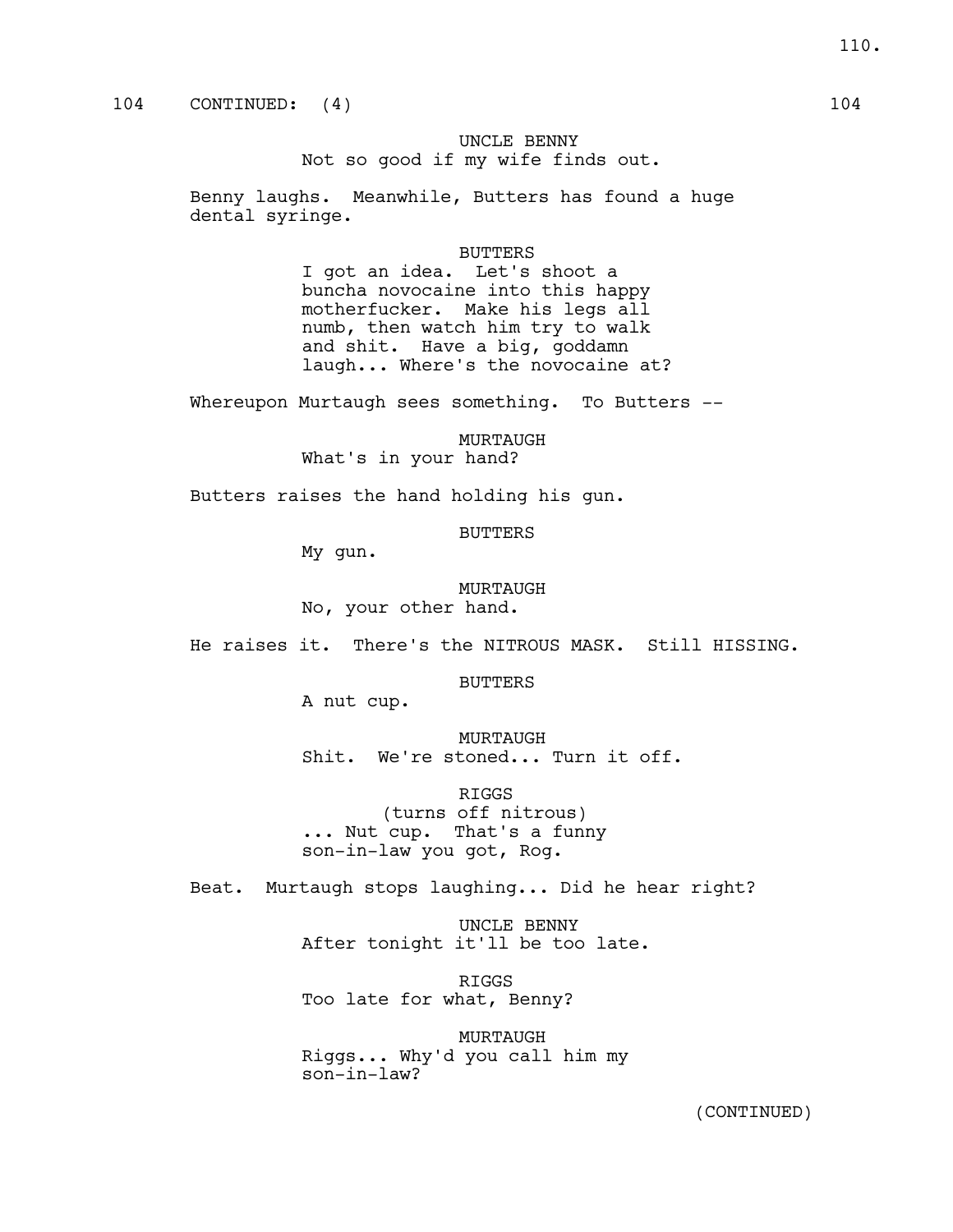UNCLE BENNY Buy forefathers back at forefathers store.

BUTTERS What's he keep talking about his ancestors for?

MURTAUGH (harder) Riggs, why'd you call him my sonin-law?

RIGGS Huh?... Oh...

BUTTERS

Because I am.

Murtaugh's confused. Looks back at Riggs.

RIGGS

He is, Rog. He's the father of Rianne's baby.

BUTTERS I thought he knew.

MURTAUGH But... He can't be... He's...

BUTTERS

I'm what?

UNCLE BENNY Bloody marvelous...

# RIGGS

Who's the guy from your office, Benny? The one who burned down Rog's house?

UNCLE BENNY ... Very dangerous...

At which point the dentist, Cheng, enters. Stops.

CHENG What's going on here?

Leo sticks his head in.

LEO I couldn't stall him any longer.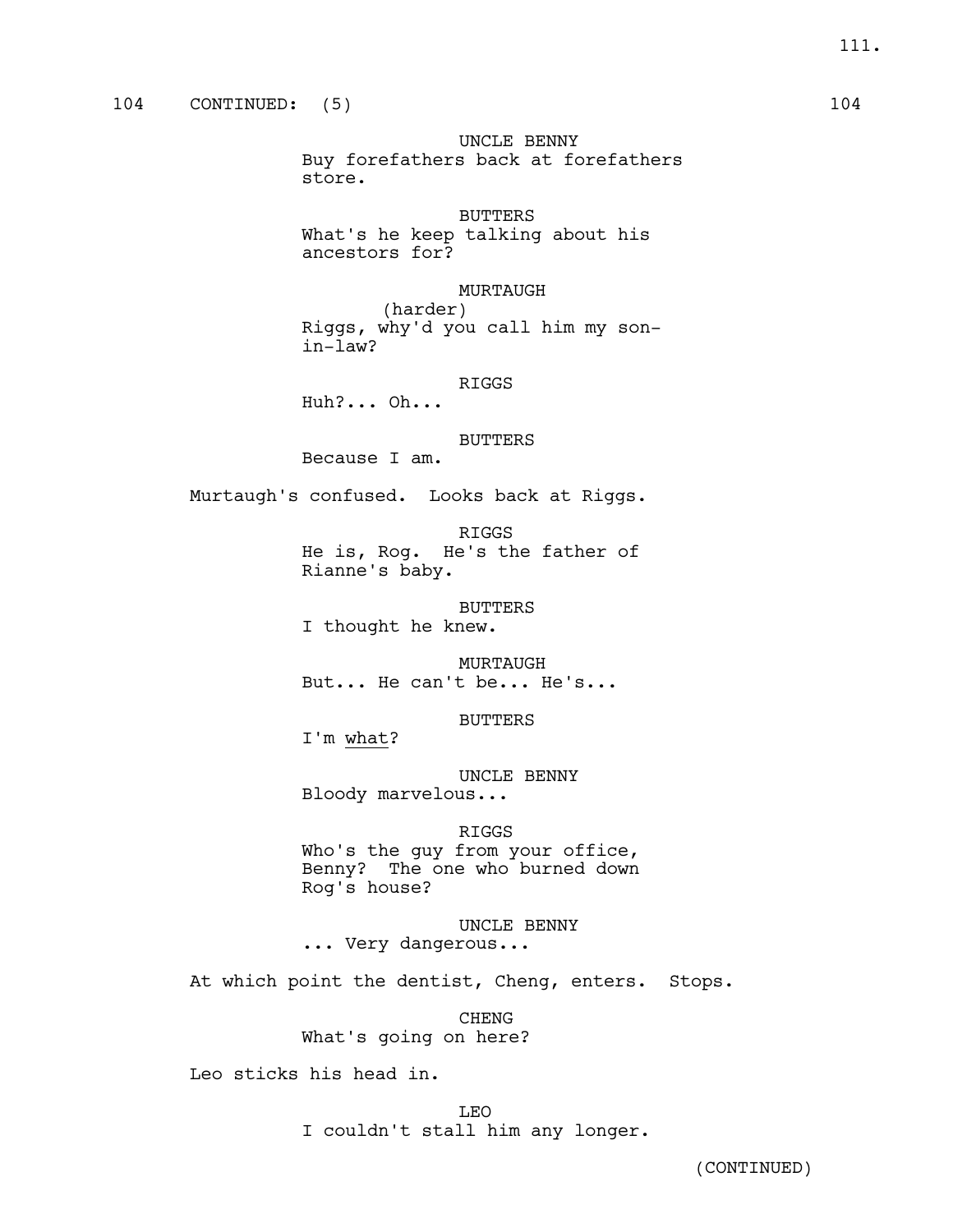# 104 CONTINUED: (6) 104

Cheng turns off the nitrous.

CHENG Who are you? What are you doing?

RIGGS ... Leaving. Right, Rog?

MURTAUGH

... Right.

RIGGS Anything happens to the Hongs, we'll be after you, Benny. (drops handcuff keys in his lap) Keep the cuffs.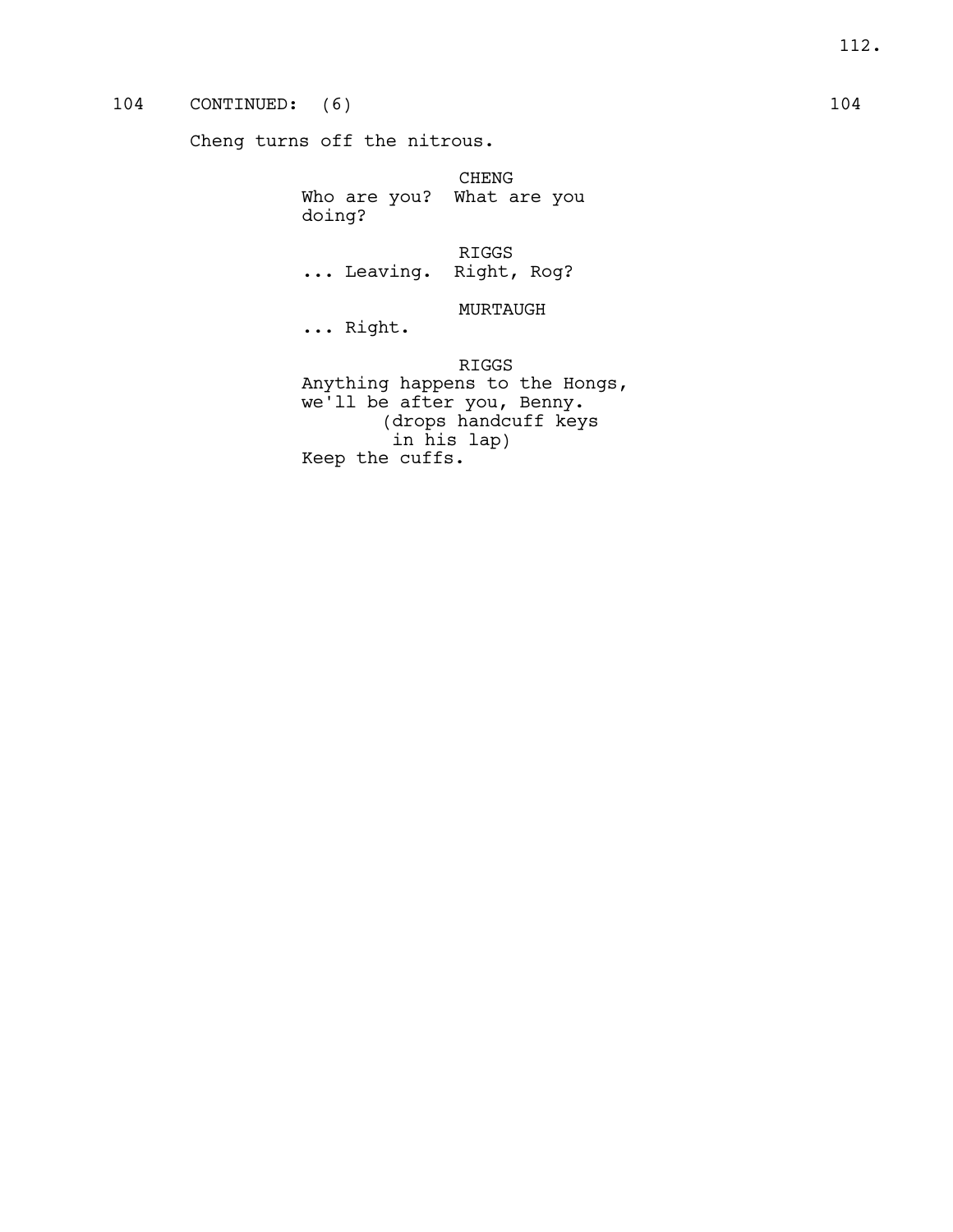# 105 INT. ELEVATOR - MOMENTS LATER 105

Everyone gets on. The doors close.

LEO So? How'd it go? Did he talk? What'd he say?

MURTAUGH (to Butters) You're my son-in-law?

LEO He said 'you're my son-in-law?'

BUTTERS (to Murtaugh) Yes, sir.

LEO ... Wait... He's your son-inlaw?... Oh, shit...

# 106 INT. BUILDING LOBBY 106

The elevator doors open. We hear a punch. Riggs comes flying out. Onto the floor. Raises up. Shakes it off.

> RIGGS What'd you hit me for?

MURTAUGH For keeping it from me. And letting me think he was... (to Butters) Soon as we find the Hongs, you, me, and Rianne'll be getting into this.

Murtaugh goes. Leo helps Riggs up.

LEO How come I didn't know about this?

RIGGS Why would anyone tell you?

LEO Whatever, whatever... Screw you guys. I gotta go to my real dentist now. And you're paying.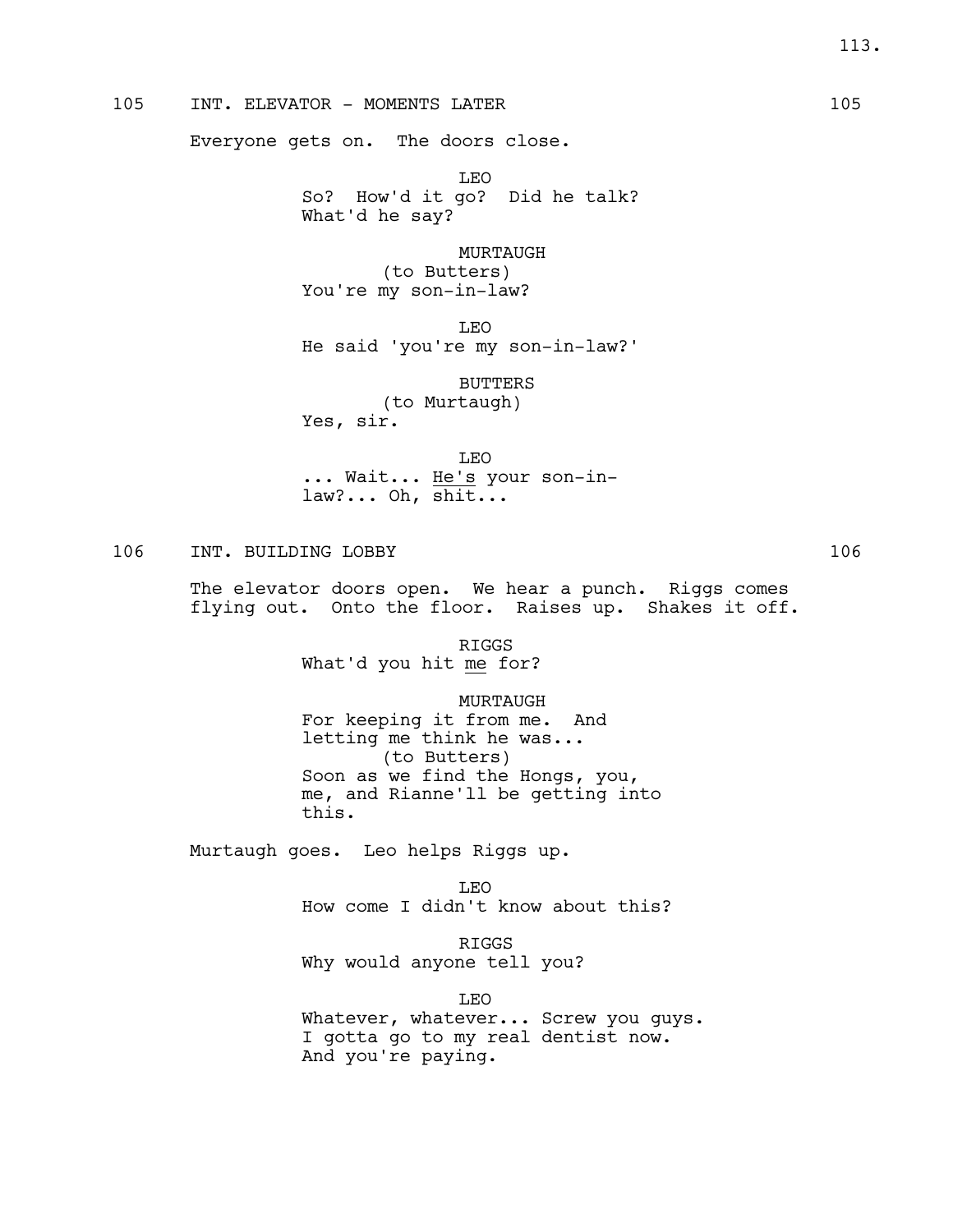| A107        | OMITTED | A107        |
|-------------|---------|-------------|
| thru<br>109 |         | thru<br>109 |
|             |         |             |

114.

A110 EXT. BUTTERS' POLICE SEDAN - DUSK A110

Riggs, Murtaugh, and Butters listen to the POLICE RADIO.

NG (V.O.) Renminbi's the currency in mainland China. Means 'the People's money.'

110 INT. ASIAN ORGANIZED CRIME UNIT - DUSK 110

Ng's on a portable police radio.

NG What else did Benny say?

INTERCUT Ng and our guys. Into the radio --

RIGGS

He kept going on about his ancestors. Something about buying 'em back. How it'd be too late after tonight. Mean anything to you?

NG

Not that I can think of.

Murtaugh takes the mike.

MURTAUGH

What about the guy who torched my house? In the restaurant, it was like Benny was scared of him.

NG

If Benny's scared of him, he's from China, and that's not good ... Listen up, boys. I don't know what's going on, but Chinese gangs kill anyone who gets in their way. That includes cops and their families. You watch your asses.

# MURTAUGH

Thanks, Ng.

NG

Keep me posted.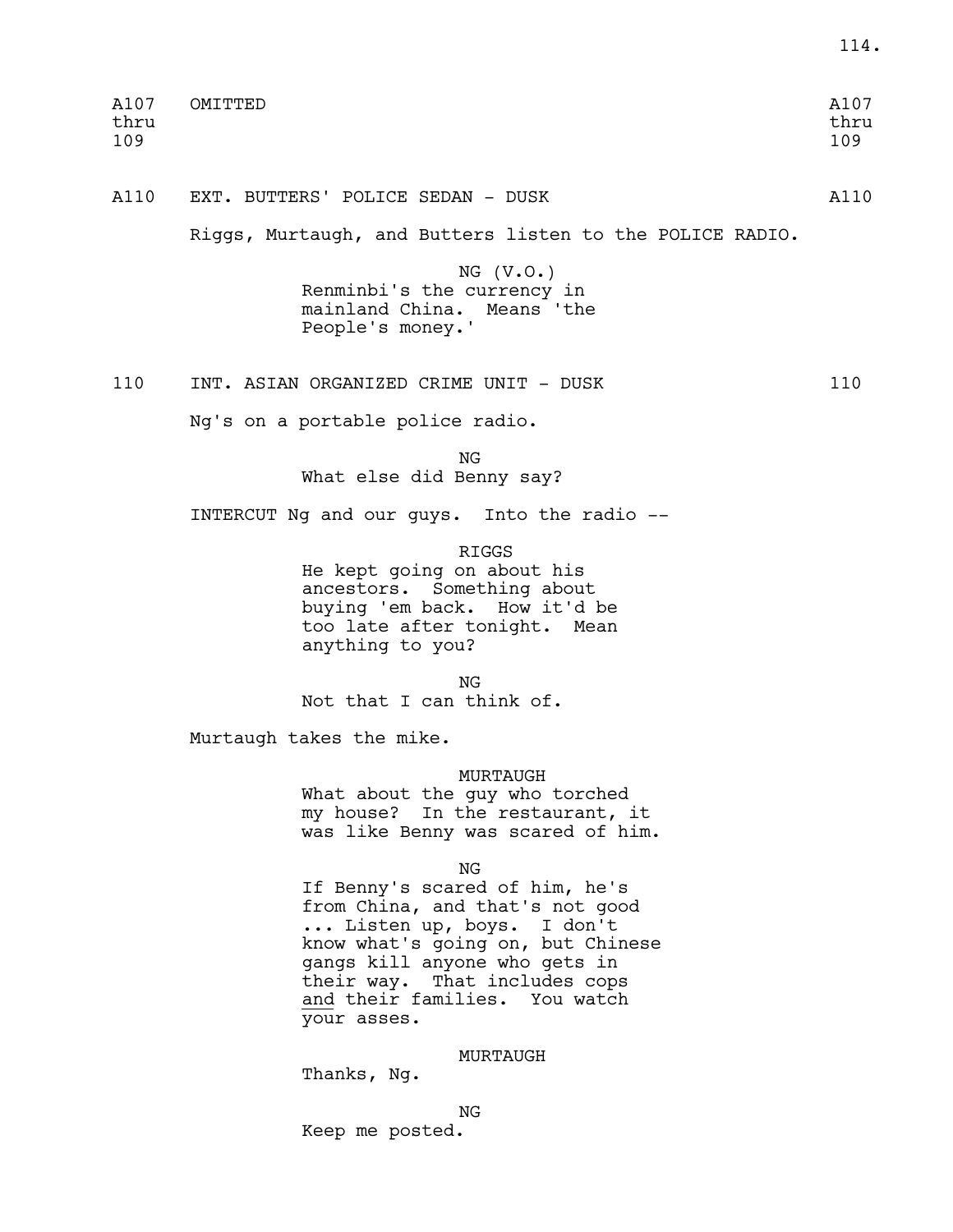| A111<br>thru<br>A117 | OMITTED                                                                                                                                                    | A111<br>thru<br>A117 |
|----------------------|------------------------------------------------------------------------------------------------------------------------------------------------------------|----------------------|
| 117                  | EXT. RIGGS' MOBILE HOME - NIGHT                                                                                                                            | 117                  |
|                      | A sheriff's car's parked by Lorna's Explorer. Butters'<br>car pulls up. Riggs and Murtaugh get out.                                                        |                      |
| 118                  | INT. RIGGS' MOBILE HOME                                                                                                                                    | 118                  |
|                      | Riggs and Murtaugh enter. A sheriff's DEPUTY watches<br>over Lorna, Ping and Trish.                                                                        |                      |
|                      | LORNA<br>What's going on, Riggs?                                                                                                                           |                      |
|                      | <b>RIGGS</b><br>It's not safe for you guys here.<br>I'll explain in the car.                                                                               |                      |
|                      | As Riggs gets his coat and guns for him and Lorna --                                                                                                       |                      |
|                      | LORNA<br>Where're we going?                                                                                                                                |                      |
|                      | MURTAUGH<br>He's driving you and Ping to<br>your uncle's. I'm taking Trish<br>to her relatives.<br>(to Deputy)<br>You guys mind driving me and<br>my wife? |                      |
|                      | DEPUTY<br>Sheriff's Department's always<br>here to help L.A.P.D.                                                                                           |                      |
|                      | MURTAUGH<br>(to Trish)<br>I sent Lee Butters to pick up<br>Rianne.                                                                                         |                      |
|                      | TRISH<br>Lee Butters?                                                                                                                                      |                      |
|                      | MURTAUGH<br>Yeah, you know her husband?<br>My son-in-law. The father of<br>my grandchild?                                                                  |                      |
|                      | Trish is nailed. She and Murtaugh go. Riggs starts to<br>explain to Lorna. She punches him.                                                                |                      |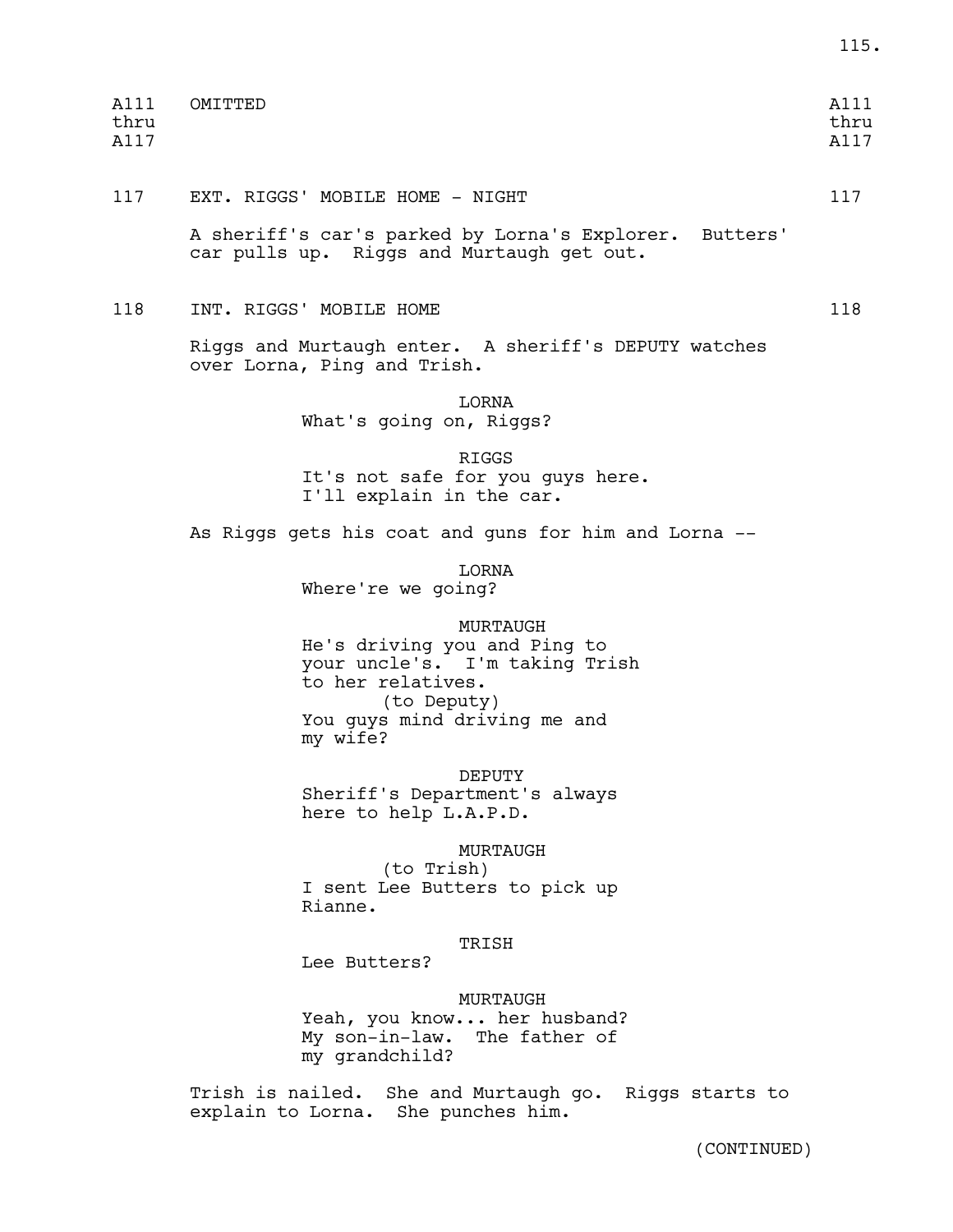RIGGS

I'll get Ping.

He does. And as they go --

A119 IN A SERIES OF SHOTS AND A SERIES OF SHOTS AND ALL ASSESSMENT AND ALL ASSESSMENT AND ALL ASSESSMENT AND A

Hong's family waits inside their warehouse room.

In the other room, with Ku and Benny looking on, Hong's uncle, Chung, finishes engraving a plate.

The plate is fitted to a large printing press.

Sheets of currency paper, on which are already printed the other elements of a Chinese bill, are run through the press. The engraved plate adds the final element.

The first sheets are inspected. Ku's satisfied. The press starts hammering out the rest of the sheets. As it does this, and the money's cut and packaged --

-- Ku kills the uncle, Chung.

Uncle Benny's next. Strangled by a wire garrote hidden inside Ku's Buddhist prayer beads.

119 INT. BUTTERS' POLICE SEDAN - DRIVING - NIGHT 119

Ping sits in the front seat with Riggs and Lorna. Up ahead, lights flash and the barricade lowers at a train crossing. Riggs slows, stops. A train approaches in the distance. Beat. Something's on Riggs' mind...

> RIGGS Flying next to you in the chopper... I saw the bridal magazine in the car.

Beat. Lorna doesn't say anything.

RIGGS You want to get married, don't you?

# LORNA

No... (then) Yeah, I want it... But it's okay with me if you don't.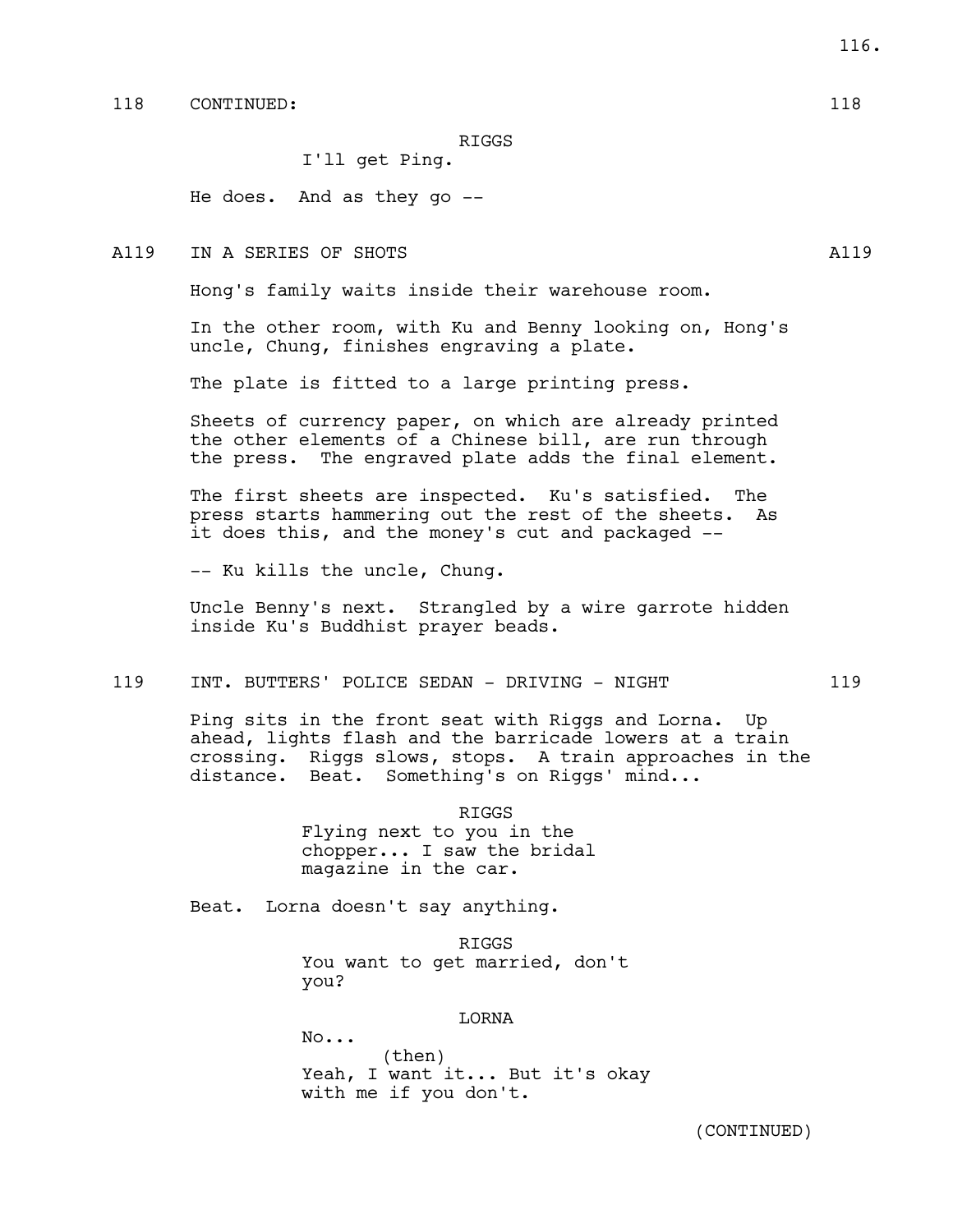RIGGS

Why didn't you tell me before?

LORNA Don't want to put pressure on you... If you're ready some day, great. If not... I love you, Riggs. I'll take you any way I get you.

RIGGS

You're sure.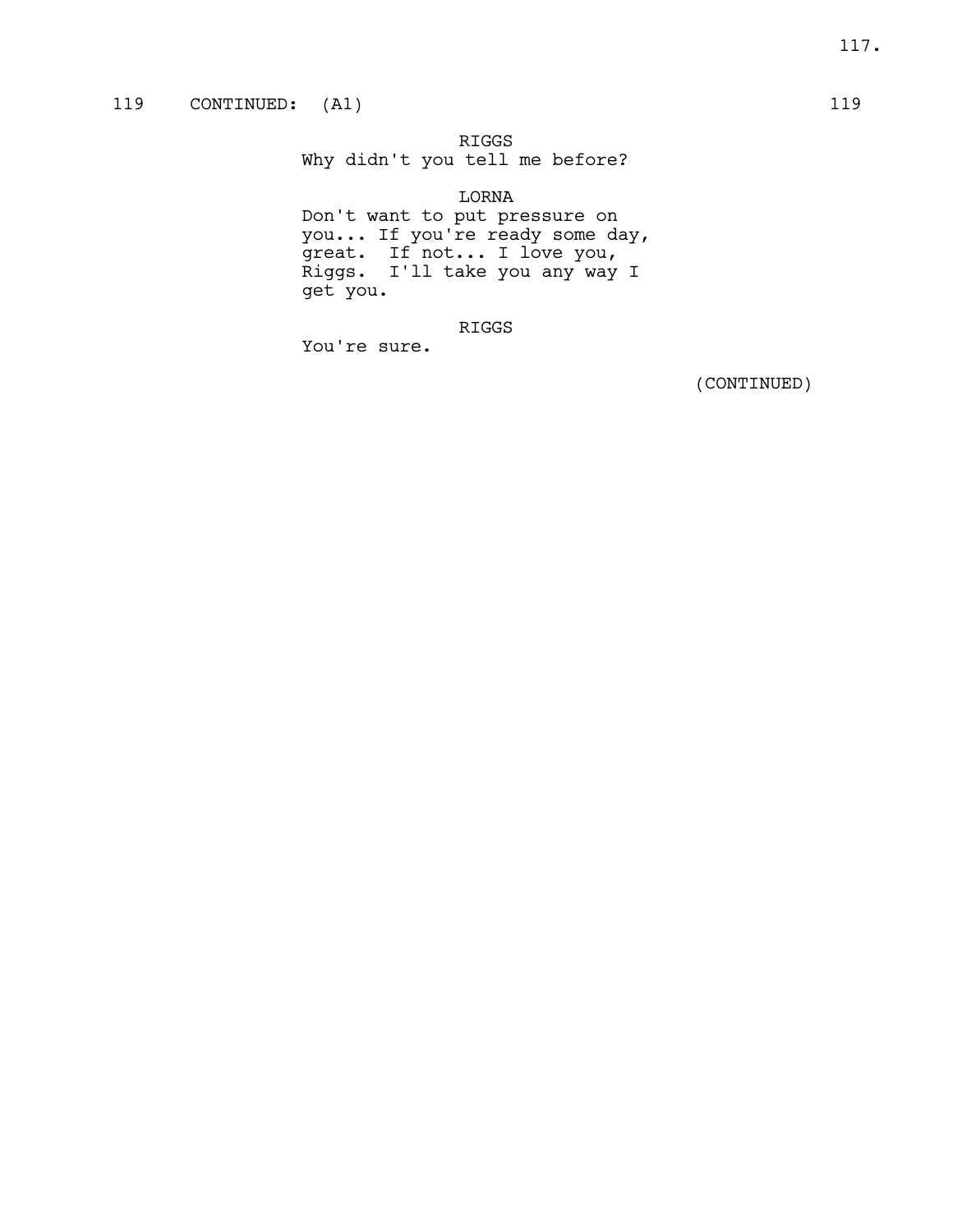# LORNA

If I needed it to be another way, believe me, I'd tell you.

They look at each other a long time... When up ahead, lights flash, and the barricade lowers at a train crossing. Riggs slows, stops at the barricade. A train approaches in the distance. Lorna feels her tummy.

#### LORNA

# Baby's kicking.

Riggs reaches over and feels... so does Ping.

The TRAIN'S HORN sounds for the crossing. The bright headlight illuminates the car... What happens next happens very quickly... BAM! Riggs' truck is struck from behind. Shoved through the crossing arm. Being pushed in front of the train... Riggs sees what's happening. Throws it in reverse. Stomps on it.

# 120 EXT. BUTTERS' POLICE SEDAN 120

Riggs' rear tires smoke in reverse. But the truck behind has more leverage going forward. Riggs' truck keeps sliding ahead toward the train track.

#### 121 INT. POLICE SEDAN 121

Accelerator on the floor. Still moving into the path of the train... Riggs and Lorna both draw their guns. Turn. FIRE backward, through the rear WINDOW.

#### A122 INT. SUBURBAN A122

Yee's the driver. Another Chinese guy with him. They both duck below the dashboard as BULLETS SHATTER the WINDSHIELD. Yee never letting his foot off the gas.

# B122 INT. POLICE SEDAN B122

Riggs and Lorna FIRE out. They're still being pushed forward. Blinding light fills the car... They're a second from annihilation... when Riggs slams the shifter into "drive." Floors it.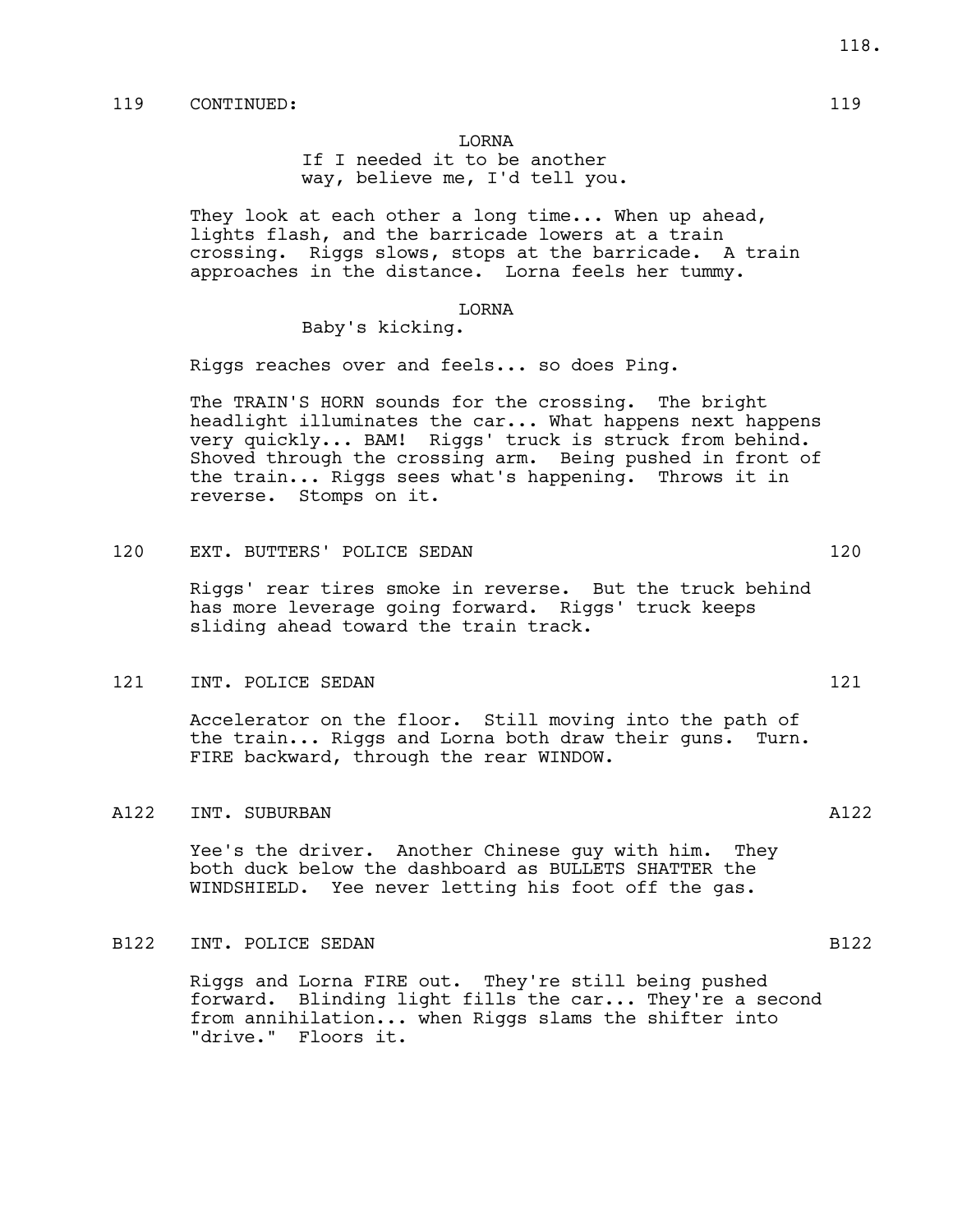# 122 EXT. TRAIN CROSSING 122

Riggs' truck shoots through the crossing. The truck behind, accelerator still down but now relieved from pushing any weight, automatically shoots ahead, as well. Too late to clear the tracks... BOOM! The locomotive nails the truck's ass end. Flips them. Spins them. But doesn't kill them... A second locomotive does that. Coming down a parallel set of tracks.

123 INT. POLICE SEDAN 123 123

Skidding to a stop. Riggs turns to Lorna and Ping.

RIGGS

You guys okay?

# LORNA

... Yeah.

A124 EXT. POLICE SEDAN A124

Riggs gets out. The Suburban's a fireball down the tracks. In b.g., we hear the POLICE RADIO. Then, from inside the car!--

# LORNA Roger's calling you.

Riggs takes the mike.

RIGGS They just tried to kill us, Rog.

B124 INT. N.D. POLICE SEDAN B124

Murtaugh's riding with Butters.

MURTAUGH Everybody okay?

INTERCUT Riggs and Murtaugh.

RIGGS

We're fine. They're just about well-done... I'm sick of these fuckers, Rog. I want to take 'em out, now.

MURTAUGH ... Better meet me and Butters downtown.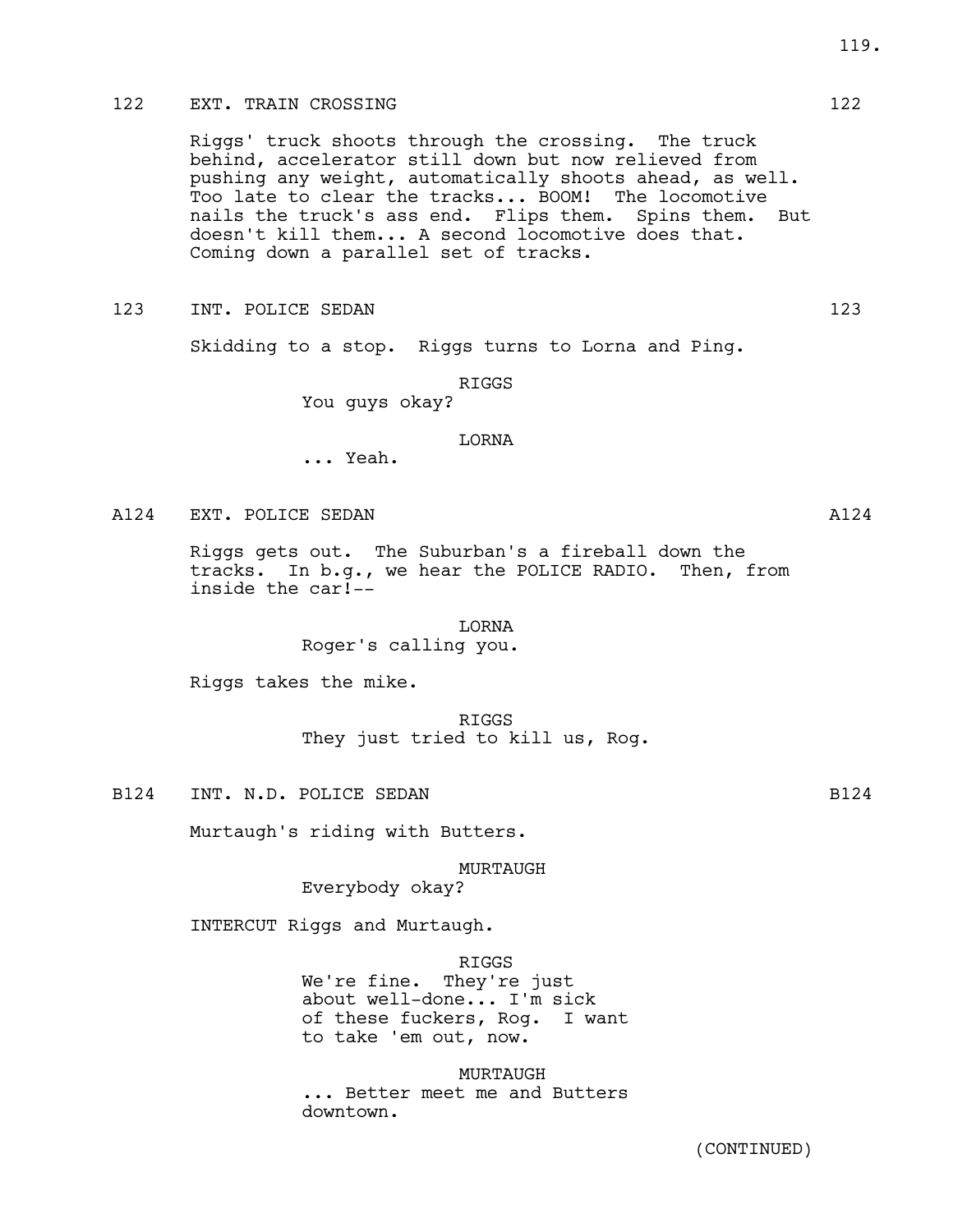# RIGGS

What's going on?

# MURTAUGH ... They found my watch.

124 OMITTED 124  $\alpha$ 125 125 126 CLOSE ON MURTAUGH'S FATHER'S WATCH 126

Murtaugh turns it over in his hands. REVEAL he's in --

127 INT. WAREHOUSE - SMALL ROOM - NIGHT 127 127

Across the room, Riggs enters with Lorna. They cross to Murtaugh.

#### RIGGS

What happened?

MURTAUGH They killed Hong, his uncle, and Uncle Benny, too. Bodies're in there.

LORNA Where's the rest of the family?

MURTAUGH

They're okay...

128 INT. WAREHOUSE - LARGE ROOM 128 128

Butters, Ng, and Tony are there. Riggs, Lorna and

Murtaugh enter.

# MURTAUGH

I.N.S. raided a Chinese sweatshop. Hong's family was being held there. They led 'em back here.

Butters walks up.

#### BUTTERS

Look what we found. They were printing funny money. Ink's still wet.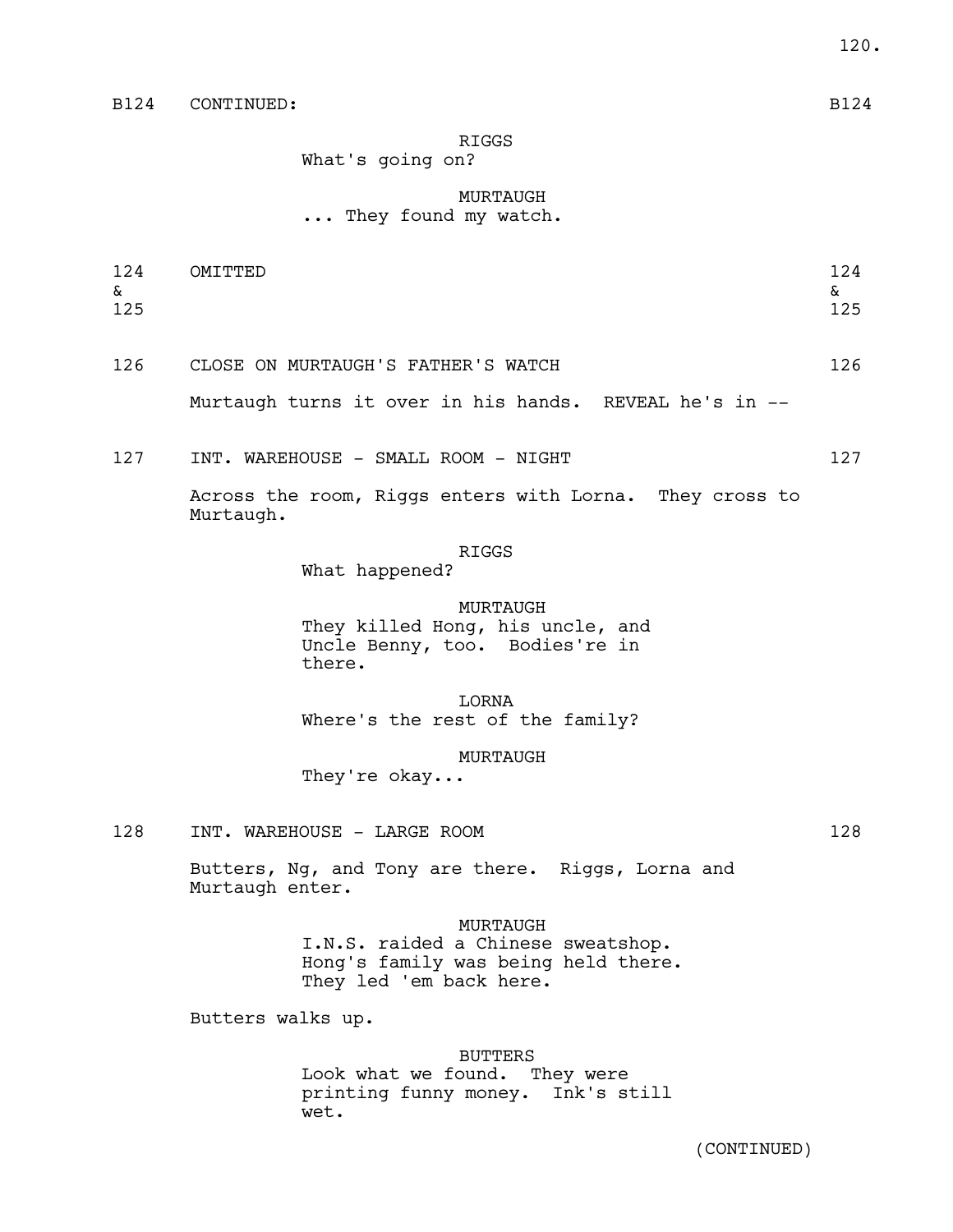# 128 CONTINUED: 128

Riggs regards the money. It's a sheet of renminbi still missing the engraved portraits.

> RIGGS What the hell're they printing Chinese money for? Can you even exchange it here?

#### TONY

Only in China.

#### MURTAUGH

Hong's uncle was an artist. Maybe an engraver. Bringing the family over could've been his payment for doing the job.

MURTAUGH ... Benny talked about buying his forefathers back.

NG

You said ancestors.

#### MURTAUGH

Ancestors, forefathers...

NG

Not forefathers. Four fathers. The number four. Top guys in one of the old Hong Kong Triads. Reds jailed 'em when they took over Hong Kong. We're hearing they were just moved outta prison.

BUTTERS They must be involved somehow. (to Benny Chan's body) ... Got in over your head, Uncle Benny.

#### LORNA

... A guy from the State Department was killed the other day. Car was shoved in front of a train. Same thing they tried on us. It's all gotta be connected.

Lorna suddenly spots Ping in the other room approaching the doorway into this room. She quickly moves to intercept him, takes him back outside.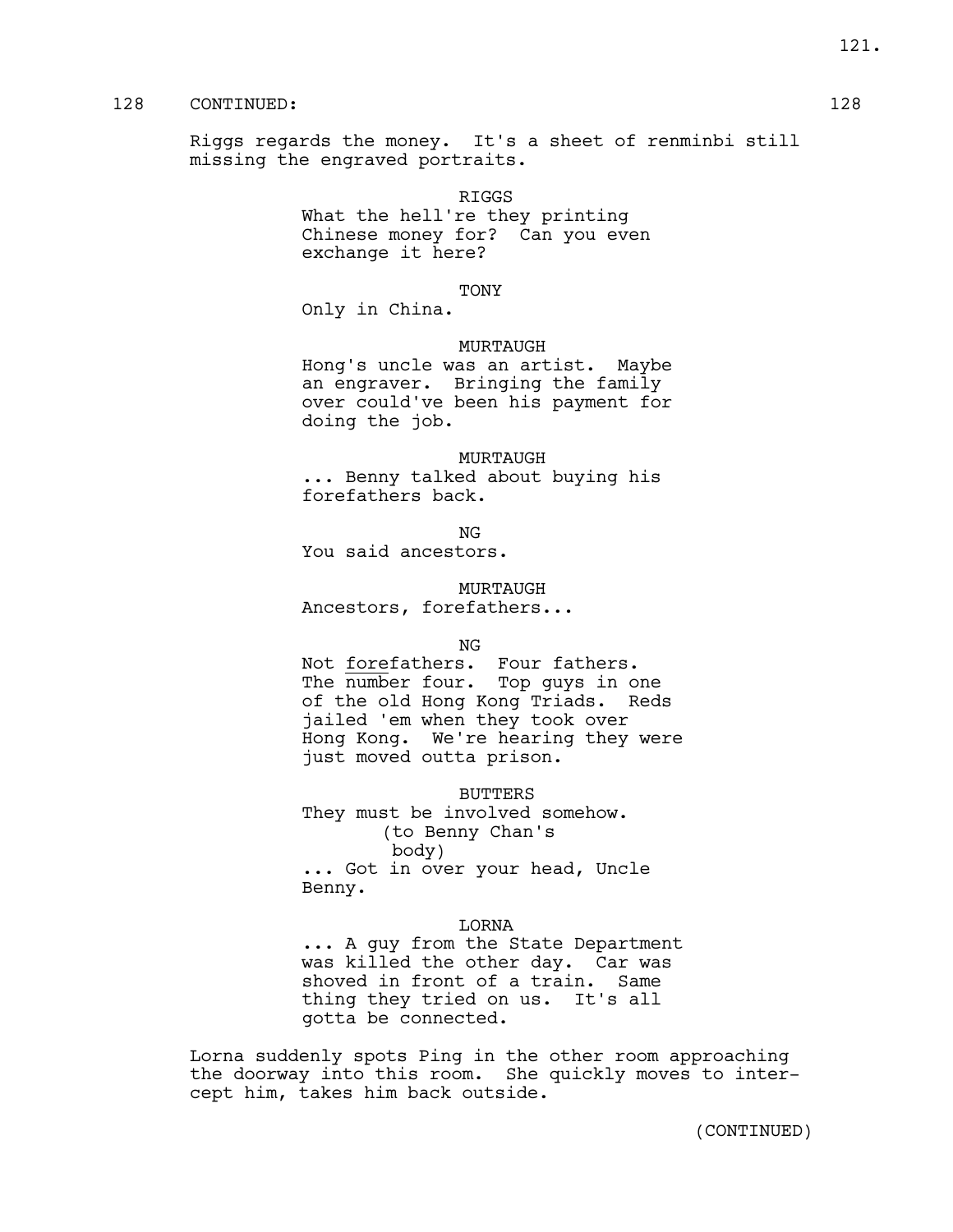NG Ten to one I know where they took

the money.

# MURTAUGH

# We're outta here.

A129 EXT. WAREHOUSE **Allows** And Allowski and Allowski and Allowski and Allowski and Allowski and Allowski and A

They emerge. Lorna's with Ping. Riggs' eyes meet hers.

RIGGS

We're going after 'em.

She couldn't stop him if she wanted.

LORNA Watch your butt.

OFF Lorna, as Riggs and the others drive off --

B129 EXT. L.A. STREETS - NIGHT B129

As the cop car with our guys guns toward a showdown --

NG (V.O.)

... Uncle Benny was doing a lotta business with National Ansco. Company's owned by the Chinese government. Big set-up at the harbor. Right now, they're breaking down machines from our old factories and shipping 'em home... Only problem's the place is what's called a Foreign Trade Zone. Going in there's a federal, red-tape deal. We don't have the authority.

RIGGS (V.O.) Yeah, well, we got a problem with authority anyway.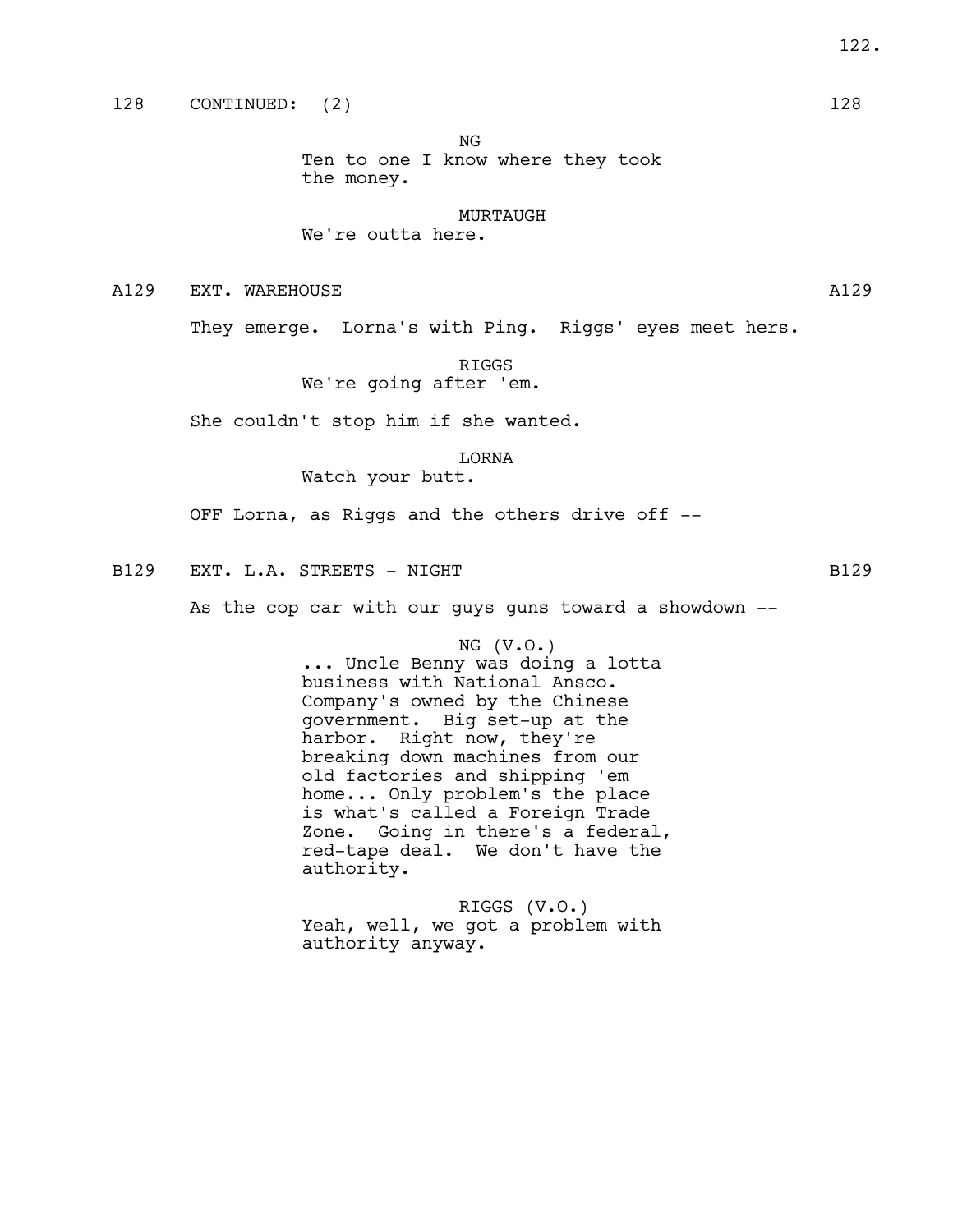# 129 OMITTED 129

130 CLOSE ON CURRENCY SCANNER 130

As it scans a Chinese bill. Intricacies of the bill's design are displayed on a screen. REVEAL we're in --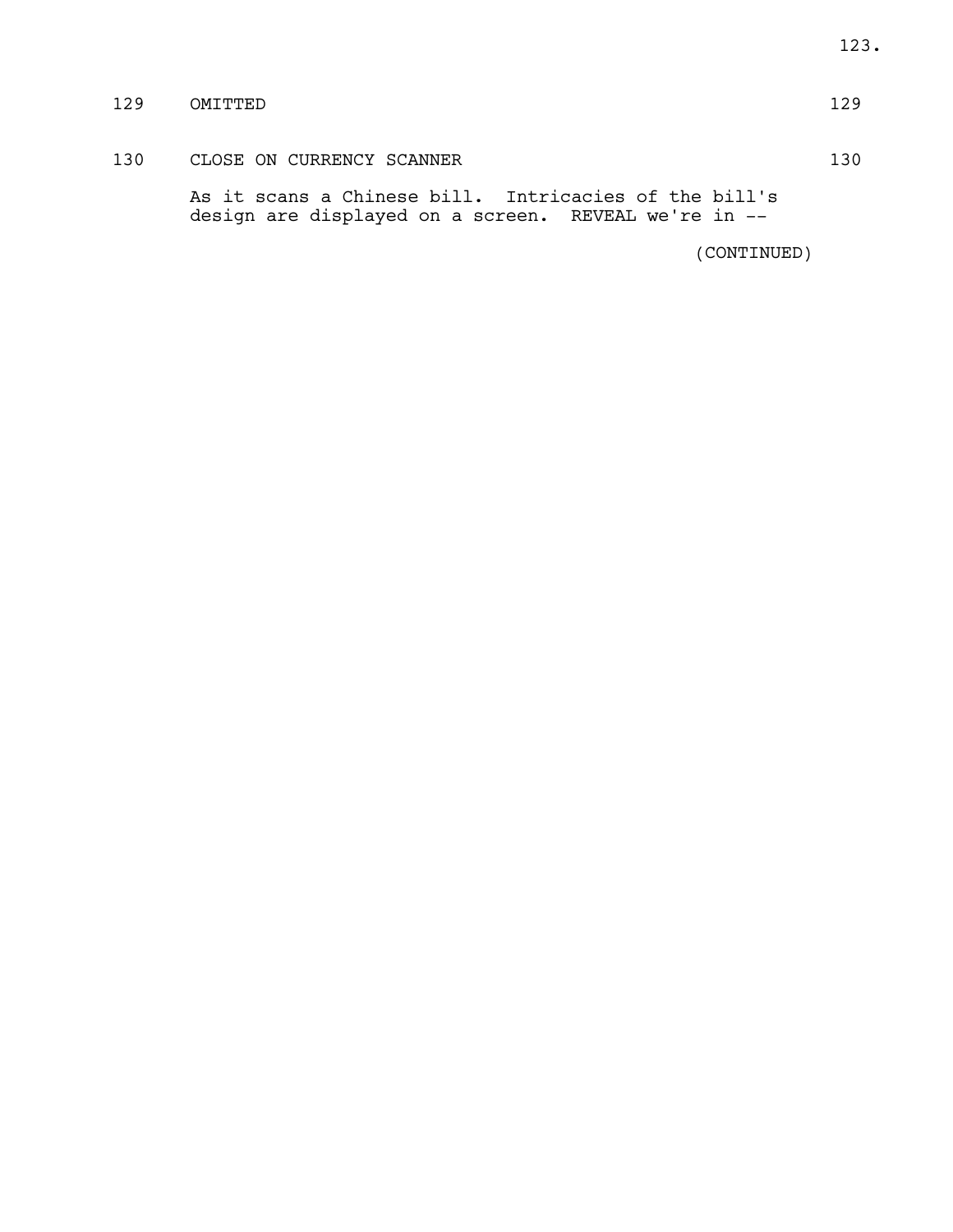# 130 CONTINUED: 130

# INT. NATIONAL ANSCO WAREHOUSE - NIGHT

Ku and a dozen Triad gangsters, including Fan and Chu, face the PRC General and thirty armed soldiers holding The Four Fathers. All in suspended animation while a PRC egghead operates the scanner. The scan's complete. The egghead signals the bill's good. The General nods to his men to release the Four Fathers... when we hear a CAR HORN HONKING "shave and a haircut." Everyone turns to see Riggs and Murtaugh driving in. Slowly. Butters, Ng, and Tony following in their car. The soldiers' automatics swinging over onto them... Riggs and Murtaugh stop. Get out. No guns. Nonchalant.

RIGGS

Hi, gang.

MURTAUGH (tins 'em) L.A.P.D.

Riggs surveys the situation.

## RIGGS

So this is what Uncle Benny meant. Buying the Four Fathers outta jail. Which general's out to line his pockets, I wonder? Speakee English?

PRC GENERAL

What do you want?

Riggs hands over the faceless renminbi.

RIGGS

Need toilet paper back home? That's all the renminbi's good for.

As the General checks the renminbi --

MURTAUGH You can take the Four Pops back to China. We don't give a shit.

RIGGS Yeah, do what you want with 'em. Just don't leave 'em here.

Whereupon the General pulls a GUN and SHOOTS two Four Fathers in the head. Fan kills him before he SHOOTS the oldest Father and the pit viper (Ku's father). Hits him with a BURST... And all hell breaks loose.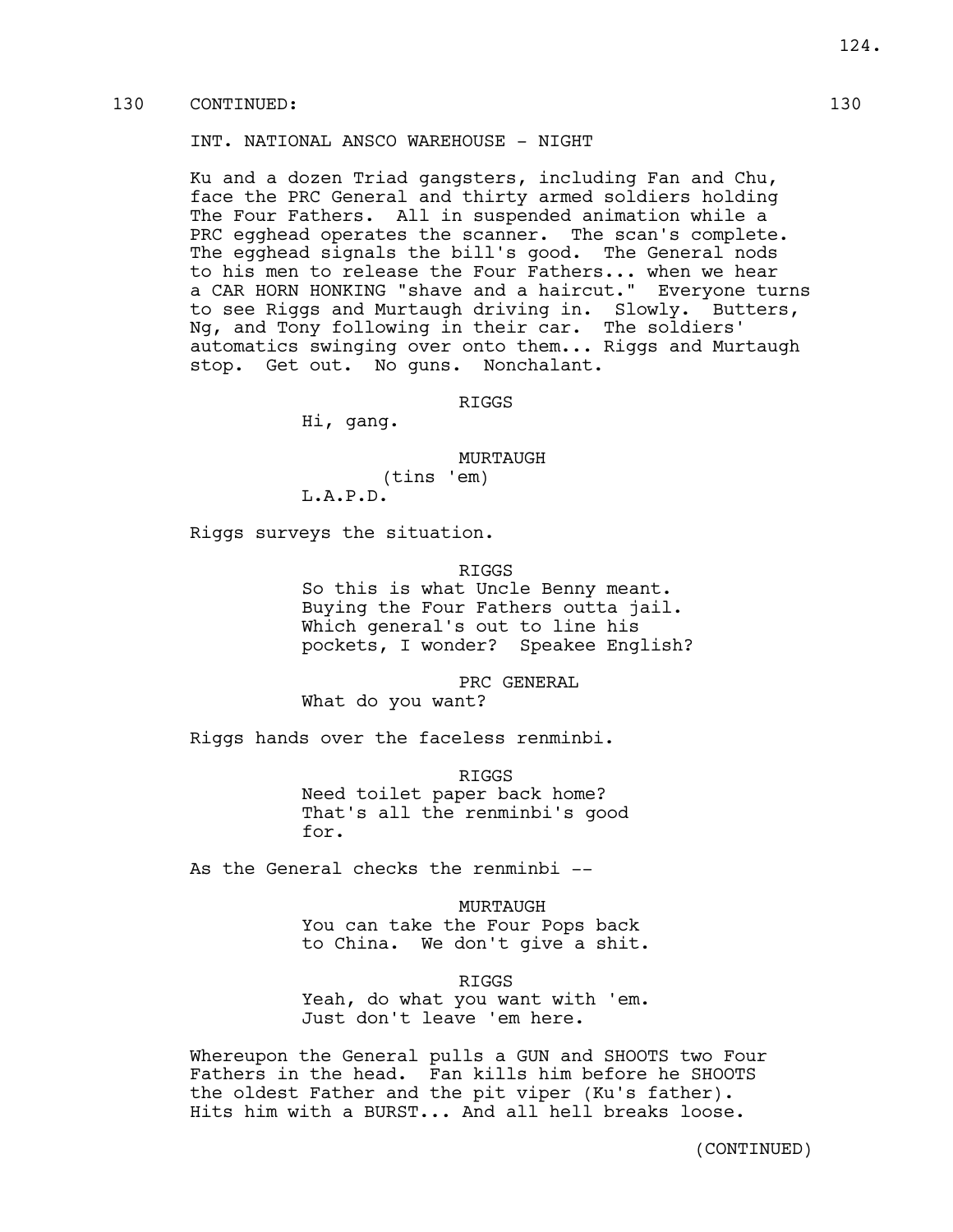# 130 CONTINUED: (2) 130

The battle pits the Triad against Riggs, Murtaugh, Butters, Ng, Tony, and the PRC Army. It rapidly divides into separate skirmishes that sometimes overlap. It's a war. Most important, we're counting the bullets. The PRC guys have, at most, three thirtyfive round mags. In real life, set on full auto, that goes fast. The Triad guys are slightly less well-armed. Riggs, Murtaugh, et al have their pistols and a couple extra mags each. What this means is, as people run out of ammo, they're first diving after dead guys' guns, and then they're going to hands and feet and whatever they can grab to hit with or throw. The gun battle will transform into a realistic martial arts melee.

During the fight:

Ku's goal's to protect the two remaining Four Fathers and get them out. In the process, he takes on multiple opponents, armed and not.

We see the two remaining Four Fathers' martial arts skills on display.

Riggs suffers an early flesh wound. It slows him but doesn't stop him.

Tony's killed. Ng and Butters both nail the shooter.

Riggs and Murtaugh end up behind the stack of renminbi. Out of breath. Nicked here and there. As they check their ammo --

#### MURTAUGH

You okay?

# RIGGS

Yeah.

(re: the bullet hole in his side) Went through and through.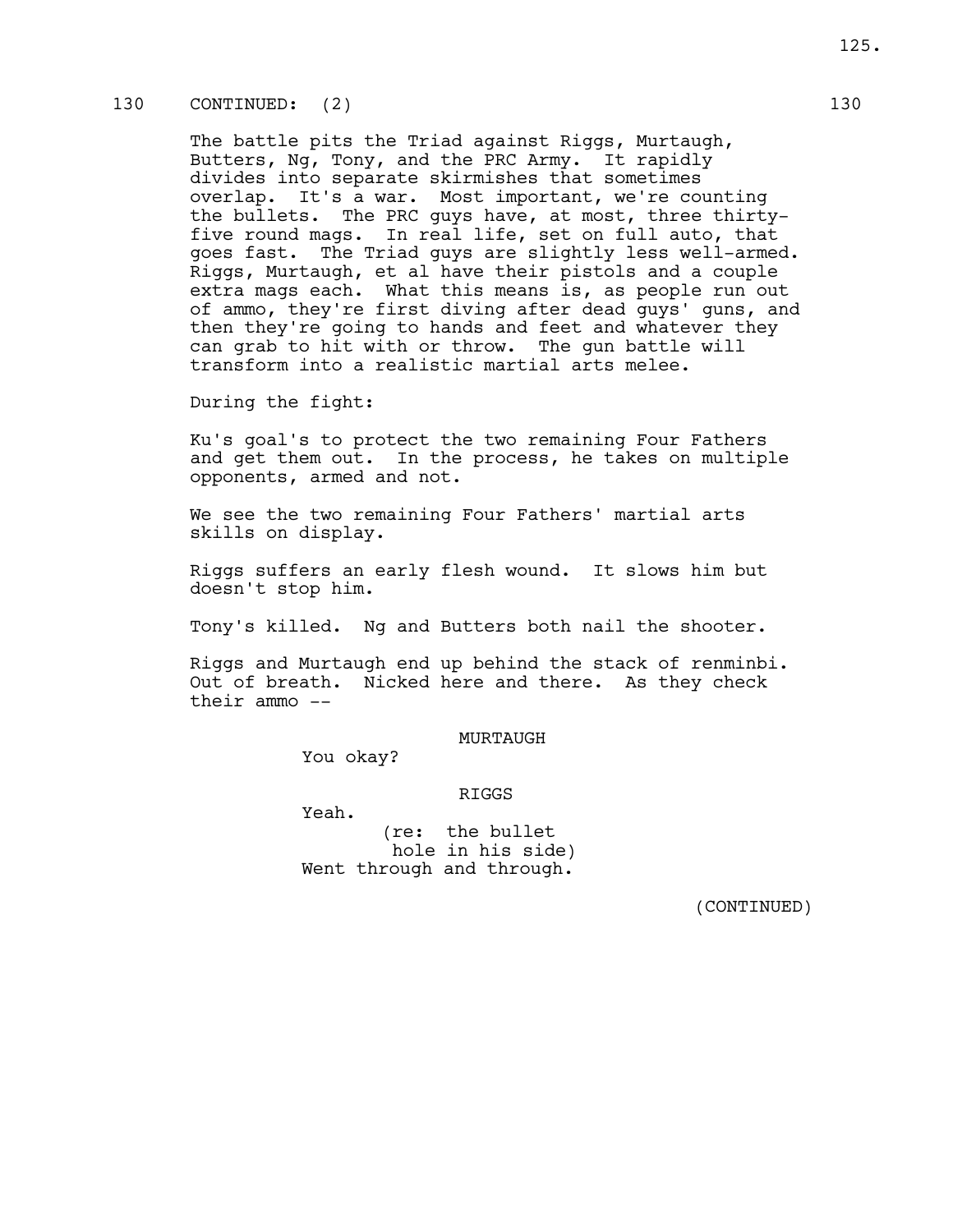MURTAUGH Was this a good idea?

RIGGS

It was an idea. One in the chamber, three in the mag. You?

MURTAUGH Down to the wheel gun. Six.

A Triad guy appears. Murtaugh SHOOTS him TWICE.

MURTAUGH

Four.

BULLETS RIP the stack of money. Bills float down around them. Beat. Then --

RIGGS

Trish never mentioned a rich aunt.

#### MURTAUGH

Huh?

me, Rog?

RIGGS The one you said died and left her all the money... I.A.S. heard you're on the take.

MURTAUGH I'm on the take?

RIGGS Sounded crazy to me, too. But now I don't know what the hell's going on. Why're you lying to

Murtaugh looks sick. It must be bad. A long beat.

MURTAUGH Ever hear of Ebony Clark?

RIGGS She writes those cheesy sex novels. Yeah. Why?

MURTAUGH ... Trish is Ebony Clark.

RIGGS Trish? Your wife Trish? Writes books?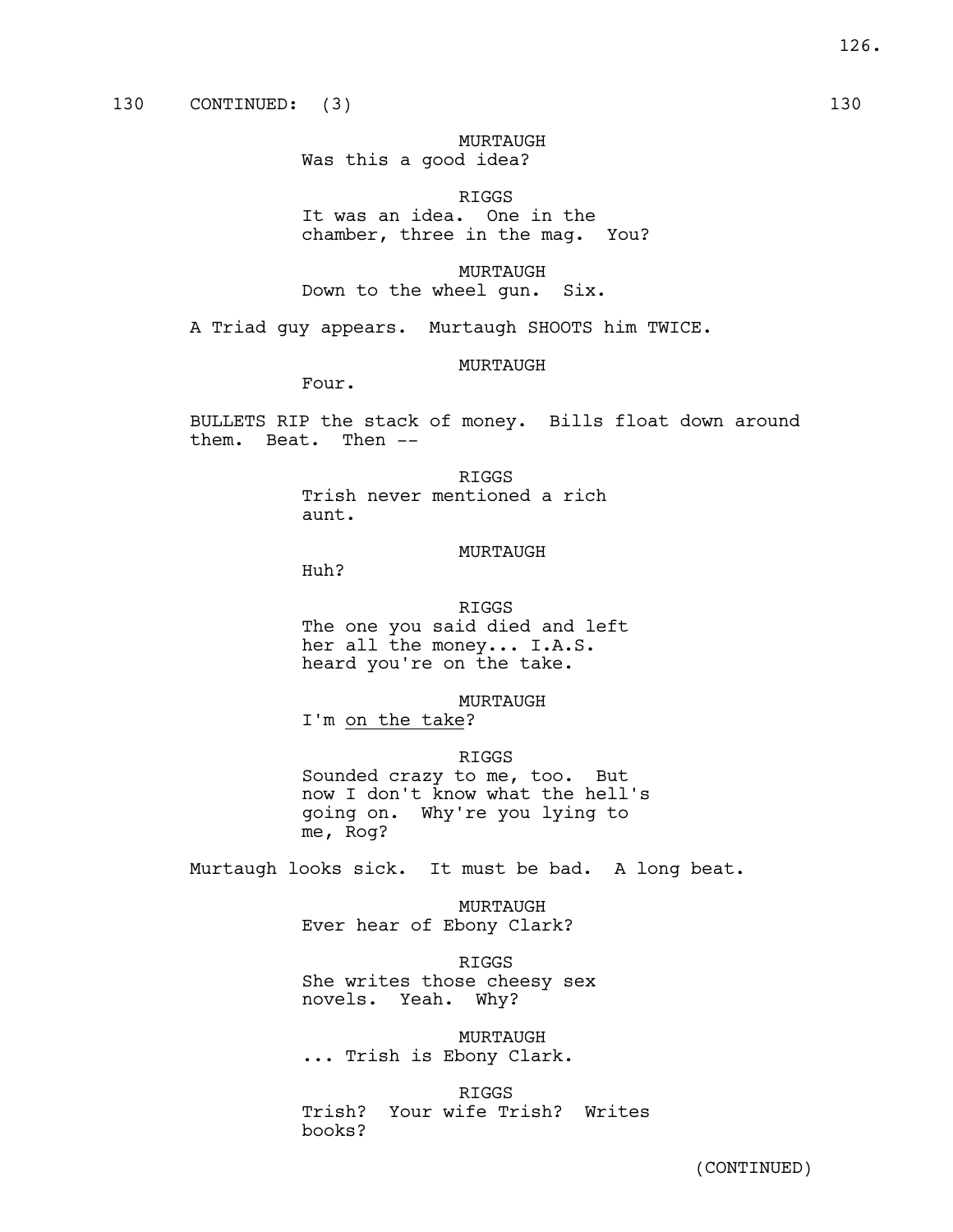# MURTAUGH

(nods)

Started a couple years ago. Now she's a bestseller. Even has her own line of lingerie. Remember those shorts with the hearts? They're from the men's collection ... I didn't want people to know. It's kinda embarrassing.

Beat. More GUNFIRE.

RIGGS

Two shots left.

#### MURTAUGH

Me, too.

#### RIGGS

I read some Ebony Clark. Trish has a pretty vivid imagination. (then) It is made-up, isn't it, Rog? I mean, you guys aren't into all that... Stuff's kinda kinky, y'know... Are you?

# MURTAUGH (beat; smiles)

Kids are outta the house these days.

Beat. Then more GUNFIRE. This time, they're driven from cover and have to split up.

In the midst of the fighting, Riggs meets Ng.

NG

How we doing?

# RIGGS

You got me.

They spot Ku and the pit viper moving by in the distance.

RIGGS Who's the guy in the white pajamas?

NG Name's Wah Sing Ku. The Four Father with him's his real dad.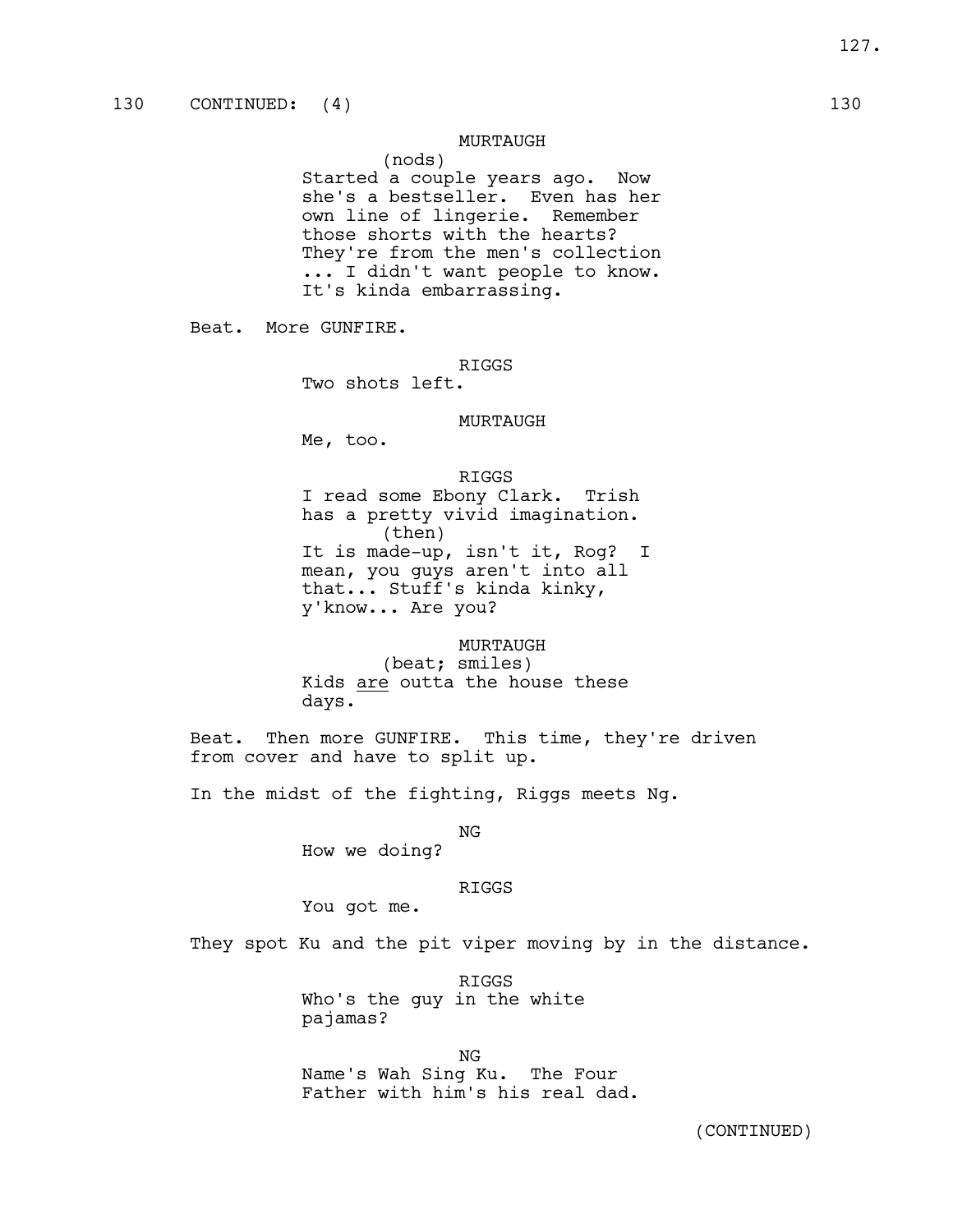RIGGS Like Four Father like son, huh?... I'm gonna go see if I can break up the family.

Riggs heads off in Ku's direction.

Across the room, Murtaugh FIRES TWO of his four... when a Triad guy he doesn't see draws a bead on him. FIRES ... And suddenly Butters is there. Knocks Murtaugh down. Takes the bullet himself. Murtaugh comes off the ground, POPS the shooter, and moves to Butters.

#### MURTAUGH

Butters.

BUTTERS Hey, you said my real name.

The wound shouldn't kill him.

#### MURTAUGH

Don't move.

BUTTERS This is the first time I've been shot. Am I okay?

MURTAUGH

(sees Ng)

Ng!

(indicates Butters) Watch him.

Ng comes over as Murtaugh moves on. Checks the cylinder as he goes. One bullet left... when the old Four Father is there. Drives a kick into Murtaugh's kidneys. A monkey fist in the neck. Murtaugh fights unconsciousness. Sees him moving in again. Finds a paint spray gun at hand. Sees the old man's glasses. Sprays... A pink mist covers the lenses. The old guy has to take them off. Losing his glasses doesn't change his kung fu -- it's as good as ever -- it's just now all his blows're landing half a foot short. Which Murtaugh realizes. Stays out of range. Waits for an opening. Then clonks him with the butt of his revolver.

Riggs FIRES his last two. Meets Chu mano-a-mano...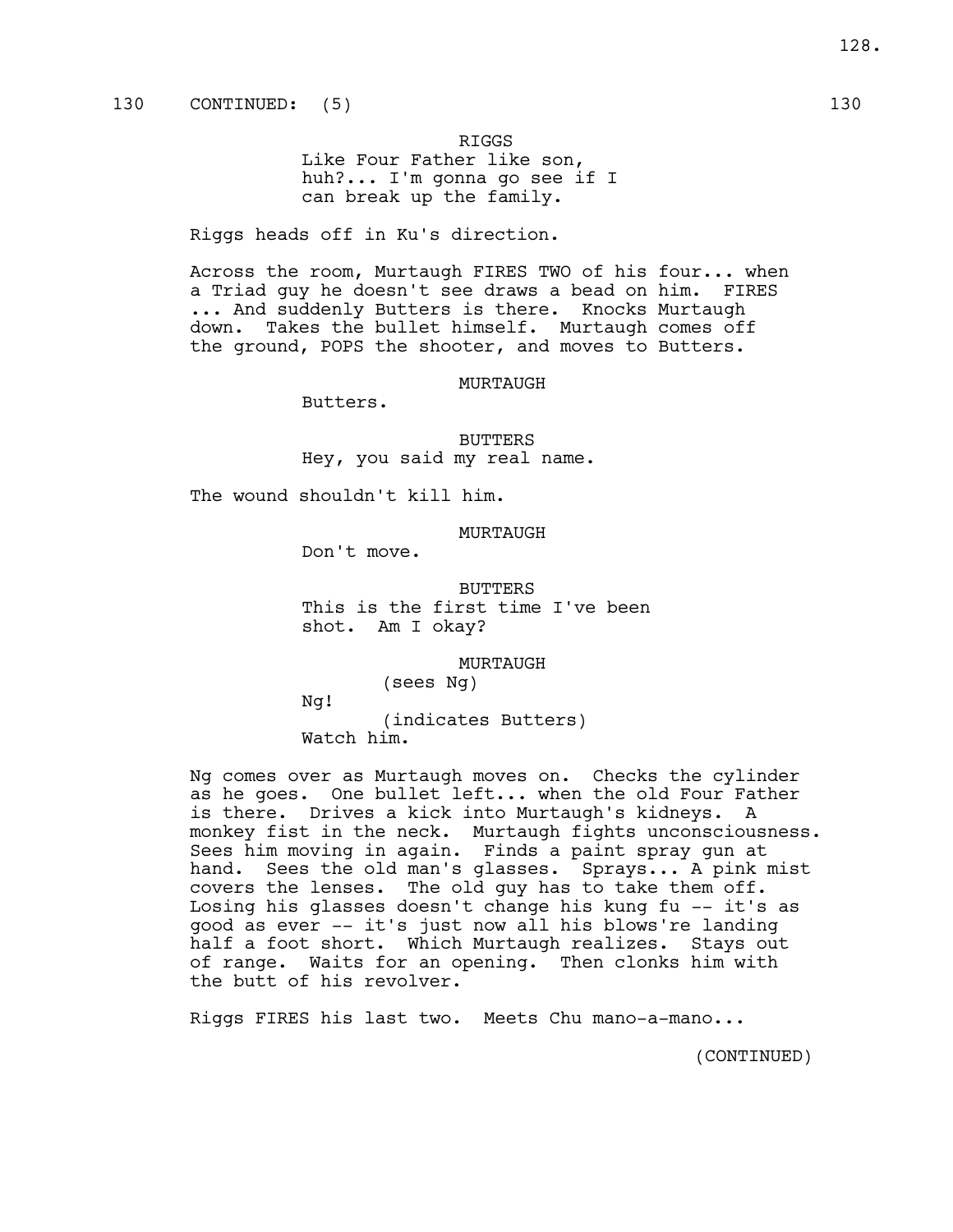# 130 CONTINUED: (6) 130

Chu makes Riggs suffer... when a PRC Army guy appears and takes Chu out... A moment of acknowledgement between him and Riggs. Then Ku and his father end the moment. Strike like a lightning. Ku drops Riggs as the father kills the soldier... Ku moves to kill Riggs with a punch.

Across the room, Murtaugh sees Ku about to kill Riggs. Raises his GUN. It's a long shot. Murtaugh pauses. Cricks his neck. FIRES.

An instinct alerts Ku. He sees Murtaugh fire. Moves just enough to avoid the slug... Murtaugh keeps pulling the trigger. The hammer falling on empty chambers... Ku senses something behind him. Turns to find his father's taken Murtaugh's slug and bleeds profusely from the hole it made in his pericardium. Ku moves to him. Catches him as he falls. Supports him as he heads for a door. Finds himself engaged by a PRC soldier. Dispatches him despite the burden of his father's body. And exits.

Murtaugh moves to Riggs. They're both bruised and beat-up. Exhausted. The battle's basically over. Bodies everywhere. Murtaugh hoists Riggs to his feet.

MURTAUGH

C'mon.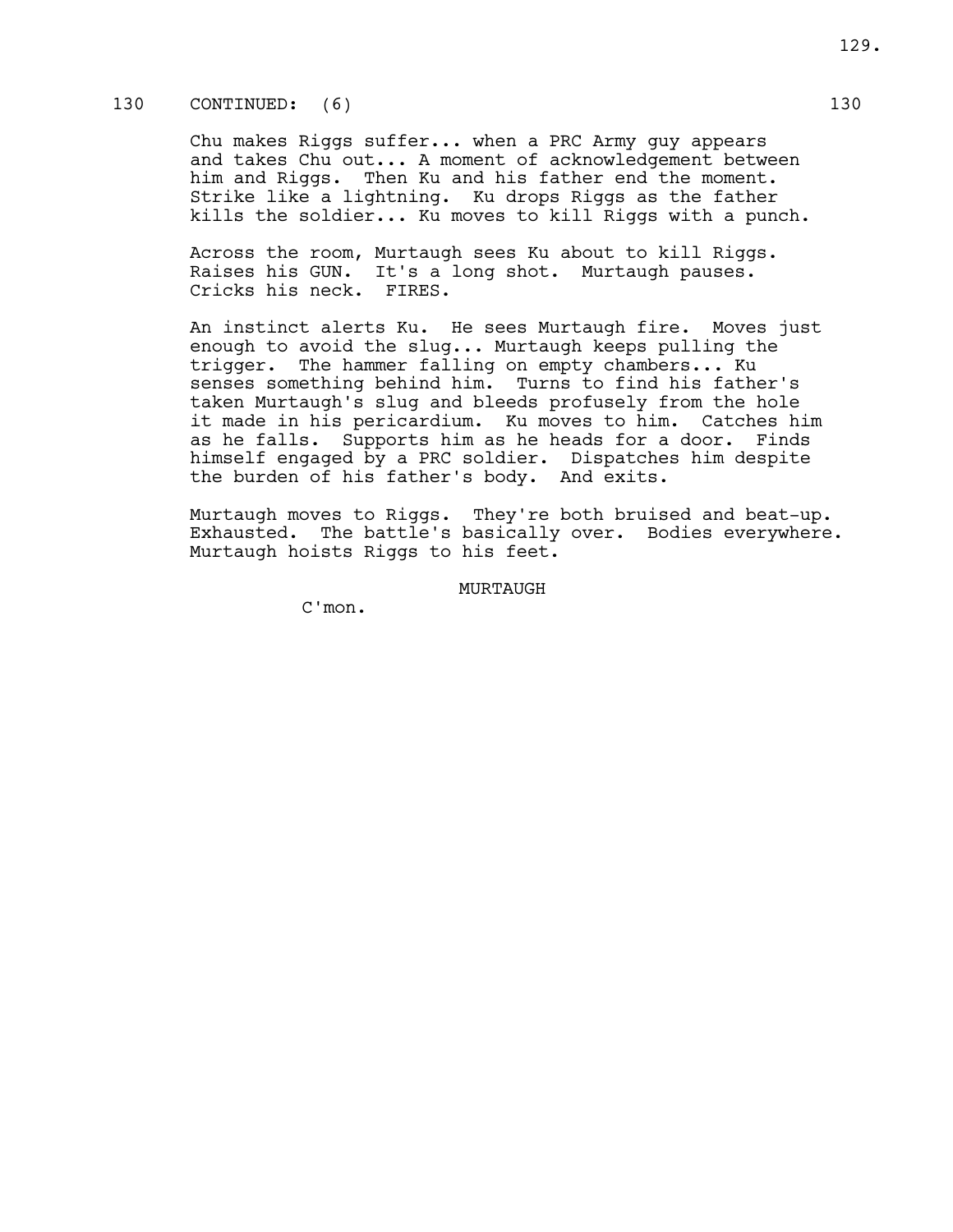# 131 EXT. NATIONAL ANSCO WAREHOUSE 131

Out on a fucked-up, old pier. Ku supporting his father as he looks for an escape... when the father sags, drops to the ground... Ku bends over him. Their eyes meet. They hold the look for a long time... Father and son... And then the father's eyes roll back.

A DOOR BANGS OPEN a SHORT DISTANCE AWAY. Riggs and Murtaugh stumble out of the warehouse. See Ku kneeling next to the body. Bowed. His brow touching his father's ... Ku lifts his head. Sees Riggs and Murtaugh... Ku has nothing left to live for now. Nothing except to kill the two men responsible for his failure, for his father's death... Ku stands. Starts walking toward them. Slowly. Inexorably.

Riggs and Murtaugh watch as Ku approaches. They're alone. They're out of bullets. They're shot up, tired, and generally hurting...

#### MURTAUGH

Since I met you, I've done a lotta hairy shit, 'cause somebody had to back you up. But it ain't gonna happen now... I'm gonna be a grandfather, and you and Lorna are gonna have a baby... He ain't worth dying for, Riggs.

The two men hold a long look. Beat. SIRENS APPROACH IN the DISTANCE.

RIGGS

... Cavalry's coming, anyway. And this guy won't get far. We can always track him down sometime when we have a howitzer... Your son-in-law's in there. Let's get him and get out.

Murtaugh's not a little relieved. They turn, start off.

RIGGS We're too old for this shit.

MURTAUGH Guy's just too damn good.

RIGGS

Yeah, he took my gun apart, for Christ's sake. How the hell'd he do that?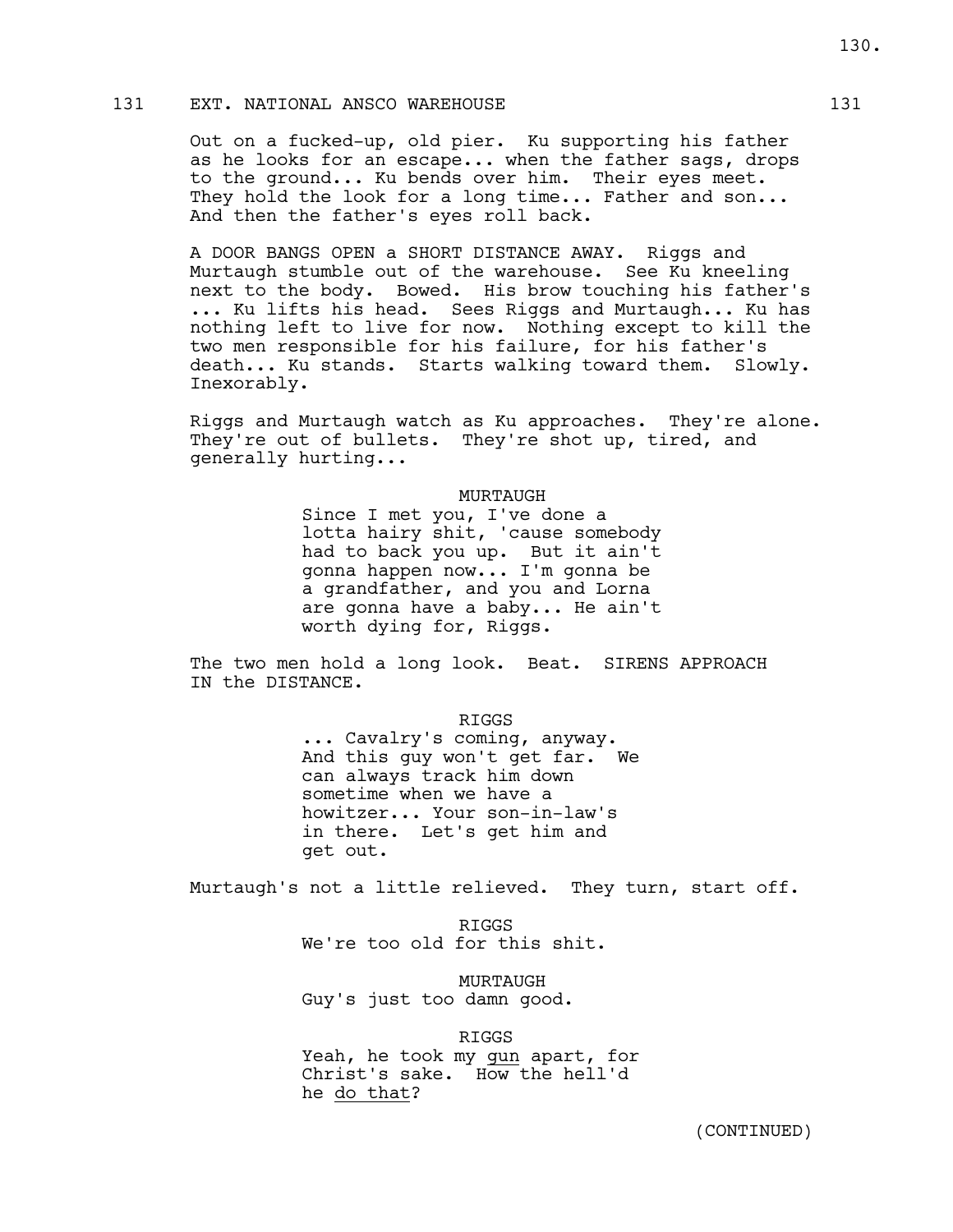# MURTAUGH

Yeah... How did he?

They keep walking... Two more steps. Then stop. Look at each other. It's a long look. Murtaugh sighs...

> MURTAUGH Yeah, okay, let's go ask him.

They turn back. Start walking toward Ku. Ku keeps coming... The distance closes... Then, in English!--

.. No tomorrow...

And Riggs and Murtaugh charge... Ku knocks them both down... Then they're up. And the fight's on...

What follows goes beyond what we've seen so far. Ku has the skill; Riggs and Murtaugh have the heart and the will. Ku's methodical; they're animal, unstructured, spitting, tearing, howling. And taking massive punishment. When Ku's about to deliver the death blow to Murtaugh, Riggs intercedes. Murtaugh does the same for Riggs, barreling into Ku. Fighting the way a grizzly fights... The battle's nasty, brutish, and long.

Murtaugh's beaten, a mess... In the end, it's up to Riggs. To reach deeper into himself than he already has. To become, despite age and attrition, something he once was. Insane. For all or zero... Twelve years melt away... This is the kid who jumped off buildings and killed Mr. Joshua. The demon-product of an idiotic war and dark memories and desperation... The Lethal Weapon...

It's not that Riggs is, finally, better than Ku. He's just switched into a gear Ku isn't expecting. Taking punishment Ku and we would never think possible... Driving Ku back. Unleashing all his fury... when Murtaugh suddenly spears Ku with a piece of steel rebar. Front to back... Ku knocks Murtaugh unconscious for it... He'd kill Murtaugh next. If Riggs didn't grab the bar, a hand on either end, and whip Ku around... Riggs doesn't let go either. Grips the steel tight, uses it to maneuver Ku and inflict massive pain... when suddenly, Ku flicks his foot over his own shoulder and stuns Riggs. And the two men tumble off the pier...

#### A132 UNDERWATER AND ALL AND ALL AND A LOCAL AND A LOCAL AND A LOCAL AND A LOCAL AND A LOCAL AND A LOCAL AND A LOCAL AND A LOCAL AND A LOCAL AND A LOCAL AND A LOCAL AND A LOCAL AND A LOCAL AND A LOCAL AND A LOCAL AND A LOCA

Riggs and Ku sink to the bottom, still locked in battle, lit by the headlights of a car that Chu has driven off the pier after being shot dead trying to escape...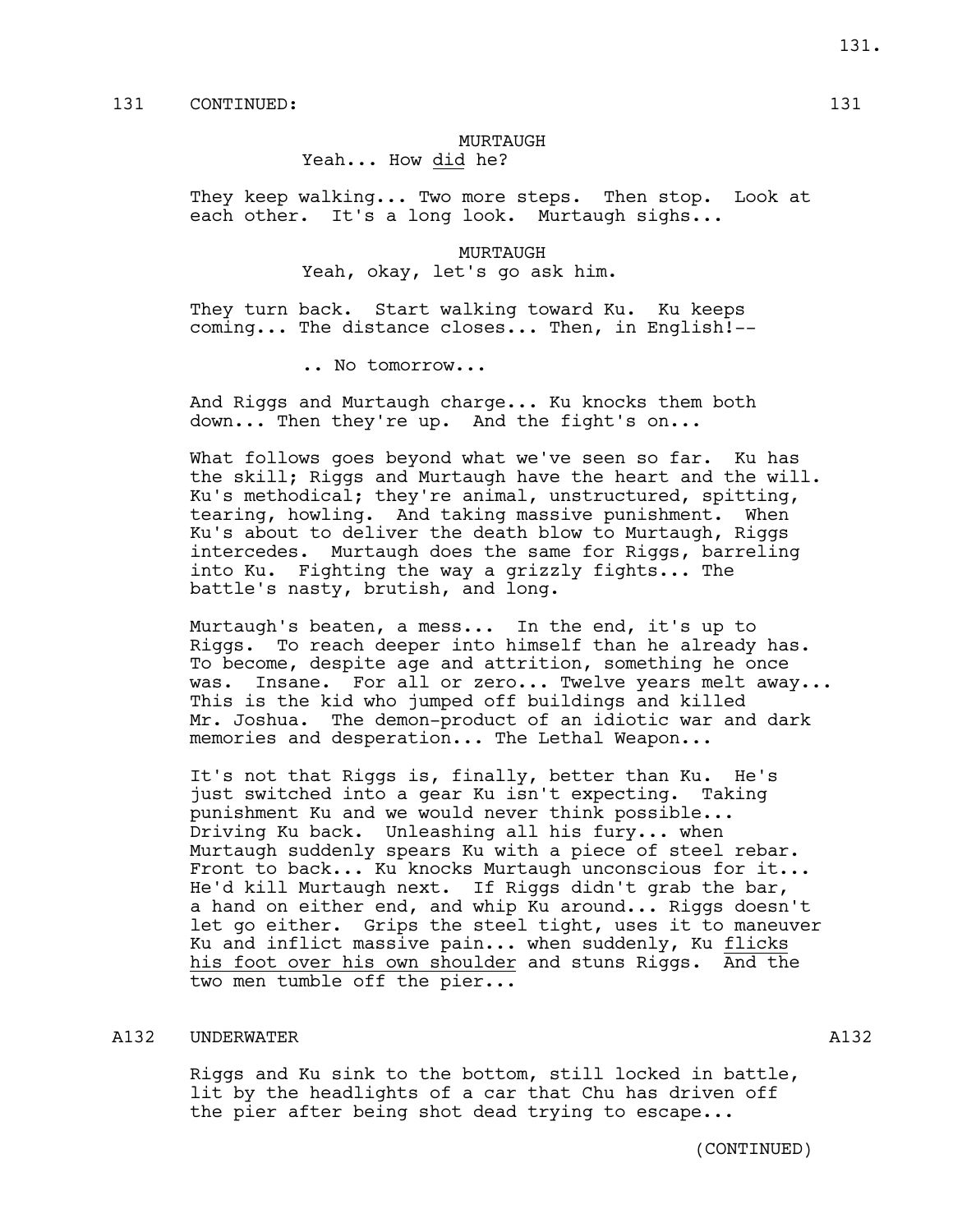# A132 CONTINUED: A132

The odds shift back into Ku's favor again. He's nailed Riggs with the kick and now begins to punish him underwater, not caring if he himself dies, as long as Riggs dies, too... when Riggs' hand finds an AK-47 inside the car with Chu. He pulls it out. Sticks it in Ku's belly... Ku tries to shove the barrel away... And Riggs OPENS UP on FULL AUTO. GUN flashes light silt-stirred water. Shell casings eject in SLO-MO through fluid resistance. And a magazine of AK SLUGS RIP UP Ku's guts... Blood fills the water. Ku's eyes meet Riggs'. Then his hand releases the gun barrel. And Ku drifts to the harbor floor... Riggs doesn't see him hit, though. He's heading topside for oxygen.

# B132 EXT. PIER B132

Riggs breaks the surface. Gasping for air. He's won. To Ku, somewhere below him!--

# RIGGS No tomorrow for you, asshole.

He swims to a ladder fixed to a piling. Grabs a rung. Starts to hoist himself out... when Ku explodes up out of the water. Whips the garrote in his Buddhist prayer beads over Riggs' head and draws it tight.

The wire bites into Riggs' neck. The weight of Ku's bloody body pulls on him. Riggs white-knuckles the rung with one hand, tries to fight Ku off with the other... We see a ladder begin to pull away from the rotting wood and concrete of the pier... when Riggs finds the rebar still sticking through Ku's side and yanks it out... The searing pain causes Ku to loosen the garrote slightly. Enough for Riggs to get the rebar wedged inside it. To slide the rebar up alongside his face and begin to lever the garrote away from his neck... Slowly, he manages to slide the wire noose up over his head. And then, in a sudden reversal, whips the loop off his own head and back over Ku's... The ladder's hanging by a bolt now... Riggs tightens the garrote around Ku's neck... As the last bolt holding the ladder lets go, Riggs whips the garrote around a steel hook protruding from the ladder's side, and the ladder, still connected to a large chunk of concrete, drops into the depths, carrying Ku with it... He won't be coming back from that one... Whereupon Riggs reaches up for a piece of concrete and rebar hanging off the pier. Grabs it... And it breaks away on top of him. And Riggs, too, is gone. Plunged to the bottom... Not coming up.

On the pier, Murtaugh comes to. Looks around. No one.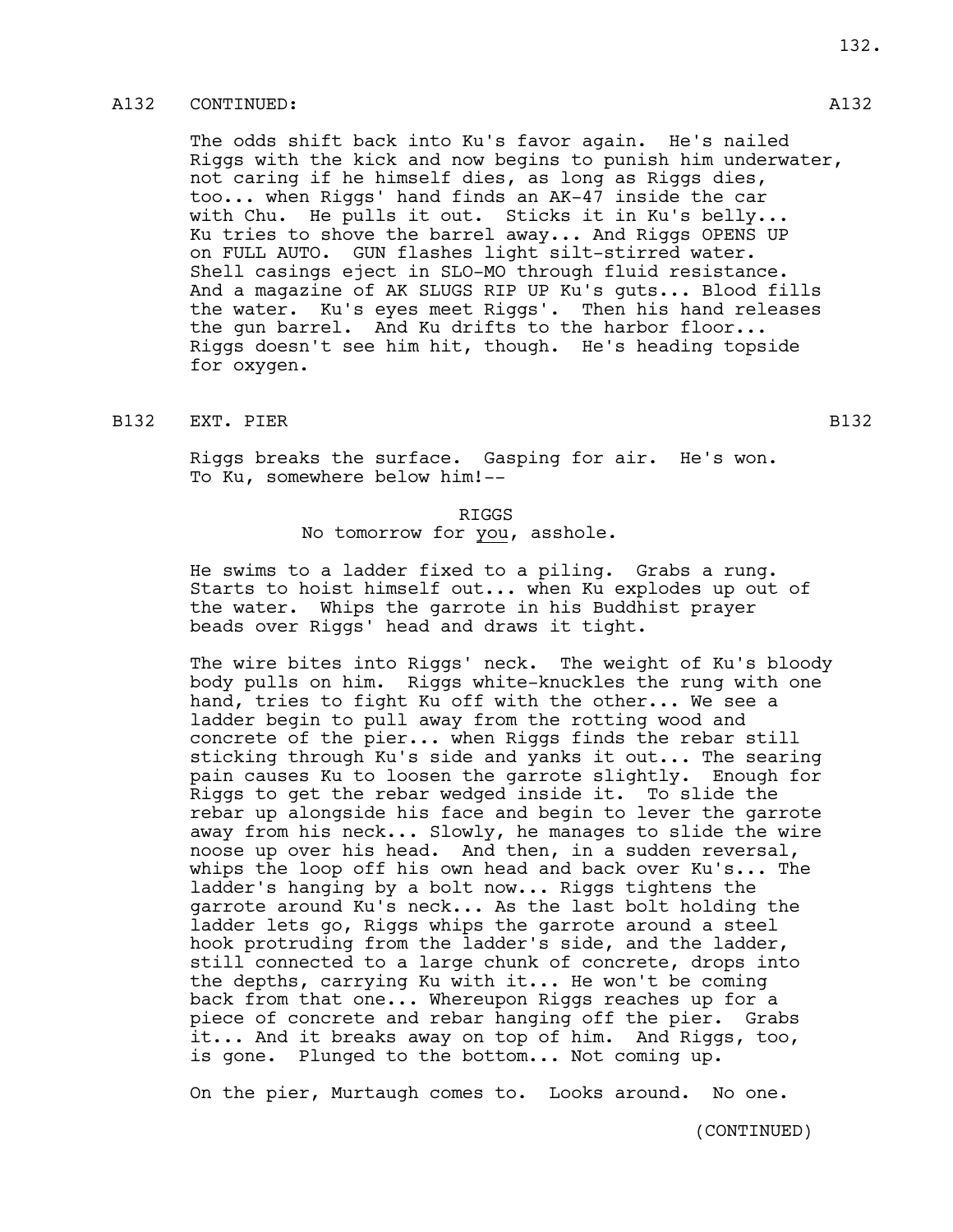MURTAUGH

Riggs...

He drags himself to his feet.

#### MURTAUGH

Riggs...

Murtaugh moves to the dry dock. Small waves are still rebounding off the walls. But that's all. No bubbles. When the waves disappear, it's just still black water. Murtaugh screams now, looking down into the water.

# MURTAUGH Where are you, Riggs?!

Nothing. Moving along the edge of the dry dock now, still calling down into the water --

> MURTAUGH Tell me where you are, Riggs!... Will it to me! Will it to me, Riggs!... Tell me where you are, Riggs!... Will it to me! Will it to me!

Beat. Beat. Murtaugh's eyes suddenly swing to a spot in the water. Like he's heard something. He runs. A few strides along the edge. Then dives to the spot.

# 132 UNDERWATER 132 132

Murtaugh swims down... Deeper and deeper... and... there, next to Ku's dead body and the ladder, is Riggs... Pinned under the large chunk of concrete and steel. Breath running out. Desperate eyes bugged, pleading with Murtaugh... It's hopeless for Murtaugh to try and shift such an enormous weight. Except that Murtaugh's gonna try. Gets his hands under the concrete. Plants his feet on the bottom of the dry dock. Lifts. Strains. Maxes every fiber in his body. Muscles burning from oxygen debt... until... the mass slowly begins to move ... More and more... And then Riggs is free. Murtaugh hauls his friend up toward the dim moonlight shimmering above them.

# 133 EXT. PIER 133

They break the surface. Suck air and choke water. Alive. Barely. Murtaugh holding Riggs up so he can breathe. Tears in Murtaugh's eyes as he holds him...

#### MURTAUGH

I heard you, Riggs... I heard you... I heard you...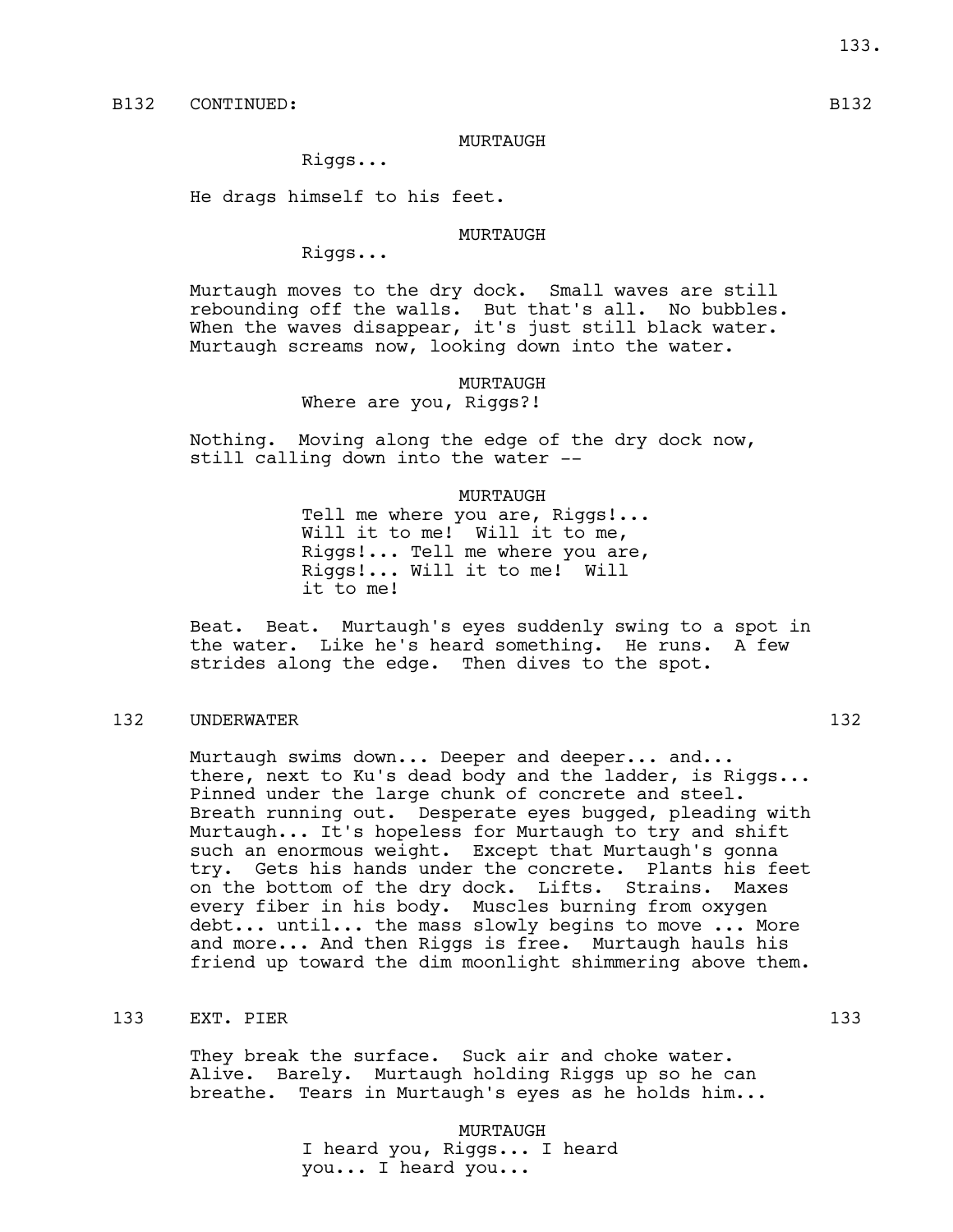| 134  | UNUSED SCENE NUMBERS | 134  |
|------|----------------------|------|
| thru |                      | thru |
| 150  |                      | 150  |
|      |                      |      |

151 EXT. CEMETERY - DAY 151

A banged-up Riggs walks down a row of headstones until he finally stops. Kneels at a simple marker, just a name and dates: Victoria Lynn Riggs, 1953-1984. Brushing away some leaves!--

RIGGS

I haven't been here enough.

Riggs lays a hand on the stone. Closes his eyes... Reliving memories of the woman he'd loved and wed and buried... Stays that way a long time. Then opens his eyes again.

> RIGGS You already know I need to talk to you about Lorna... (beat) We're having a baby... You and I just never got the chance, did we?... (beat) ... She wants to get married... And I love her, Vicki. I want to make her happy... But I keep seeing your face... (beat) I need your help.

There's a beat...

#### ANOTHER ANGLE

As Leo appears, looking for something... when he sees Riggs, kneeling at the headstone. Leo stops. Suddenly uncomfortable. Realizing he's stumbled onto Riggs in a very private moment. Begins backing away. Steps on a TWIG. Riggs whirling around at the SNAPPING sound, gun in hand...

> RIGGS Leo. Jesus. You almost got yourself shot.

And Leo, realizing he's intruded on something private!--

LEO I'm sorry... I didn't mean to!-- 134.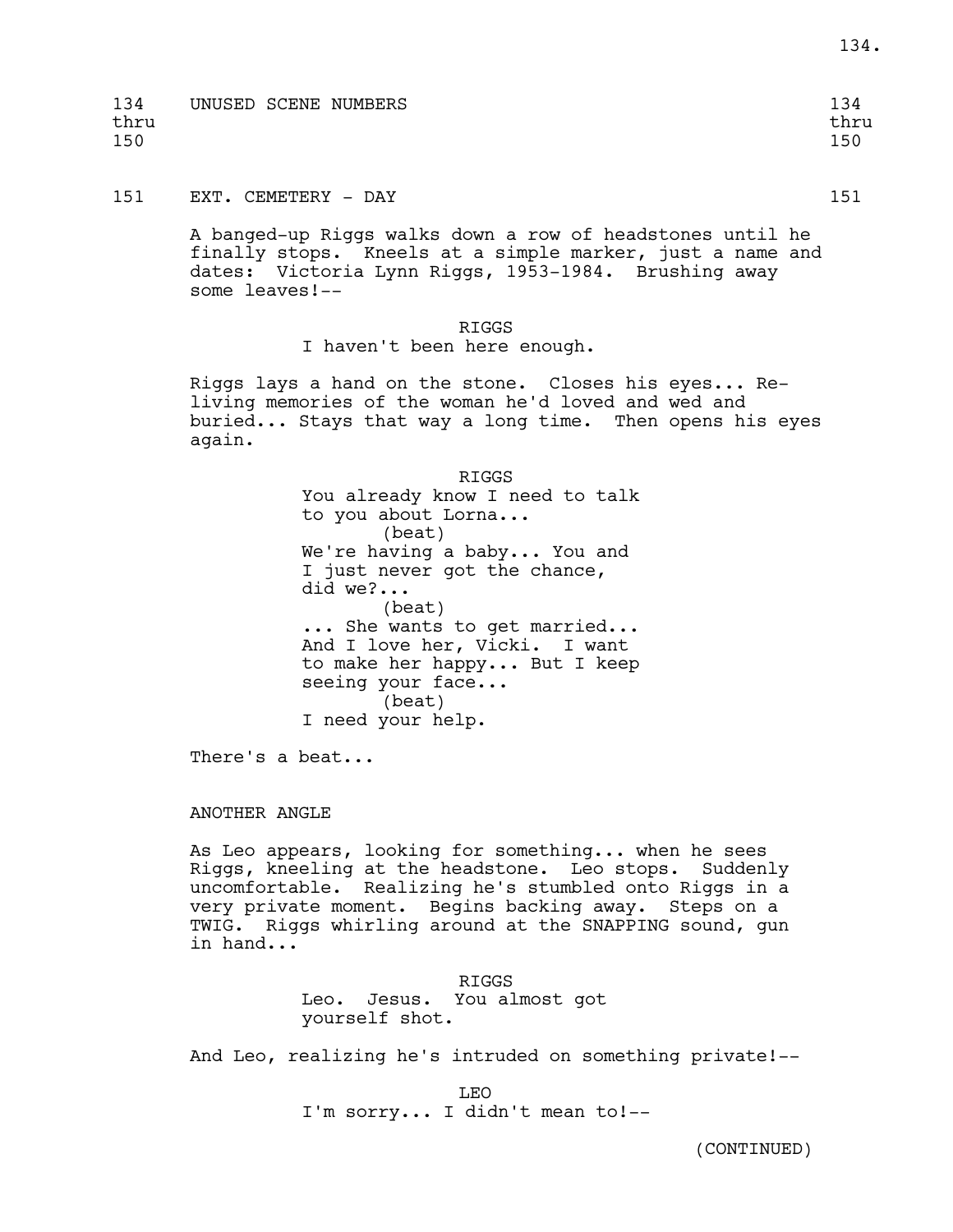RIGGS What the hell're you doing here?

LEO I was tailing you... Practicing my P.I. stuff again... I'm sorry. I'll go.

But he doesn't right away. Regarding the headstone! --

LEO Victoria Riggs... Your wife... She was killed...

RIGGS

Leo...

LEO Sorry, sorry. You want to be alone. I understand. Hey. I'm going, I'm going.

Leo turns, starts off. Takes a few steps. Then stops. Turns back.

> LEO I had a pet frog when I was little...

> > RIGGS

Leo, please...

LEO

I know, I know. Just gimme a sec, okay? Then I'll go.

RIGGS (beat; if it'll get him outta there) Just make it fast.

LEO

Okay, okay, okay... So I had this frog. Named him Froggy. And I didn't really have friends, right, so Froggy was my friend... (a little embarrassed) ... I used to kiss him. (MORE)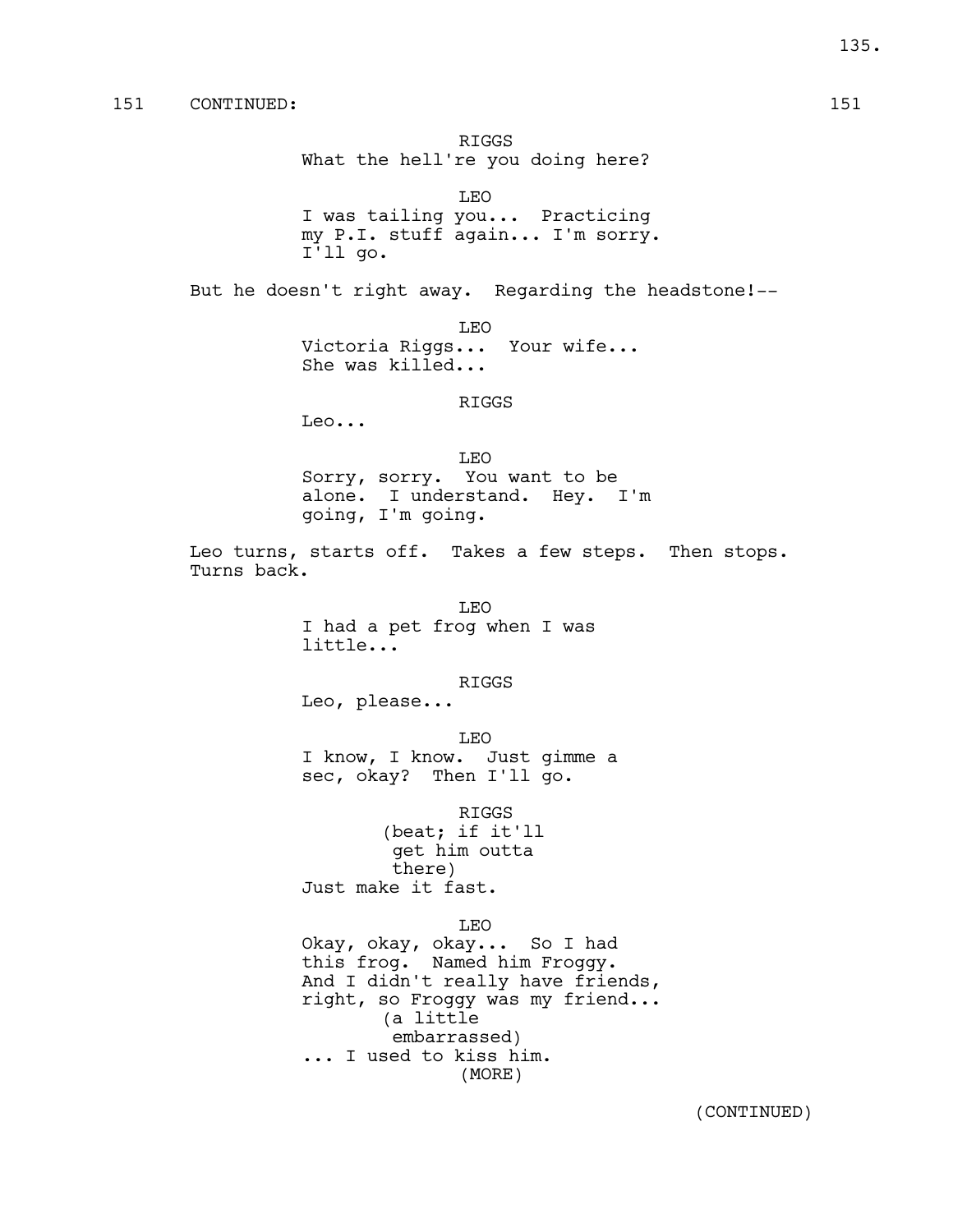LEO (CONT'D) Like in the fairy tales, the girl kisses the frog, and it turns into a prince? Since I was a boy, I figured maybe it'd turn into a princess. Then she could be my... I didn't have a mom growing up, y'know? She went, y'know, away or whatever. And dad was no Crackerjack prize... Anyway, Froggy didn't turn into anything, just stayed a frog, but was still my best friend, and one day I was carrying his box in my bike basket, and he jumped out. My back wheel ran over him. And he died... I was heartbroken... I'd never love another living thing ever again... Then, about a year later, the mentally slow guy in the next apartment, Iggy, his dog has puppies, and he has to get rid of 'em, and he asks me to take the one that didn't sell. So I do... Pretty soon, it's my new best friend. I named him Froggy the Second... It wasn't that he was a better pet. Just a different one... Anyway, I thought maybe it was relevant.

There's a long beat. After which, Leo turns, starts to go again. Then turns back...

> LEO When I was tailing you... You really didn't see me.

> > RIGGS

Nope.

LEO How about that? I tailed you, and you didn't see me.

Riggs' BEEPER GOES OFF.

# LEO

Who's that?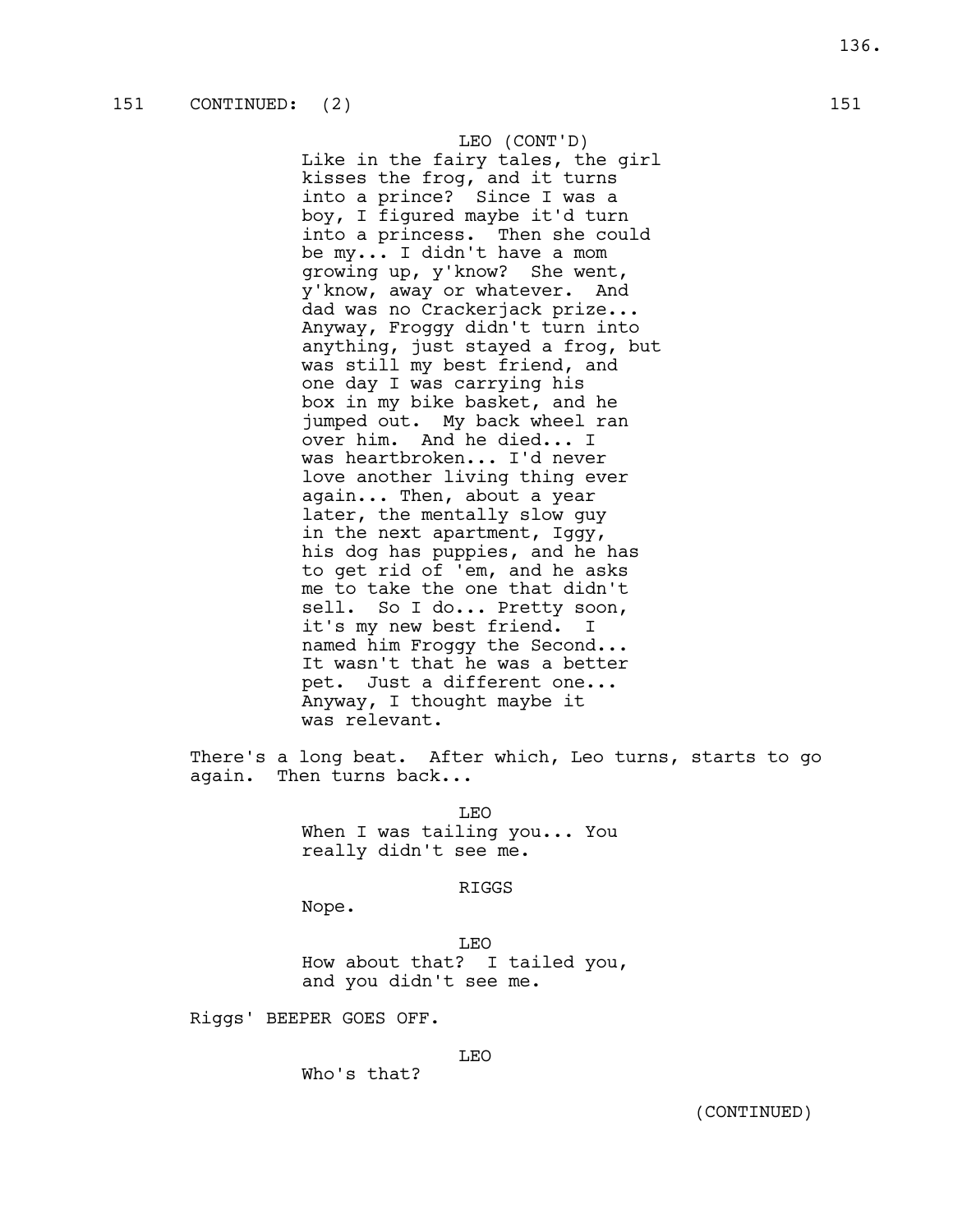RIGGS

(checks the number) The baby.

LEO

The baby. Oh, shit, the baby. Let's go.

RIGGS

Meet you at the cars.

Leo goes. Riggs looks down at the headstone again. A long beat. He reaches into a pocket. Pulls out a gold wedding band. Looks at it a moment. Then, to Vicki!--

RIGGS

I'll always have this.

Another beat. Then Riggs puts the ring back in his pocket. Stands. Heads off.

| 152  | OMITTED | 152  |
|------|---------|------|
| thru |         | thru |
| 162  |         | 162  |

163 INT. HOSPITAL HALLWAY 163

TWO NURSES are trying to wheel Lorna down the hall on a gurney, but Lorna keeps grabbing things, doors whatever she can to stop being moved.

LORNA

I'm not going!

NURSE #1

Ma'am, please.

LORNA I'm not having the baby yet!

NURSE #2

(trying to pry her loose) Ma'am, please...

LORNA

I'm L.A.P.D., girls. I'll arrest you for interfering with a cop.

The Nurses get her loose. Whereupon Lorna grabs hold of an elderly patient wheeling an I.V. stand.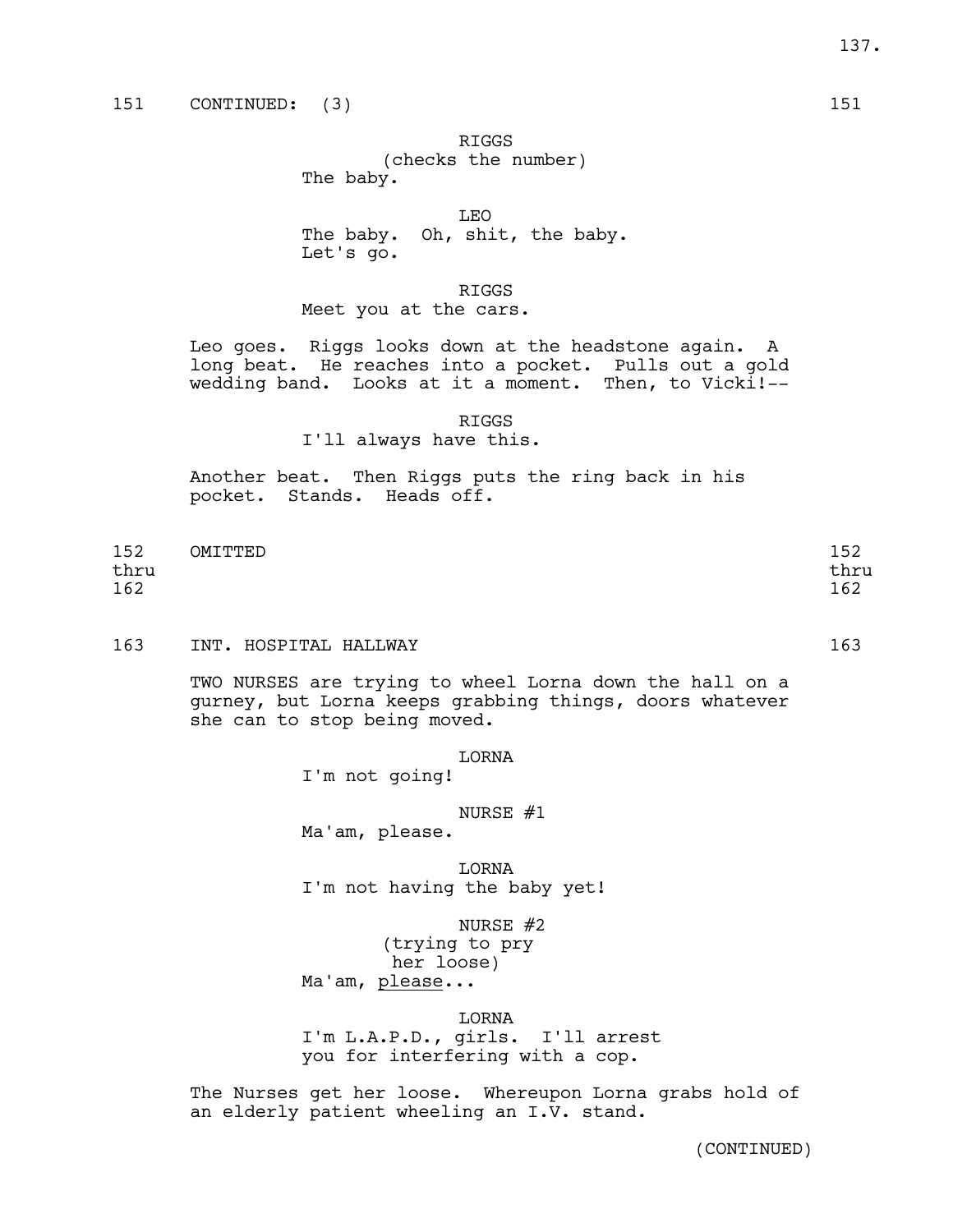NURSE #1 Will you stop it?

Riggs and Leo arrive.

RIGGS What's going on?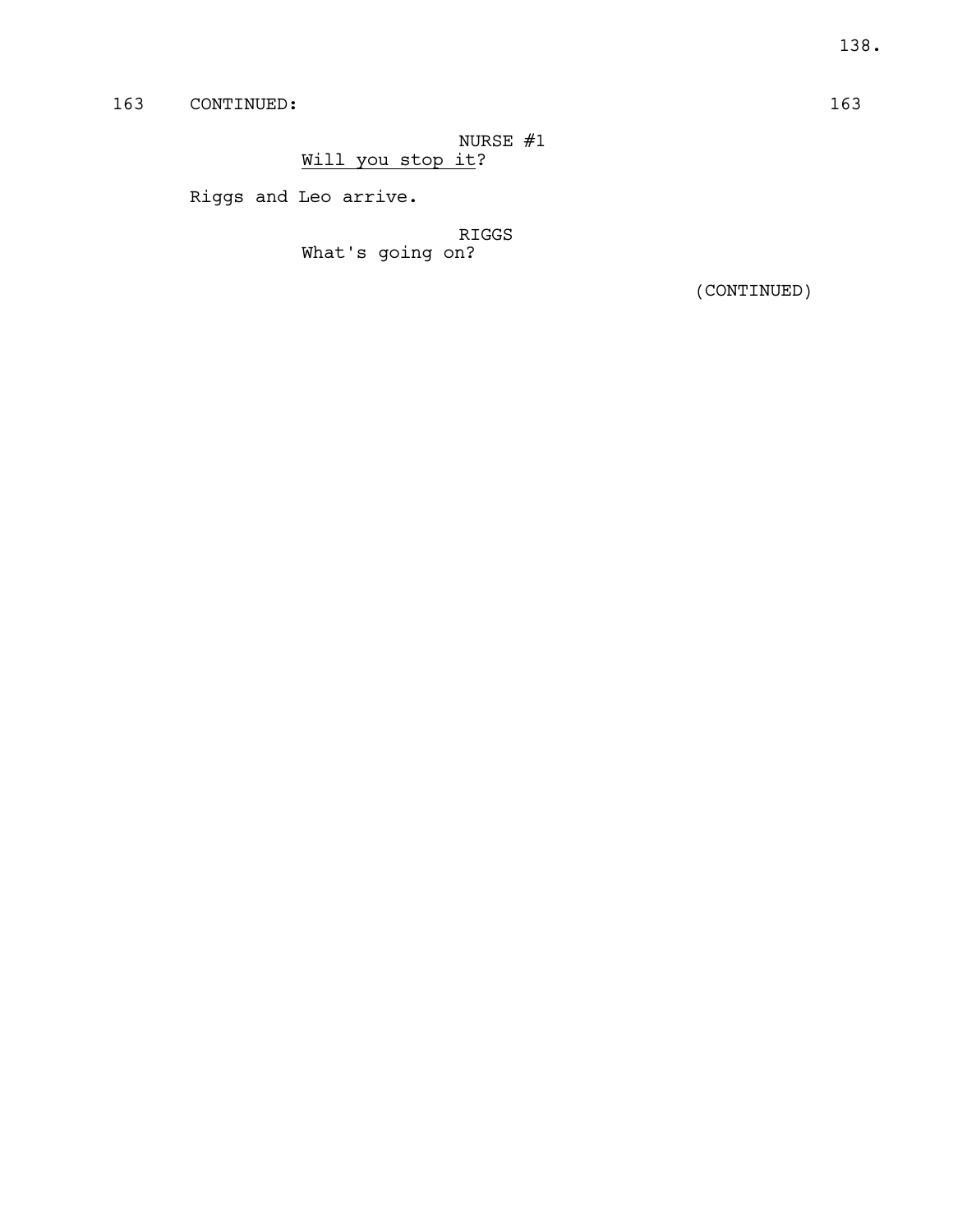LORNA

Riggs...

NURSE #1 You're the husband?

RIGGS

Yeah.

NURSE #2

Thank god.

RIGGS What's the matter? You alright?

#### LORNA

No. I'm not alright. I lied, Riggs. I said I didn't need to get married. Well, I do. I need to get married. I need to be a wife before I'm a mother --

# RIGGS

Okay.

LORNA -- and I know you don't want to, but... You said okay?

RIGGS

Yeah.

LORNA (to Nurse #2) He said okay.

NURSE #2

Yeah.

LORNA (to Leo) He said okay.

LEO What's that smell?

Leo edges away from the elderly patient. Lorna looks back at Riggs. Meets his eyes.

> RIGGS ... Will you marry me?

LORNA ... You bet I will, Riggs.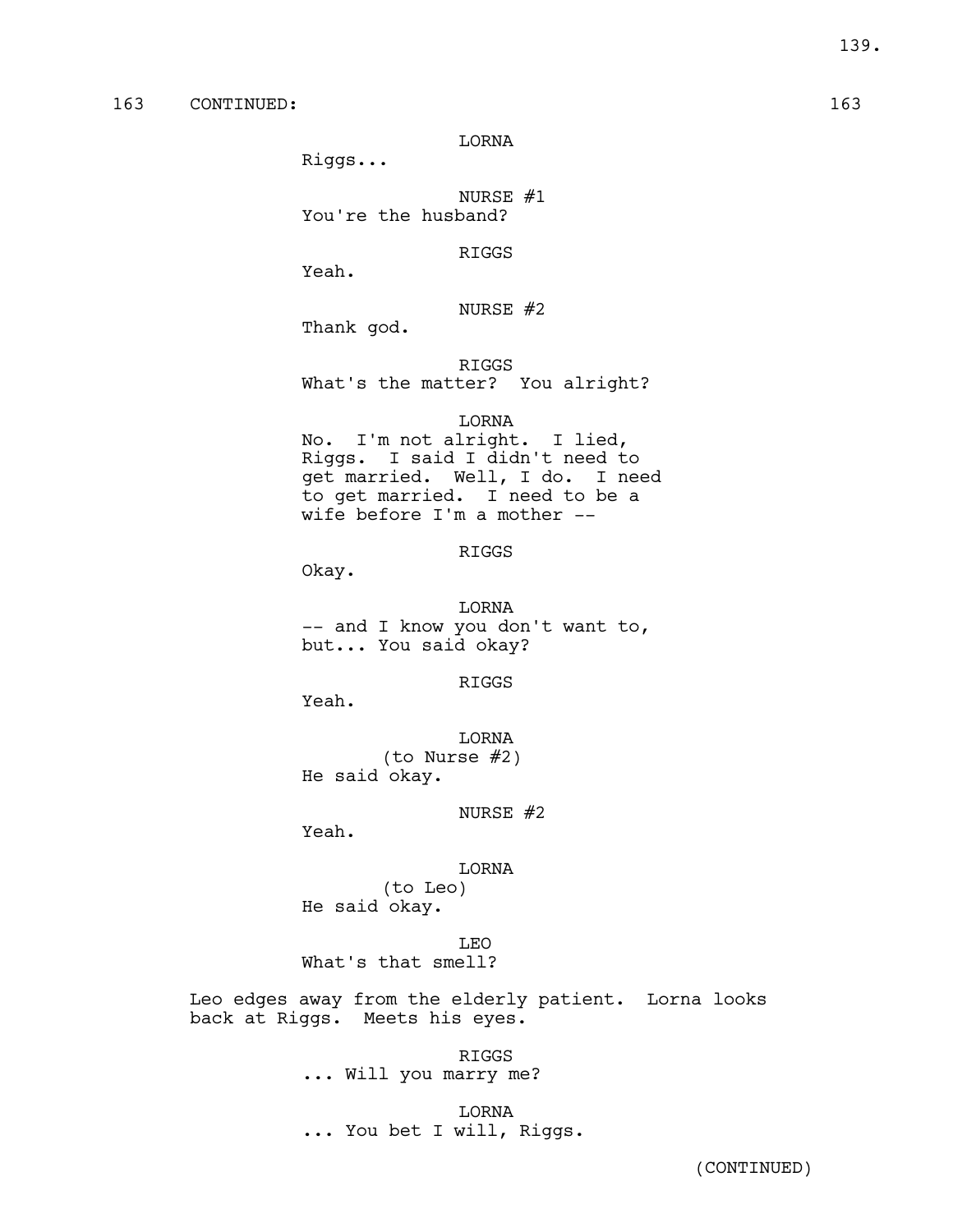NURSE #1 ... Will you let go of the patient, now?

Lorna lets go. To Riggs, as they roll on --

LORNA Go get a minister.

RIGGS

Now?

LORNA We're getting married.

RIGGS We need blood tests. We need a license.

LORNA I don't care. I want to say the words. With a minister. Before the baby comes.

NURSE #2 You're gonna have it soon.

LORNA I'll have it when I'm ready.

NURSE #1 You're about to pop, lady.

LORNA

(in her face) I'm getting married, or there's no baby! Got it?

# NURSE #1

(to Riggs) This could be an aspect of the transition phase.

LORNA

This is not a goddamn aspect of the goddamn transition phase!

They're entering a delivery toom. Lorna grabs the jambs.

> LORNA Get a minister, Riggs. Now.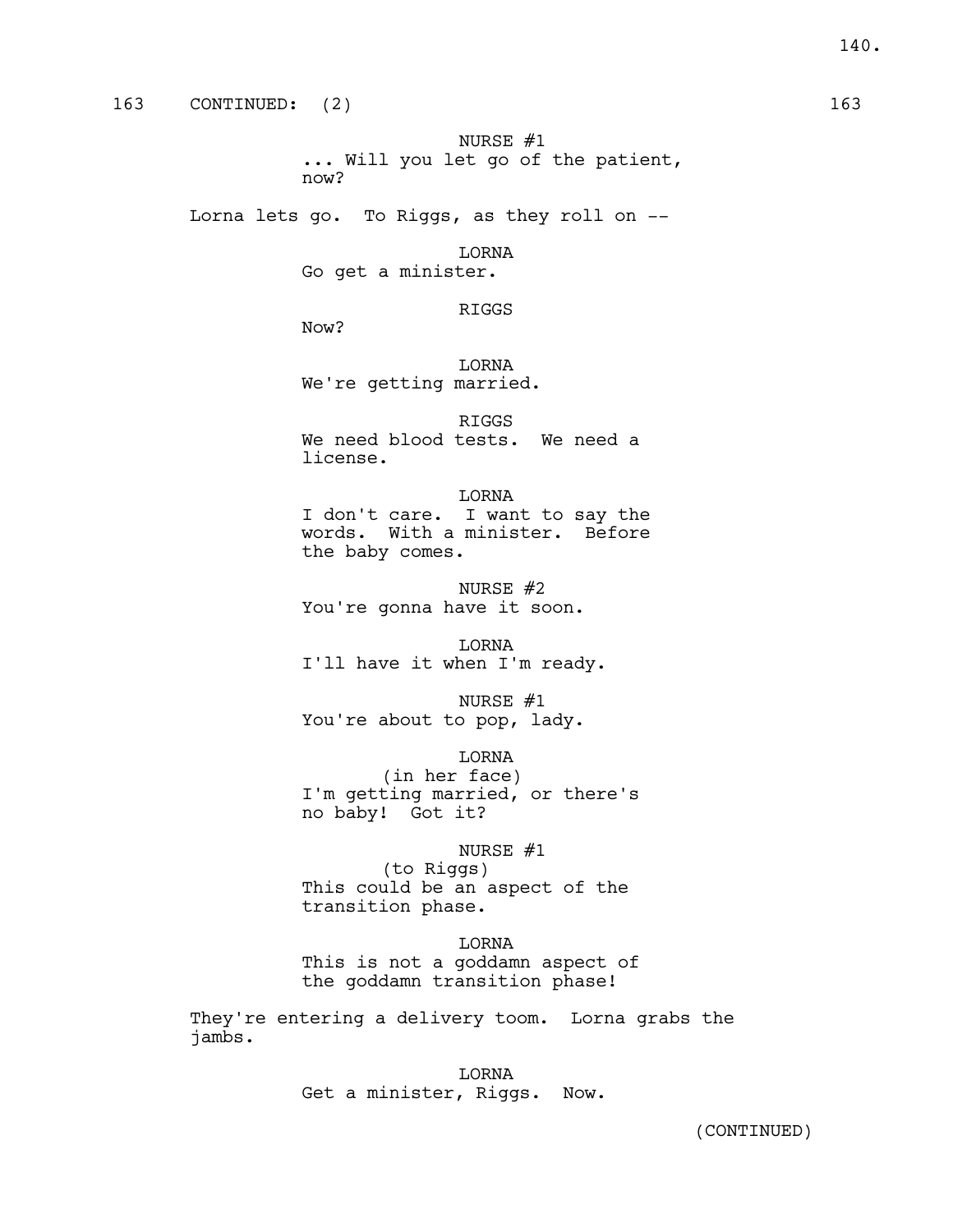RIGGS Okay, okay. Calm down, honey... Leo, find a minister, a priest, anything.

LEO

Where?

RIGGS You're a detective. Just do it. Hurry.

# LEO

Ten-four.

Leo takes off. Turning back to Lorna --

RIGGS We're getting a minister now. Let's go in the delivery room.

LORNA Not 'til I'm done saying 'I do.'

NURSE #1 ... This wasn't even supposed to be my shift...

Leo returns dragging a man wearing a yamulka.

LEO C'mon, c'mon... (to Riggs and Lorna) This is Rabbi Gelb.

RIGGS Rabbi? No offense, Rabbi.

RABBI GELB

None taken.

LEO You said 'anything.' No offense, Rabbi.

RABBI GELB

None taken.

LORNA

He'll do.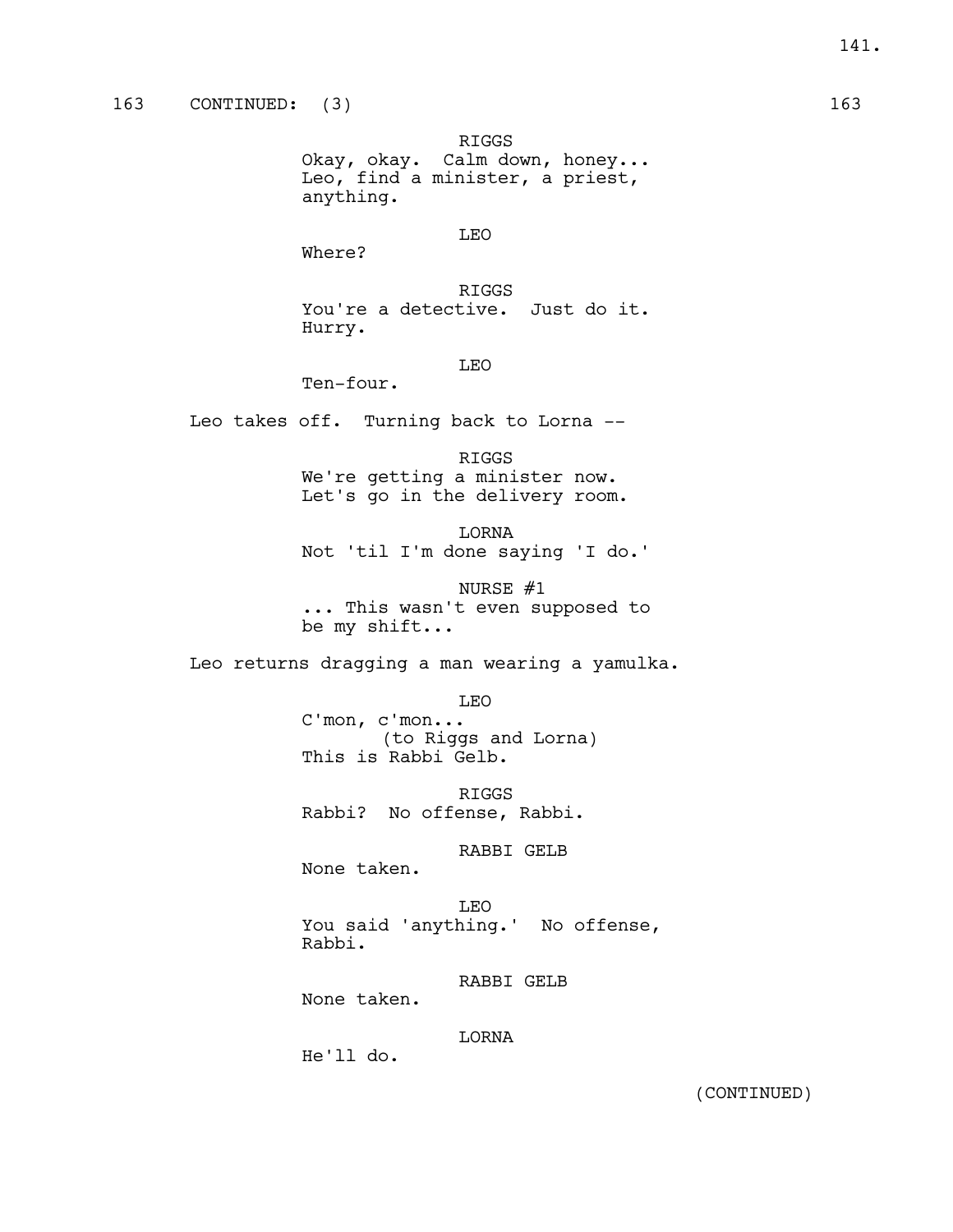RABBI GELB

For what? What's going on here? The Rabinowitz baby's waiting for his circumcision.

RIGGS We want you to marry us, Rabbi.

RABBI GELB Marry you? Are you Jewish?

#### RIGGS

No.

RABBI GELB Do you have a license?

#### RIGGS

No. See, Rabbi, she wants to feel married before the baby comes. To hear the words, y'know? It's important to her.

# RABBI GELB

... You're both serious about this? The Rabinowitz baby's schmeckel's getting cold, and I'm not wasting time on hijinks.

# LORNA

We're serious.

The Rabbi just looks at them a beat.

NURSE #1 She's a cop. Probably shoot you if you don't.

Another beat. Then --

# RABBI GELB It wouldn't be official.

#### LORNA

That's okay.

RABBI GELB (beat; shrugs) What the hell. What're your names?

RIGGS I'm Martin, she's Lorna.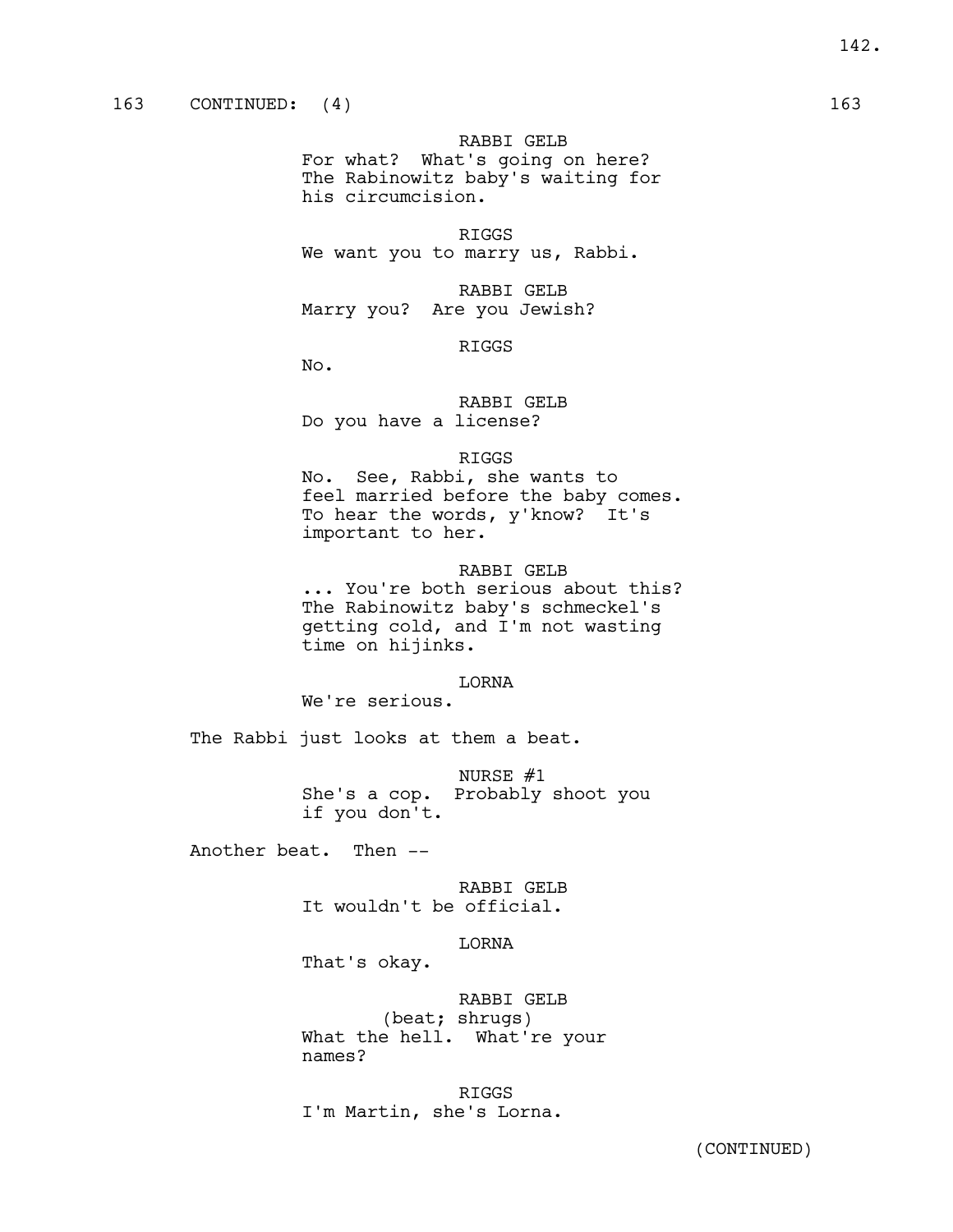RABBI GELB

Martin and Lorna. Let's see, how do you goyim do it?... Dearly beloved. Marriage is the spiritual bonding of two people, intended by God for --

### NURSE #1

Fast forward, Rabbi. Baby's in the home stretch.

# RABBI GELB

(speeds up) Will you, Martin, take Lorna to be your wife? Will you love her, comfort her, honor and keep her, in sickness and in health; and, forsaking all others, be faithful to her as long as you're both alive?

# RIGGS

I will.

RABBI GELB Lorna, will you have Martin to be your husband? Will you love, comfort, honor and keep him, in sickness and in health; and forsaking all others be faithful, etc.?

# LORNA

I will.

RABBI GELB I now pronounce you husband and wife. Pending the formalities... You may kiss the bride.

Riggs and Lorna kiss. Then she turns to the nurse --

LORNA

Okay, let's get this done.

LEO

Wait, you gotta break a glass.

He looks around, sees an old gent in patient's garb walking by with a glass specimen jar. Leo grabs it.

LEO

I need this.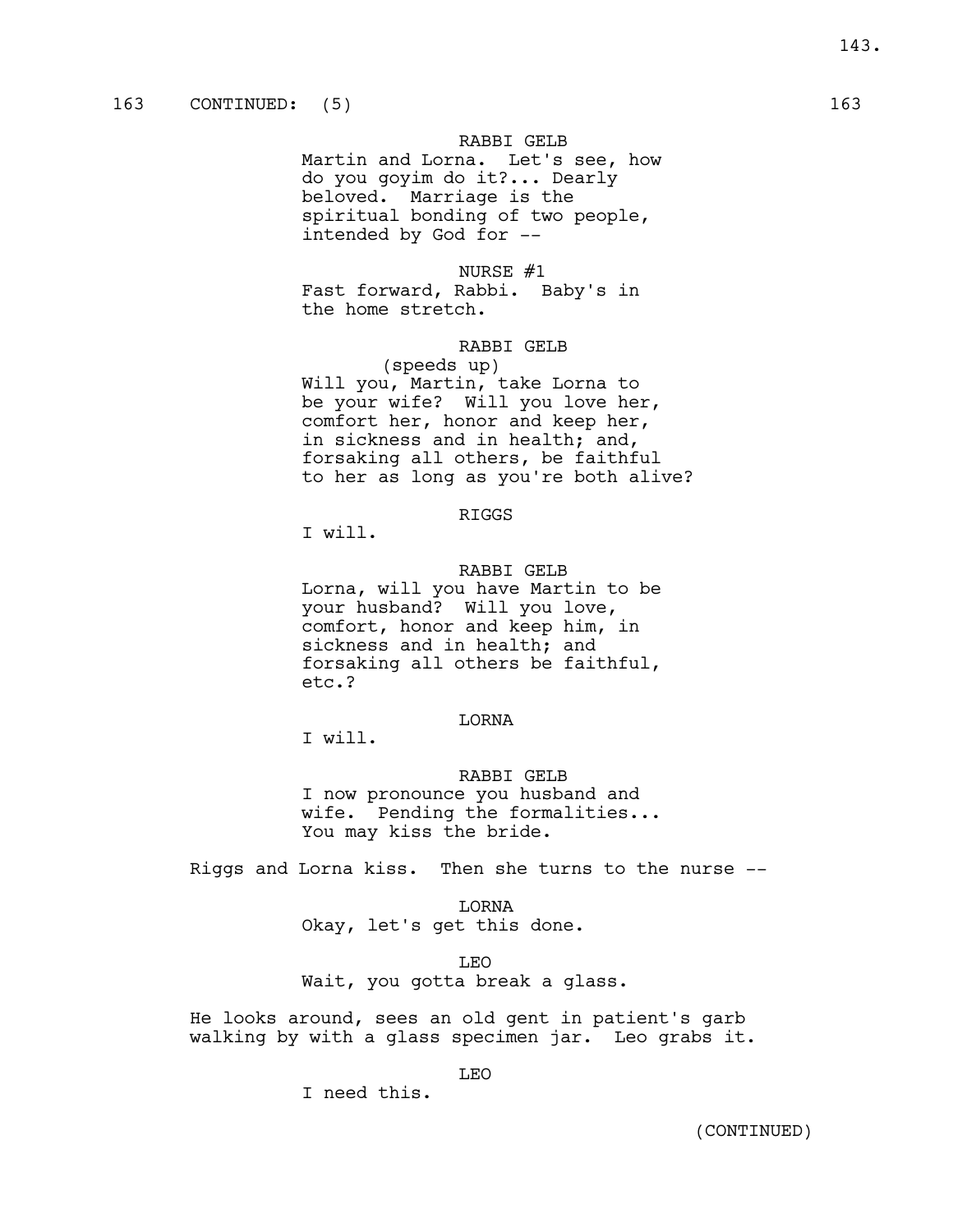### OLD MAN

Hey...

Leo pours it out into a nearby drinking fountain.

OLD MAN It took me all day to do that.

Having rinsed the jar, Leo brings it over, puts it on the ground by Riggs, and puts his hat over it.

LEO

Now step on it.

Riggs does. Breaks the glass.

#### LEO/RABBI

Mazeltov!

Lorna's in. Riggs follows. So does Leo. Riggs stops him.

#### RIGGS

Out, Leo.

164 INT. HOSPITAL NURSEY - DAY 164

Rows of babies in isolettes positioned near the viewing window. The CAMERA looking out as Riggs and Leo appear at the window. Riggs showing Leo the new arrival. Knocks on the window to get the attention of the NURSERY NURSE. Holds up his badge. The Nurse nods, moves to an islolette containing a swaddled baby, its head obscured by the blanket. She wheels the isolette to the window. Unwraps the blanket, revealing... A BLACK BABY GIRL. Double-takes all around... when there's a tap on Riggs' shoulder, and he turns to see Butters and Murtaugh. Butters holding up his badge for the nurse. And now everybody's starting to understand the mix-up. The nurse goes to get another isolette as we WATCH BUT CAN'T HEAR Riggs, Butters, Murtaugh, and Leo. It's clear Rianne's just had her baby, too. Congratulations all around. Then the nurse wheels up the second isolette, pulls back the blanket... and reveals RIGGS BABY BOY. OFF the men, looking in, making faces at the kids --

### 165 INT. HOSPITAL WAITING AREA - DAY 165

Leo's trying to buy a throw-away camera from a camera vending machine. The machine keeps rejecting his rumpled dollar bills.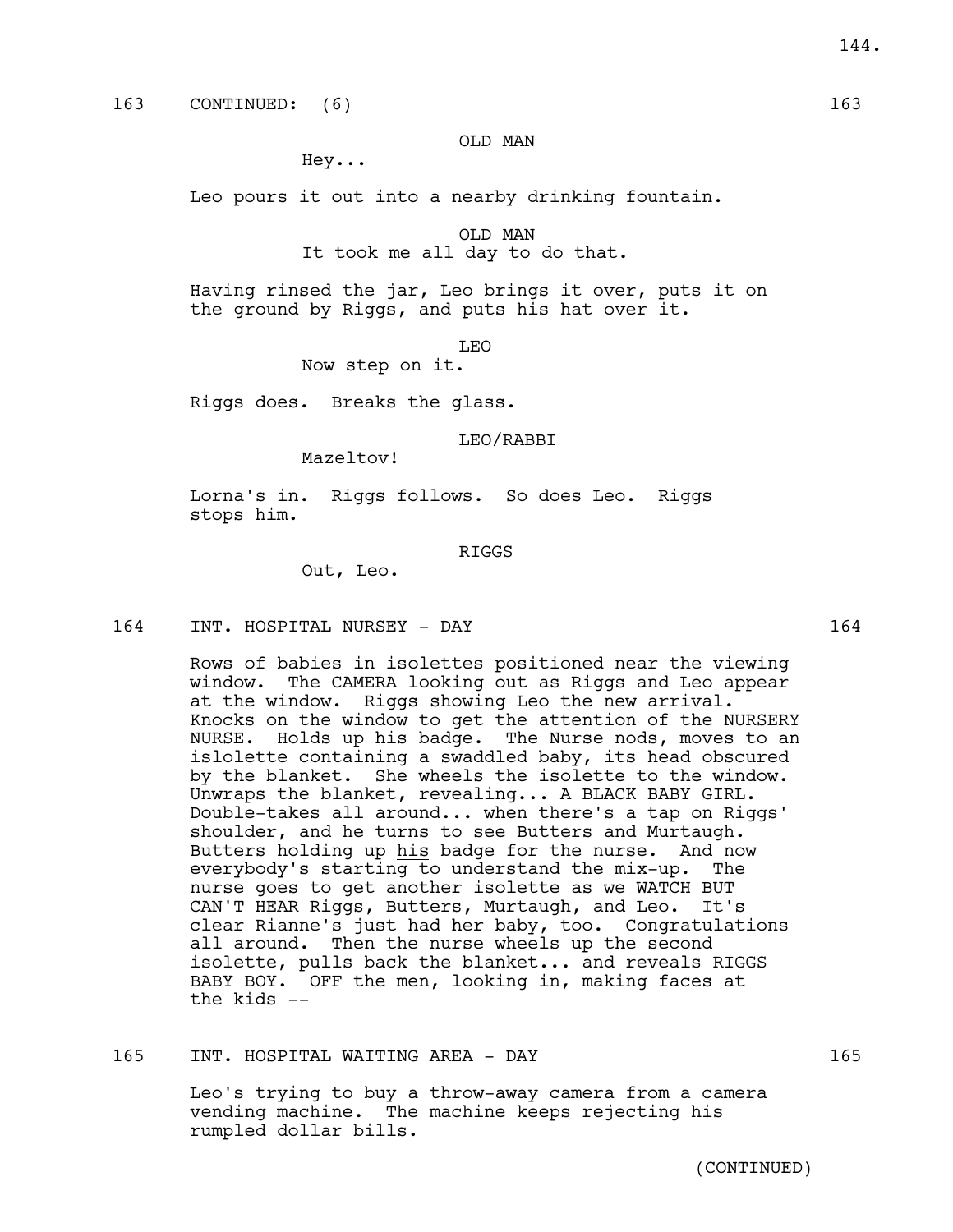145.

### 165 CONTINUED: 165

LEO

Two families with babies, and nobody thinks to bring a camera?

REVEAL Riggs, Lorna, and their baby, and Murtaugh, Trish, Nick, Carrie, Butters, Rianne, and their baby. Lorna and Rianne are in wheelchairs.

RIGGS

C'mon, Leo.

MURTAUGH Yeah, hurry up, Leo.

LEO

I'm hurrying.

The machine rejects another bill.

LEO

Argh... You got one little wrinkle in a dollar... I hate machines. Know why? Okay. Because machines always fu --

MURTAUGH/RIGGS

Leo.

LEO Okay, okay, whatever, whatever...

Captain Murphy enters carrying two presents.

RIGGS

Hey, Captain.

MURTAUGH What're you doing here?

MURPHY Came to offer my congratulations.

He takes the presents to Rianne and Lorna.

MURPHY Little something from the squad.

RIGGS

Anything for us?

MURPHY Matter of fact, yeah.

He takes two badges out of his jacket.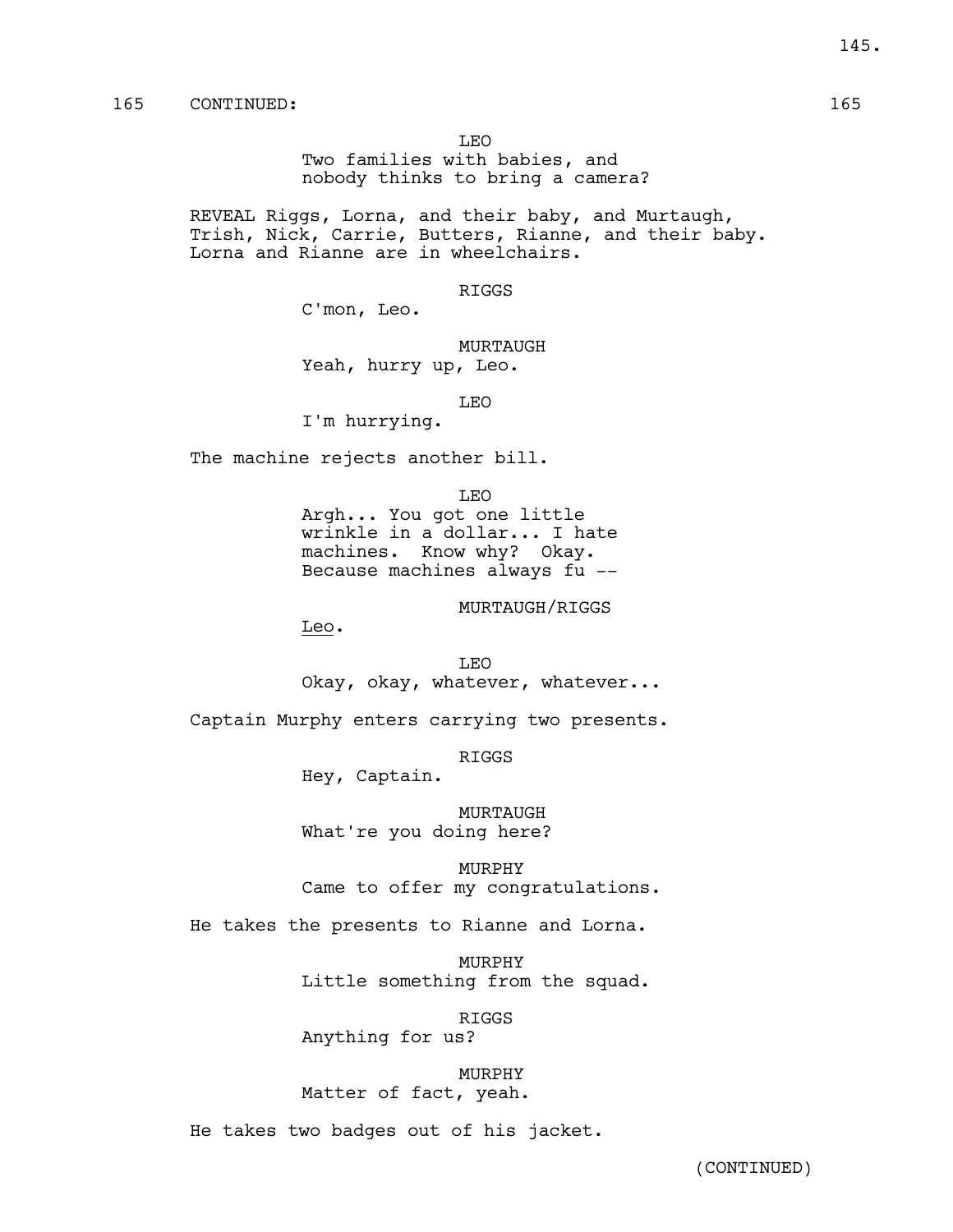MURPHY Gimme those Captain badges back. You're sergeants again.

MURTAUGH

What about the insurance?

MURPHY

City's decided to self-insure. We're spared having you in command any longer.

(to Murtaugh) By the way, you owe the Chief one. Went to bat for you with the I.N.S. They're granting asylum to that Chinese family.

Leo finally has the camera.

LEO I got it. Everybody move in close... Make sure the flash is working...

As they all tighten up for the shot, and Leo figures out the flash, Rianne and Butters exchange a loving look. She hands him their daughter to hold. Butters looks at the baby a moment. Then looks at Murtaugh standing next to him. Extends the baby to Murtaugh. Murtaugh looks at Butters. The cop who took his daughter. The one thing Murtaugh didn't want. Reaching out to Murtaugh. Offering the baby, but asking for something more. Acceptance... It's a yes... Murtaugh takes the bundle from Butters. Cradles his granddaughter.

RIGGS

Today, Leo.

LEO Okay, okay, I got, I got it.

RIGGS Get in here, Captain.

Murphy moves to join the group. Leo tries to get everybody in frame.

> BUTTERS Don't cut any heads off.

MURTAUGH Yeah, back up, Leo. Make sure you get everybody in.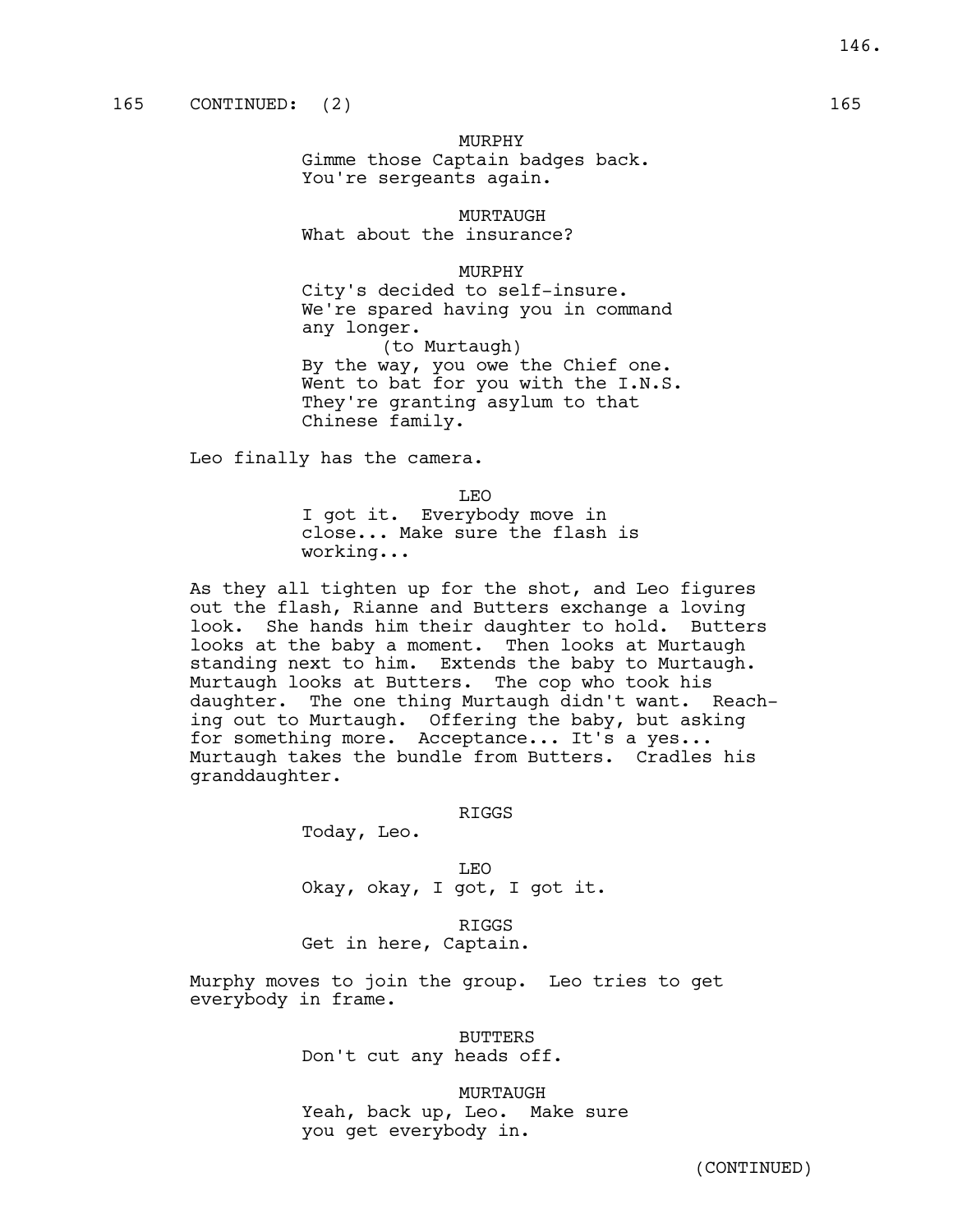Leo backs up.

### RIGGS

Back, back...

### BUTTERS

Back...

## MURTAUGH

Back...

Whereupon Leo's backed through a set of automatic hospital doors, which now slam in his face.

LEO

Argh...

The doors re-open.

LEO I coulda put out my goddamn eye.

He hands the camera to a passing HOSPITAL EMPLOYEE.

LEO

Here. You take the picture.

Leo moves over to join the group. The Hospital Employee looks them over, directing them --

> HOSPITAL EMPLOYEE Closer... Move in on this side... (checks viewfinder) That's great. (then, looking up) You're all friends?

RIGGS We're all family.

The Hospital Employee aims the camera.

HOSPITAL EMPLOYEE Okay. On three.

At which Riggs and Murtaugh exchange a look.

HOSPITAL EMPLOYEE One... two... three...

(CONTINUED)